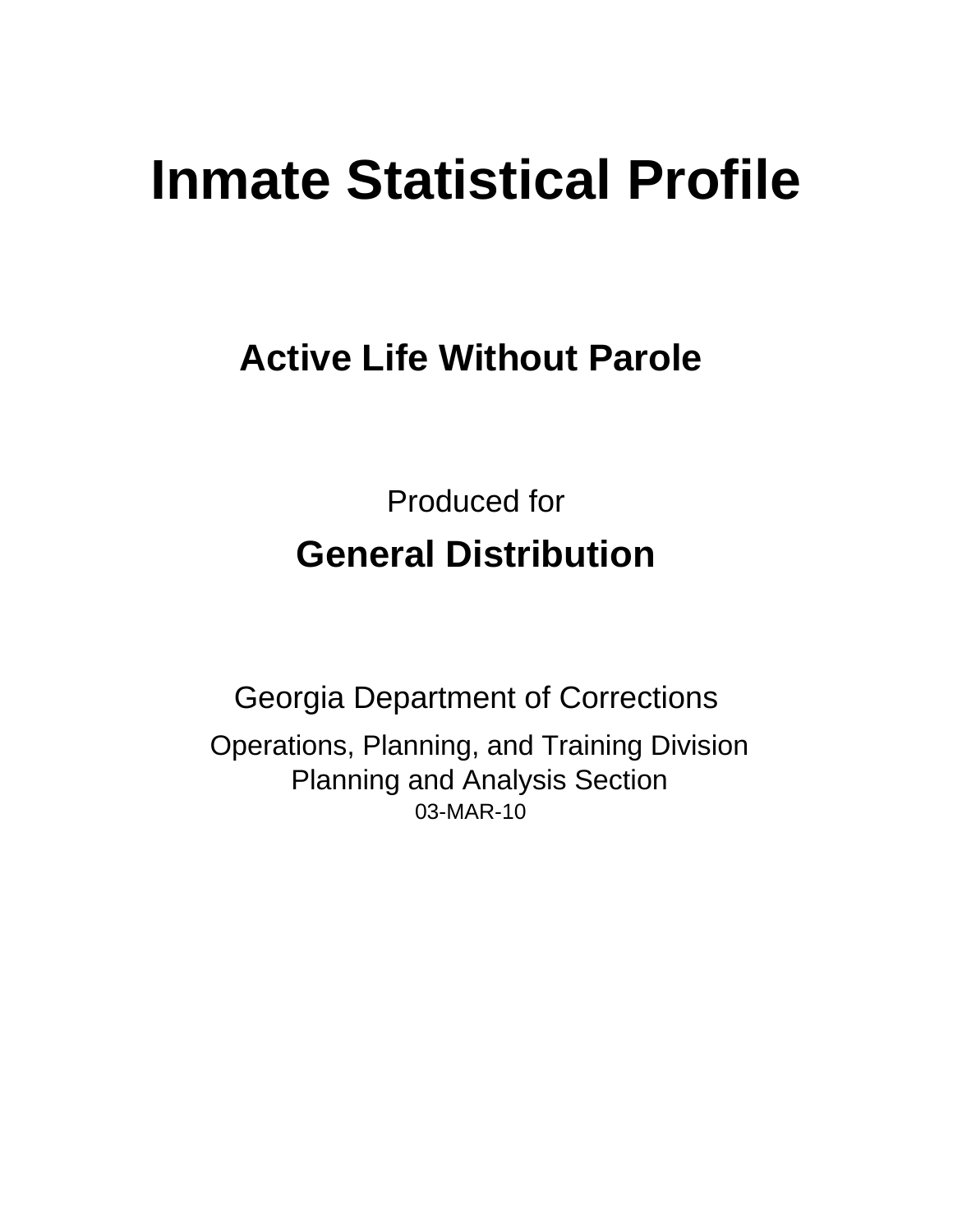#### **Inmate Statistical Profile 03-MAR-10** Contents

**Active Life Without Parole** 

Produced for General Distribution

# **Table of Contents**

| <b>Demographic information</b>                                       |
|----------------------------------------------------------------------|
| 5 Current age, broken out in ten year age groups                     |
| 6 Race group                                                         |
| 7 Hispanic Origin                                                    |
| 8 Marital status, self-reported at entry to prison                   |
| 9 Number of children, self-reported at entry to prison               |
| 10 Religious affiliation, self-reported at entry to prison           |
| 11 Home county - self-reported at entry to prison                    |
| 14 Socioeconomic class, self-reported at entry to prison             |
| 15 Environment to age 16, self-reported at entry to prison           |
| 16 Guardian status to age 16, self-reported at entry to prison       |
| 17 Employment status before prison, self-reported at entry to prison |
| 18 Age at admission                                                  |
| 20 Height, measured at entry to prison                               |
| 21 Weight, measured at entry to prison                               |
| 22 Military service                                                  |
| <b>Correctional information</b>                                      |
| 23 Type of admission to prison                                       |
| 24 Current / last security status                                    |
| 25 Current / last institution type                                   |
| 26 Institution type - transitional centers                           |
| 27 Institution type - mental hospitals                               |
| 28 Institution type - county prisons                                 |
| 29 Institution type - state prisons                                  |
| 30 Institution type - private prisons                                |
| 31 Institution type - prison annexes                                 |
| 32 Institution type - pre-release centers                            |
| 33 Institution type - inmate boot camp                               |
| 34 Number of disciplinary reports                                    |
| 35 Number of transfers                                               |
| 36 Number of escapes                                                 |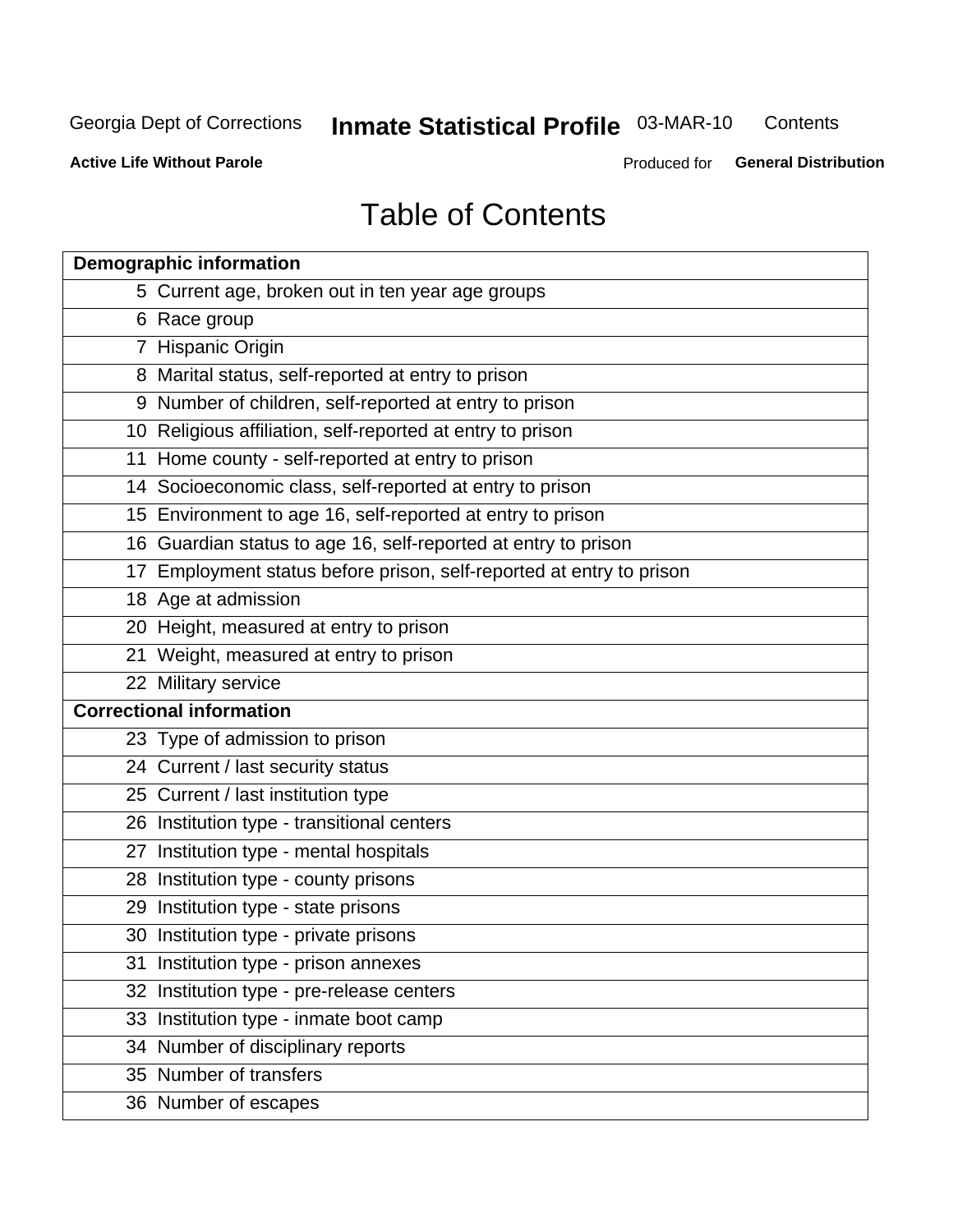# **Inmate Statistical Profile 03-MAR-10**

Contents

**Active Life Without Parole** 

Produced for General Distribution

# **Table of Contents**

| <b>Correctional information</b>                                  |  |  |  |  |  |  |
|------------------------------------------------------------------|--|--|--|--|--|--|
| 37 Time served in current (or last) institution                  |  |  |  |  |  |  |
| Educational, psychological and physical information              |  |  |  |  |  |  |
| 38 Highest grade level attained                                  |  |  |  |  |  |  |
| 39 Culture fair IQ scores                                        |  |  |  |  |  |  |
| 40 Wide Range Achievement Test (WRAT) reading score              |  |  |  |  |  |  |
| 41 Wide Range Achievement Test (WRAT) math score                 |  |  |  |  |  |  |
| 42 Wide Range Achievement Test (WRAT) spelling score             |  |  |  |  |  |  |
| 43 Scope of substance abuse - summary                            |  |  |  |  |  |  |
| 44 Scope of substance abuse - detail                             |  |  |  |  |  |  |
| 45 Current / last mental health treatment level                  |  |  |  |  |  |  |
| 46 PULHESDWIT medical scale - 'P' overall condition ('P'hysical) |  |  |  |  |  |  |
| 47 PULHESDWIT medical scale - 'U' upper body                     |  |  |  |  |  |  |
| 48 PULHESDWIT medical scale - 'L' lower body                     |  |  |  |  |  |  |
| 49 PULHESDWIT medical scale - 'H' hearing                        |  |  |  |  |  |  |
| 50 PULHESDWIT medical scale - 'E' vision                         |  |  |  |  |  |  |
| 51 PULHESDWIT medical scale -'S' psychiatric                     |  |  |  |  |  |  |
| 52 PULHESDWIT medical scale - 'D' dental                         |  |  |  |  |  |  |
| 53 PULHESDWIT medical scale - 'W' work ability                   |  |  |  |  |  |  |
| 54 PULHESDWIT medical scale - 'I' impairment                     |  |  |  |  |  |  |
| 55 PULHESDWIT medical scale - 'T' transportability               |  |  |  |  |  |  |
| 56 Criminality in family, self-reported                          |  |  |  |  |  |  |
| 57 Alcoholism in family, self-reported                           |  |  |  |  |  |  |
| 58 Drug abuse in family, self-reported                           |  |  |  |  |  |  |
| 59 Subjected to frequent beatings, self-reported                 |  |  |  |  |  |  |
| 60 Father absent during inmate's childhood                       |  |  |  |  |  |  |
| Mother absent during inmate's childhood<br>61                    |  |  |  |  |  |  |
| 62 Inmate diagnosed as manipulative                              |  |  |  |  |  |  |
| 63 Inmate diagnosed as assaultive                                |  |  |  |  |  |  |
| <b>Crimes and criminal history information</b>                   |  |  |  |  |  |  |
| 64 Number of prior Georgia incarcerations                        |  |  |  |  |  |  |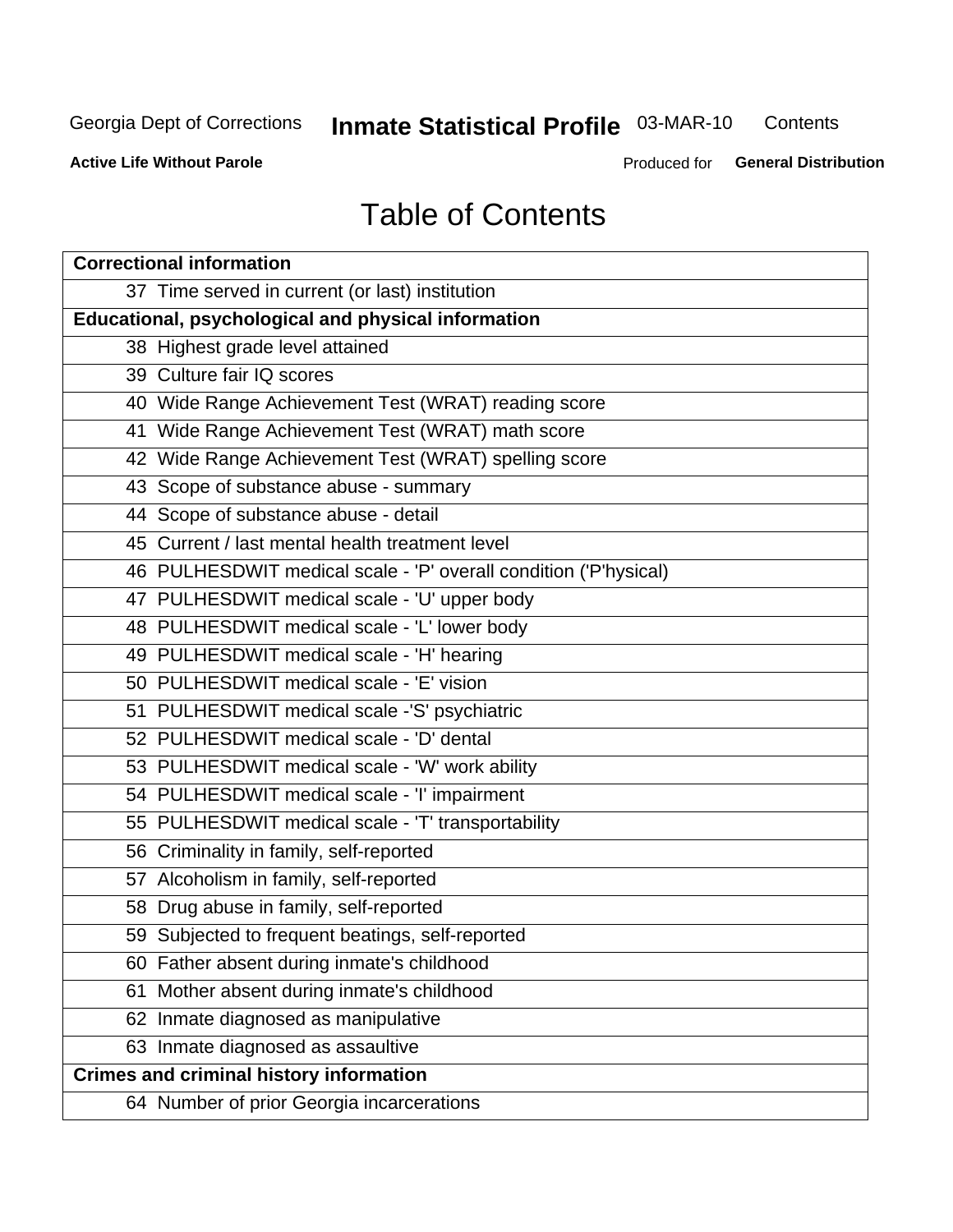#### **Inmate Statistical Profile 03-MAR-10** Contents

**Active Life Without Parole** 

Produced for General Distribution

# **Table of Contents**

| <b>Crimes and criminal history information</b>                 |
|----------------------------------------------------------------|
| 65 Prison sentence in years                                    |
| 66 Primary offense, broken out into felonies vs misdemeanors   |
| 67 Primary offense, broken out into six broad crime categories |
| 68 Primary offense, detailed offense code                      |
| 69 County of conviction of primary offense                     |
| 72 County of conviction of primary offense                     |
| 76 Circuit of conviction of primary offense                    |
| 78 Years served (jail + prison) in this incarceration          |
| <b>Medical information</b>                                     |
| 79 Results of most recent HIV test                             |
| 80 Results of most recent tuberculosis test                    |
| 81 Results of most recent syphilis test                        |
| 82 Results of most recent Hepatitis-C test                     |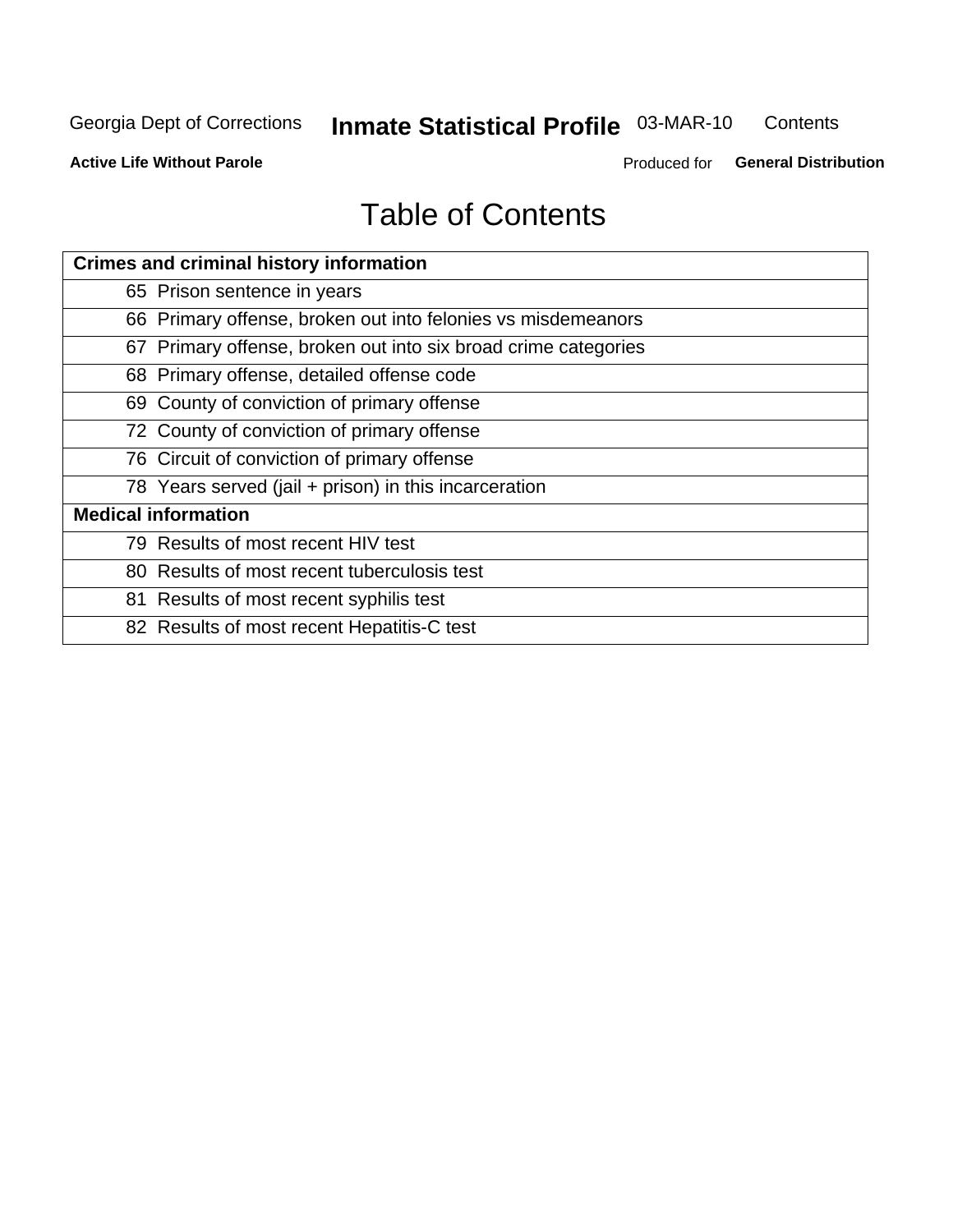### Inmate Statistical Profile 03-MAR-10 Page 5

#### **Active Life Without Parole**

#### Produced for General Distribution

### Current age, broken out in ten-year age groups

COL % - percent each COUNT is of its particular column

|                          |                  | <b>Male</b> |         |              | <b>Female</b> |       |                  | <b>Total</b> |
|--------------------------|------------------|-------------|---------|--------------|---------------|-------|------------------|--------------|
| <b>Current Age</b>       | <b>Count</b>     | Col %       | Row %   | <b>Count</b> | Col %         | Row % | <b>Total</b>     | Col %        |
| Twenties (20-29)         | 42               | 7.47%       | 91.30%  | 4            | 33.33%        | 8.70% | 46 l             | 8.01%        |
| Thirties (30-39)         | 196              | 34.88%      | 98.99%  | 2            | 16.67%        | 1.01% |                  | 198 34.49%   |
| <b>Forties (40-49)</b>   | 180 <sub>1</sub> | 32.03%      | 97.83%  | 4            | 33.33%        | 2.17% |                  | 184 32.06%   |
| <b>Fifties (50-59)</b>   | 107              | 19.04%      | 98.17%  | 2            | 16.67%        | 1.83% | 109 <sup>1</sup> | 18.99%       |
| <b>Sixties (60-69)</b>   | 26               | 4.63%       | 100.00% |              |               |       | 26 <sub>1</sub>  | 4.53%        |
| Seventy + (70 and above) | 11               | $1.96\%$    | 100.00% |              |               |       | 11               | 1.92%        |
| <b>Total Reported</b>    | 562              | 100%        | 97.91%  | 12           | 100%          | 2.09% | 574              | 100%         |

| prtea<br>       |     |    |
|-----------------|-----|----|
| $\sim$<br>_____ | 562 | -- |

| Mean<br>(average)              | 42.96 | 38.33 | 42.86 |
|--------------------------------|-------|-------|-------|
| Median (middle)                |       |       |       |
| <b>Mode</b><br>(most frequent) |       | δJ    |       |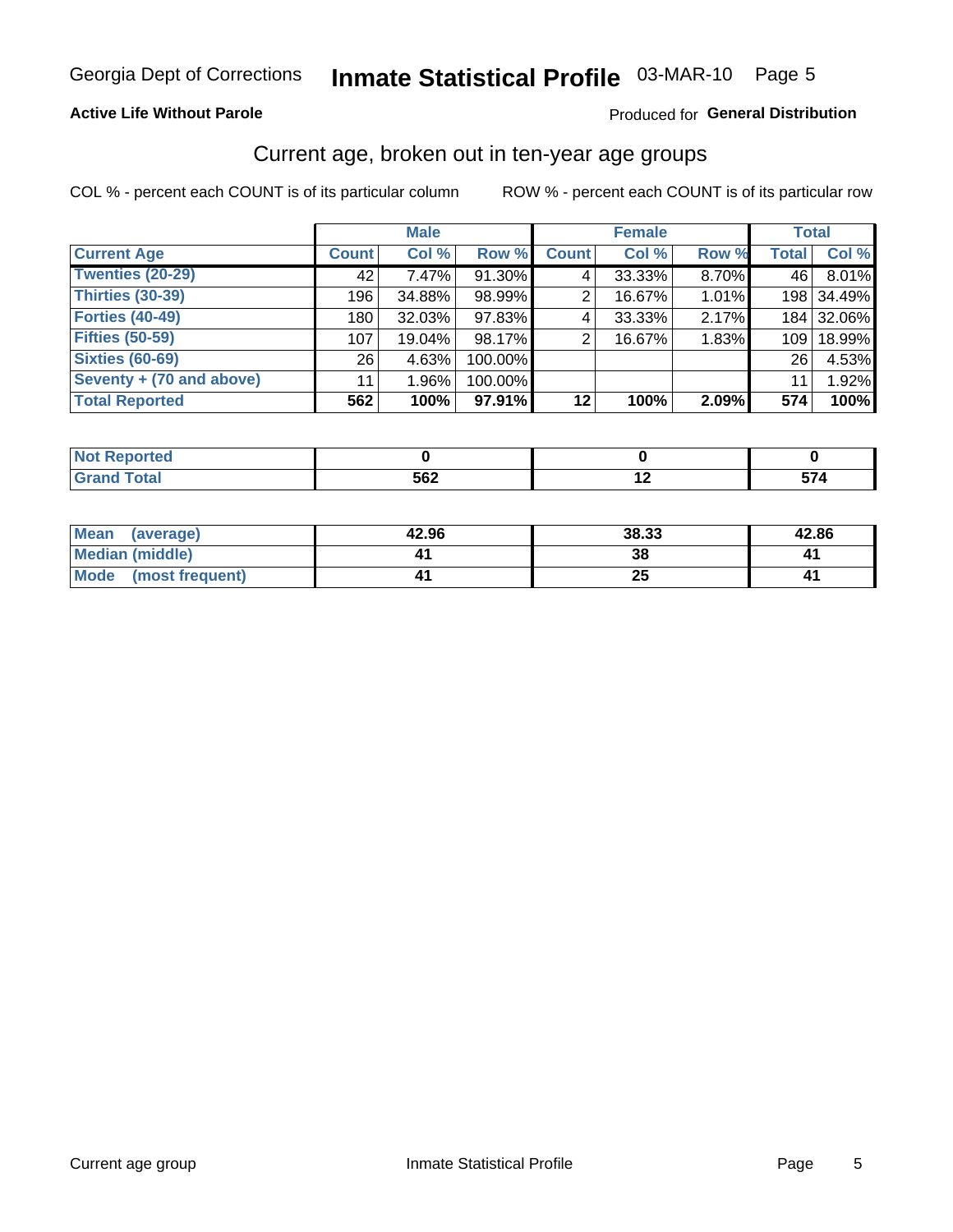# Inmate Statistical Profile 03-MAR-10 Page 6

### **Active Life Without Parole**

**Produced for General Distribution** 

### Race group

COL % - percent each COUNT is of its particular column

|                       |              | <b>Male</b> |                    |    | <b>Female</b> |       |       | <b>Total</b> |
|-----------------------|--------------|-------------|--------------------|----|---------------|-------|-------|--------------|
| <b>Race Group</b>     | <b>Count</b> | Col %       | <b>Row % Count</b> |    | Col %         | Row % | Total | Col %        |
| <b>White</b>          | 139          | 25.18%      | 95.86%             |    | $50.00\%$     | 4.14% | 145   | 25.71%       |
| <b>Black</b>          | 413          | 74.82%      | 98.57%             |    | 50.00%        | 1.43% | 419   | 74.29%       |
| <b>Total Reported</b> | 552          | 100%        | 97.87% 1           | 12 | 100%          | 2.13% | 564   | 100%         |

| <b>NOT Reported</b> |     |     |     |
|---------------------|-----|-----|-----|
| <b>Total</b>        | 553 | . . | 565 |

| M | Wŀ<br>. | ------ |
|---|---------|--------|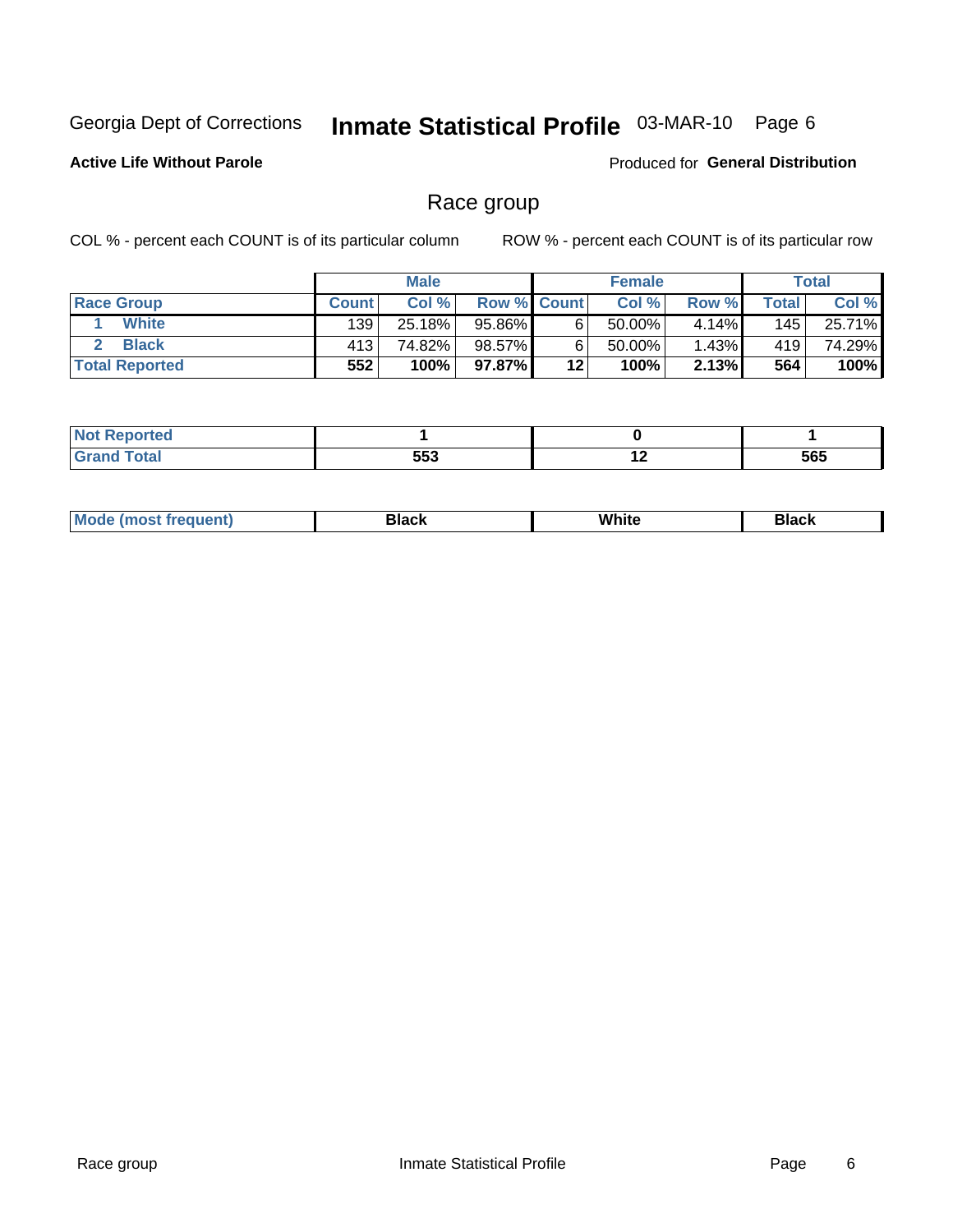# Inmate Statistical Profile 03-MAR-10 Page 7

#### **Active Life Without Parole**

Produced for General Distribution

### **Hispanic Origin**

COL % - percent each COUNT is of its particular column

ROW % - percent each COUNT is of its particular row

|                        | <b>Male</b>  |         |                    | <b>Female</b>   |            |          | Total   |         |
|------------------------|--------------|---------|--------------------|-----------------|------------|----------|---------|---------|
| <b>Hispanic Origin</b> | <b>Count</b> | Col%    | <b>Row % Count</b> |                 | Col%       | Row %    | Total I | Col %   |
| <b>Non Hispanic</b>    | 562          | 100.00% | $97.91\%$          | 12 <sub>1</sub> | $100.00\%$ | $2.09\%$ | 574     | 100.00% |
| <b>Total Reported</b>  | 562          | 100%    | 97.91%             | 12              | 100%       | $2.09\%$ | 574     | 100%    |

An inmate is counted as Hispanic if

(a) he self-reported as Hispanic during the diagnostic process, or

(b) his primary language is Spanish, or

(c) he claimed birth or citizenship in Spain or a Latin American country, or

(d) he had a common Spanish surname such as Lopez or Garcia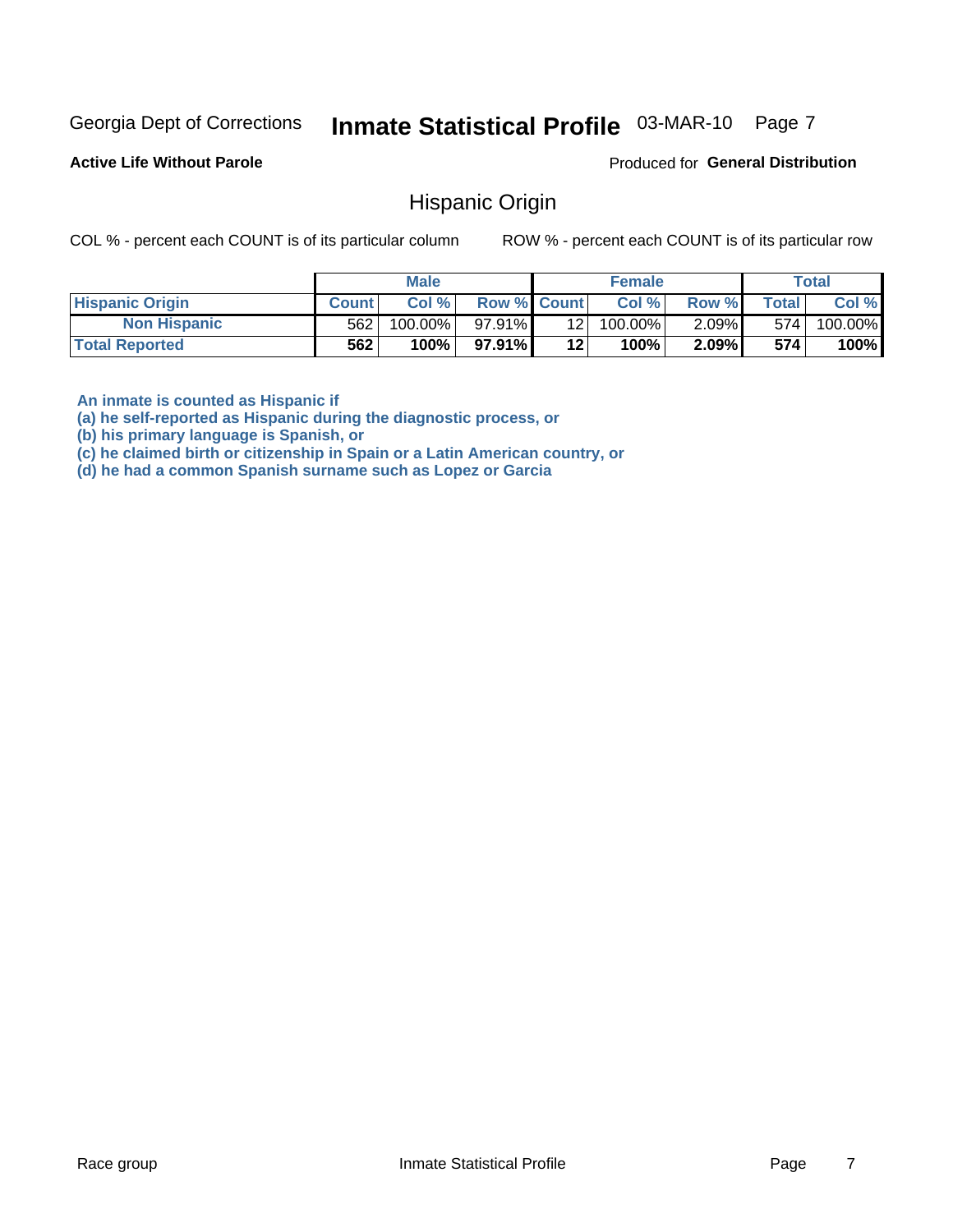# Inmate Statistical Profile 03-MAR-10 Page 8

#### **Active Life Without Parole**

#### **Produced for General Distribution**

### Marital status, self-reported at entry to prison

COL % - percent each COUNT is of its particular column

|                            | <b>Male</b>  |         |         | <b>Female</b> |        |       | <b>Total</b> |        |
|----------------------------|--------------|---------|---------|---------------|--------|-------|--------------|--------|
| <b>Marital Status</b>      | <b>Count</b> | Col %   | Row %   | <b>Count</b>  | Col %  | Row % | <b>Total</b> | Col %  |
| <b>Unknown</b><br>$\bf{0}$ | 3            | $.53\%$ | 100.00% |               |        |       | 3            | .52%   |
| <b>Divorced</b><br>D       | 40           | 7.12%   | 95.24%  | 2             | 16.67% | 4.76% | 42           | 7.32%  |
| <b>Married</b><br>М        | 95           | 16.90%  | 95.96%  | 4             | 33.33% | 4.04% | 99           | 17.25% |
| <b>Separated</b><br>S      | 11           | 1.96%   | 100.00% |               |        |       | 11           | 1.92%  |
| <b>Unmarried</b><br>U      | 399          | 71.00%  | 98.76%  | 5             | 41.67% | 1.24% | 404          | 70.38% |
| <b>Widow</b><br>W          | 14           | 2.49%   | 93.33%  |               | 8.33%  | 6.67% | 15           | 2.61%  |
| <b>Total Reported</b>      | 562          | 100%    | 97.91%  | 12            | 100%   | 2.09% | 574          | 100%   |

| .<br>NOT<br>™rtea<br>医单骨膜炎 医外侧区 |             |    |
|---------------------------------|-------------|----|
|                                 | FCC.<br>JVL | -- |

|  | M | . | Unmarried | າmarried<br>_____ |
|--|---|---|-----------|-------------------|
|--|---|---|-----------|-------------------|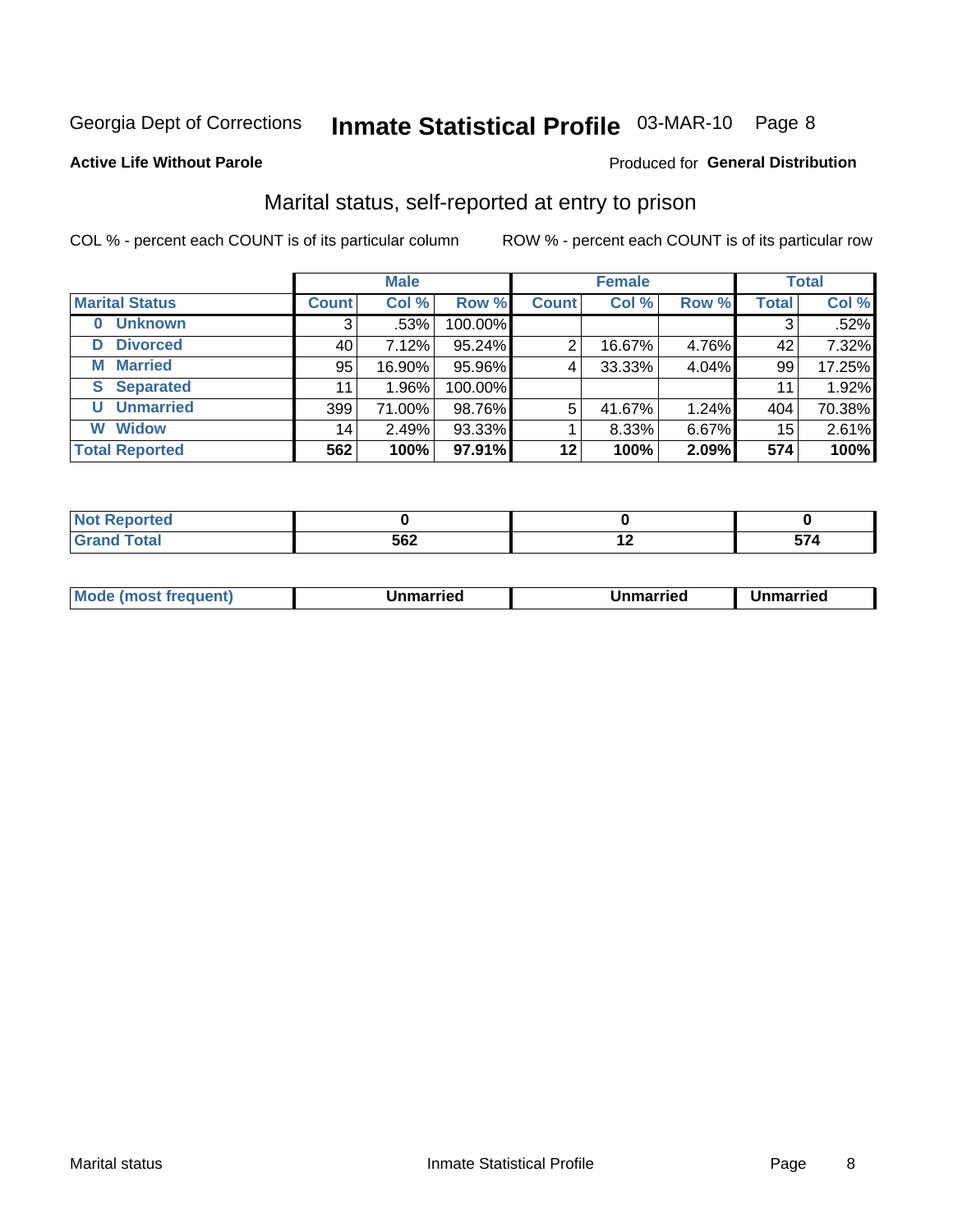# Inmate Statistical Profile 03-MAR-10 Page 9

#### **Active Life Without Parole**

#### Produced for General Distribution

### Number of children, self reported at entry to prison

COL % - percent each COUNT is of its particular column

|                           |              | <b>Male</b> |         |              | <b>Female</b> |       |              | <b>Total</b> |
|---------------------------|--------------|-------------|---------|--------------|---------------|-------|--------------|--------------|
| <b>Number of Children</b> | <b>Count</b> | Col %       | Row %   | <b>Count</b> | Col %         | Row % | <b>Total</b> | Col %        |
| $\bf{0}$                  | 205          | 36.61%      | 98.56%  | 3            | 25.00%        | 1.44% | 208          | 36.36%       |
|                           | 146          | 26.07%      | 97.33%  | 4            | 33.33%        | 2.67% |              | 150 26.22%   |
| $\overline{2}$            | 94           | 16.79%      | 95.92%  | 4            | 33.33%        | 4.08% | 98           | 17.13%       |
| 3                         | 52           | 9.29%       | 100.00% |              |               |       | 52           | 9.09%        |
| 4                         | 33           | 5.89%       | 97.06%  |              | 8.33%         | 2.94% | 34           | 5.94%        |
| 5                         | 16           | 2.86%       | 100.00% |              |               |       | 16           | 2.80%        |
| 6                         | 6            | 1.07%       | 100.00% |              |               |       | 6            | 1.05%        |
|                           |              | 0.18%       | 100.00% |              |               |       |              | 0.17%        |
| 8                         |              | 0.18%       | 100.00% |              |               |       |              | 0.17%        |
| 9                         | 2            | 0.36%       | 100.00% |              |               |       | 2            | 0.35%        |
| 10                        |              | 0.18%       | 100.00% |              |               |       |              | 0.17%        |
| Over 10                   | 3            | 0.54%       | 100.00% |              |               |       | 3            | 0.52%        |
| <b>Total Reported</b>     | 560          | 100%        | 97.90%  | 12           | 100%          | 2.10% | 572          | 100%         |

| τeα<br>$\sim$<br>. |     |     |             |
|--------------------|-----|-----|-------------|
| υιαι<br>$\sim$     | 562 | . . | -- -<br>. . |

| <b>Mean</b><br>(average) | 1.46 | 1.33 | 1.45 |
|--------------------------|------|------|------|
| <b>Median (middle)</b>   |      |      |      |
| Mode<br>(most frequent)  |      |      |      |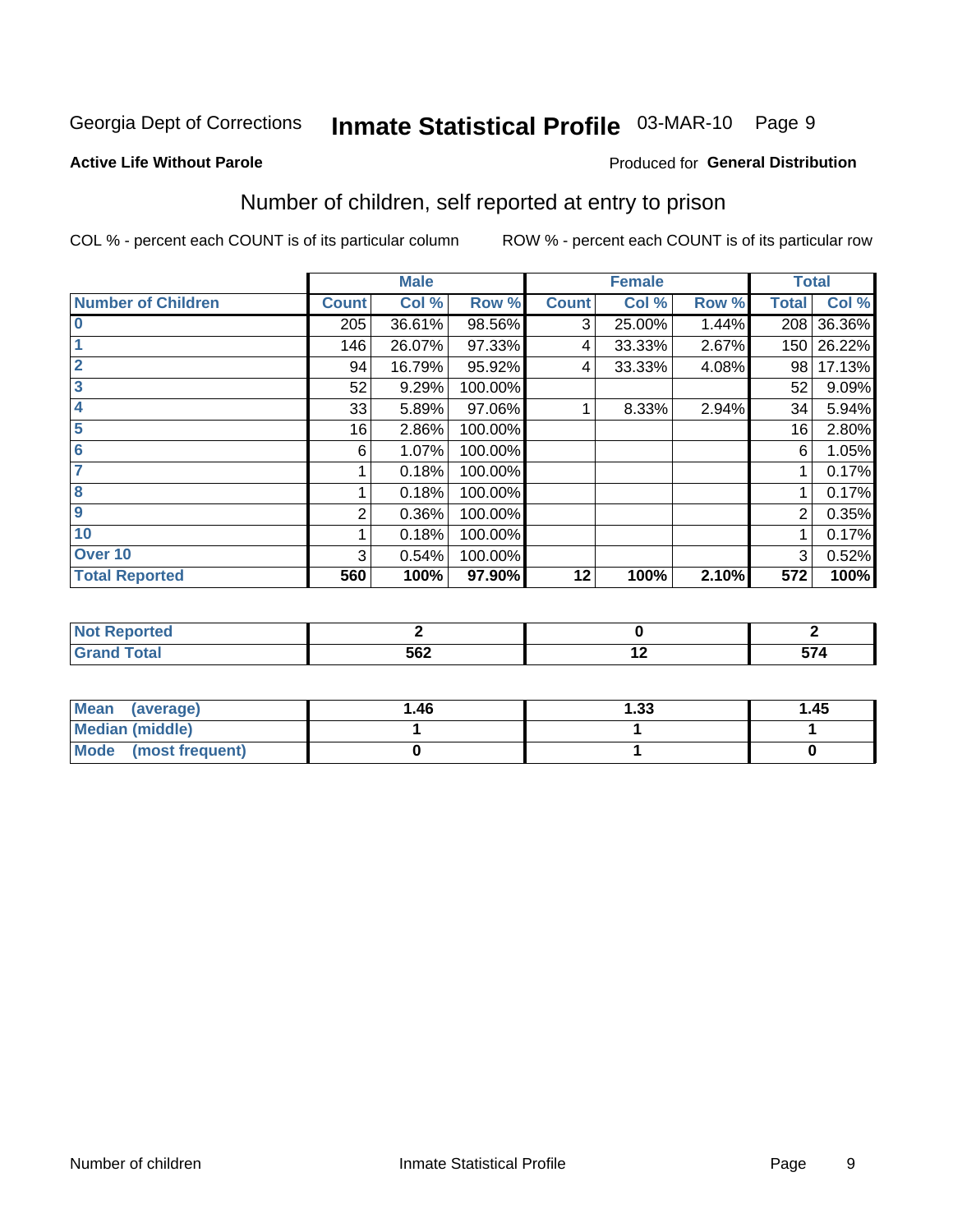# Inmate Statistical Profile 03-MAR-10 Page 10

#### **Active Life Without Parole**

#### Produced for General Distribution

### Religious affiliation, self-reported at entry to prison

COL % - percent each COUNT is of its particular column

|              |                              |              | <b>Male</b> |         |                | <b>Female</b> |       |              | <b>Total</b> |
|--------------|------------------------------|--------------|-------------|---------|----------------|---------------|-------|--------------|--------------|
|              | <b>Religious Affiliation</b> | <b>Count</b> | Col %       | Row %   | <b>Count</b>   | Col %         | Row % | <b>Total</b> | Col %        |
|              | Islam                        | 33           | 6.96%       | 94.29%  | $\overline{2}$ | 16.67%        | 5.71% | 35           | 7.20%        |
| $\mathbf{2}$ | <b>Catholic</b>              | 16           | 3.38%       | 100.00% |                |               |       | 16           | 3.29%        |
| 3            | <b>Baptist</b>               | 204          | 43.04%      | 96.68%  | 7              | 58.33%        | 3.32% | 211          | 43.42%       |
| 4            | <b>Methodist</b>             |              | 1.48%       | 100.00% |                |               |       |              | 1.44%        |
| 7            | <b>Chc Of God</b>            |              | .21%        | 100.00% |                |               |       |              | .21%         |
| 8            | <b>Holiness</b>              | 15           | 3.16%       | 93.75%  |                | 8.33%         | 6.25% | 16           | 3.29%        |
| 9            | <b>Jewish</b>                |              | .21%        | 100.00% |                |               |       |              | .21%         |
| 10           | <b>Anglican</b>              |              | .21%        | 100.00% |                |               |       |              | .21%         |
| 12           | <b>Hindu</b>                 |              | .21%        | 100.00% |                |               |       |              | .21%         |
| 16           | <b>Seven D Ad</b>            | 4            | .84%        | 100.00% |                |               |       | 4            | .82%         |
| 17           | <b>Jehovah Wt</b>            | 9            | 1.90%       | 100.00% |                |               |       | 9            | 1.85%        |
| 18           | <b>Latr Day S</b>            |              | .21%        | 100.00% |                |               |       |              | .21%         |
| 20           | <b>Other Prot</b>            | 72           | 15.19%      | 97.30%  | 2              | 16.67%        | 2.70% | 74           | 15.23%       |
| 96           | <b>None</b>                  | 109          | 23.00%      | 100.00% |                |               |       | 109          | 22.43%       |
|              | <b>Total Reported</b>        | 474          | 100%        | 97.53%  | 12             | 100%          | 2.47% | 486          | 100%         |

| ı tea<br>. | n n |        | 0C<br>oo            |
|------------|-----|--------|---------------------|
| _____      | 562 | $\sim$ | --<br>$\sim$ $\sim$ |

| Mode (most frequent) | Baptist | <b>Baptist</b> | aptıst |
|----------------------|---------|----------------|--------|
|                      |         |                |        |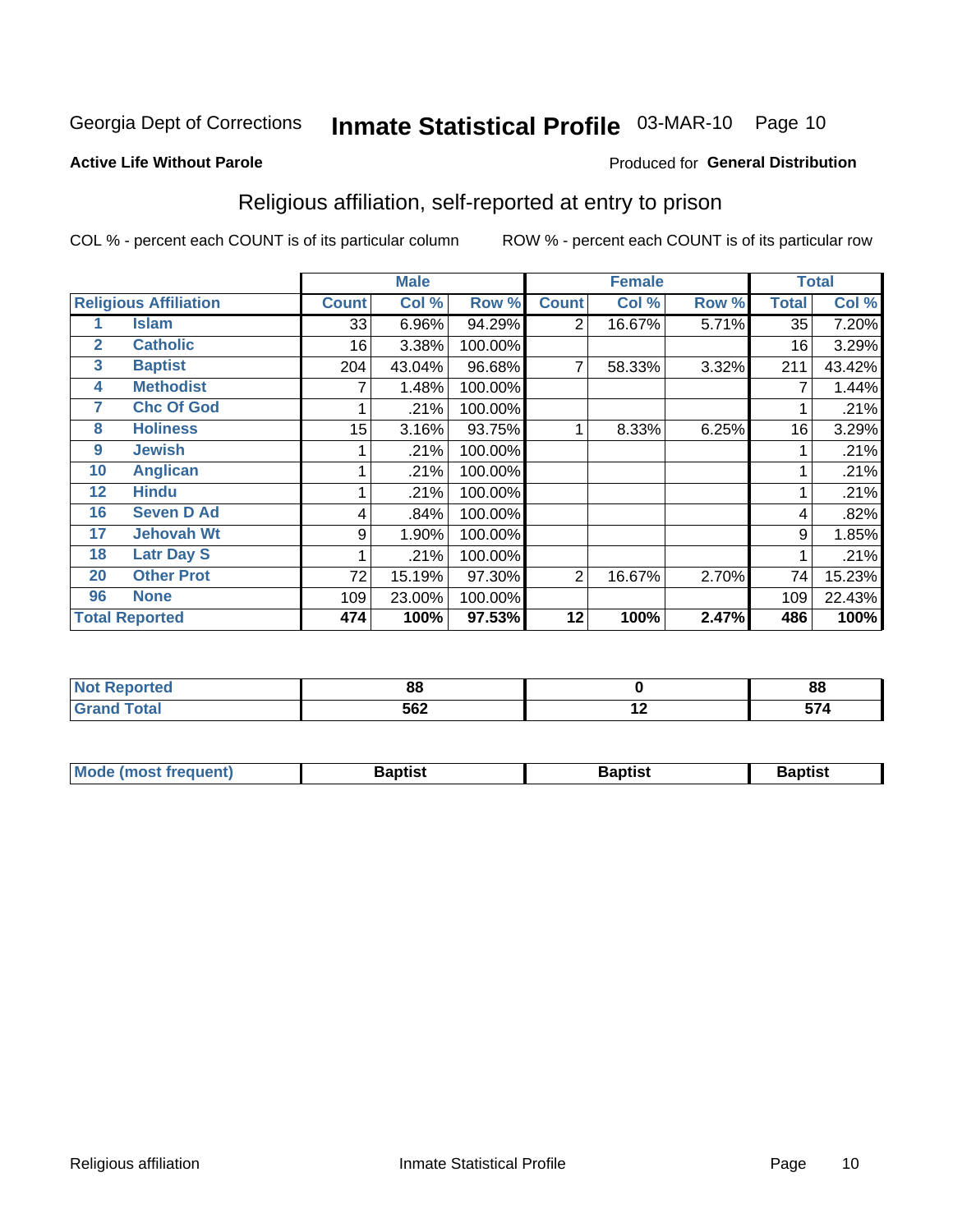# Inmate Statistical Profile 03-MAR-10 Page 11

### **Active Life Without Parole**

#### Produced for General Distribution

### Home county, self-reported at entry to prison

COL % - percent each COUNT is of its particular column

|                         |                      |                | <b>Male</b> |         |              | <b>Female</b> |        | <b>Total</b>   |         |
|-------------------------|----------------------|----------------|-------------|---------|--------------|---------------|--------|----------------|---------|
|                         | <b>Home County</b>   | <b>Count</b>   | Col %       | Row %   | <b>Count</b> | Col %         | Row %  | <b>Total</b>   | Col %   |
| $\overline{1}$          | <b>Appling</b>       | $\overline{2}$ | .37%        | 100.00% |              |               |        | $\overline{2}$ | $.36\%$ |
| $\overline{2}$          | <b>Atkinson</b>      | $\mathbf{1}$   | .19%        | 100.00% |              |               |        | 1              | .18%    |
| $\overline{5}$          | <b>Baldwin</b>       | 4              | .74%        | 100.00% |              |               |        | 4              | .73%    |
| $\overline{\mathbf{7}}$ | <b>Barrow</b>        | 4              | .74%        | 100.00% |              |               |        | 4              | .73%    |
| $\overline{\mathbf{8}}$ | <b>Bartow</b>        | 5              | .93%        | 100.00% |              |               |        | 5              | .91%    |
| $\overline{9}$          | <b>Ben Hill</b>      | 4              | .74%        | 100.00% |              |               |        | 4              | .73%    |
| 10                      | <b>Berrien</b>       | $\mathbf{1}$   | .19%        | 100.00% |              |               |        | 1              | .18%    |
| $\overline{11}$         | <b>Bibb</b>          | 10             | 1.86%       | 100.00% |              |               |        | 10             | 1.81%   |
| 12                      | <b>Bleckley</b>      | 3              | .56%        | 100.00% |              |               |        | 3              | .54%    |
| 14                      | <b>Brooks</b>        | $\mathbf 1$    | .19%        | 100.00% |              |               |        | 1              | .18%    |
| 16                      | <b>Bulloch</b>       | 4              | .74%        | 80.00%  | 1            | 8.33%         | 20.00% | 5              | .91%    |
| 17                      | <b>Burke</b>         | 4              | .74%        | 100.00% |              |               |        | 4              | .73%    |
| 18                      | <b>Butts</b>         | $\mathbf 1$    | .19%        | 100.00% |              |               |        | 1              | .18%    |
| 20                      | <b>Camden</b>        | 5              | .93%        | 100.00% |              |               |        | 5              | .91%    |
| $\overline{22}$         | <b>Carroll</b>       | $\overline{2}$ | .37%        | 100.00% |              |               |        | $\overline{2}$ | .36%    |
| 23                      | <b>Catoosa</b>       | 1              | .19%        | 100.00% |              |               |        | 1              | .18%    |
| 24                      | <b>Charlton</b>      | $\mathbf{1}$   | .19%        | 100.00% |              |               |        | 1              | .18%    |
| 25                      | <b>Chatham</b>       | 29             | 5.38%       | 100.00% |              |               |        | 29             | 5.26%   |
| 26                      | <b>Chattahoochee</b> | $\mathbf 1$    | .19%        | 100.00% |              |               |        | 1              | .18%    |
| 28                      | <b>Cherokee</b>      | $\overline{2}$ | .37%        | 100.00% |              |               |        | $\overline{2}$ | .36%    |
| 29                      | <b>Clarke</b>        | 13             | 2.41%       | 100.00% |              |               |        | 13             | 2.36%   |
| 31                      | <b>Clayton</b>       | 13             | 2.41%       | 100.00% |              |               |        | 13             | 2.36%   |
| 33                      | <b>Cobb</b>          | 17             | 3.15%       | 100.00% |              |               |        | 17             | 3.09%   |
| 34                      | <b>Coffee</b>        | 3              | .56%        | 100.00% |              |               |        | 3              | .54%    |
| 35                      | <b>Colquitt</b>      | $\overline{c}$ | .37%        | 100.00% |              |               |        | $\overline{c}$ | .36%    |
| 36                      | <b>Columbia</b>      | 3              | .56%        | 100.00% |              |               |        | 3              | .54%    |
| 37                      | <b>Cook</b>          | 4              | .74%        | 100.00% |              |               |        | 4              | .73%    |
| 38                      | <b>Coweta</b>        | 3              | .56%        | 100.00% |              |               |        | 3              | .54%    |
| 40                      | <b>Crisp</b>         | 3              | .56%        | 100.00% |              |               |        | 3              | .54%    |
| 43                      | <b>Decatur</b>       | $\mathbf{1}$   | .19%        | 100.00% |              |               |        | 1              | .18%    |
| 44                      | <b>Dekalb</b>        | 36             | 6.68%       | 100.00% |              |               |        | 36             | 6.53%   |
| 46                      | <b>Dooly</b>         | $\mathbf 1$    | .19%        | 100.00% |              |               |        | 1              | .18%    |
| 47                      | <b>Dougherty</b>     | 20             | 3.71%       | 100.00% |              |               |        | 20             | 3.63%   |
| 48                      | <b>Douglas</b>       | 6              | 1.11%       | 85.71%  | $\mathbf{1}$ | 8.33%         | 14.29% | 7              | 1.27%   |
| 49                      | <b>Early</b>         | $\mathbf{1}$   | .19%        | 100.00% |              |               |        | 1              | .18%    |
| 51                      | <b>Effingham</b>     | $\overline{2}$ | .37%        | 100.00% |              |               |        | $\overline{2}$ | .36%    |
| 52                      | <b>Elbert</b>        | $\overline{3}$ | .56%        | 100.00% |              |               |        | 3              | .54%    |
| 53                      | <b>Emanuel</b>       | $\mathbf{1}$   | .19%        | 100.00% |              |               |        | 1              | .18%    |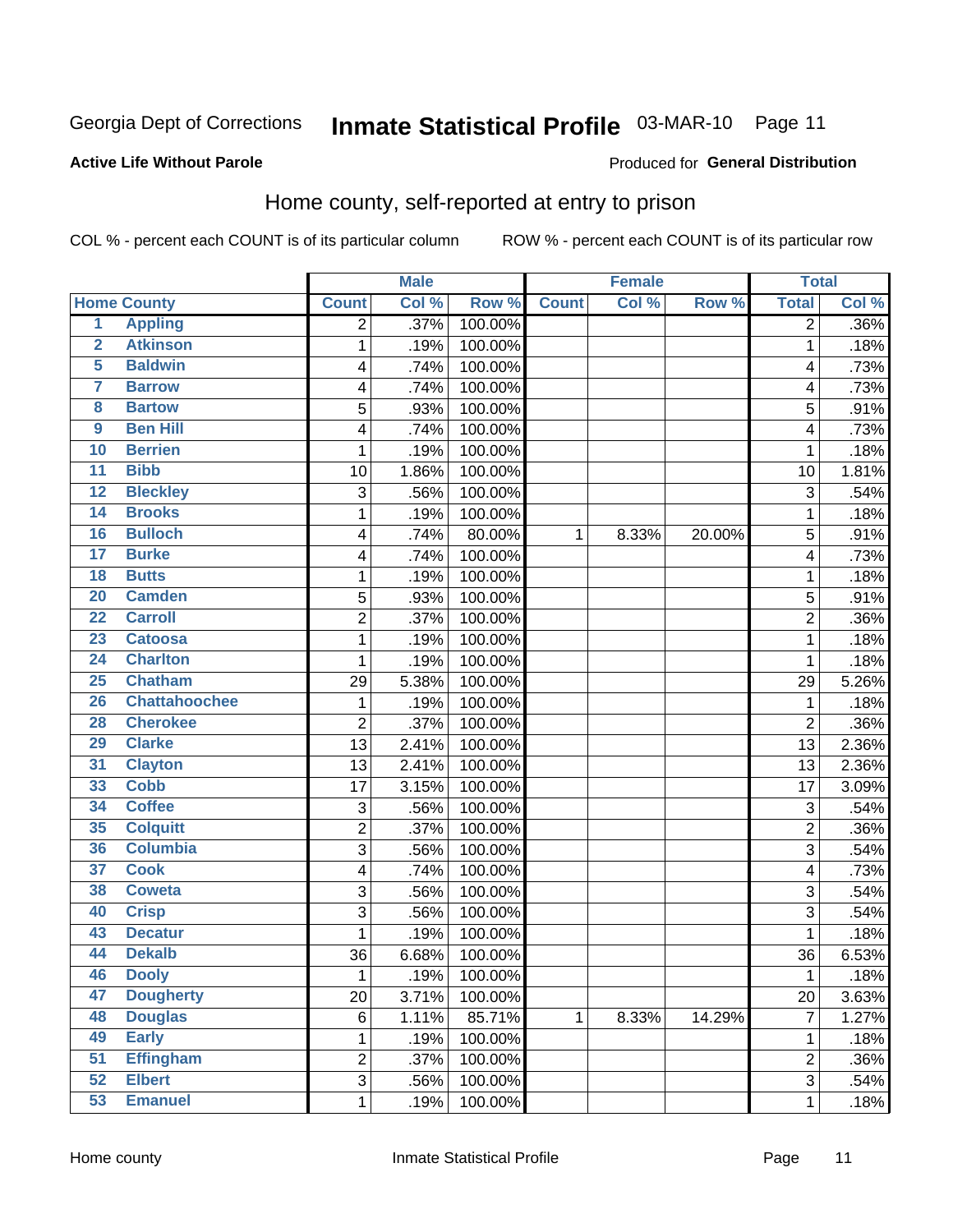# Inmate Statistical Profile 03-MAR-10 Page 12

#### **Active Life Without Parole**

#### **Produced for General Distribution**

### Home county, self-reported at entry to prison

COL % - percent each COUNT is of its particular column

|                 |                    |                         | <b>Male</b> |         |              | <b>Female</b> |         | <b>Total</b>   |        |
|-----------------|--------------------|-------------------------|-------------|---------|--------------|---------------|---------|----------------|--------|
|                 | <b>Home County</b> | <b>Count</b>            | Col %       | Row %   | <b>Count</b> | Col %         | Row %   | <b>Total</b>   | Col %  |
| 56              | <b>Fayette</b>     | $\overline{3}$          | .56%        | 100.00% |              |               |         | 3              | .54%   |
| 57              | <b>Floyd</b>       | 6                       | 1.11%       | 100.00% |              |               |         | 6              | 1.09%  |
| 58              | <b>Forsyth</b>     | $\mathbf 1$             | .19%        | 100.00% |              |               |         | 1              | .18%   |
| 59              | <b>Franklin</b>    | $\overline{2}$          | .37%        | 100.00% |              |               |         | $\overline{2}$ | .36%   |
| 60              | <b>Fulton</b>      | 68                      | 12.62%      | 98.55%  | 1            | 8.33%         | 1.45%   | 69             | 12.52% |
| 61              | <b>Gilmer</b>      | $\mathbf{1}$            | .19%        | 100.00% |              |               |         | 1              | .18%   |
| 63              | <b>Glynn</b>       | 11                      | 2.04%       | 100.00% |              |               |         | 11             | 2.00%  |
| 66              | <b>Greene</b>      | 1                       | .19%        | 100.00% |              |               |         | 1              | .18%   |
| 67              | <b>Gwinnett</b>    | 10                      | 1.86%       | 100.00% |              |               |         | 10             | 1.81%  |
| 68              | <b>Habersham</b>   | $\mathbf 1$             | .19%        | 100.00% |              |               |         | 1              | .18%   |
| 69              | <b>Hall</b>        | 8                       | 1.48%       | 88.89%  | 1            | 8.33%         | 11.11%  | 9              | 1.63%  |
| 70              | <b>Hancock</b>     | $\overline{\mathbf{c}}$ | .37%        | 100.00% |              |               |         | $\overline{c}$ | .36%   |
| $\overline{71}$ | <b>Haralson</b>    | $\overline{c}$          | .37%        | 100.00% |              |               |         | $\overline{2}$ | .36%   |
| $\overline{72}$ | <b>Harris</b>      | $\mathbf{1}$            | .19%        | 100.00% |              |               |         | 1              | .18%   |
| $\overline{73}$ | <b>Hart</b>        | $\overline{c}$          | .37%        | 100.00% |              |               |         | $\overline{2}$ | .36%   |
| 75              | <b>Henry</b>       | 3                       | .56%        | 100.00% |              |               |         | 3              | .54%   |
| 76              | <b>Houston</b>     | 7                       | 1.30%       | 100.00% |              |               |         | 7              | 1.27%  |
| 78              | <b>Jackson</b>     | 5                       | .93%        | 100.00% |              |               |         | 5              | .91%   |
| 80              | <b>Jeff Davis</b>  | $\mathbf 1$             | .19%        | 100.00% |              |               |         | 1              | .18%   |
| 81              | <b>Jefferson</b>   | $\mathbf 1$             | .19%        | 100.00% |              |               |         | 1              | .18%   |
| 82              | <b>Jenkins</b>     | $\overline{2}$          | .37%        | 100.00% |              |               |         | 2              | .36%   |
| 84              | <b>Jones</b>       |                         |             |         | $\mathbf{1}$ | 8.33%         | 100.00% | 1              | .18%   |
| 87              | <b>Laurens</b>     | 4                       | .74%        | 100.00% |              |               |         | 4              | .73%   |
| 88              | <b>Lee</b>         | $\mathbf{1}$            | .19%        | 100.00% |              |               |         | 1              | .18%   |
| 89              | <b>Liberty</b>     | 6                       | 1.11%       | 100.00% |              |               |         | 6              | 1.09%  |
| 90              | <b>Lincoln</b>     | 1                       | .19%        | 100.00% |              |               |         | 1              | .18%   |
| 91              | Long               | $\mathbf 1$             | .19%        | 50.00%  | 1            | 8.33%         | 50.00%  | $\overline{c}$ | .36%   |
| 92              | <b>Lowndes</b>     | 4                       | .74%        | 100.00% |              |               |         | 4              | .73%   |
| 96              | <b>Marion</b>      | $\mathbf 1$             | .19%        | 100.00% |              |               |         | 1              | .18%   |
| 97              | <b>Mcduffie</b>    | $\overline{\mathbf{c}}$ | .37%        | 100.00% |              |               |         | $\overline{c}$ | .36%   |
| 98              | <b>Mcintosh</b>    | $\overline{2}$          | .37%        | 100.00% |              |               |         | $\overline{2}$ | .36%   |
| 99              | <b>Meriwether</b>  | 1                       | .19%        | 100.00% |              |               |         | 1              | .18%   |
| 100             | <b>Miller</b>      | $\mathbf{1}$            | .19%        | 100.00% |              |               |         | 1              | .18%   |
| 101             | <b>Mitchell</b>    | $\mathbf{1}$            | .19%        | 100.00% |              |               |         | 1              | .18%   |
| 102             | <b>Monroe</b>      | $\mathbf 1$             | .19%        | 100.00% |              |               |         | 1              | .18%   |
| 104             | <b>Morgan</b>      | 1                       | .19%        | 100.00% |              |               |         | 1              | .18%   |
| 106             | <b>Muscogee</b>    | 14                      | 2.60%       | 100.00% |              |               |         | 14             | 2.54%  |
| 107             | <b>Newton</b>      | $\overline{2}$          | .37%        | 66.67%  | $\mathbf 1$  | 8.33%         | 33.33%  | 3              | .54%   |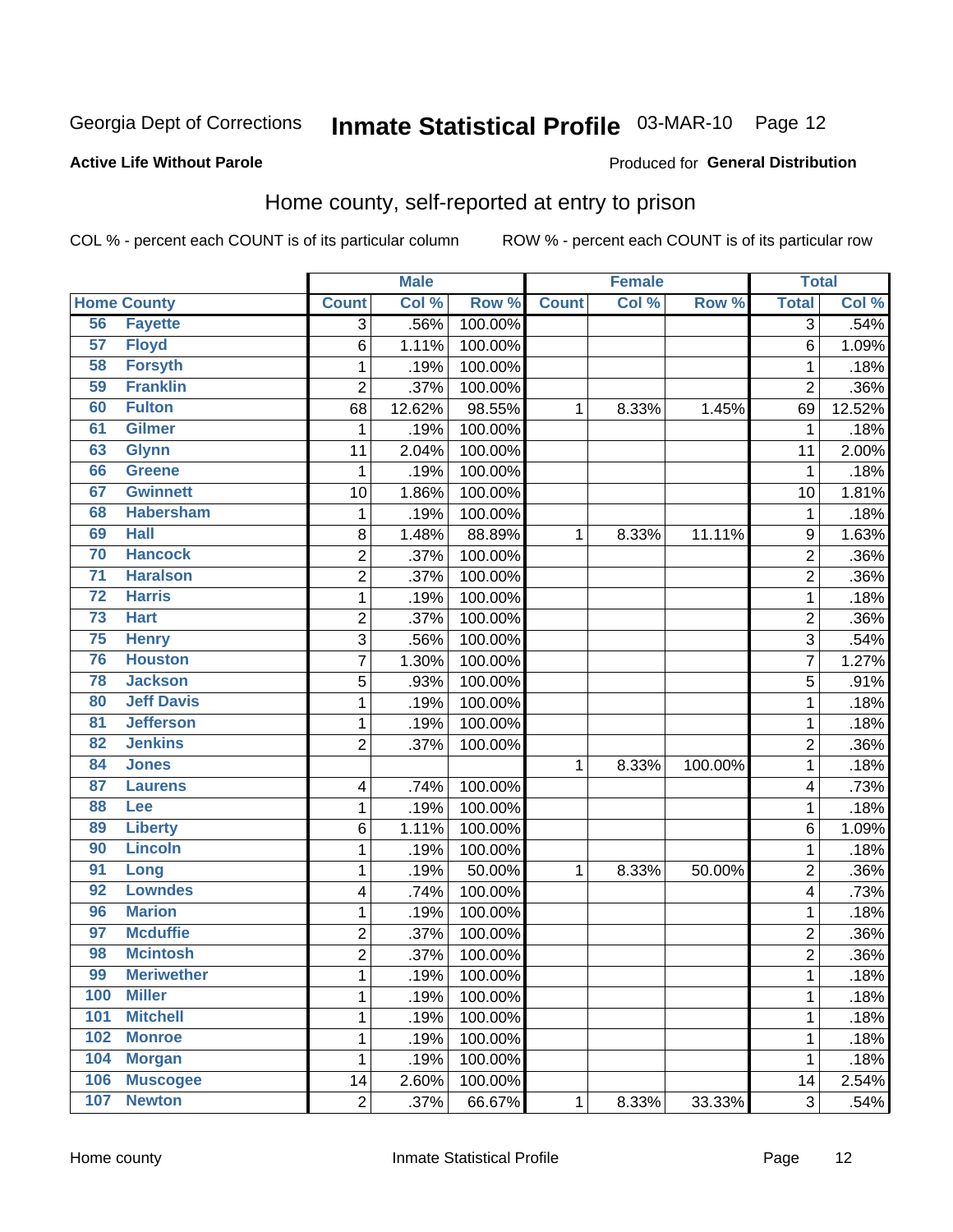# Inmate Statistical Profile 03-MAR-10 Page 13

#### **Active Life Without Parole**

### **Produced for General Distribution**

### Home county, self-reported at entry to prison

COL % - percent each COUNT is of its particular column

|                      |                   |                | <b>Male</b> |         |                 | <b>Female</b> |        | <b>Total</b>   |       |
|----------------------|-------------------|----------------|-------------|---------|-----------------|---------------|--------|----------------|-------|
| <b>Home County</b>   |                   | <b>Count</b>   | Col %       | Row %   | <b>Count</b>    | Col %         | Row %  | <b>Total</b>   | Col % |
| 109                  | <b>Oglethorpe</b> | $\overline{2}$ | .37%        | 100.00% |                 |               |        | $\overline{2}$ | .36%  |
| 110                  | <b>Paulding</b>   | $\overline{2}$ | .37%        | 66.67%  | $\mathbf{1}$    | 8.33%         | 33.33% | 3              | .54%  |
| 113                  | <b>Pierce</b>     | $\overline{2}$ | .37%        | 100.00% |                 |               |        | $\overline{2}$ | .36%  |
| 114                  | <b>Pike</b>       | 3              | .56%        | 75.00%  | $\mathbf{1}$    | 8.33%         | 25.00% | 4              | .73%  |
| 115                  | <b>Polk</b>       | $\overline{2}$ | .37%        | 100.00% |                 |               |        | $\overline{2}$ | .36%  |
| 117                  | <b>Putnam</b>     | $\overline{2}$ | .37%        | 100.00% |                 |               |        | $\overline{2}$ | .36%  |
| 119                  | <b>Rabun</b>      | 1              | .19%        | 100.00% |                 |               |        | 1              | .18%  |
| 120                  | <b>Randolph</b>   | $\overline{2}$ | .37%        | 100.00% |                 |               |        | $\overline{2}$ | .36%  |
| 121                  | <b>Richmond</b>   | 21             | 3.90%       | 95.45%  | $\mathbf{1}$    | 8.33%         | 4.55%  | 22             | 3.99% |
| 122                  | <b>Rockdale</b>   | $\overline{c}$ | .37%        | 100.00% |                 |               |        | $\overline{2}$ | .36%  |
| 125                  | <b>Seminole</b>   | 1              | .19%        | 100.00% |                 |               |        | 1              | .18%  |
| 126                  | <b>Spalding</b>   | 7              | 1.30%       | 100.00% |                 |               |        | 7              | 1.27% |
| 127                  | <b>Stephens</b>   | $\overline{2}$ | .37%        | 100.00% |                 |               |        | $\overline{2}$ | .36%  |
| 129                  | <b>Sumter</b>     | 1              | .19%        | 100.00% |                 |               |        | 1              | .18%  |
| 132                  | <b>Tattnall</b>   | 1              | .19%        | 100.00% |                 |               |        | 1              | .18%  |
| 134                  | <b>Telfair</b>    | 1              | .19%        | 100.00% |                 |               |        | 1              | .18%  |
| 136                  | <b>Thomas</b>     | 4              | .74%        | 100.00% |                 |               |        | $\overline{4}$ | .73%  |
| 137                  | <b>Tift</b>       | 4              | .74%        | 100.00% |                 |               |        | 4              | .73%  |
| 138                  | <b>Toombs</b>     | 7              | 1.30%       | 100.00% |                 |               |        | 7              | 1.27% |
| 142                  | <b>Turner</b>     | 1              | .19%        | 100.00% |                 |               |        | 1              | .18%  |
| 144                  | <b>Union</b>      | 1              | .19%        | 100.00% |                 |               |        | 1              | .18%  |
| 145                  | <b>Upson</b>      | $\overline{c}$ | .37%        | 100.00% |                 |               |        | $\overline{2}$ | .36%  |
| 146                  | <b>Walker</b>     | 2              | .37%        | 66.67%  | 1               | 8.33%         | 33.33% | 3              | .54%  |
| 147                  | <b>Walton</b>     | 3              | .56%        | 100.00% |                 |               |        | 3              | .54%  |
| 148                  | <b>Ware</b>       | 6              | 1.11%       | 100.00% |                 |               |        | 6              | 1.09% |
| 150                  | <b>Washington</b> | 3              | .56%        | 100.00% |                 |               |        | 3              | .54%  |
| 151                  | <b>Wayne</b>      | 3              | .56%        | 100.00% |                 |               |        | 3              | .54%  |
| 155                  | <b>Whitfield</b>  | 3              | .56%        | 100.00% |                 |               |        | 3              | .54%  |
| 158                  | <b>Wilkinson</b>  | 1              | .19%        | 100.00% |                 |               |        | 1              | .18%  |
| 160                  | <b>Unknown</b>    | 49             | 9.09%       | 98.00%  | 1               | 8.33%         | 2.00%  | 50             | 9.07% |
| <b>Total Rported</b> |                   | 539            | 100%        | 97.82%  | $\overline{12}$ | 100%          | 2.18%  | 551            | 100%  |

| Reported<br>N.<br>$\cdots$ | --  |                          | . .<br>∼∸ |
|----------------------------|-----|--------------------------|-----------|
|                            | 562 | $\overline{\phantom{0}}$ |           |

| <b>Mode</b> | ∙ultor | <b>Walker</b> | ultor |  |
|-------------|--------|---------------|-------|--|
| $\cdots$    |        |               |       |  |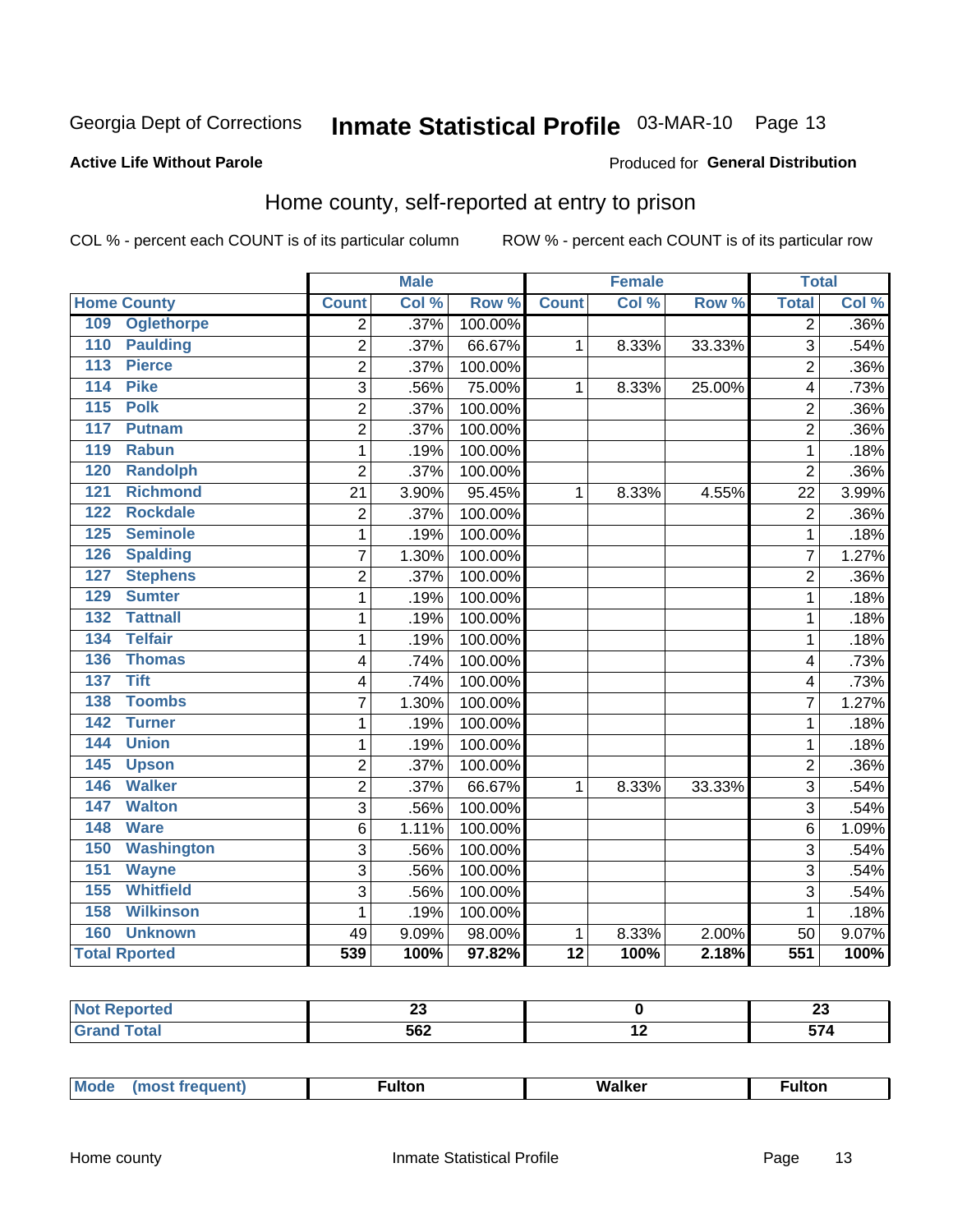# Inmate Statistical Profile 03-MAR-10 Page 14

#### **Active Life Without Parole**

#### Produced for General Distribution

### Socioeconomic class, self-reported at entry to prison

COL % - percent each COUNT is of its particular column

|                       |              | <b>Male</b> |            |              | <b>Female</b> |       |       | <b>Total</b> |
|-----------------------|--------------|-------------|------------|--------------|---------------|-------|-------|--------------|
| Socioeconomic Class   | <b>Count</b> | Col %       | Row %      | <b>Count</b> | Col %         | Row % | Total | Col %        |
| <b>Welfare</b>        | 31           | 6.03%       | 100.00%    |              |               |       | 31    | 5.93%        |
| <b>Occ Employ</b>     | 23           | 4.47%       | $100.00\%$ |              |               |       | 23    | 4.40%        |
| <b>Minimum Std</b>    | 265          | 51.56%      | $99.62\%$  |              | $11.11\%$     | .38%  | 266   | 50.86%       |
| <b>Middle</b>         | 195          | 37.94%      | 96.06%     |              | 88.89%        | 3.94% | 203   | 38.81%       |
| <b>Total Reported</b> | 514          | 100%        | 98.28%     |              | 100%          | 1.72% | 523   | 100%         |

| rtea<br>$\sim$<br>. | 40  |    |
|---------------------|-----|----|
|                     | 562 | -- |

|  | Mo | Minin<br>Std<br>$- - - -$ | <b>Middle</b> | Min<br>Std<br>. |
|--|----|---------------------------|---------------|-----------------|
|--|----|---------------------------|---------------|-----------------|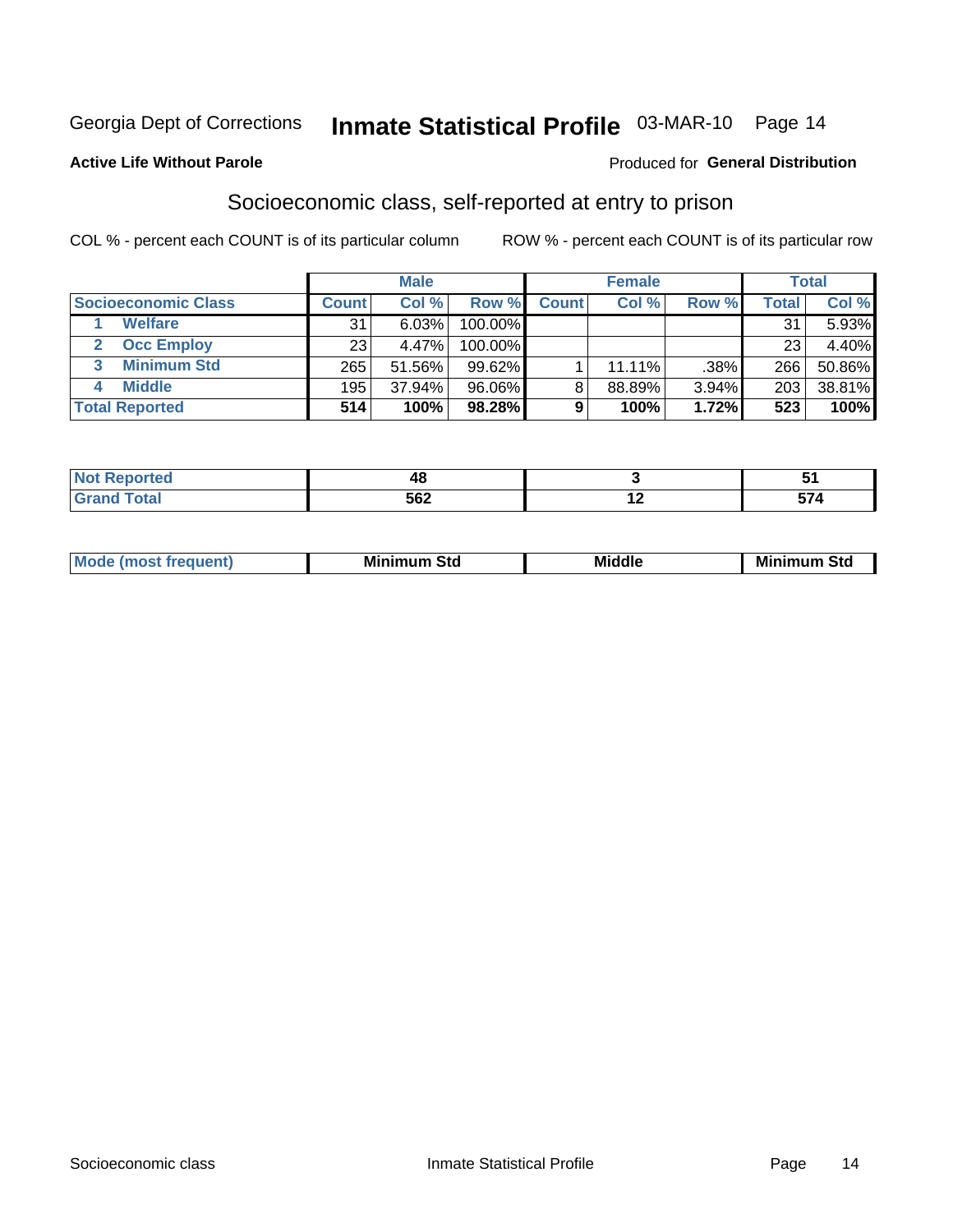# Inmate Statistical Profile 03-MAR-10 Page 15

#### **Active Life Without Parole**

#### Produced for General Distribution

### Environment to age 16, self-reported at entry to prison

COL % - percent each COUNT is of its particular column

|                                      |                 | <b>Male</b> |         |                | <b>Female</b> |        |                 | <b>Total</b> |
|--------------------------------------|-----------------|-------------|---------|----------------|---------------|--------|-----------------|--------------|
| <b>Environment to age 16</b>         | <b>Count</b>    | Col %       | Row %   | <b>Count</b>   | Col %         | Row %  | <b>Total</b>    | Col %        |
| <b>Rural/Farm</b>                    | 10              | $1.90\%$    | 100.00% |                |               |        | 10 <sub>1</sub> | 1.87%        |
| <b>Rural/Nfarm</b><br>$\overline{2}$ | 24 <sub>1</sub> | 4.57%       | 85.71%  |                | 40.00%        | 14.29% | 28              | 5.23%        |
| 3 S.M.S.A                            | 217             | 41.33%      | 99.54%  |                | 10.00%        | .46%   | 218             | 40.75%       |
| <b>Urban</b><br>4                    | 110             | 20.95%      | 97.35%  | 3 <sub>1</sub> | 30.00%        | 2.65%  | 113             | 21.12%       |
| <b>Small Town</b><br>5               | 164             | 31.24%      | 98.80%  | 2              | 20.00%        | 1.20%  | 166             | 31.03%       |
| <b>Total Reported</b>                | 525             | 100%        | 98.13%  | 10             | 100%          | 1.87%  | 535             | 100%         |

| Reported<br><b>NOT</b><br>$\sim$ |     |     | $\sim$<br>v |
|----------------------------------|-----|-----|-------------|
| <b>Total</b>                     | 562 | . . | --          |

| Mo | M | .<br><b>Ifarm</b> | M<br>- |
|----|---|-------------------|--------|
|    |   |                   |        |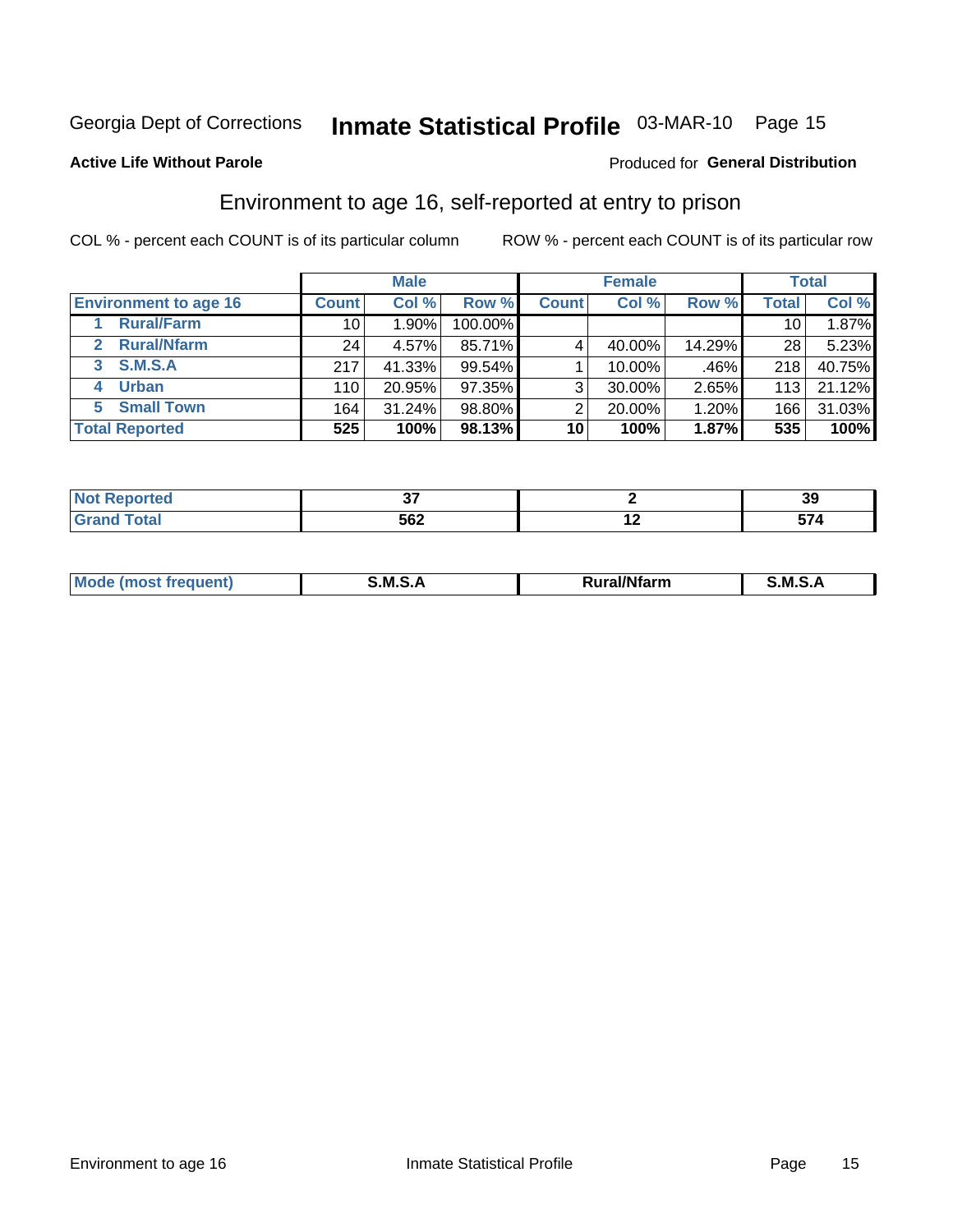# Inmate Statistical Profile 03-MAR-10 Page 16

#### **Active Life Without Parole**

#### Produced for General Distribution

### Guardian status to age 16, self-reported at entry to prison

COL % - percent each COUNT is of its particular column

|                                  |                 | <b>Male</b> |         |              | <b>Female</b> |       |              | <b>Total</b> |
|----------------------------------|-----------------|-------------|---------|--------------|---------------|-------|--------------|--------------|
| <b>Guardian Status To Age 16</b> | <b>Count</b>    | Col %       | Row %   | <b>Count</b> | Col %         | Row % | <b>Total</b> | Col %        |
| 2 Father Only                    | 9               | 2.11%       | 100.00% |              |               |       | 9            | 2.07%        |
| <b>3 Both Parents</b>            | 180             | 42.15%      | 97.30%  | 5            | 71.43%        | 2.70% | 185          | 42.63%       |
| <b>4 Mother Only</b>             | 170             | 39.81%      | 99.42%  |              | 14.29%        | .58%  | 171          | 39.40%       |
| <b>6 Oth Female</b>              | 15              | 3.51%       | 100.00% |              |               |       | 15           | 3.46%        |
| <b>7 Oth Male</b>                | 4               | .94%        | 100.00% |              |               |       | 4            | $.92\%$      |
| 8 Step-Parents                   | 12 <sub>1</sub> | 2.81%       | 100.00% |              |               |       | 12           | 2.76%        |
| <b>9 Foster Home</b>             | 9               | 2.11%       | 100.00% |              |               |       | 9            | 2.07%        |
| <b>10 Grand Parents</b>          | 28              | 6.56%       | 96.55%  |              | 14.29%        | 3.45% | 29           | 6.68%        |
| <b>Total Reported</b>            | 427             | 100%        | 98.39%  |              | 100%          | 1.61% | 434          | 100%         |

| ted   | .<br>ט ט |     | 140       |
|-------|----------|-----|-----------|
| Total | 562      | . . | --<br>- 7 |

| <b>Mode (most frequent)</b> | <b>Both Parents</b> | <b>Both Parents</b> | <b>Both Parents</b> |
|-----------------------------|---------------------|---------------------|---------------------|
|                             |                     |                     |                     |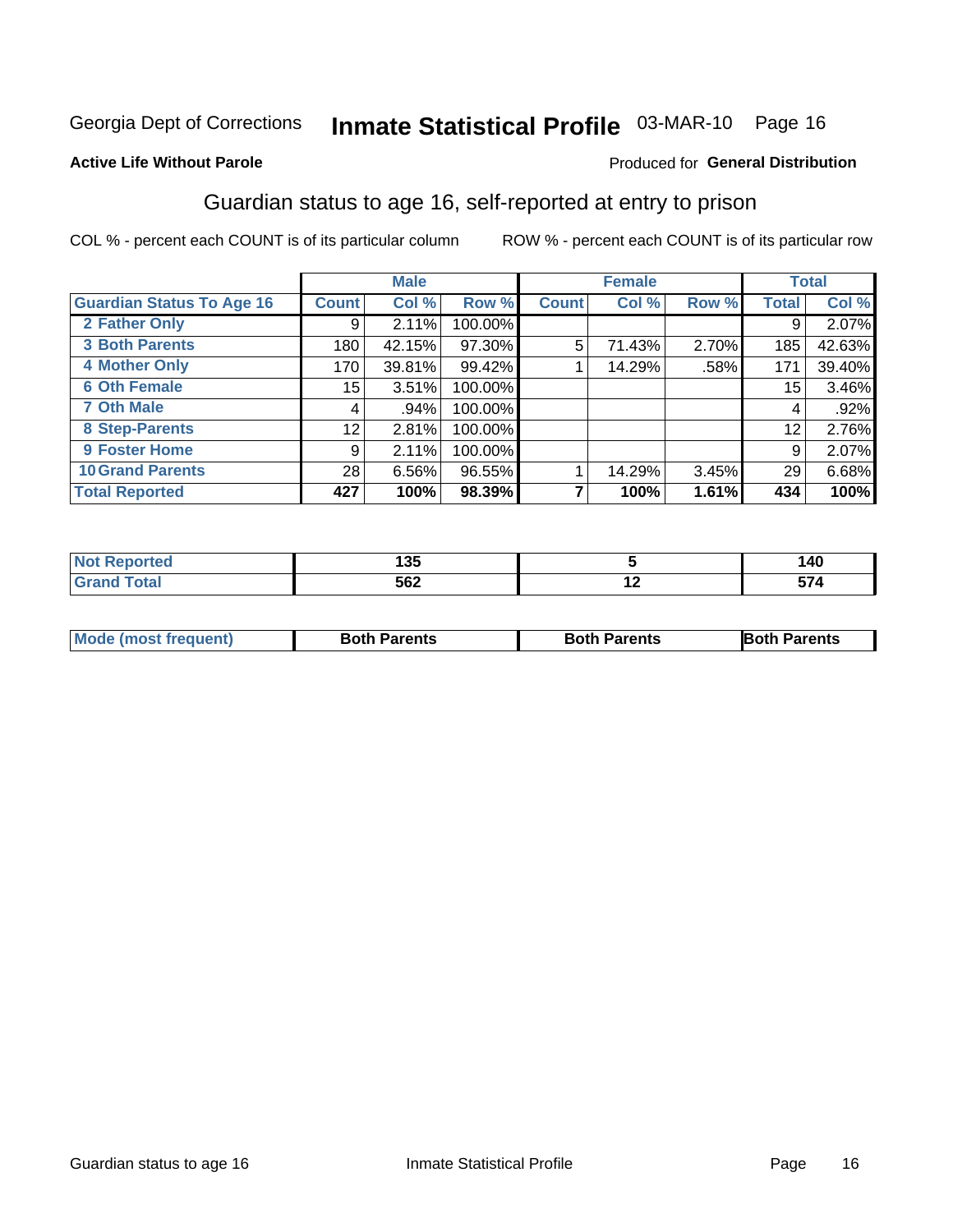# Inmate Statistical Profile 03-MAR-10 Page 17

#### **Active Life Without Parole**

### Produced for General Distribution

### Employment status before prison, self-reported at entry to prison

COL % - percent each COUNT is of its particular column

|                                  |                 | <b>Male</b> |         |              | <b>Female</b> |       |              | <b>Total</b> |
|----------------------------------|-----------------|-------------|---------|--------------|---------------|-------|--------------|--------------|
| <b>Employment Status</b>         | <b>Count</b>    | Col %       | Row %   | <b>Count</b> | Col %         | Row % | <b>Total</b> | Col %        |
| <b>Full Time</b>                 | 271             | 56.22%      | 97.83%  | 6            | 75.00%        | 2.17% | 277          | 56.53%       |
| <b>Part Time</b><br>$\mathbf{2}$ | 29 <sub>1</sub> | 6.02%       | 100.00% |              |               |       | 29           | 5.92%        |
| Unempl $<$ 6m<br>3               | 47              | 9.75%       | 97.92%  |              | 12.50%        | 2.08% | 48           | 9.80%        |
| Unempl > 6m<br>4                 | 79              | 16.39%      | 98.75%  |              | 12.50%        | 1.25% | 80           | 16.33%       |
| <b>Never Workd</b><br>5          | 32              | 6.64%       | 100.00% |              |               |       | 32           | 6.53%        |
| <b>Student</b><br>6              | 2               | .41%        | 100.00% |              |               |       |              | .41%         |
| <b>Incapable</b>                 | 22              | 4.56%       | 100.00% |              |               |       | 22           | 4.49%        |
| <b>Total Reported</b>            | 482             | 100%        | 98.37%  | 8            | 100%          | 1.63% | 490          | 100%         |

| тео -                 | 80  |     | u<br>84 |
|-----------------------|-----|-----|---------|
| $f \wedge f \wedge f$ | 562 | . . | -- -    |

| Mc | ∴ull | ----<br>ıme<br>w |
|----|------|------------------|
|    |      |                  |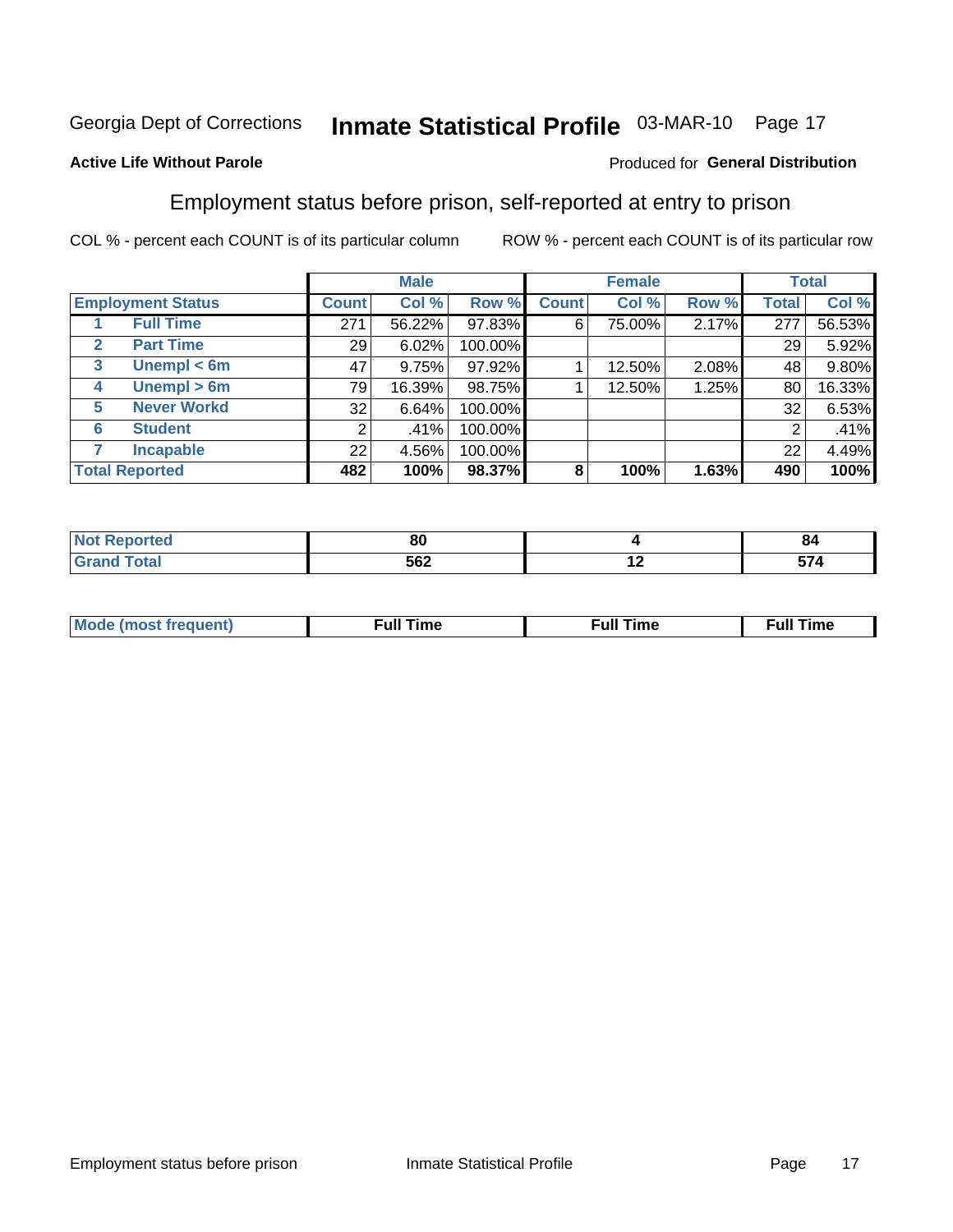### Inmate Statistical Profile 03-MAR-10 Page 18

### **Active Life Without Parole**

Produced for General Distribution

### Age at admission

COL % - percent each COUNT is of its particular column

|                         |                         | <b>Male</b> |         |                | <b>Female</b> |        |                  | <b>Total</b> |
|-------------------------|-------------------------|-------------|---------|----------------|---------------|--------|------------------|--------------|
| <b>Age At Admission</b> | <b>Count</b>            | Col %       | Row %   | <b>Count</b>   | Col %         | Row %  | <b>Total</b>     | Col %        |
| 15                      | 1                       | 0.18%       | 100.00% |                |               |        | 1                | 0.17%        |
| 16                      | 1                       | 0.18%       | 100.00% |                |               |        | $\mathbf{1}$     | 0.17%        |
| $\overline{17}$         | $\overline{\mathbf{c}}$ | 0.36%       | 100.00% |                |               |        | $\overline{2}$   | 0.35%        |
| 18                      | 3                       | 0.53%       | 100.00% |                |               |        | 3                | 0.52%        |
| 19                      | 11                      | 1.96%       | 100.00% |                |               |        | 11               | 1.92%        |
| 20                      | $6\phantom{1}6$         | 1.07%       | 85.71%  | 1              | 8.33%         | 14.29% | 7                | 1.22%        |
| 21                      | 18                      | 3.20%       | 100.00% |                |               |        | 18               | 3.14%        |
| 22                      | 25                      | 4.45%       | 100.00% |                |               |        | 25               | 4.36%        |
| 23                      | 17                      | 3.02%       | 94.44%  | 1              | 8.33%         | 5.56%  | 18               | 3.14%        |
| 24                      | 18                      | 3.20%       | 100.00% |                |               |        | 18               | 3.14%        |
| $\overline{25}$         | 17                      | 3.02%       | 89.47%  | $\overline{2}$ | 16.67%        | 10.53% | 19               | 3.31%        |
| 26                      | 22                      | 3.91%       | 100.00% |                |               |        | 22               | 3.83%        |
| $\overline{27}$         | 18                      | 3.20%       | 94.74%  | $\mathbf{1}$   | 8.33%         | 5.26%  | 19               | 3.31%        |
| 28                      | 22                      | 3.91%       | 100.00% |                |               |        | 22               | 3.83%        |
| 29                      | 22                      | 3.91%       | 100.00% |                |               |        | 22               | 3.83%        |
| 30                      | 16                      | 2.85%       | 100.00% |                |               |        | 16               | 2.79%        |
| 31                      | 20                      | 3.56%       | 100.00% |                |               |        | 20               | 3.48%        |
| 32                      | 22                      | 3.91%       | 91.67%  | $\overline{2}$ | 16.67%        | 8.33%  | 24               | 4.18%        |
| 33                      | 17                      | 3.02%       | 100.00% |                |               |        | 17               | 2.96%        |
| 34                      | 12                      | 2.14%       | 100.00% |                |               |        | 12               | 2.09%        |
| 35                      | 18                      | 3.20%       | 94.74%  | 1              | 8.33%         | 5.26%  | 19               | 3.31%        |
| 36                      | 30                      | 5.34%       | 100.00% |                |               |        | 30               | 5.23%        |
| $\overline{37}$         | 22                      | 3.91%       | 100.00% |                |               |        | 22               | 3.83%        |
| 38                      | 17                      | 3.02%       | 100.00% |                |               |        | 17               | 2.96%        |
| 39                      | 15                      | 2.67%       | 100.00% |                |               |        | 15               | 2.61%        |
| 40                      | 12                      | 2.14%       | 100.00% |                |               |        | 12               | 2.09%        |
| 41                      | 21                      | 3.74%       | 100.00% |                |               |        | 21               | 3.66%        |
| 42                      | 17                      | 3.02%       | 100.00% |                |               |        | 17               | 2.96%        |
| 43                      | 13                      | 2.31%       | 100.00% |                |               |        | 13               | 2.26%        |
| 44                      | 8                       | 1.42%       | 88.89%  | 1              | 8.33%         | 11.11% | $\boldsymbol{9}$ | 1.57%        |
| 45                      | 14                      | 2.49%       | 100.00% |                |               |        | 14               | 2.44%        |
| 46                      | 13                      | 2.31%       | 86.67%  | $\overline{2}$ | 16.67%        | 13.33% | 15               | 2.61%        |
| 47                      | 10                      | 1.78%       | 100.00% |                |               |        | 10               | 1.74%        |
| 48                      | 10                      | 1.78%       | 90.91%  | 1              | 8.33%         | 9.09%  | 11               | 1.92%        |
| 49                      | 10                      | 1.78%       | 100.00% |                |               |        | 10               | 1.74%        |
| 50                      | $\overline{4}$          | 0.71%       | 100.00% |                |               |        | 4                | 0.70%        |
| $\overline{51}$         | 4                       | 0.71%       | 100.00% |                |               |        | 4                | 0.70%        |
| 52                      | $6\phantom{1}6$         | 1.07%       | 100.00% |                |               |        | 6                | 1.05%        |
| 54                      | $\overline{\mathbf{c}}$ | 0.36%       | 100.00% |                |               |        | 2                | 0.35%        |
| 55                      | 1                       | 0.18%       | 100.00% |                |               |        | $\mathbf{1}$     | 0.17%        |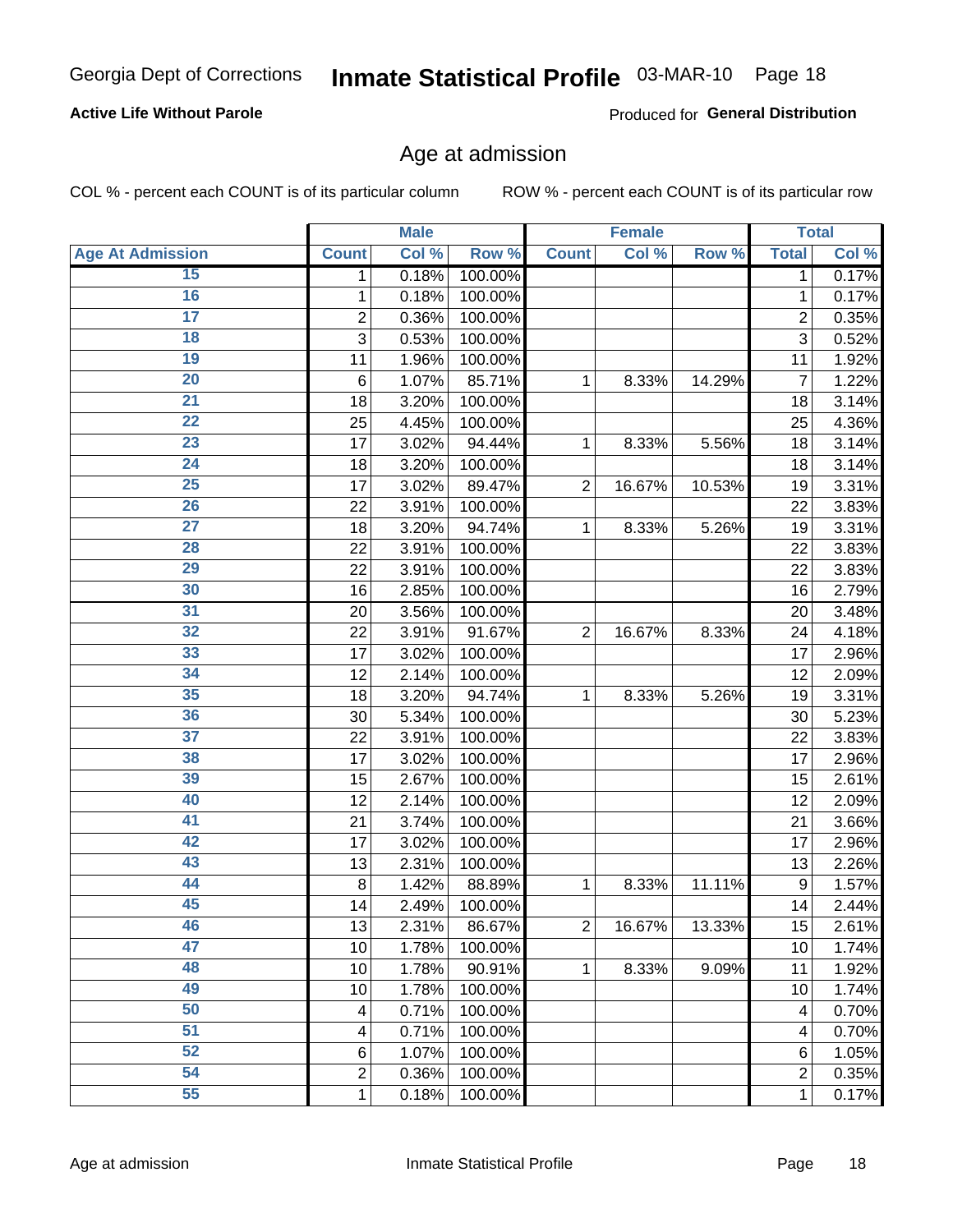### Inmate Statistical Profile 03-MAR-10 Page 19

### **Active Life Without Parole**

Produced for General Distribution

### Age at admission

COL % - percent each COUNT is of its particular column

|                         |              | <b>Male</b> |         |              | <b>Female</b> |       |                | <b>Total</b> |
|-------------------------|--------------|-------------|---------|--------------|---------------|-------|----------------|--------------|
| <b>Age At Admission</b> | <b>Count</b> | Col %       | Row %   | <b>Count</b> | Col%          | Row % | <b>Total</b>   | Col %        |
| 56                      | 4            | 0.71%       | 100.00% |              |               |       | 4              | 0.70%        |
| 57                      | 6            | 1.07%       | 100.00% |              |               |       | 6              | 1.05%        |
| 58                      | 2            | 0.36%       | 100.00% |              |               |       | 2              | 0.35%        |
| 60                      | 2            | 0.36%       | 100.00% |              |               |       | $\overline{2}$ | 0.35%        |
| 62                      |              | 0.18%       | 100.00% |              |               |       |                | 0.17%        |
| 63                      |              | 0.18%       | 100.00% |              |               |       |                | 0.17%        |
| 64                      | 3            | 0.53%       | 100.00% |              |               |       | 3              | 0.52%        |
| 65                      |              | 0.18%       | 100.00% |              |               |       |                | 0.17%        |
| 66                      |              | 0.18%       | 100.00% |              |               |       |                | 0.17%        |
| 67                      |              | 0.18%       | 100.00% |              |               |       |                | 0.17%        |
| 69                      |              | 0.18%       | 100.00% |              |               |       |                | 0.17%        |
| 71                      |              | 0.18%       | 100.00% |              |               |       |                | 0.17%        |
| 76                      |              | 0.18%       | 100.00% |              |               |       |                | 0.17%        |
| <b>Total Reported</b>   | 562          | 100%        | 97.91%  | 12           | 100%          | 2.09% | 574            | 100%         |

| orted                           |     |     |      |
|---------------------------------|-----|-----|------|
| <b>otal</b><br>$\mathbf{v}$ and | 562 | . . | -- - |

| <b>Mean</b><br>(average) | 34.72 | 33.58    | 34.69 |
|--------------------------|-------|----------|-------|
| <b>Median (middle)</b>   |       | ^^<br>⊾ت | 34    |
| Mode<br>(most frequent)  | 36    | 25       | 36    |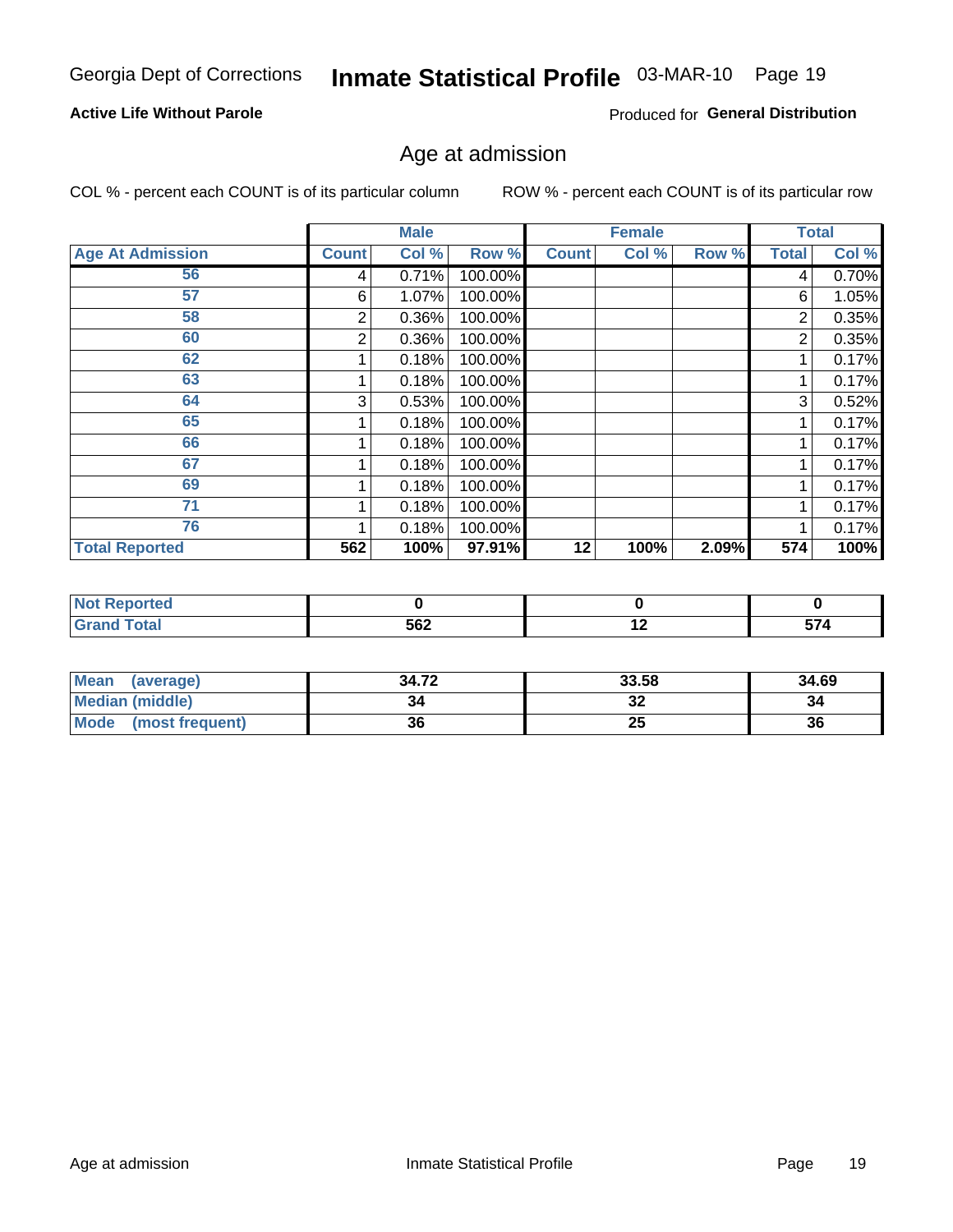### Inmate Statistical Profile 03-MAR-10 Page 20

#### **Active Life Without Parole**

Produced for General Distribution

### Height, measured at entry to prison

COL % - percent each COUNT is of its particular column

|                       |                 | <b>Male</b> |         |             | <b>Female</b> |          |       | Total     |
|-----------------------|-----------------|-------------|---------|-------------|---------------|----------|-------|-----------|
| <b>Height</b>         | <b>Count</b>    | Col %       |         | Row % Count | Col %         | Row %I   | Total | Col %     |
| 5'10''                | 84 <sub>1</sub> | 52.50%      | 98.82%  |             | 100.00%       | $1.18\%$ |       | 85 52.80% |
| 5'11''                | 76 <sub>1</sub> | 47.50%      | 100.00% |             |               |          |       | 76 47.20% |
| <b>Total Reported</b> | 160             | 100%        | 99.38%  |             | 100%          | 0.62%    | 161   | 100%      |

| N0<br>теа                           | "^^<br>™∸  |     |                    |
|-------------------------------------|------------|-----|--------------------|
| <b>Total</b><br><b>GP</b><br>$\sim$ | になつ<br>◞◡▴ | . . | $\sim$ $\sim$<br>- |

| <b>Mean</b><br>(average)       | 5'10"  | 5'10" | 5'10"  |
|--------------------------------|--------|-------|--------|
| <b>Median (middle)</b>         | 5'10'' | 5'10" | 5'10'' |
| <b>Mode</b><br>(most frequent) | 5'10"  | 5'10" | 5'10"  |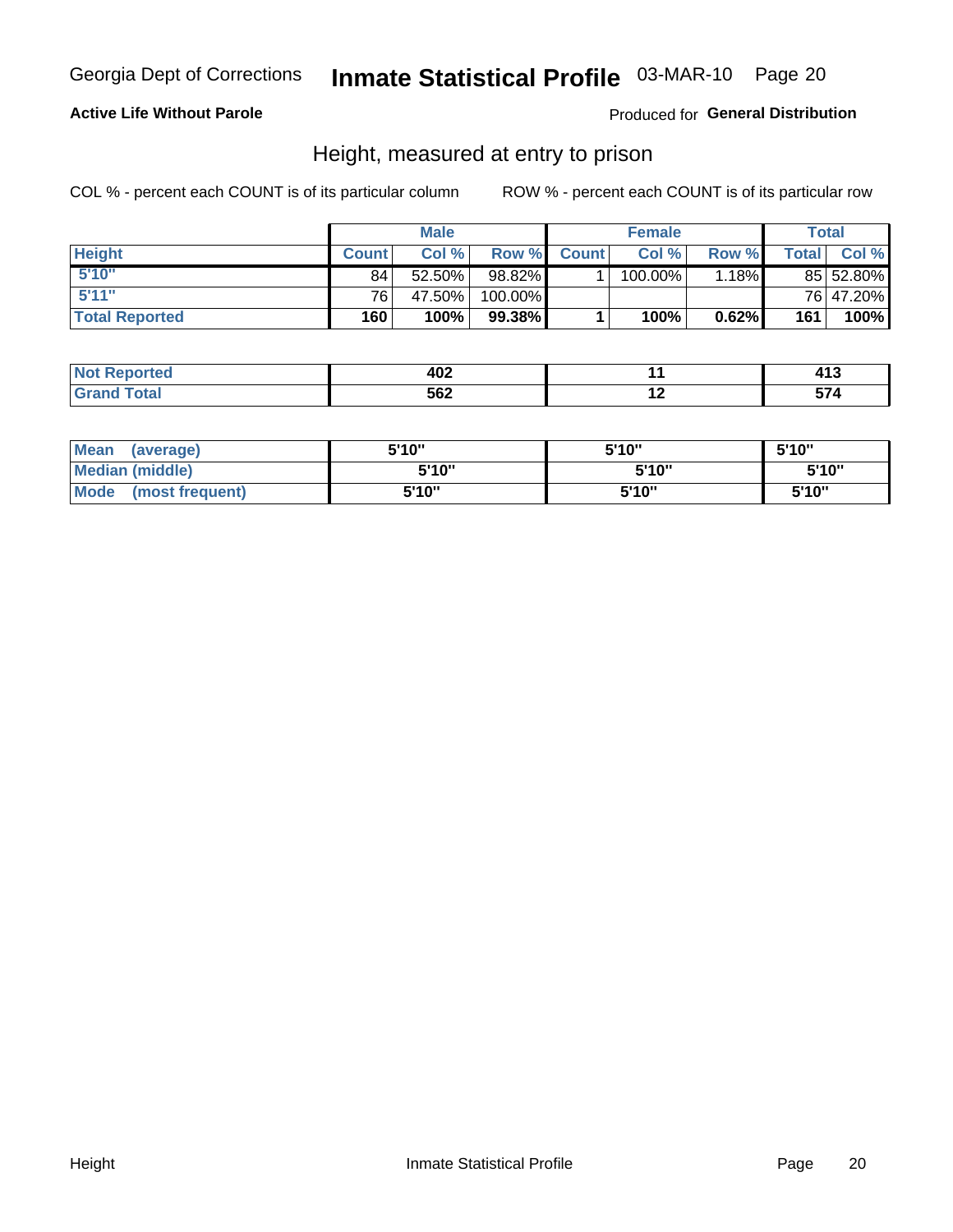### Inmate Statistical Profile 03-MAR-10 Page 21

### **Active Life Without Parole**

#### Produced for General Distribution

### Weight, measured at entry to prison

COL % - percent each COUNT is of its particular column

|                       |                | <b>Male</b> |         |                 | <b>Female</b> |         | <b>Total</b>     |        |
|-----------------------|----------------|-------------|---------|-----------------|---------------|---------|------------------|--------|
| <b>Weight</b>         | <b>Count</b>   | Col %       | Row %   | <b>Count</b>    | Col %         | Row %   | <b>Total</b>     | Col %  |
| 110 - 119 pounds      |                |             |         | 2               | 16.67%        | 100.00% | $\overline{2}$   | 0.35%  |
| 120 - 129 pounds      | 1              | 0.18%       | 50.00%  | 1               | 8.33%         | 50.00%  | $\overline{2}$   | 0.35%  |
| 130 - 139 pounds      | 13             | 2.31%       | 92.86%  | 1               | 8.33%         | 7.14%   | 14               | 2.44%  |
| 140 - 149 pounds      | 34             | 6.05%       | 97.14%  | 1               | 8.33%         | 2.86%   | 35               | 6.10%  |
| 150 - 159 pounds      | 47             | 8.36%       | 100.00% |                 |               |         | 47               | 8.19%  |
| 160 - 169 pounds      | 77             | 13.70%      | 98.72%  | 1               | 8.33%         | 1.28%   | 78               | 13.59% |
| 170 - 179 pounds      | 84             | 14.95%      | 98.82%  | 1               | 8.33%         | 1.18%   | 85               | 14.81% |
| 180 - 189 pounds      | 68             | 12.10%      | 97.14%  | $\overline{2}$  | 16.67%        | 2.86%   | 70               | 12.20% |
| 190 - 199 pounds      | 47             | 8.36%       | 100.00% |                 |               |         | 47               | 8.19%  |
| 200 - 209 pounds      | 50             | 8.90%       | 98.04%  | 1               | 8.33%         | 1.96%   | 51               | 8.89%  |
| 210 - 219 pounds      | 34             | 6.05%       | 97.14%  | 1               | 8.33%         | 2.86%   | 35               | 6.10%  |
| 220 - 229 pounds      | 38             | 6.76%       | 100.00% |                 |               |         | 38               | 6.62%  |
| 230 - 239 pounds      | 19             | 3.38%       | 100.00% |                 |               |         | 19               | 3.31%  |
| 240 - 249 pounds      | 19             | 3.38%       | 100.00% |                 |               |         | 19               | 3.31%  |
| 250 - 259 pounds      | 8              | 1.42%       | 100.00% |                 |               |         | 8                | 1.39%  |
| 260 - 269 pounds      | 6              | 1.07%       | 85.71%  | 1               | 8.33%         | 14.29%  | 7                | 1.22%  |
| 270 - 279 pounds      | 5              | 0.89%       | 100.00% |                 |               |         | 5                | 0.87%  |
| 280 - 289 pounds      | 5              | 0.89%       | 100.00% |                 |               |         | 5                | 0.87%  |
| 290 - 299 pounds      | $\overline{2}$ | 0.36%       | 100.00% |                 |               |         | $\overline{2}$   | 0.35%  |
| 320 - 329 pounds      | 3              | 0.53%       | 100.00% |                 |               |         | 3                | 0.52%  |
| 330 - 339 pounds      | 1              | 0.18%       | 100.00% |                 |               |         | 1                | 0.17%  |
| 400 pounds and over   | 1              | 0.18%       | 100.00% |                 |               |         | 1                | 0.17%  |
| <b>Total Reported</b> | 562            | 100%        | 97.91%  | $\overline{12}$ | 100%          | 2.09%   | $\overline{574}$ | 100.0% |

| <b>Reported</b><br>$\sim$ |     |     |       |
|---------------------------|-----|-----|-------|
| int<br>$\sim$             | 562 | . . | $- -$ |

| Mean<br>(average)              | 189 | 166   | 189 |
|--------------------------------|-----|-------|-----|
| <b>Median (middle)</b>         | 180 | 4 7 4 | 180 |
| <b>Mode</b><br>(most frequent) | 170 | 110   | 170 |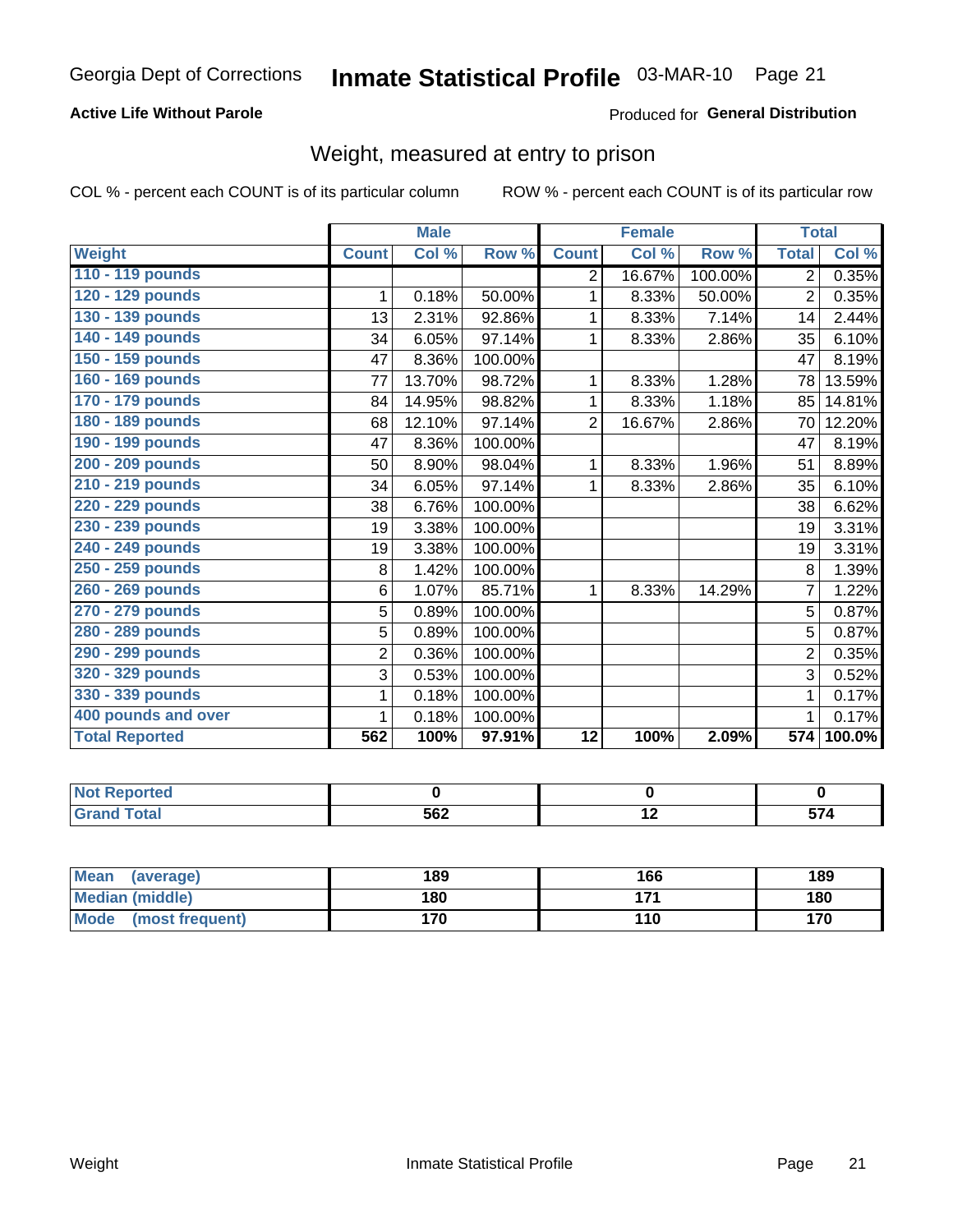# Inmate Statistical Profile 03-MAR-10 Page 22

#### **Active Life Without Parole**

Produced for General Distribution

### Military service

COL % - percent each COUNT is of its particular column

|                          |              | <b>Male</b> |                    |         | <b>Female</b> |          |       | <b>Total</b> |
|--------------------------|--------------|-------------|--------------------|---------|---------------|----------|-------|--------------|
| <b>Military service</b>  | <b>Count</b> | Col %       | <b>Row % Count</b> |         | Col %         | Row %    | Total | Col %        |
| <b>Air Force</b>         | 36           | 9.38%       | 100.00%            |         |               |          | 36    | 9.09%        |
| <b>Army</b>              | 6            | ا 56%. ا    | 85.71%             |         | 8.33%         | 14.29%   |       | 1.77%        |
| <b>Navy</b><br>3         |              | .78%        | 100.00%            |         |               |          | 3     | .76%         |
| <b>Coast Guard</b><br>5. | 5            | $1.30\%$    | 100.00%            |         |               |          | 5     | 1.26%        |
| <b>None</b><br>96        | 334          | 86.98%      | 96.81%             | 11      | 91.67%        | $3.19\%$ | 345   | 87.12%       |
| <b>Total Reported</b>    | 384          | 100%        | 96.97%             | $12 \,$ | 100%          | 3.03%    | 396   | 100%         |

| тeс   | $\overline{\phantom{a}}$ |                          | 470<br>$\sim$ |
|-------|--------------------------|--------------------------|---------------|
| _____ | 562                      | $\overline{\phantom{a}}$ | --<br>- 7     |

| ____ | <b>Mode</b><br>`auent) | <b>Force</b> | Army | orce |
|------|------------------------|--------------|------|------|
|------|------------------------|--------------|------|------|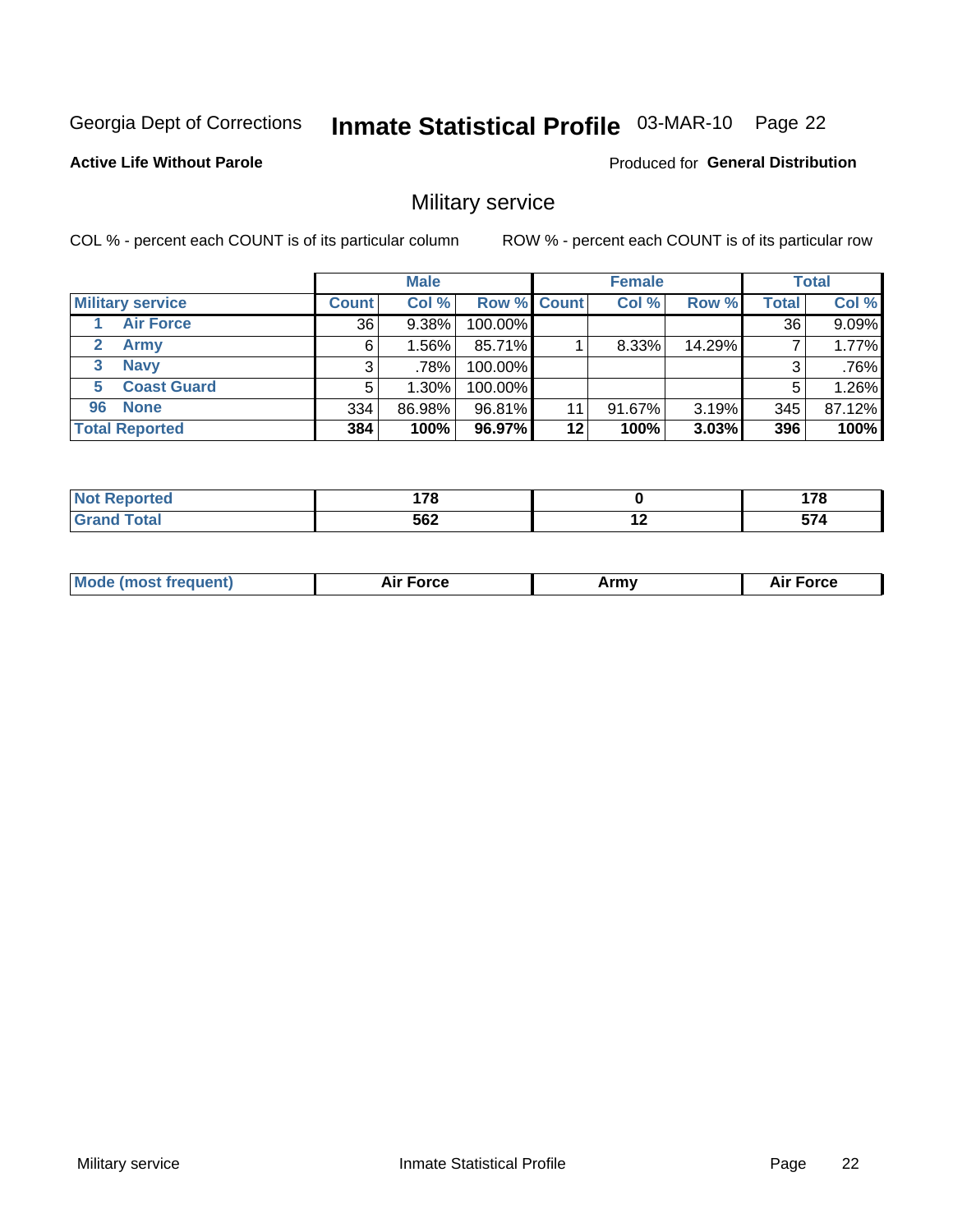# Inmate Statistical Profile 03-MAR-10 Page 23

#### **Active Life Without Parole**

#### Produced for General Distribution

### Type of admission to prison

COL % - percent each COUNT is of its particular column

|    |                             |              | <b>Male</b> |                    |         | <b>Female</b> |       |              | <b>Total</b> |
|----|-----------------------------|--------------|-------------|--------------------|---------|---------------|-------|--------------|--------------|
|    | <b>Type of Admission</b>    | <b>Count</b> | Col %       | <b>Row % Count</b> |         | Col %         | Row % | <b>Total</b> | Col %        |
|    | <b>Committed From Court</b> | 188          | 33.45%      | 96.41%             |         | 58.33%        | 3.59% | 195          | 33.97%       |
| 3  | <b>Parole Rev/New Sent</b>  | 38 l         | 6.76%       | 100.00%            |         |               |       | 38           | 6.62%        |
| 4  | <b>Par Rev/No New Sent</b>  | 8            | 1.42%       | 100.00%            |         |               |       | 8            | 1.39%        |
| 6  | <b>Prob Viol/Partial</b>    | 7            | 1.25%       | 100.00%            |         |               |       |              | 1.22%        |
| 9  | <b>Prob Rev/Remainder</b>   | 11           | 1.96%       | 100.00%            |         |               |       | 11           | 1.92%        |
| 10 | <b>New Sent/Par Rev Pnd</b> |              | .18%        | 100.00%            |         |               |       |              | .17%         |
| 11 | <b>Life W/O Parole</b>      | 308          | 54.80%      | 98.40%             | 5       | 41.67%        | 1.60% | 313          | 54.53%       |
| 30 | <b>Par Rev/Rsn Unknown</b>  |              | .18%        | 100.00%            |         |               |       |              | .17%         |
|    | <b>Total Reported</b>       | 562          | 100%        | $97.91\%$          | $12 \,$ | 100%          | 2.09% | 574          | 100%         |

| <b>Not Reported</b>  |     |             |
|----------------------|-----|-------------|
| <b>Total</b><br>Gran | 562 | -- 1<br>JI. |

| Mode (most frequent) | f W/O Par. | <b>Court Cmmt</b> | f W/O Par |
|----------------------|------------|-------------------|-----------|
|                      |            |                   |           |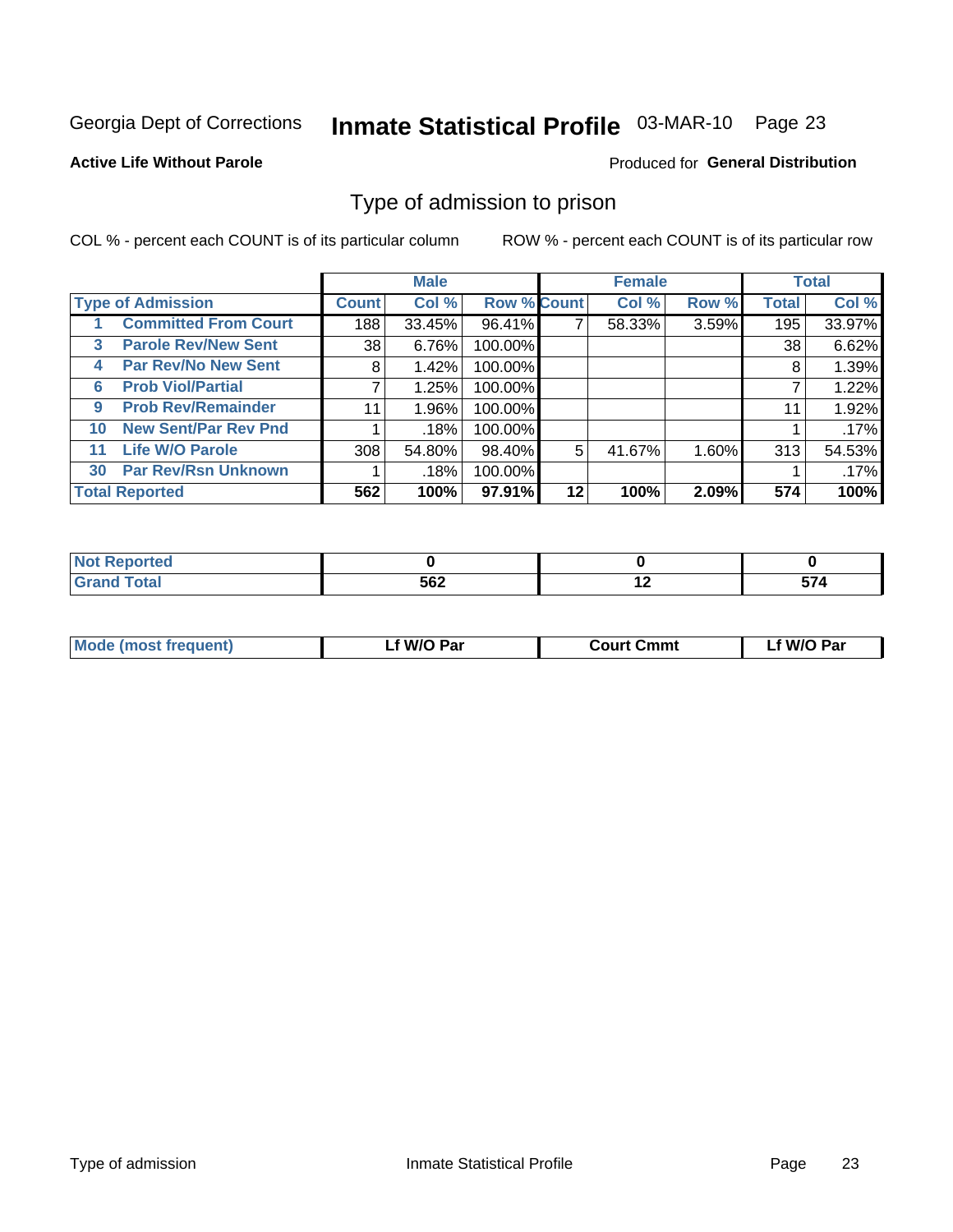# Inmate Statistical Profile 03-MAR-10 Page 24

**Active Life Without Parole** 

#### Produced for General Distribution

### Current / last security status

COL % - percent each COUNT is of its particular column

|                        |              | <b>Male</b> |                    |    | <b>Female</b> |       |       | <b>Total</b> |
|------------------------|--------------|-------------|--------------------|----|---------------|-------|-------|--------------|
| <b>Security Status</b> | <b>Count</b> | Col%        | <b>Row % Count</b> |    | Col %         | Row % | Total | Col %        |
| 3 Minimum              |              | .18%        | 100.00%            |    | $.00\%$       |       |       | $.18\%$      |
| 4 Medium               |              | 1.62%       | $100.00\%$         |    | $.00\%$       |       | 9     | 1.58%        |
| 5 Close                | 546          | 98.03%      | 97.85%             | 12 | 100.00%       | 2.15% | 558   | 98.07%       |
| 6 Maximum              |              | .18%        | 100.00%            |    | .00%          |       |       | .18%         |
| <b>Total Reported</b>  | 557          | 100%        | 97.89%             | 12 | 100%          | 2.11% | 569   | 100%         |

| <b>Still being diagnosed</b> |     |     |
|------------------------------|-----|-----|
| <b>Not Reported</b>          |     |     |
| <b>Grand Total</b>           | 562 | 574 |

|  | Mode<br>: (most frequent) | Close<br>- - - - | Close | Close |
|--|---------------------------|------------------|-------|-------|
|--|---------------------------|------------------|-------|-------|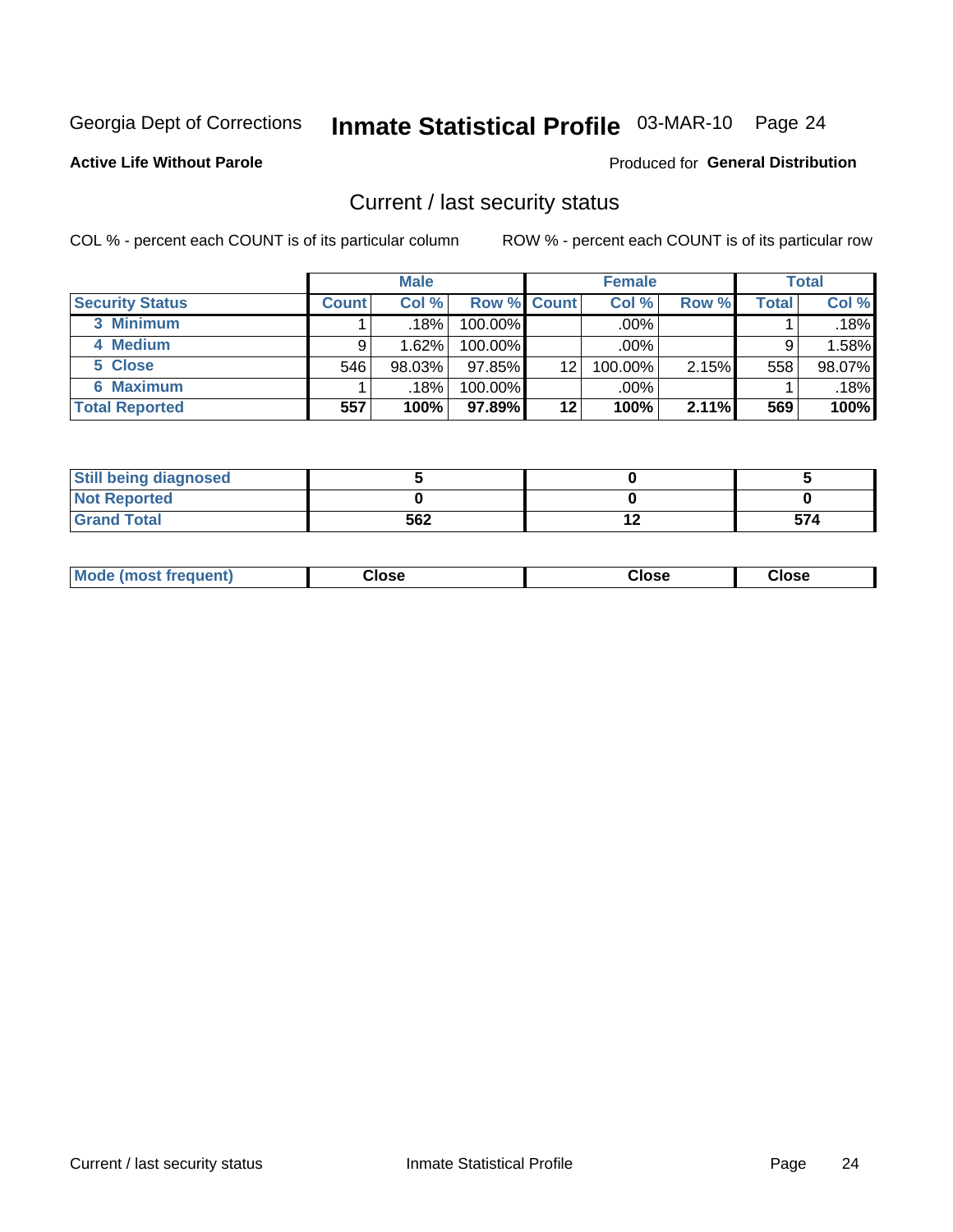# Inmate Statistical Profile 03-MAR-10 Page 25

**Active Life Without Parole** 

Produced for General Distribution

### Current / last type of institution

COL % - percent each COUNT is of its particular column

|                            |              | <b>Male</b> |                    |    | <b>Female</b> |       |                          | <b>Total</b> |
|----------------------------|--------------|-------------|--------------------|----|---------------|-------|--------------------------|--------------|
| <b>Type of Institution</b> | <b>Count</b> | Col %       | <b>Row % Count</b> |    | Col %         | Row % | $\mathsf{Total}_{\perp}$ | Col %        |
| <b>State Prison</b>        | 559          | 99.82%      | $97.90\%$          | 12 | 100.00%       | 2.10% | 571                      | 99.83%       |
| <b>Private Prison</b>      |              | 18%         | 100.00%            |    |               |       |                          | .17%l        |
| <b>Total Reported</b>      | 560          | 100%        | 97.9%              | 12 | 100%          | 2.1%  | 572                      | 100%         |

| <b>Shakes</b><br>τeα |     |            |      |
|----------------------|-----|------------|------|
| otal                 | 562 | . .<br>. . | -- - |

| <b>Mode (most frequent)</b> | <b>State Prison</b> | <b>State Prison</b> | <b>State Prison</b> |
|-----------------------------|---------------------|---------------------|---------------------|
|                             |                     |                     |                     |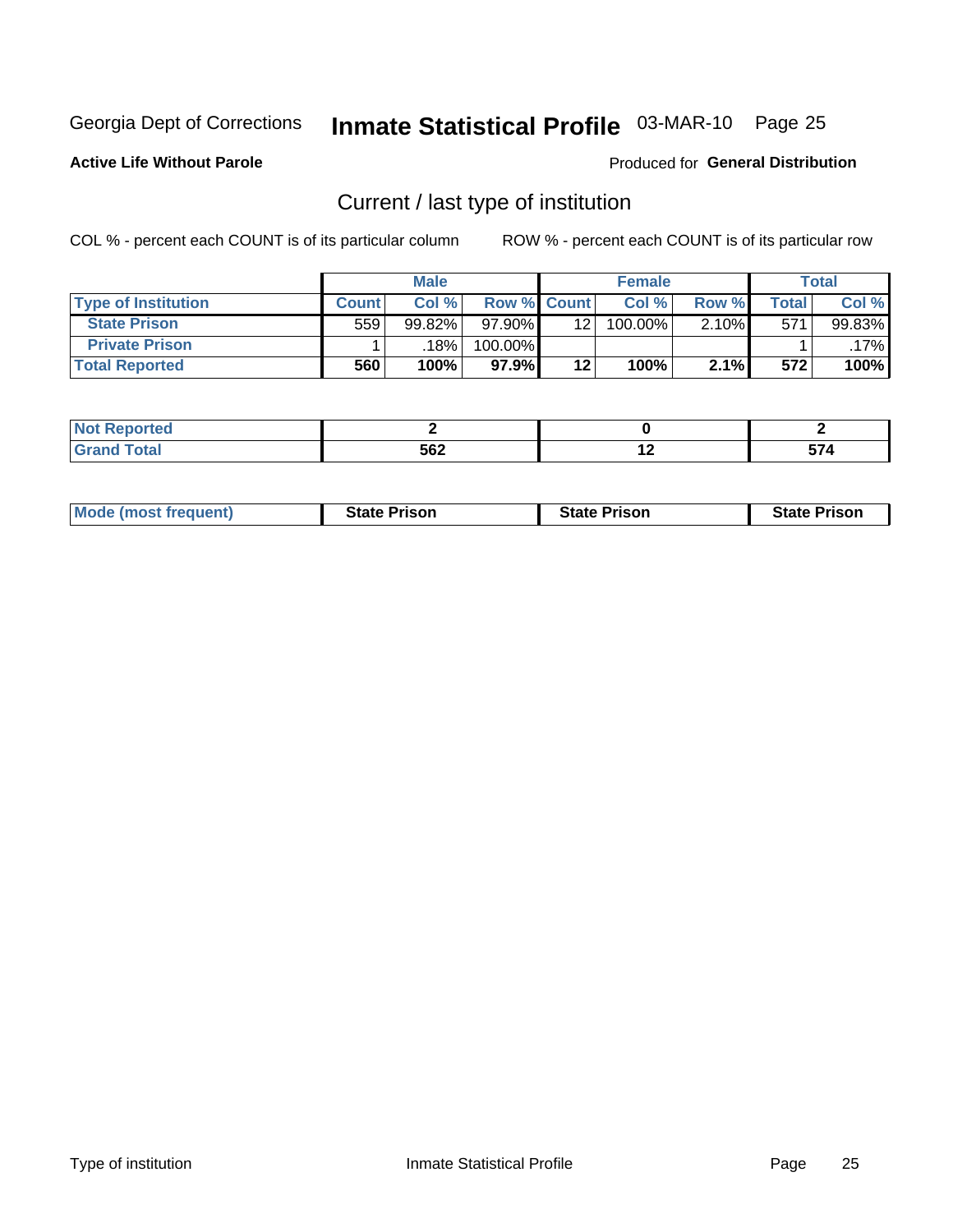# Inmate Statistical Profile 03-MAR-10 Page 26

#### **Active Life Without Parole**

#### Produced for General Distribution

### Institution type - transitional centers

COL % - percent each COUNT is of its particular column

|                                                  | <b>Male</b> |                    | <b>Female</b> |             | Total |
|--------------------------------------------------|-------------|--------------------|---------------|-------------|-------|
| <b>Institution Type - Trans. Centers Count  </b> | Col%        | <b>Row % Count</b> | Col %         | Row % Total | Col % |
| <b>Total Reported</b>                            |             |                    |               |             |       |

| <b>Reported</b><br><b>NOT</b><br>$\sim$            |  |  |
|----------------------------------------------------|--|--|
| $f$ $f \circ f \circ f$<br>$C = 1$<br><b>TULAI</b> |  |  |

| Mode (most frequent) | <b>Null</b> | <b>Null</b> | <b>Null</b> |
|----------------------|-------------|-------------|-------------|
|                      |             |             |             |
|                      |             |             |             |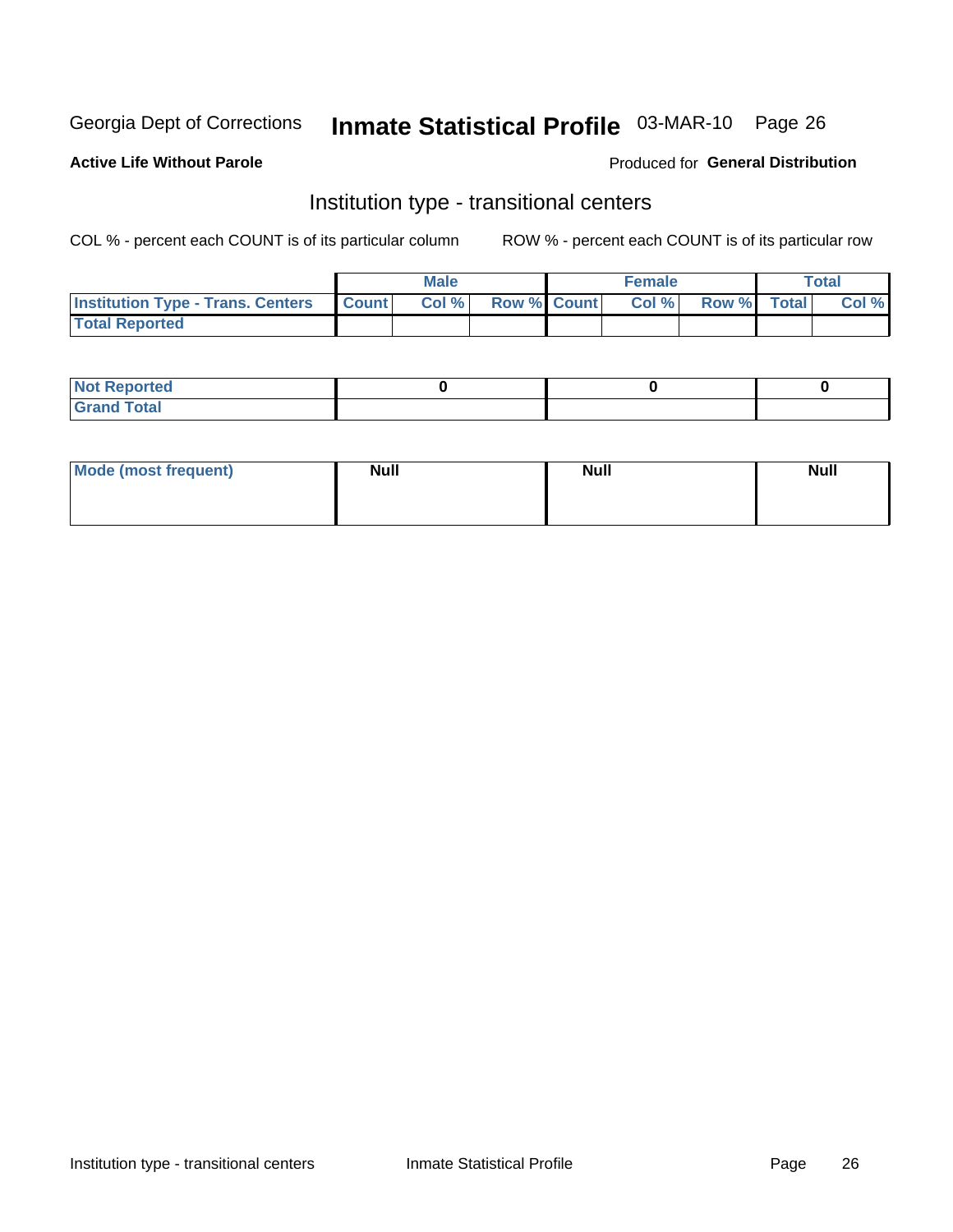# Inmate Statistical Profile 03-MAR-10 Page 27

#### **Active Life Without Parole**

#### Produced for General Distribution

### Institution type - mental hospitals

COL % - percent each COUNT is of its particular column

|                                                  | <b>Male</b> |                    | <b>Female</b> |                   | Total |
|--------------------------------------------------|-------------|--------------------|---------------|-------------------|-------|
| <b>Institution Type - Mental Hospitals Count</b> | Col%        | <b>Row % Count</b> |               | Col % Row % Total | Col%  |
| <b>Total Reported</b>                            |             |                    |               |                   |       |

| <b>Not Reported</b>                     |  |  |
|-----------------------------------------|--|--|
| <b>otal</b><br>C <sub>r</sub><br>______ |  |  |

| Mode.<br>frequent) | <b>Nul</b><br>_____ | <b>Null</b> | <b>Null</b> |
|--------------------|---------------------|-------------|-------------|
|                    |                     |             |             |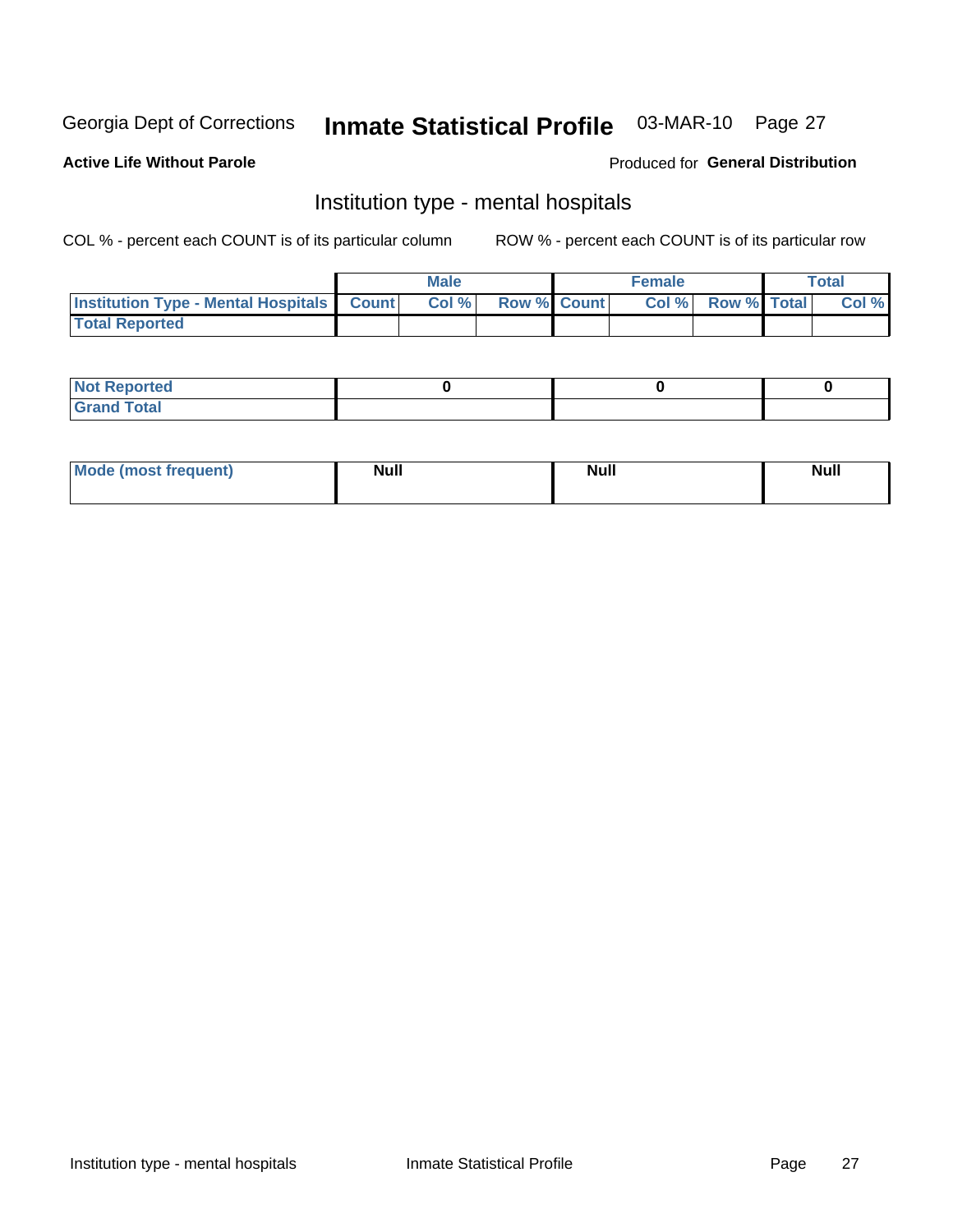# Inmate Statistical Profile 03-MAR-10 Page 28

**Active Life Without Parole** 

**Produced for General Distribution** 

### Institution type - county prisons

COL % - percent each COUNT is of its particular column

|                                                    | <b>Male</b> |                          | <b>Female</b> |             | <b>Total</b> |
|----------------------------------------------------|-------------|--------------------------|---------------|-------------|--------------|
| <b>Institution Type - County Prisons   Count  </b> | Col %       | <b>Row % Count Col %</b> |               | Row % Total | Col %        |
| <b>Total Reported</b>                              |             |                          |               |             |              |

| <b>Not Reported</b>         |  |  |
|-----------------------------|--|--|
| <b>Total</b><br>-<br>______ |  |  |

| <b>Mode</b>      | <b>Null</b> | <b>Null</b> | <b>Null</b> |  |
|------------------|-------------|-------------|-------------|--|
| (most freauent). |             |             |             |  |
|                  |             |             |             |  |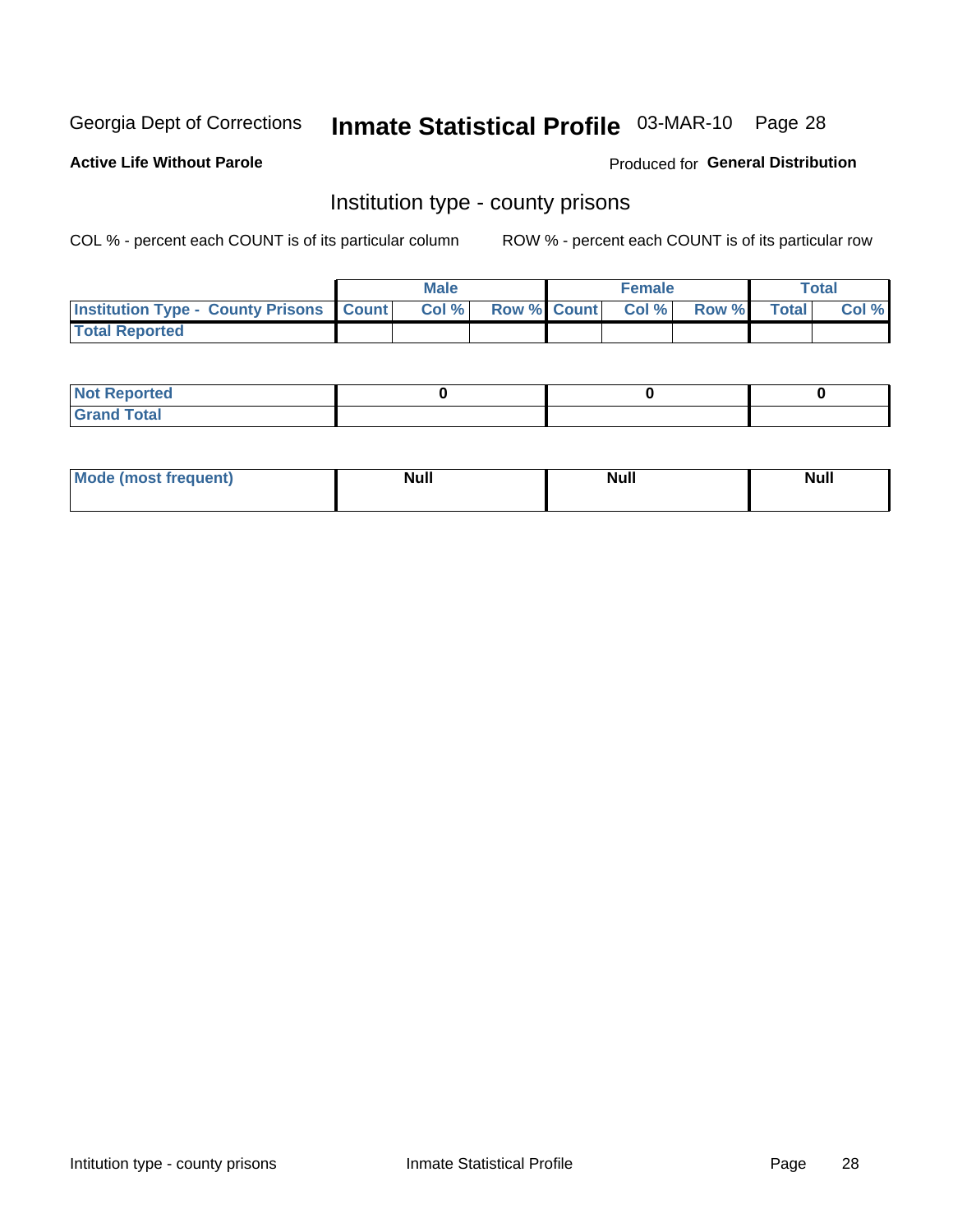# Inmate Statistical Profile 03-MAR-10 Page 29

#### **Active Life Without Parole**

#### Produced for General Distribution

### Institution type - state prisons

COL % - percent each COUNT is of its particular column

|                                         |              | <b>Male</b> |         |              | <b>Female</b> |         | <b>Total</b> |        |
|-----------------------------------------|--------------|-------------|---------|--------------|---------------|---------|--------------|--------|
| <b>Institution Type - State Prisons</b> | <b>Count</b> | Col %       | Row %   | <b>Count</b> | Col %         | Row %   | <b>Total</b> | Col %  |
| 532 Augusta State Med.                  | 34           | 6.08%       | 100.00% |              |               |         | 34           | 5.95%  |
| <b>Prison</b>                           |              |             |         |              |               |         |              |        |
| <b>Baldwin State Prison</b><br>553      | 21           | 3.76%       | 100.00% |              |               |         | 21           | 3.68%  |
| <b>Ga Diag &amp; Class Pris</b><br>521  | 25           | 4.47%       | 100.00% |              |               |         | 25           | 4.38%  |
| <b>Ga State Prison</b><br>517           | 9            | 1.61%       | 100.00% |              |               |         | 9            | 1.58%  |
| <b>Hancock State Prison</b><br>541      | 55           | 9.84%       | 100.00% |              |               |         | 55           | 9.63%  |
| <b>Hays State Prison</b><br>540         | 70           | 12.52%      | 100.00% |              |               |         | 70           | 12.26% |
| <b>Macon State Prison</b><br>549        | 78           | 13.95%      | 100.00% |              |               |         | 78           | 13.66% |
| <b>Men'S State Prison</b><br>519        | 2            | .36%        | 100.00% |              |               |         | 2            | .35%   |
| <b>Metro State Prison (W)</b><br>554    |              |             |         | 10           | 83.33%        | 100.00% | 10           | 1.75%  |
| <b>Phillips State Prison</b><br>505     | 16           | 2.86%       | 100.00% |              |               |         | 16           | 2.80%  |
| <b>Pulaski State Prison (W)</b><br>557  |              |             |         | 2            | 16.67%        | 100.00% | 2            | .35%   |
| <b>Smith State Prison</b><br>550        | 66           | 11.81%      | 100.00% |              |               |         | 66           | 11.56% |
| <b>Telfair State Prison</b><br>542      | 78           | 13.95%      | 100.00% |              |               |         | 78           | 13.66% |
| <b>Valdosta State Prison</b><br>537     | 48           | 8.59%       | 100.00% |              |               |         | 48           | 8.41%  |
| <b>Ware State Prison</b><br>501         | 56           | 10.02%      | 100.00% |              |               |         | 56           | 9.81%  |
| 552<br><b>Washington Sp</b>             |              | .18%        | 100.00% |              |               |         |              | .18%   |
| <b>Total Reported</b>                   | 559          | 100%        | 97.9%   | 12           | 100%          | 2.1%    | 571          | 100%   |

| <b>Not Reported</b> |     |     |    |
|---------------------|-----|-----|----|
| <b>Total</b>        | 559 | . . | ., |

| Mode (most frequent) | 1549 Macon State Prison | 554 Metro State Prison (W)   549 Macon State | Prison |
|----------------------|-------------------------|----------------------------------------------|--------|
|----------------------|-------------------------|----------------------------------------------|--------|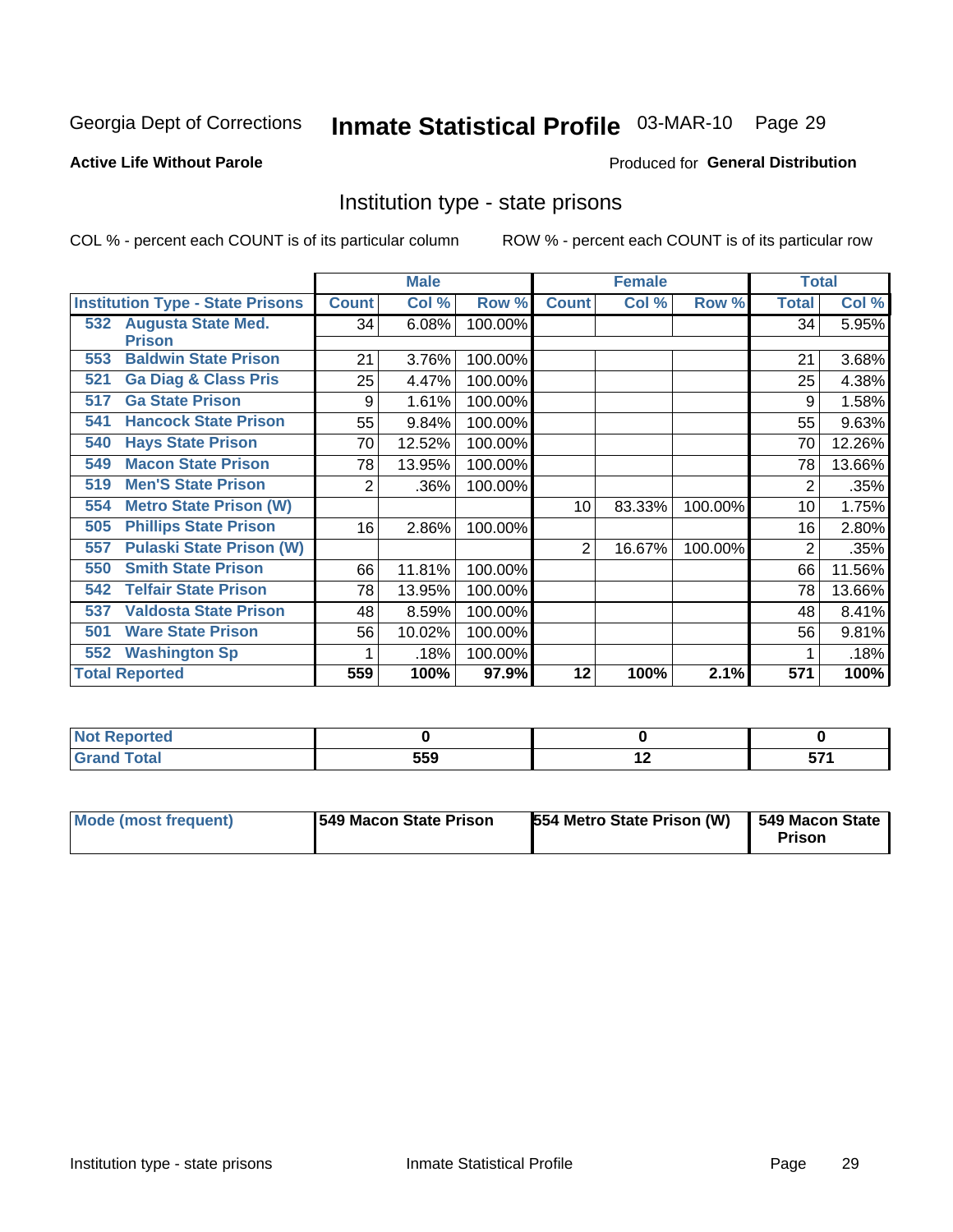# Inmate Statistical Profile 03-MAR-10 Page 30

**Active Life Without Parole** 

Produced for General Distribution

### Institution type - private prisons

COL % - percent each COUNT is of its particular column

|                                           |              | Male       |                    | <b>Female</b> |       |              | Total   |
|-------------------------------------------|--------------|------------|--------------------|---------------|-------|--------------|---------|
| <b>Institution Type - Private Prisons</b> | <b>Count</b> | Col%       | <b>Row % Count</b> | Col $%$       | Row % | <b>Total</b> | Col %   |
| 569<br><b>Coffee Corr Facility</b>        |              | $100.00\%$ | 100.00%            |               |       |              | 100.00% |
| <b>Total Reported</b>                     |              | $100\%$ .  | 100%               |               | %     |              | 100%    |

| Not Reported |  |  |
|--------------|--|--|
|              |  |  |

| Mode (most frequent) | 569 Coffee Corr Facility | <b>Null</b> | 569 Coffee Corr<br><b>Facility</b> |
|----------------------|--------------------------|-------------|------------------------------------|
|----------------------|--------------------------|-------------|------------------------------------|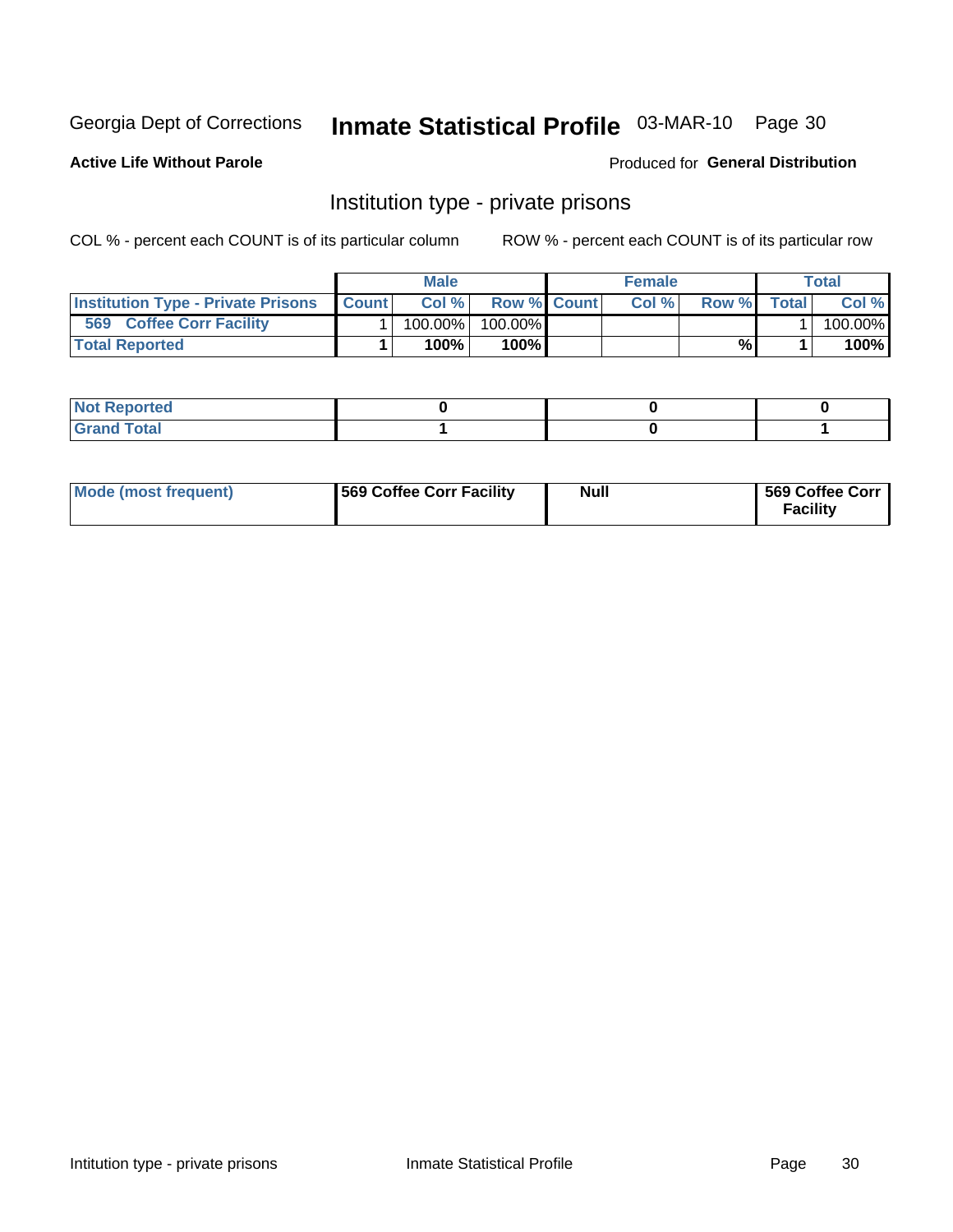# Inmate Statistical Profile 03-MAR-10 Page 31

**Active Life Without Parole** 

Produced for General Distribution

## Institution type - prison annexes

COL % - percent each COUNT is of its particular column

|                                                   | <b>Male</b> |              |              | <b>Female</b> |             | <b>Total</b> |
|---------------------------------------------------|-------------|--------------|--------------|---------------|-------------|--------------|
| <b>Institution Type - Prison Annexe   Count  </b> | Col %       | <b>Row %</b> | <b>Count</b> | Col %         | Row % Total | Col %        |
| <b>Total Reported</b>                             |             |              |              |               |             |              |

| <b>Reported</b><br>I NOT                      |  |  |
|-----------------------------------------------|--|--|
| <b>Total</b><br>Carar<br>$\sim$ . When $\sim$ |  |  |

| $^{\prime}$ Mo <sub>t</sub><br>frequent)<br>⊥(most | <b>Null</b> | Noll<br><b>vull</b> | <b>Null</b> |
|----------------------------------------------------|-------------|---------------------|-------------|
|                                                    |             |                     |             |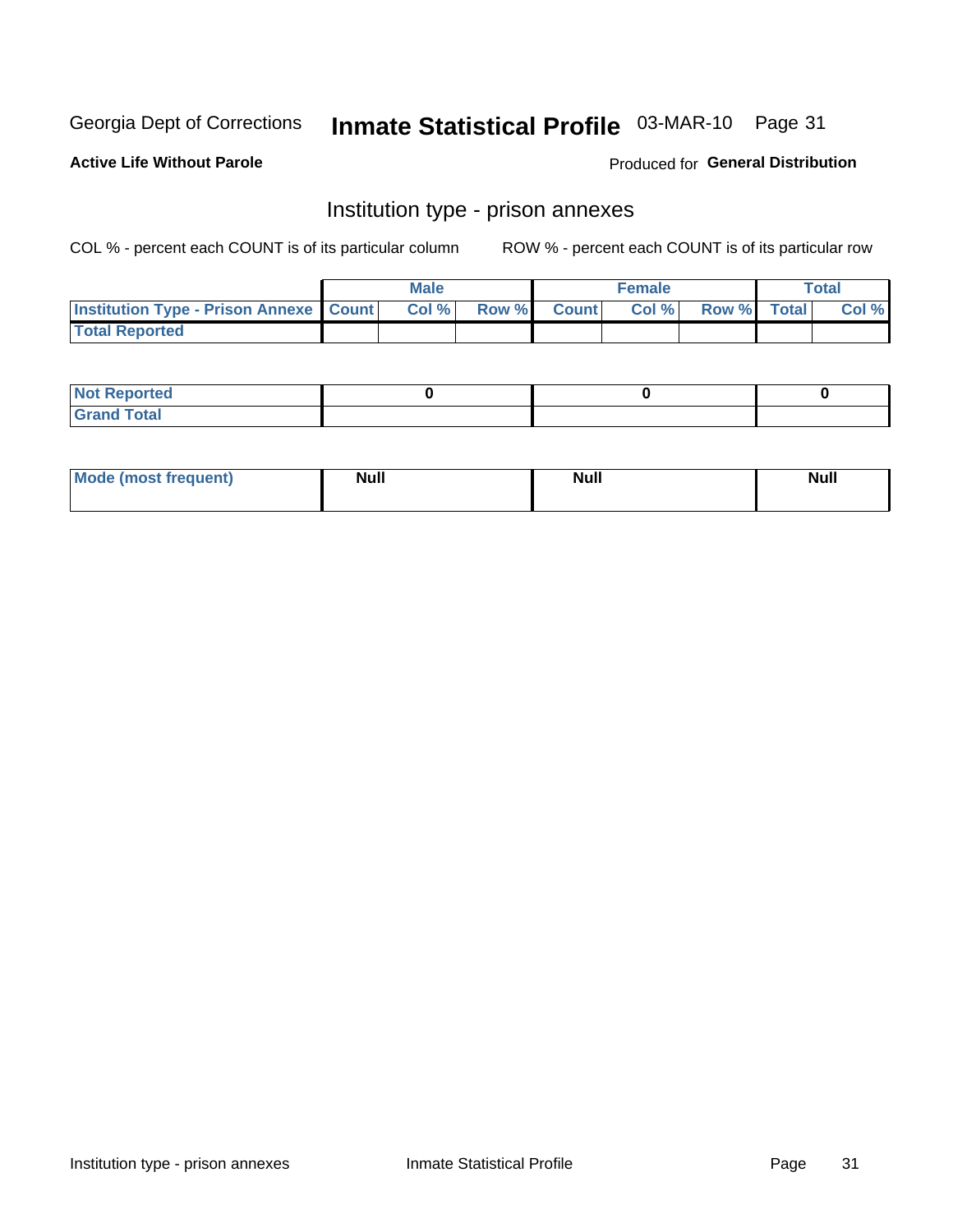# Inmate Statistical Profile 03-MAR-10 Page 32

**Active Life Without Parole** 

Produced for General Distribution

# Institution type - pre-release centers

COL % - percent each COUNT is of its particular column

|                                                   | <b>Male</b> |              |       | <b>Female</b> |                    | <b>Total</b> |
|---------------------------------------------------|-------------|--------------|-------|---------------|--------------------|--------------|
| <b>Institution Type - Prison Annexe   Count  </b> | Col %       | <b>Row %</b> | Count | Col %         | <b>Row %</b> Total | Col %        |
| <b>Total Reported</b>                             |             |              |       |               |                    |              |

| <b>Reported</b><br>I NOT |  |  |
|--------------------------|--|--|
| <b>Total</b><br>$C$ ren  |  |  |

| $^{\prime}$ Mo <sub>t</sub><br>frequent)<br>⊥(most | <b>Null</b> | Noll<br><b>vull</b> | <b>Null</b> |
|----------------------------------------------------|-------------|---------------------|-------------|
|                                                    |             |                     |             |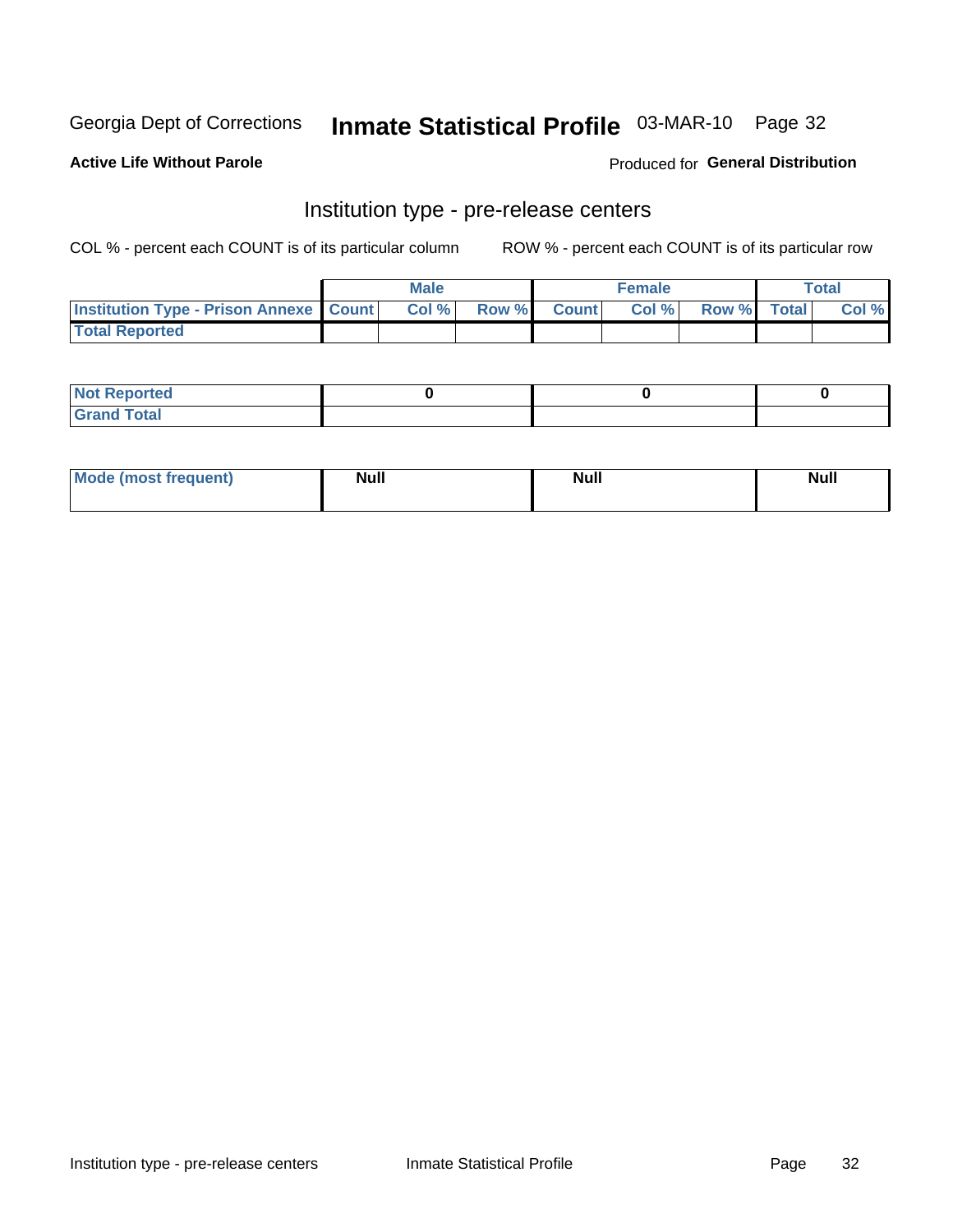# Inmate Statistical Profile 03-MAR-10 Page 33

#### **Active Life Without Parole**

#### Produced for General Distribution

### Institution type - inmate boot camp

COL % - percent each COUNT is of its particular column

|                                      |              | <b>Male</b> |             | <b>Female</b> |             | Total |
|--------------------------------------|--------------|-------------|-------------|---------------|-------------|-------|
| <b>Institution Type - Boot Camps</b> | <b>Count</b> | Col %       | Row % Count | Col %         | Row % Total | Col % |
| <b>Total Rported</b>                 |              |             |             |               |             |       |

| <b>Not Reported</b>            |  |  |
|--------------------------------|--|--|
| <b>Total</b><br>C <sub>r</sub> |  |  |

| <b>I Mode (most frequent)</b> | <b>Null</b> | <b>Null</b> | <b>Null</b> |
|-------------------------------|-------------|-------------|-------------|
|                               |             |             |             |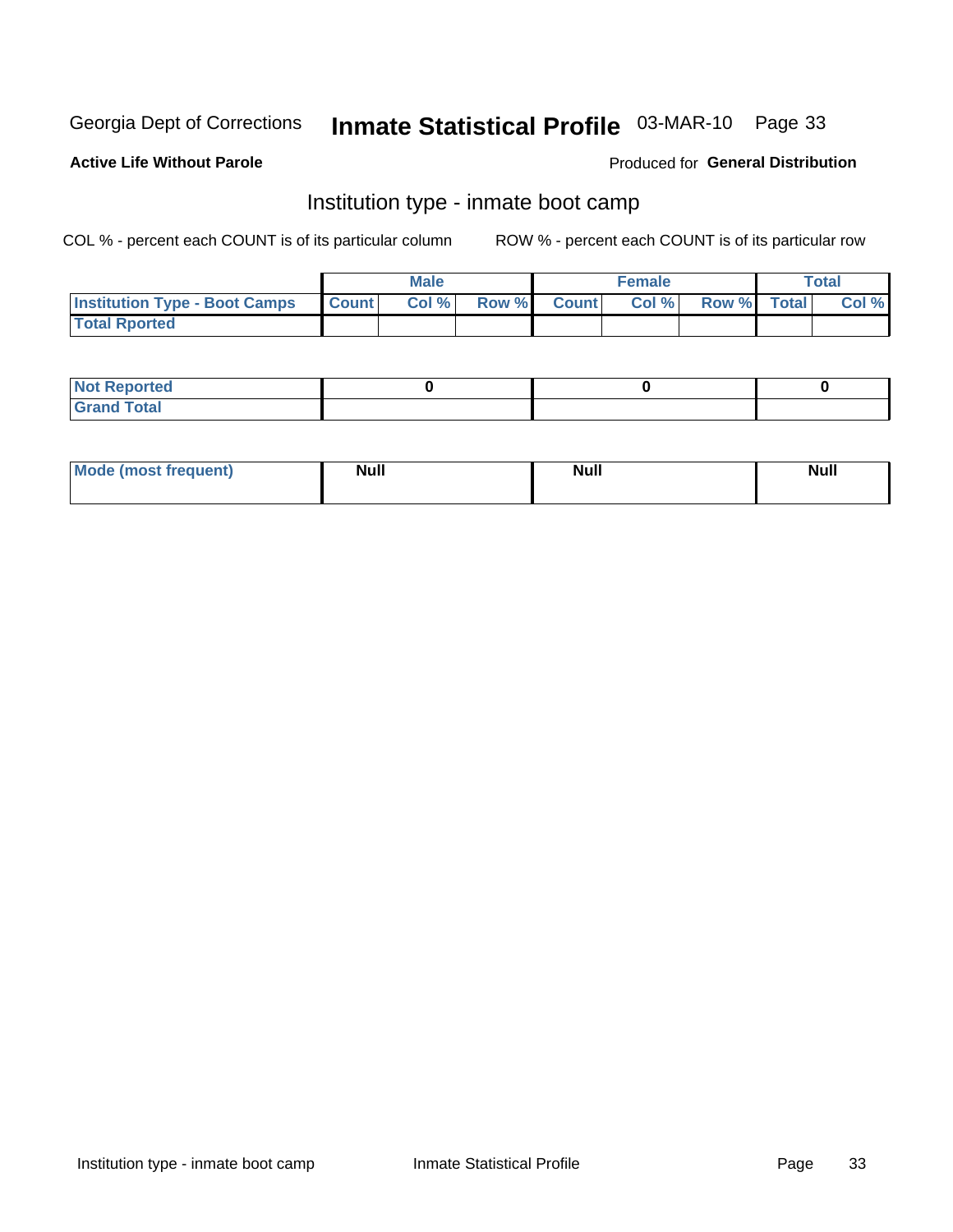# Inmate Statistical Profile 03-MAR-10 Page 34

**Active Life Without Parole** 

**Produced for General Distribution** 

### Number of disciplinary reports

COL % - percent each COUNT is of its particular column

|                                       |              | <b>Male</b> |                    |    | <b>Female</b> |       |              | <b>Total</b> |
|---------------------------------------|--------------|-------------|--------------------|----|---------------|-------|--------------|--------------|
| <b>Number of Disciplinary Reports</b> | <b>Count</b> | Col %       | <b>Row % Count</b> |    | Col %         | Row % | <b>Total</b> | Col %        |
|                                       | 138          | 24.56%      | 95.83%             | 6  | 50.00%        | 4.17% | 144          | 25.09%       |
|                                       | 52           | 9.25%       | 100.00%            |    |               |       | 52           | 9.06%        |
| $\mathbf{2}$                          | 49           | 8.72%       | 96.08%             | 2  | 16.67%        | 3.92% | 51           | 8.89%        |
| 3                                     | 40           | 7.12%       | 97.56%             |    | 8.33%         | 2.44% | 41           | 7.14%        |
|                                       | 31           | 5.52%       | 96.88%             |    | 8.33%         | 3.13% | 32           | 5.57%        |
| 5                                     | 27           | 4.80%       | 100.00%            |    |               |       | 27           | 4.70%        |
| <b>More Than 5</b>                    | 225          | 40.04%      | 99.12%             | 2  | 16.67%        | 0.88% | 227          | 39.55%       |
| <b>Total Reported</b>                 | 562          | 100%        | 97.91%             | 12 | 100%          | 2.09% | 574          | 100%         |

| N<br>тес     |     |             |            |
|--------------|-----|-------------|------------|
| <b>Total</b> | 562 | $\cdot$ $-$ | --<br>-- - |

| Mean (average)       | 8.48 | 5.33 | 8.41 |
|----------------------|------|------|------|
| Median (middle)      |      |      |      |
| Mode (most frequent) |      |      |      |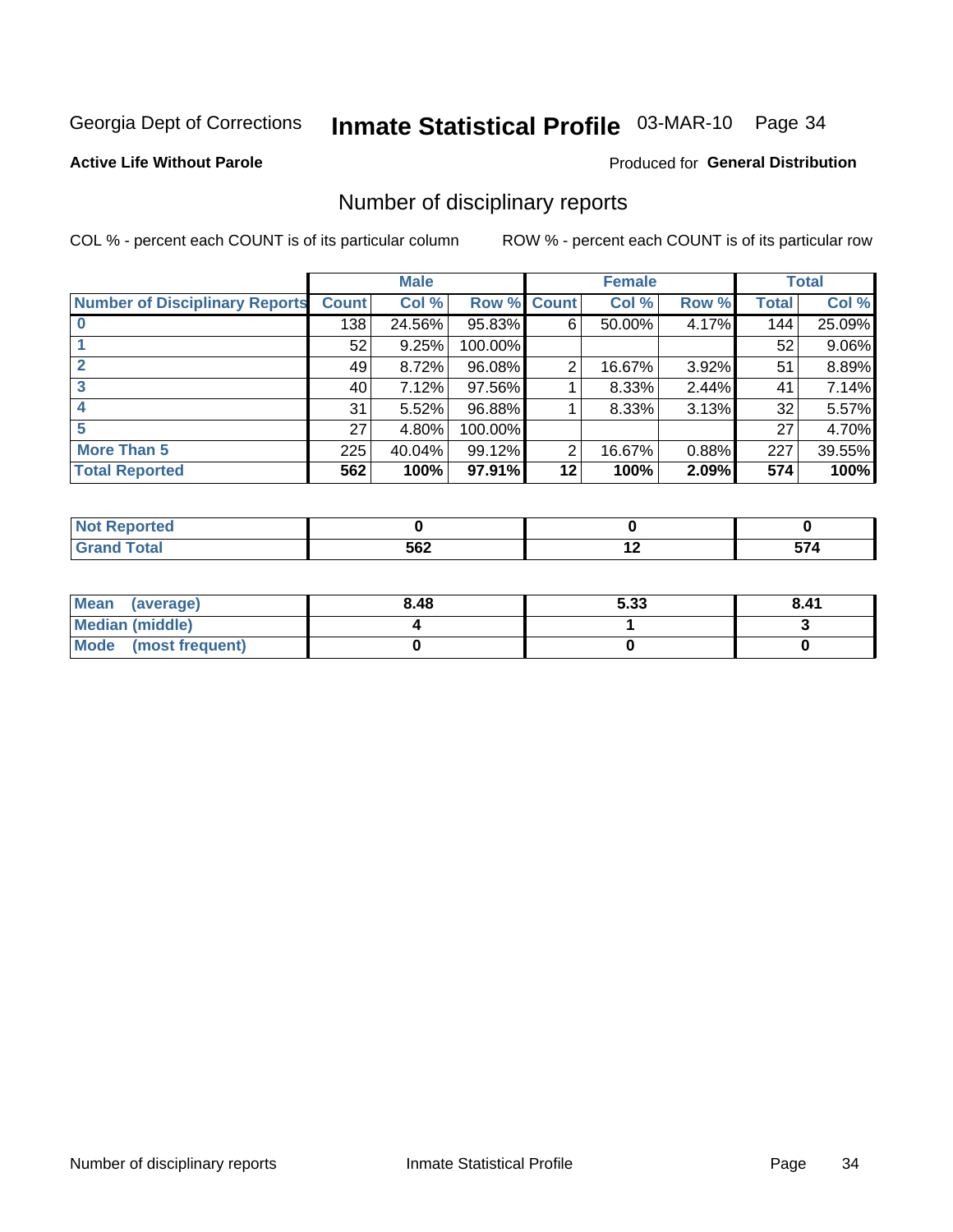# Inmate Statistical Profile 03-MAR-10 Page 35

**Active Life Without Parole** 

**Produced for General Distribution** 

### Number of transfers

COL % - percent each COUNT is of its particular column

|                            |              | <b>Male</b> |             |    | <b>Female</b> |        |                 | <b>Total</b> |
|----------------------------|--------------|-------------|-------------|----|---------------|--------|-----------------|--------------|
| <b>Number of Transfers</b> | <b>Count</b> | Col %       | Row % Count |    | Col %         | Row %  | <b>Total</b>    | Col %        |
|                            | 6            | $1.07\%$    | 60.00%      | 4  | 33.33%        | 40.00% | 10 <sub>1</sub> | 1.74%        |
|                            | 87           | 15.48%      | 97.75%      | 2  | 16.67%        | 2.25%  | 89              | 15.51%       |
| $\mathbf{2}$               | 119          | 21.17%      | 98.35%      | 2  | 16.67%        | 1.65%  | 121             | 21.08%       |
| 3                          | 120          | 21.35%      | 96.77%      | 4  | 33.33%        | 3.23%  | 124             | 21.60%       |
|                            | 62           | 11.03%      | 100.00%     |    |               |        | 62              | 10.80%       |
| 5                          | 39           | 6.94%       | 100.00%     |    |               |        | 39              | 6.79%        |
| <b>More Than 5</b>         | 129          | 22.95%      | 100.00%     |    |               |        | 129             | 22.47%       |
| <b>Total Reported</b>      | 562          | 100%        | 97.91%      | 12 | 100%          | 2.09%  | 574             | 100%         |

| orted<br>NO |     |    |    |
|-------------|-----|----|----|
|             | 562 | -- | -- |

| Mean (average)       | 3.91 | . . | 3.86 |
|----------------------|------|-----|------|
| Median (middle)      |      |     |      |
| Mode (most frequent) |      |     |      |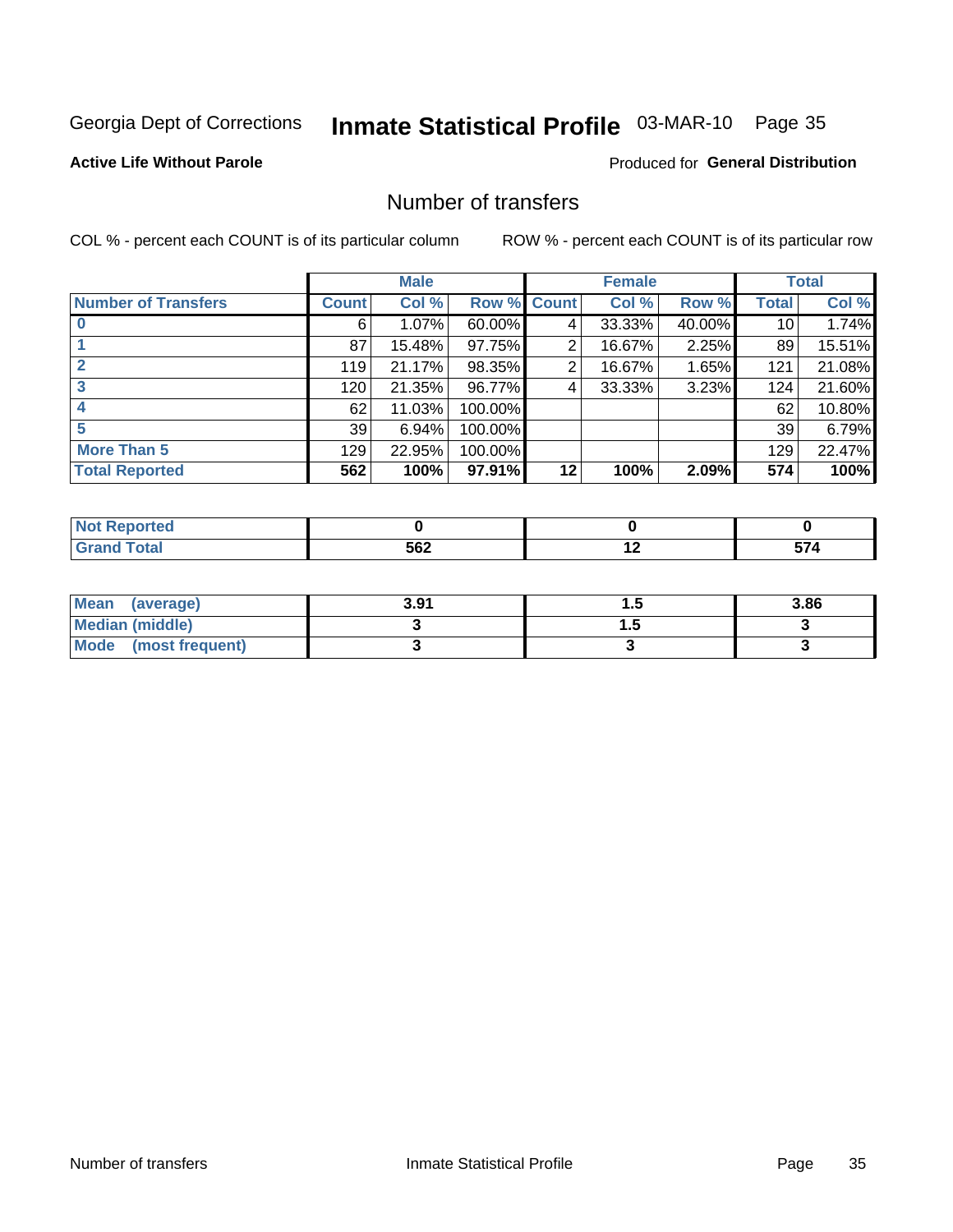# Inmate Statistical Profile 03-MAR-10 Page 36

**Active Life Without Parole** 

Produced for General Distribution

### Number of escapes

COL % - percent each COUNT is of its particular column

|                          |              | <b>Male</b> |                    |                 | <b>Female</b> |          |       | Total  |
|--------------------------|--------------|-------------|--------------------|-----------------|---------------|----------|-------|--------|
| <b>Number of Escapes</b> | <b>Count</b> | Col%        | <b>Row % Count</b> |                 | Col %         | Row %    | Total | Col %  |
|                          | 560          | $99.64\%$   | $97.90\%$          | 12 <sup>2</sup> | $100.00\%$    | $2.10\%$ | 572   | 99.65% |
|                          |              | 0.18%       | 100.00%            |                 |               |          |       | 0.17%  |
|                          |              | 0.18%       | 100.00%            |                 |               |          |       | 0.17%  |
| <b>Total Reported</b>    | 562          | 100%        | $97.91\%$          | 12              | 100%          | 2.09%    | 574   | 100%   |

| <b>orted</b><br><b>NOT</b><br>∍⊼eper |     |     |      |
|--------------------------------------|-----|-----|------|
| <b>fotal</b><br>Grand                | 562 | . . | -- - |

| Mean (average)       |  | .01 |
|----------------------|--|-----|
| Median (middle)      |  |     |
| Mode (most frequent) |  |     |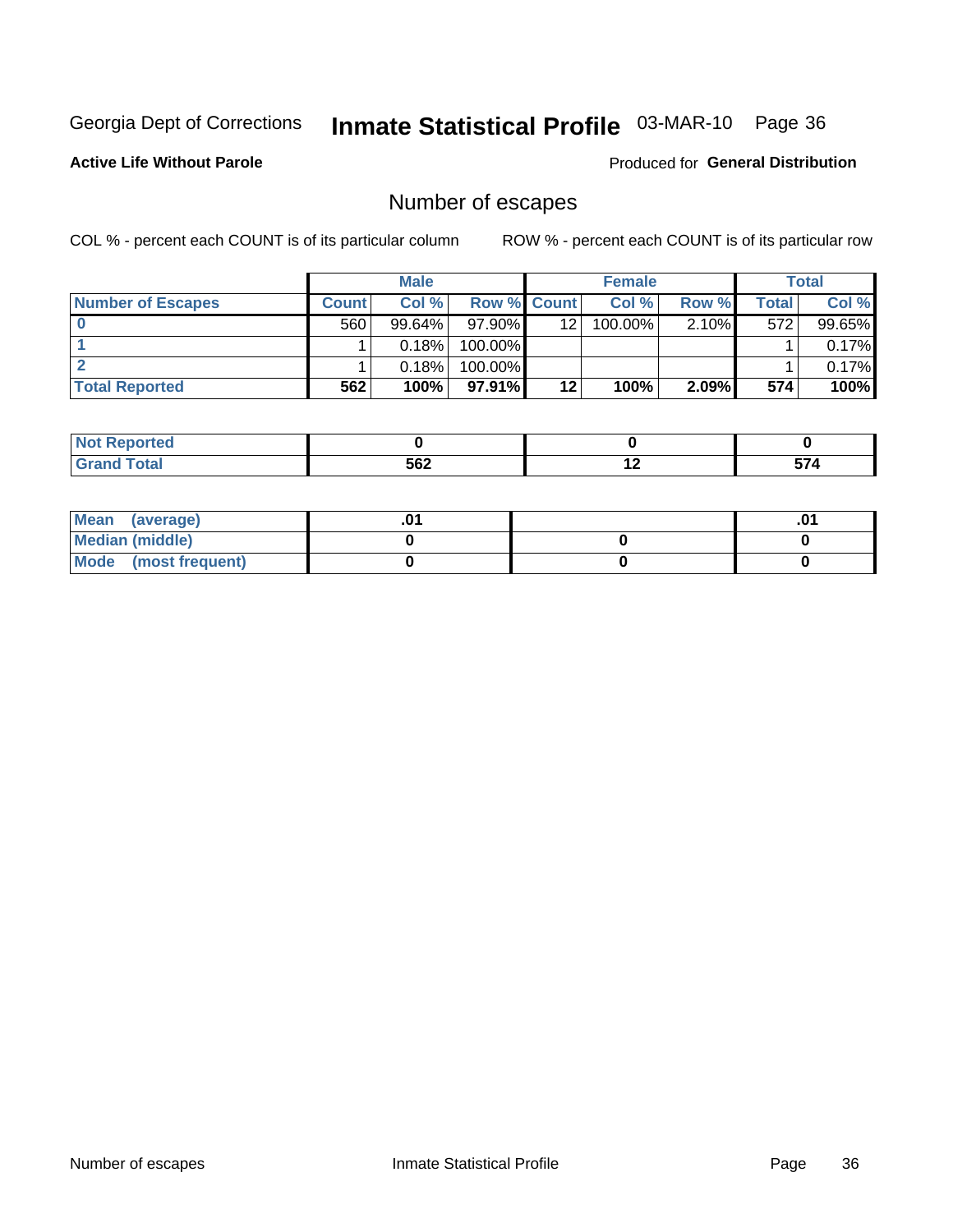#### **Active Life Without Parole**

### **Produced for General Distribution**

### Time served in current (or last) institution

COL % - percent each COUNT is of its particular column

|                            |              | <b>Male</b> |         |              | <b>Female</b> |        |                  | <b>Total</b> |
|----------------------------|--------------|-------------|---------|--------------|---------------|--------|------------------|--------------|
| <b>Time In Institution</b> | <b>Count</b> | Col %       | Row %   | <b>Count</b> | Col %         | Row %  | <b>Total</b>     | Col %        |
| 0 to 3 months              | 43           | 7.65%       | 95.56%  | 2            | 16.67%        | 4.44%  | 45               | 7.84%        |
| 3.01 to 6 months           | 46           | 8.19%       | 97.87%  | 1            | 8.33%         | 2.13%  | 47               | 8.19%        |
| 6.01 to 9 months           | 50           | 8.90%       | 100.00% |              |               |        | 50               | 8.71%        |
| 9.01 to 12 months          | 46           | 8.19%       | 100.00% |              |               |        | 46               | 8.01%        |
| 12.01 to 18 months         | 72           | 12.81%      | 100.00% |              |               |        | 72               | 12.54%       |
| <b>18.01 to 24 months</b>  | 50           | 8.90%       | 87.72%  | 7            | 58.33%        | 12.28% | 57               | 9.93%        |
| $2.01$ to 3 years          | 60           | 10.68%      | 100.00% |              |               |        | 60               | 10.45%       |
| $3.01$ to 4 years          | 50           | 8.90%       | 100.00% |              |               |        | 50               | 8.71%        |
| $4.01$ to 5 years          | 35           | 6.23%       | 100.00% |              |               |        | 35               | 6.10%        |
| 5.01 to 6 years            | 28           | 4.98%       | 93.33%  | 2            | 16.67%        | 6.67%  | 30               | 5.23%        |
| 6.01 to 7 years            | 17           | 3.02%       | 100.00% |              |               |        | 17               | 2.96%        |
| 7.01 to 8 years            | 26           | 4.63%       | 100.00% |              |               |        | 26               | 4.53%        |
| 8.01 to 9 years            | 16           | 2.85%       | 100.00% |              |               |        | 16               | 2.79%        |
| 9.01 to 10 years           | 10           | 1.78%       | 100.00% |              |               |        | 10               | 1.74%        |
| Over 10 years              | 13           | 2.31%       | 100.00% |              |               |        | 13               | 2.26%        |
| <b>Total Reported</b>      | 562          | 100%        | 97.91%  | 12           | 100%          | 2.09%  | $\overline{574}$ | 100%         |

| <b>Not</b><br><b>Reported</b> |     |     |          |
|-------------------------------|-----|-----|----------|
| <b>Total</b>                  | 562 | . . | --<br>JI |

| <b>Mean</b><br>(average) | 34 months | 23 months | 34 months |
|--------------------------|-----------|-----------|-----------|
| Median (middle)          | 22 months | 20 months | 22 months |
| Mode (most frequent)     | 23 months | 1 months  | 1 months  |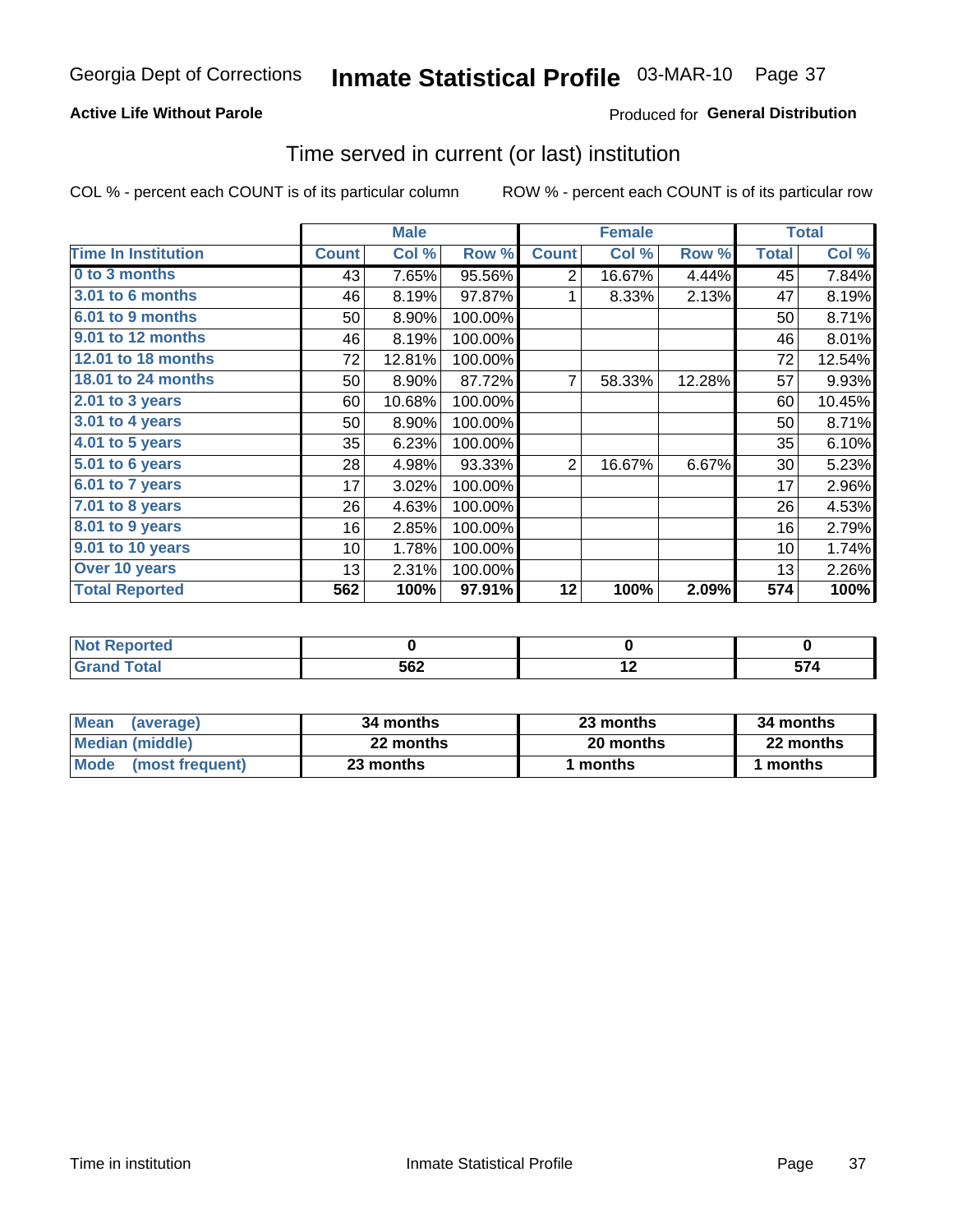# Inmate Statistical Profile 03-MAR-10 Page 38

#### **Active Life Without Parole**

#### Produced for General Distribution

### Highest grade level attained

COL % - percent each COUNT is of its particular column

|                              |                 | <b>Male</b> |         |                 | <b>Female</b> |        |                | <b>Total</b> |
|------------------------------|-----------------|-------------|---------|-----------------|---------------|--------|----------------|--------------|
| <b>Grade Level</b>           | <b>Count</b>    | Col %       | Row %   | <b>Count</b>    | Col %         | Row %  | <b>Total</b>   | Col %        |
| No school at all             | 1               | 0.18%       | 100.00% |                 |               |        | 1              | 0.18%        |
| <b>Grade 1</b>               |                 | 0.18%       | 100.00% |                 |               |        | 1              | 0.18%        |
| <b>Grade 2</b>               | 1               | 0.18%       | 100.00% |                 |               |        | 1              | 0.18%        |
| Grade 4                      | 4               | 0.73%       | 100.00% |                 |               |        | 4              | 0.71%        |
| Grade 5                      | 5               | 0.91%       | 100.00% |                 |               |        | 5              | 0.89%        |
| Grade 6                      | 7               | 1.27%       | 100.00% |                 |               |        | $\overline{7}$ | 1.25%        |
| <b>Grade 7</b>               | 21              | 3.82%       | 100.00% |                 |               |        | 21             | 3.74%        |
| <b>Grade 8</b>               | 51              | 9.27%       | 100.00% |                 |               |        | 51             | 9.07%        |
| <b>Grade 9</b>               | 73              | 13.27%      | 98.65%  | 1               | 8.33%         | 1.35%  | 74             | 13.17%       |
| Grade 10                     | 106             | 19.27%      | 99.07%  | 1               | 8.33%         | 0.93%  | 107            | 19.04%       |
| Grade 11                     | 73              | 13.27%      | 96.05%  | 3               | 25.00%        | 3.95%  | 76             | 13.52%       |
| <b>Grade 12 or GED</b>       | 110             | 20.00%      | 97.35%  | 3               | 25.00%        | 2.65%  | 113            | 20.11%       |
| <b>Some tech school</b>      | 6               | 1.09%       | 85.71%  | 1               | 8.33%         | 14.29% | 7              | 1.25%        |
| <b>Completed tech school</b> | 10 <sup>1</sup> | 1.82%       | 100.00% |                 |               |        | 10             | 1.78%        |
| College, 1 year              | 21              | 3.82%       | 100.00% |                 |               |        | 21             | 3.74%        |
| College, 2 year              | 30              | 5.45%       | 90.91%  | 3               | 25.00%        | 9.09%  | 33             | 5.87%        |
| College, 3 year              | 13              | 2.36%       | 100.00% |                 |               |        | 13             | 2.31%        |
| <b>Bachelor's degree</b>     | 10              | 1.82%       | 100.00% |                 |               |        | 10             | 1.78%        |
| <b>Master's degree</b>       | 4               | 0.73%       | 100.00% |                 |               |        | 4              | 0.71%        |
| Ph.D. degree                 | 1               | 0.18%       | 100.00% |                 |               |        | 1              | 0.18%        |
| Law degree                   | 2               | 0.36%       | 100.00% |                 |               |        | $\overline{2}$ | 0.36%        |
| <b>Total Reported</b>        | 550             | 100%        | 97.86%  | $\overline{12}$ | 100%          | 2.14%  | 562            | 100.0%       |

| onred | $\sim$ |    | $\overline{\phantom{a}}$ |
|-------|--------|----|--------------------------|
|       | 562    | -- |                          |

| Mean (average)       | 10.69           | 11.92           | 10.72             |
|----------------------|-----------------|-----------------|-------------------|
| Median (middle)      | Grade 11        | Grade 12 or GED | Grade 11          |
| Mode (most frequent) | Grade 12 or GED | Grade 12 or GED | I Grade 12 or GED |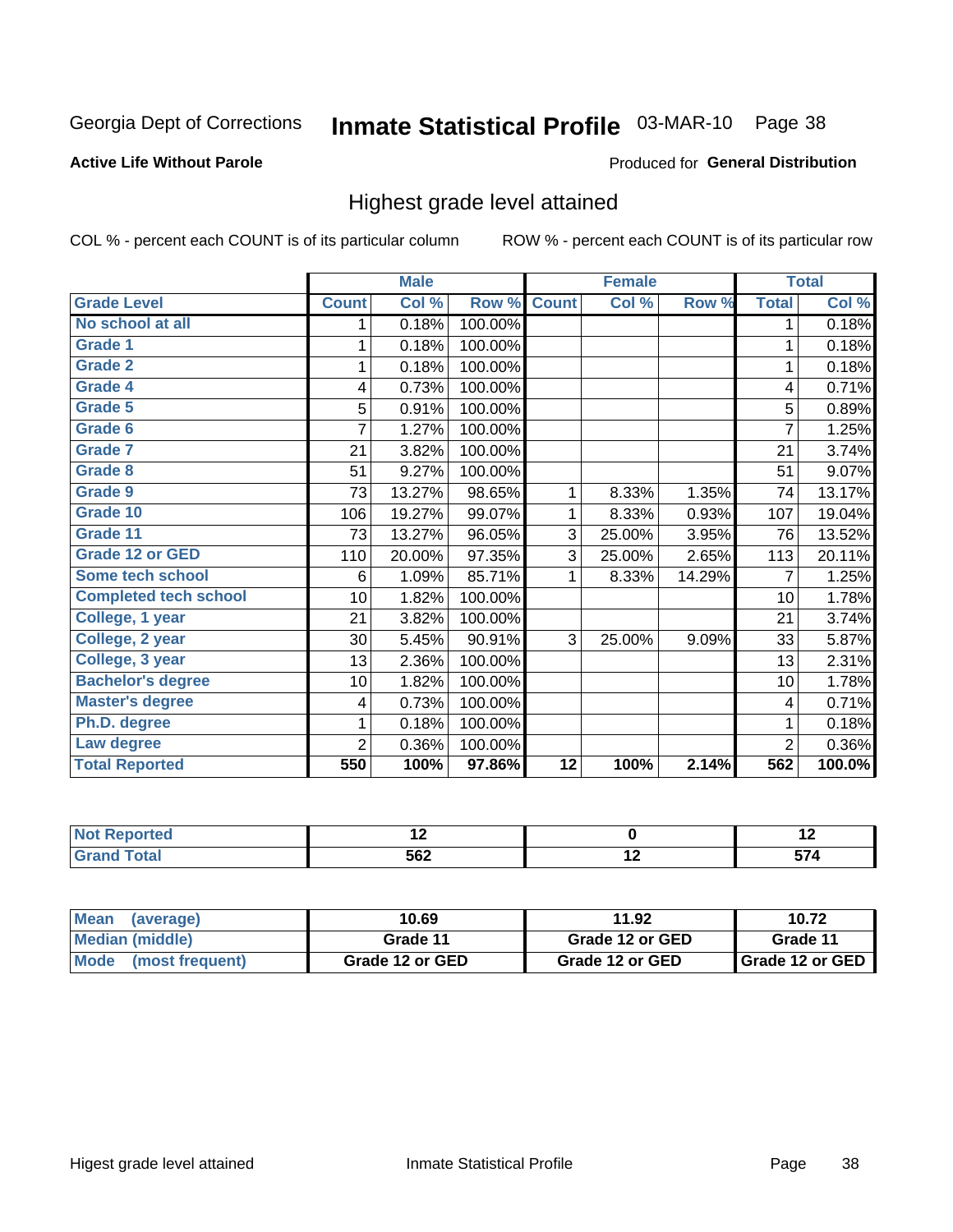# Inmate Statistical Profile 03-MAR-10 Page 39

#### **Active Life Without Parole**

#### **Produced for General Distribution**

### Culture fair IQ scores

COL % - percent each COUNT is of its particular column

|                       |              | <b>Male</b> |                    |                | <b>Female</b> |          |              | <b>Total</b> |
|-----------------------|--------------|-------------|--------------------|----------------|---------------|----------|--------------|--------------|
| <b>IQ Scores</b>      | <b>Count</b> | Col %       | <b>Row % Count</b> |                | Col %         | Row %    | <b>Total</b> | Col %        |
| $60 - 69$             | 22           | 4.40%       | 100.00%            |                |               |          | 22           | 4.30%        |
| $70 - 79$             | 40           | 8.00%       | 100.00%            |                |               |          | 40           | 7.81%        |
| $80 - 89$             | 83           | 16.60%      | 97.65%             | $\overline{2}$ | 16.67%        | 2.35%    | 85           | 16.60%       |
| $90 - 99$             | 93           | 18.60%      | 96.88%             | 3              | 25.00%        | $3.13\%$ | 96           | 18.75%       |
| $100 - 109$           | 137          | 27.40%      | 97.86%             | 3              | 25.00%        | 2.14%    | 140          | 27.34%       |
| $110 - 119$           | 104          | 20.80%      | 98.11%             | 2              | 16.67%        | 1.89%    | 106          | 20.70%       |
| $120 - 129$           | 21           | 4.20%       | 95.45%             |                | 8.33%         | 4.55%    | 22           | 4.30%        |
| $130 - 139$           |              |             |                    | 1              | 8.33%         | 100.00%  |              | 0.20%        |
| <b>Total Reported</b> | 500          | 100%        | 97.66%             | 12             | 100%          | 2.34%    | 512          | 100%         |

| <b>Not Reported</b>  | 58  | 58  |
|----------------------|-----|-----|
| Not Valid (under 60) |     |     |
| <b>Grand Total</b>   | 562 | 574 |

| <b>Mean</b><br>(average) | 98  | 106 | 98  |
|--------------------------|-----|-----|-----|
| <b>Median (middle)</b>   | 101 | 102 | 101 |
| Mode<br>(most frequent)  | 105 | 102 | 105 |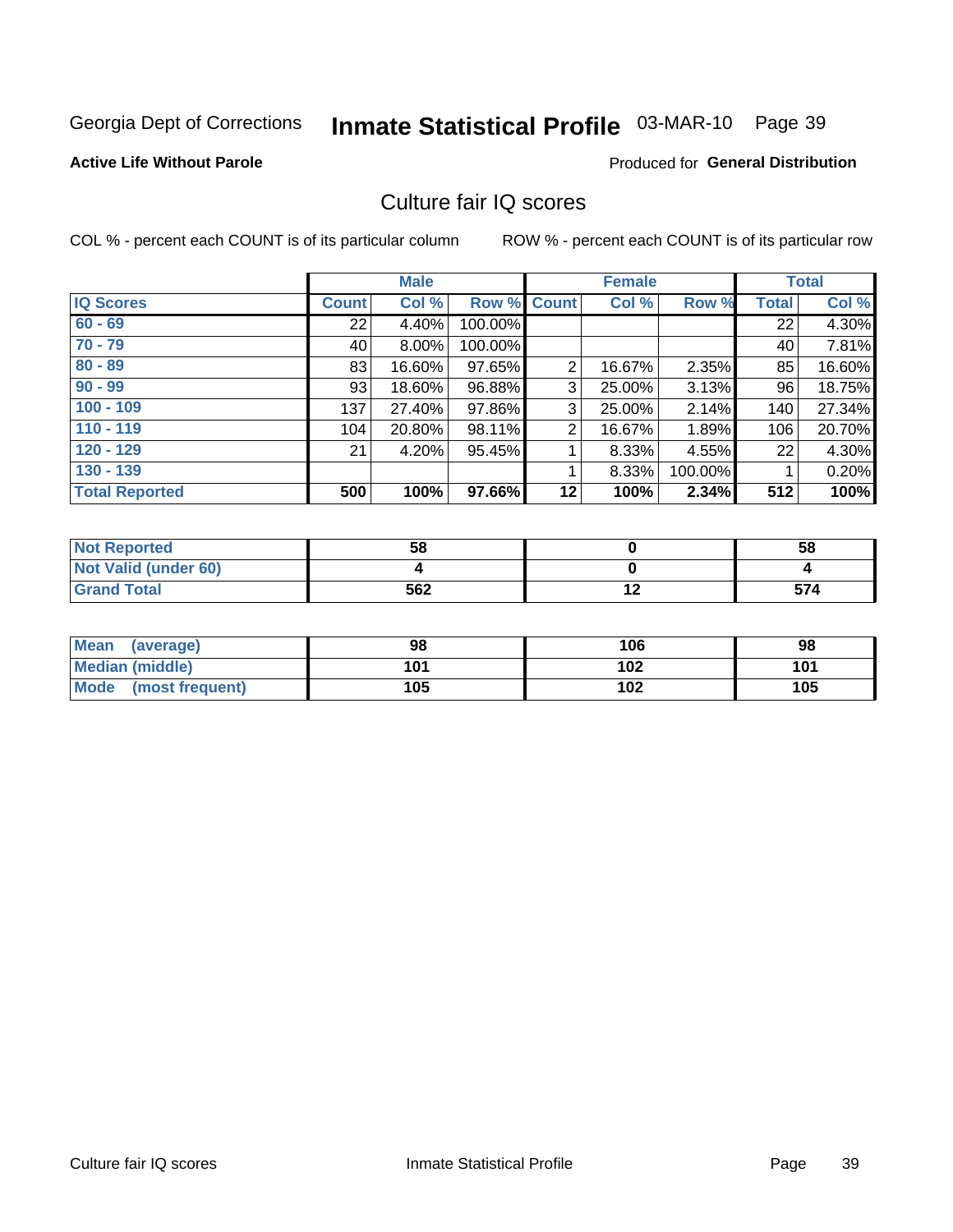# Inmate Statistical Profile 03-MAR-10 Page 40

#### **Active Life Without Parole**

### Produced for General Distribution

## Wide Range Achievement Test (WRAT) reading score

COL % - percent each COUNT is of its particular column

|                           |                  | <b>Male</b> |         |                | <b>Female</b> |       |              | <b>Total</b> |
|---------------------------|------------------|-------------|---------|----------------|---------------|-------|--------------|--------------|
| <b>WRAT Reading Score</b> | <b>Count</b>     | Col %       | Row %   | <b>Count</b>   | Col %         | Row % | <b>Total</b> | Col %        |
| $0.1$ to $0.9$            | 13               | 2.55%       | 100.00% |                |               |       | 13           | 2.50%        |
| 1.0 to 1.9                | 15 <sub>15</sub> | 2.95%       | 100.00% |                |               |       | 15           | 2.88%        |
| 2.0 to 2.9                | 28               | 5.50%       | 96.55%  | 1              | 8.33%         | 3.45% | 29           | 5.57%        |
| 3.0 to 3.9                | 28               | 5.50%       | 100.00% |                |               |       | 28           | 5.37%        |
| 4.0 to 4.9                | 40               | 7.86%       | 100.00% |                |               |       | 40           | 7.68%        |
| 5.0 to 5.9                | 47               | 9.23%       | 97.92%  | 1              | 8.33%         | 2.08% | 48           | 9.21%        |
| 6.0 to 6.9                | 47               | 9.23%       | 100.00% |                |               |       | 47           | 9.02%        |
| 7.0 to 7.9                | 19               | 3.73%       | 100.00% |                |               |       | 19           | 3.65%        |
| 8.0 to 8.9                | 34               | 6.68%       | 100.00% |                |               |       | 34           | 6.53%        |
| 9.0 to 9.9                | 43               | 8.45%       | 95.56%  | $\overline{2}$ | 16.67%        | 4.44% | 45           | 8.64%        |
| 10.0 to 10.9              | 12               | 2.36%       | 92.31%  | 1              | 8.33%         | 7.69% | 13           | 2.50%        |
| 11.0 to 11.9              | $30$             | 5.89%       | 96.77%  | 1              | 8.33%         | 3.23% | 31           | 5.95%        |
| 12.0 to 12.9              | 98               | 19.25%      | 98.00%  | $\overline{2}$ | 16.67%        | 2.00% | 100          | 19.19%       |
| 13                        | 55               | 10.81%      | 93.22%  | 4              | 33.33%        | 6.78% | 59           | 11.32%       |
| <b>Total Reported</b>     | 509              | 100%        | 97.70%  | 12             | 100%          | 2.30% | 521          | 100.0%       |

| <b>Not Reported</b>    | JJ  |     | v,       |
|------------------------|-----|-----|----------|
| <b>Total</b><br>'Grand | 562 | . . | --<br>vı |

| <b>Mean</b><br>(average) | 8.26 | 10.54 | 8.31 |
|--------------------------|------|-------|------|
| Median (middle)          | ช.ว  | 12.05 | ၓ.๖  |
| Mode<br>(most frequent)  | . J  |       | 13   |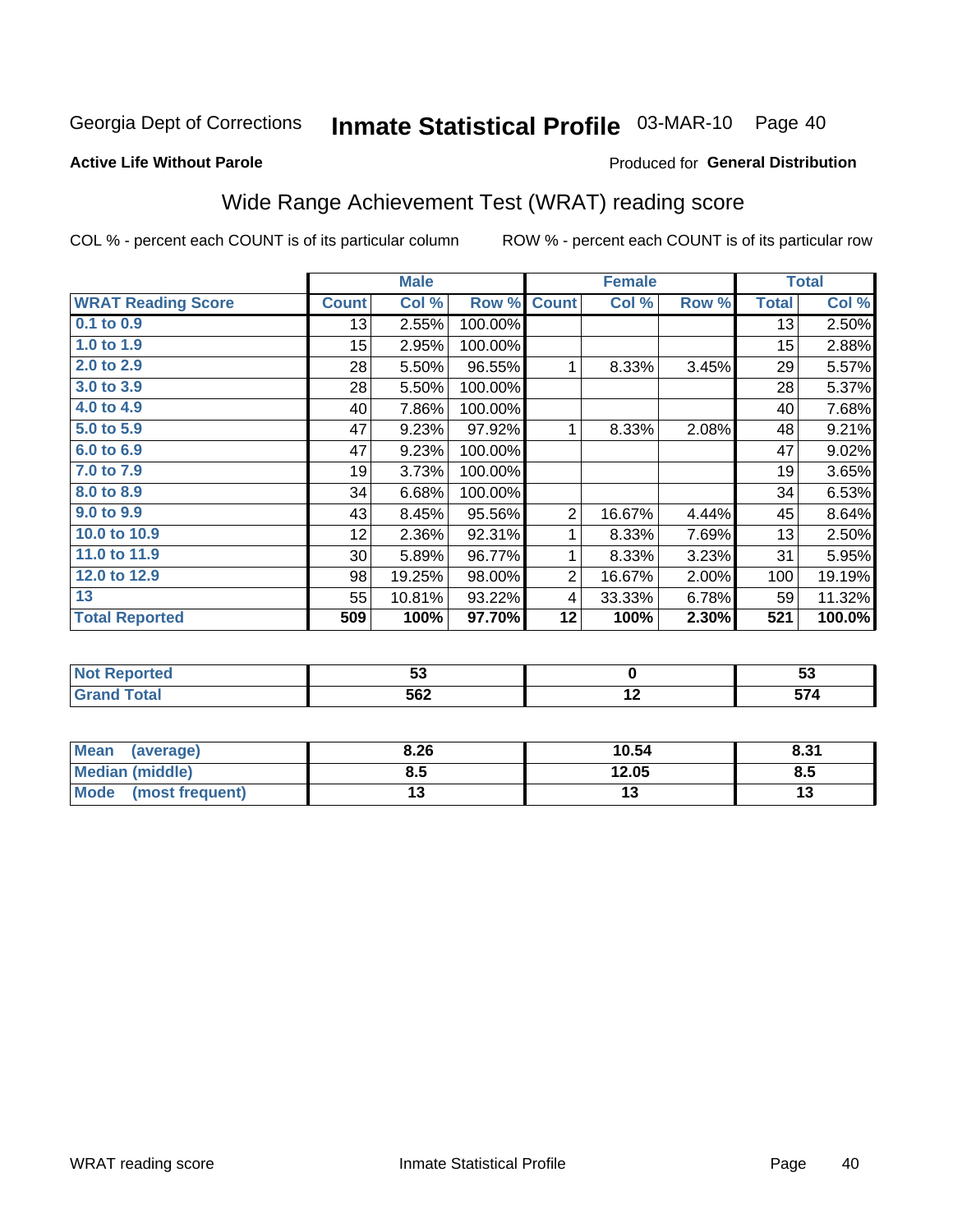#### Inmate Statistical Profile 03-MAR-10 Page 41

**Active Life Without Parole** 

#### Produced for General Distribution

### Wide Range Achievement Test (WRAT) math score

COL % - percent each COUNT is of its particular column

ROW % - percent each COUNT is of its particular row

 $\overline{12}$ 

|                              |              | <b>Male</b> |         |                | <b>Female</b> |        |              | <b>Total</b> |
|------------------------------|--------------|-------------|---------|----------------|---------------|--------|--------------|--------------|
| <b>WRAT Mathematic Score</b> | <b>Count</b> | Col %       | Row %   | <b>Count</b>   | Col %         | Row %  | <b>Total</b> | Col %        |
| $0.1$ to $0.9$               | 2            | 0.39%       | 100.00% |                |               |        | 2            | 0.38%        |
| 1.0 to 1.9                   | 4            | 0.79%       | 100.00% |                |               |        | 4            | 0.77%        |
| 2.0 to 2.9                   | 19           | 3.73%       | 100.00% |                |               |        | 19           | 3.65%        |
| 3.0 to 3.9                   | 35           | 6.88%       | 100.00% |                |               |        | 35           | 6.72%        |
| 4.0 to 4.9                   | 52           | 10.22%      | 98.11%  | 1              | 8.33%         | 1.89%  | 53           | 10.17%       |
| 5.0 to 5.9                   | 68           | 13.36%      | 100.00% |                |               |        | 68           | 13.05%       |
| 6.0 to 6.9                   | 106          | 20.83%      | 98.15%  | $\overline{2}$ | 16.67%        | 1.85%  | 108          | 20.73%       |
| 7.0 to 7.9                   | 67           | 13.16%      | 97.10%  | $\overline{2}$ | 16.67%        | 2.90%  | 69           | 13.24%       |
| 8.0 to 8.9                   | 35           | 6.88%       | 94.59%  | $\overline{2}$ | 16.67%        | 5.41%  | 37           | 7.10%        |
| 9.0 to 9.9                   | 47           | 9.23%       | 95.92%  | $\overline{2}$ | 16.67%        | 4.08%  | 49           | 9.40%        |
| 10.0 to 10.9                 | 26           | 5.11%       | 96.30%  | 1              | 8.33%         | 3.70%  | 27           | 5.18%        |
| 11.0 to 11.9                 | 14           | 2.75%       | 100.00% |                |               |        | 14           | 2.69%        |
| 12.0 to 12.9                 | 25           | 4.91%       | 96.15%  | 1              | 8.33%         | 3.85%  | 26           | 4.99%        |
| 13                           | 9            | 1.77%       | 90.00%  | 1              | 8.33%         | 10.00% | 10           | 1.92%        |
| <b>Total Reported</b>        | 509          | 100%        | 97.70%  | 12             | 100%          | 2.30%  | 521          | 100%         |
|                              |              |             |         |                |               |        |              |              |
| <b>Not Reported</b>          |              | 53          |         |                | $\mathbf 0$   |        |              | 53           |

| Mean<br>(average)       | 4.07 | 8.72 | 7.10 |
|-------------------------|------|------|------|
| Median (middle)         | 6.9  | 8.45 | 6.9  |
| Mode<br>(most frequent) | 6.9  | ٠.   | 6.9  |

 $562$ 

**Grand Total** 

 $574$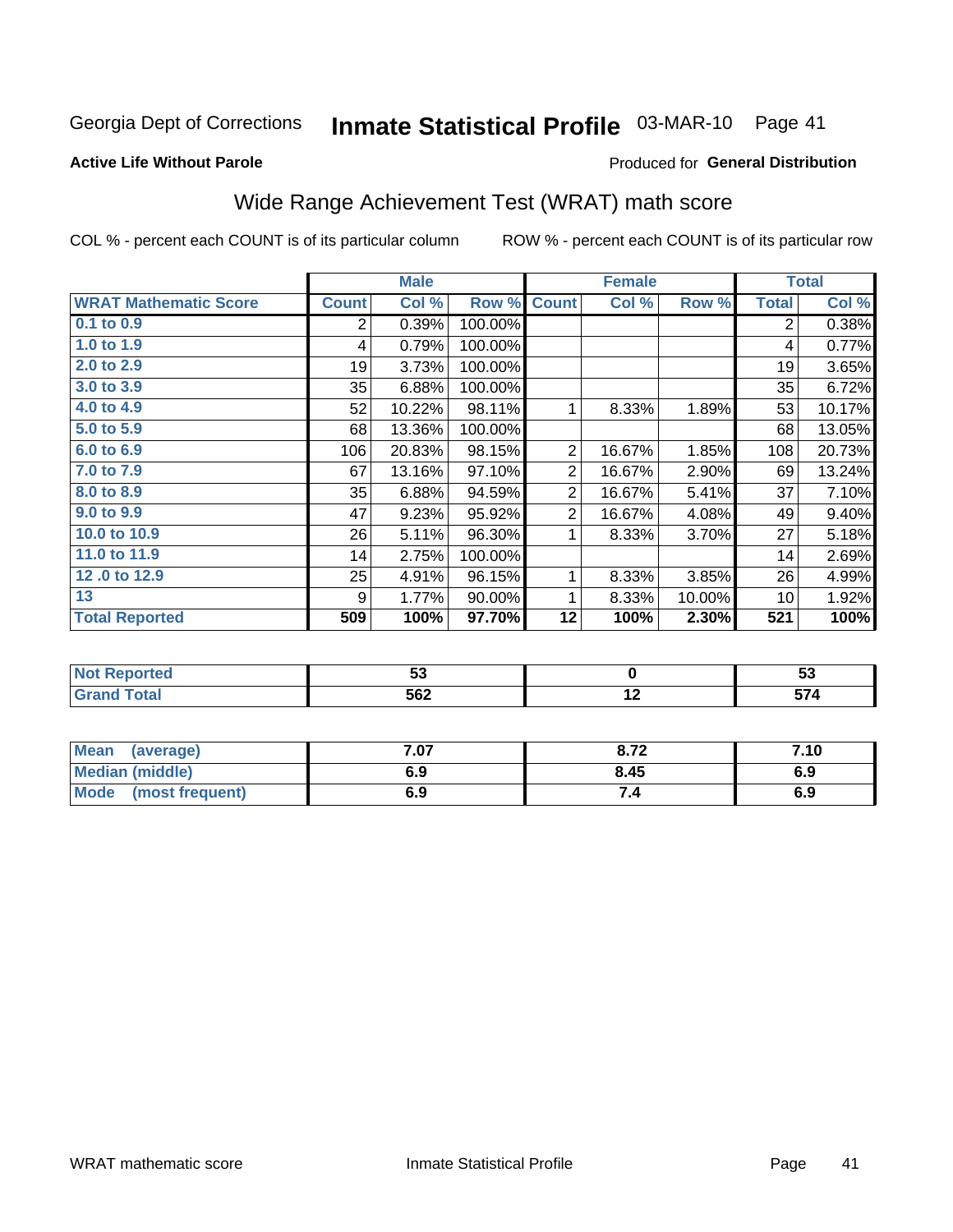#### Inmate Statistical Profile 03-MAR-10 Page 42

#### **Active Life Without Parole**

#### Produced for General Distribution

## Wide Range Achievement Test (WRAT) spelling score

COL % - percent each COUNT is of its particular column

|                            |              | <b>Male</b> |         |              | <b>Female</b>   |       |              | <b>Total</b> |
|----------------------------|--------------|-------------|---------|--------------|-----------------|-------|--------------|--------------|
| <b>WRAT Spelling Score</b> | <b>Count</b> | Col %       | Row %   | <b>Count</b> | Col %           | Row % | <b>Total</b> | Col %        |
| 0.1 to 0.9                 | 7            | 1.38%       | 100.00% |              |                 |       | 7            | 1.35%        |
| 1.0 to 1.9                 | 21           | 4.13%       | 100.00% |              |                 |       | 21           | 4.04%        |
| 2.0 to 2.9                 | 38           | 7.48%       | 100.00% |              |                 |       | 38           | 7.31%        |
| 3.0 to 3.9                 | 29           | 5.71%       | 100.00% |              |                 |       | 29           | 5.58%        |
| 4.0 to 4.9                 | 45           | 8.86%       | 97.83%  | 1            | 8.33%           | 2.17% | 46           | 8.85%        |
| 5.0 to 5.9                 | 51           | 10.04%      | 100.00% |              |                 |       | 51           | 9.81%        |
| 6.0 to 6.9                 | 57           | 11.22%      | 98.28%  | 1            | 8.33%           | 1.72% | 58           | 11.15%       |
| 7.0 to 7.9                 | 41           | 8.07%       | 100.00% |              |                 |       | 41           | 7.88%        |
| 8.0 to 8.9                 | 40           | 7.87%       | 97.56%  | 1            | 8.33%           | 2.44% | 41           | 7.88%        |
| 9.0 to 9.9                 | 37           | 7.28%       | 97.37%  | 1            | 8.33%           | 2.63% | 38           | 7.31%        |
| 10.0 to 10.9               | 33           | 6.50%       | 97.06%  | 1            | 8.33%           | 2.94% | 34           | 6.54%        |
| 11.0 to 11.9               | 32           | 6.30%       | 94.12%  | 2            | 16.67%          | 5.88% | 34           | 6.54%        |
| 12.0 to 12.9               | 49           | 9.65%       | 92.45%  | 4            | 33.33%          | 7.55% | 53           | 10.19%       |
| 13                         | 28           | 5.51%       | 96.55%  | 1            | 8.33%           | 3.45% | 29           | 5.58%        |
| <b>Total Reported</b>      | 508          | 100%        | 97.69%  | 12           | 100%            | 2.31% | 520          | 100.0%       |
|                            |              |             |         |              |                 |       |              |              |
| <b>Not Reported</b>        |              | 54          |         |              | $\mathbf 0$     |       |              | 54           |
| <b>Grand Total</b>         |              | 562         |         |              | $\overline{12}$ |       |              | 574          |

| Mean<br>(average)              | 7.42 | 10.43 | 7.49 |
|--------------------------------|------|-------|------|
| <b>Median (middle)</b>         | ن. ا | 11.15 | .    |
| <b>Mode</b><br>(most frequent) | 8.5  | 12.9  | ၓ.Ე  |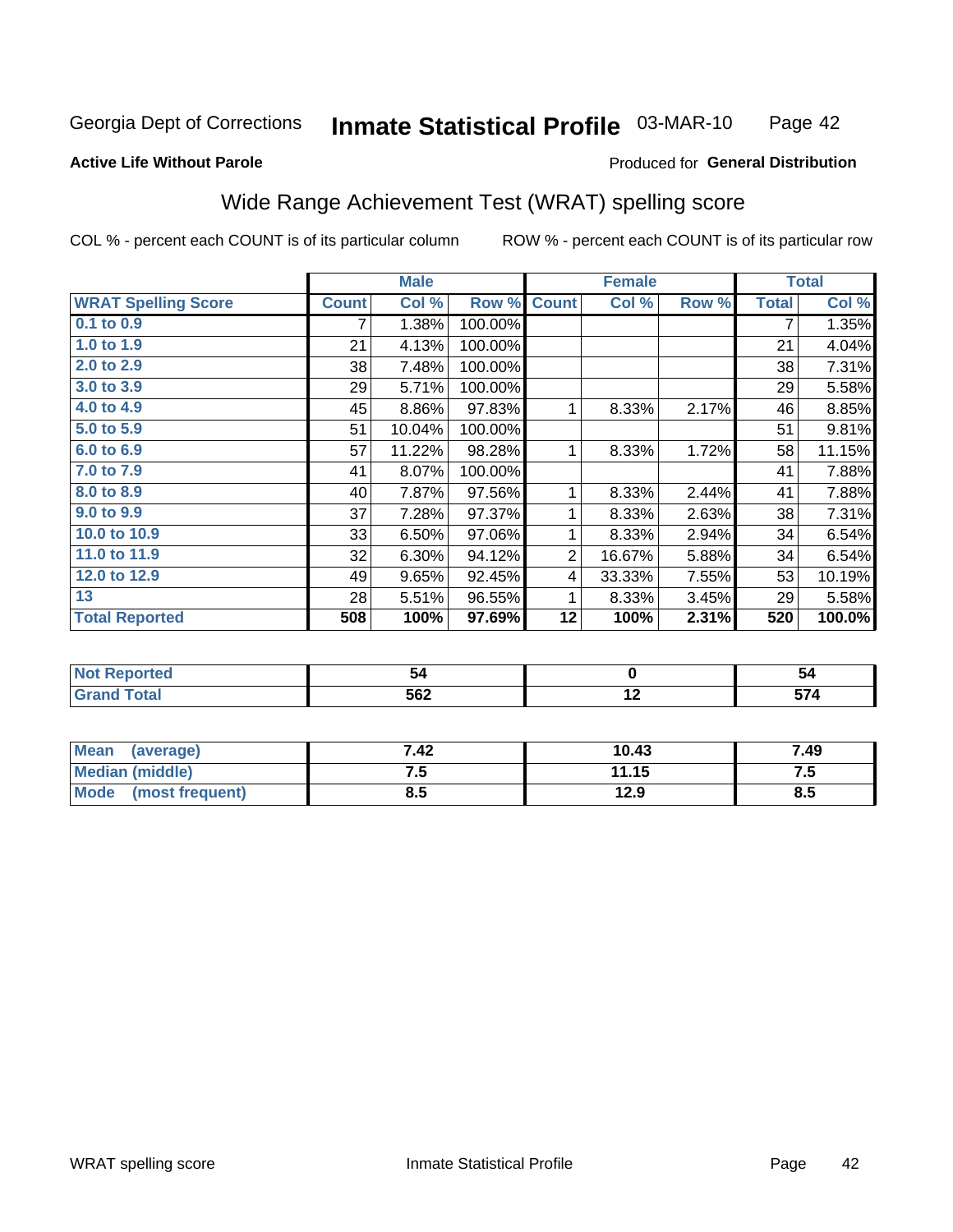#### **Active Life Without Parole**

### **Produced for General Distribution**

### Scope of substance abuse - summary

COL % - percent each COUNT is of its particular column

|                        |              | <b>Male</b> |           |              | <b>Female</b> |          |       | Total  |
|------------------------|--------------|-------------|-----------|--------------|---------------|----------|-------|--------|
| <b>Substance Abuse</b> | <b>Count</b> | Col %       | Row %     | <b>Count</b> | Col %         | Row %    | Total | Col %  |
| <b>None</b>            | 205          | 36.48%      | 97.16%    | 6            | 50.00%        | $2.84\%$ | 211   | 36.76% |
| <b>Drugs only</b>      | 205          | 36.48%      | 98.56%    |              | 25.00%        | 1.44%    | 208   | 36.24% |
| <b>Alcohol only</b>    | 34           | $6.05\%$    | 100.00%   |              |               |          | 34    | 5.92%  |
| Drugs and alcohol      | 118          | $21.00\%$   | $97.52\%$ |              | 25.00%        | 2.48%    | 121   | 21.08% |
| <b>Total Reported</b>  | 562          | 100%        | $97.91\%$ | 12           | 100%          | 2.09%    | 574   | 100%   |

| <b>Not</b><br>Reported       |     |  |
|------------------------------|-----|--|
| <b>Total</b><br><b>Grand</b> | 562 |  |

| nuem | <b>Mo</b> | None | <b>None</b> | None |
|------|-----------|------|-------------|------|
|------|-----------|------|-------------|------|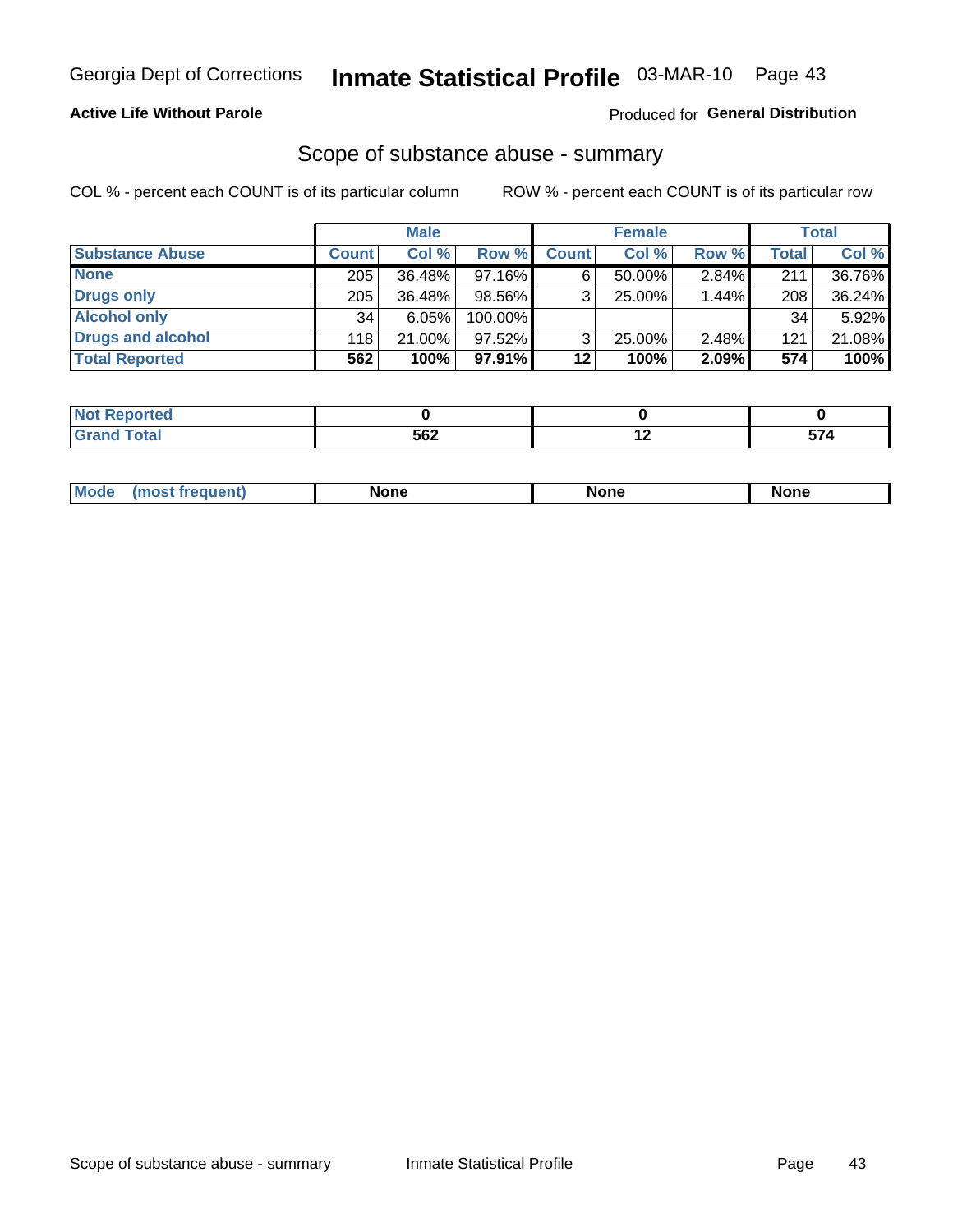#### **Active Life Without Parole**

#### Produced for General Distribution

### Scope of substance abuse - detail

COL % - percent each COUNT is of its particular column

|                                         |                | <b>Male</b> |         |              | <b>Female</b> |        |                | <b>Total</b> |
|-----------------------------------------|----------------|-------------|---------|--------------|---------------|--------|----------------|--------------|
| <b>Substance Abuse</b>                  | <b>Count</b>   | Col %       | Row %   | <b>Count</b> | Col %         | Row %  | <b>Total</b>   | Col %        |
| No drug or alcohol problems             | 205            | 36.48%      | 97.16%  | 6            | 50.00%        | 2.84%  | 211            | 36.76%       |
| Drug addiction but no alcohol           | 3              | 0.53%       | 100.00% |              |               |        | 3              | 0.52%        |
| <b>Drug addiction and alcohol</b>       | 3              | 0.53%       | 100.00% |              |               |        | 3              | 0.52%        |
| abuse                                   |                |             |         |              |               |        |                |              |
| <b>Drug addiction and alcoholism</b>    | $\overline{2}$ | 0.36%       | 100.00% |              |               |        | $\overline{2}$ | 0.35%        |
| No drug problem but alcohol             | 28             | 4.98%       | 100.00% |              |               |        | 28             | 4.88%        |
| abuse                                   |                |             |         |              |               |        |                |              |
| No drug problem but alcoholism          | 6              | 1.07%       | 100.00% |              |               |        | 6              | 1.05%        |
| Drug experiment but no alcohol          | 120            | 21.35%      | 99.17%  |              | 8.33%         | 0.83%  | 121            | 21.08%       |
| <b>Drug experiment &amp; alcohol</b>    | 13             | 2.31%       | 100.00% |              |               |        | 13             | 2.26%        |
| abuse                                   |                |             |         |              |               |        |                |              |
| <b>Drug experiment &amp; alcoholism</b> | 10             | 1.78%       | 100.00% |              |               |        | 10             | 1.74%        |
| Drug abuse but no alcohol               | 82             | 14.59%      | 97.62%  | 2            | 16.67%        | 2.38%  | 84             | 14.63%       |
| Drug abuse and alcohol abuse            | 75             | 13.35%      | 98.68%  |              | 8.33%         | 1.32%  | 76             | 13.24%       |
| <b>Drug abuse and alcoholism</b>        | 15             | 2.67%       | 88.24%  | 2            | 16.67%        | 11.76% | 17             | 2.96%        |
| <b>Total Reported</b>                   | 562            | 100%        | 97.91%  | 12           | 100%          | 2.09%  | 574            | 100%         |

| ported<br>NOT        |             |                          |      |
|----------------------|-------------|--------------------------|------|
| $\sim$ $\sim$ $\sim$ | 562<br>$ -$ | $\overline{\phantom{0}}$ | -- - |

| Mode (most frequent) | No drug or alcohol problems No drug or alcohol problems No drug or alcohol |          |
|----------------------|----------------------------------------------------------------------------|----------|
|                      |                                                                            | problems |
|                      |                                                                            |          |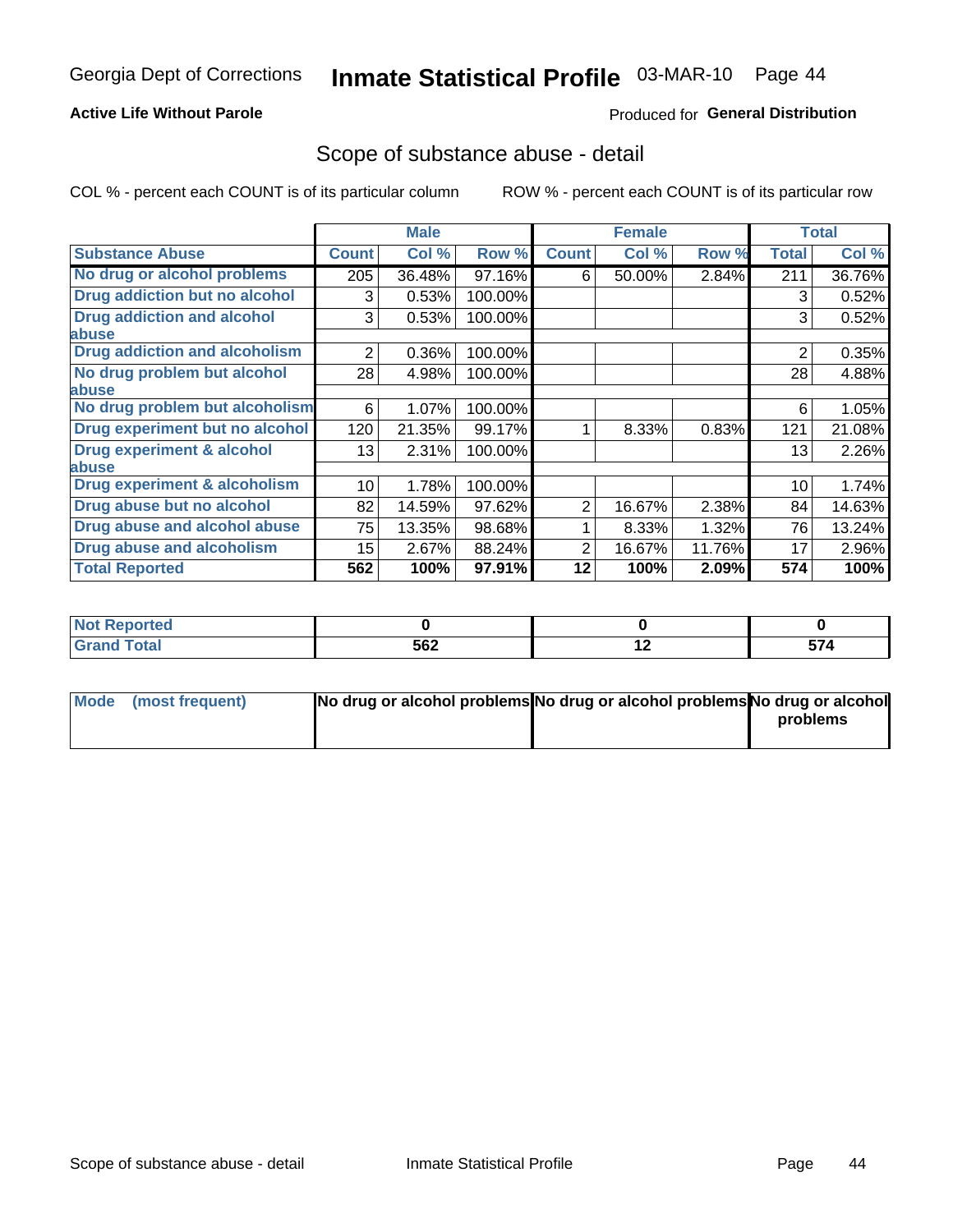# Inmate Statistical Profile 03-MAR-10 Page 45

#### **Active Life Without Parole**

#### Produced for General Distribution

## Current / last mental health treatment level

COL % - percent each COUNT is of its particular column

|                                    |              | <b>Male</b> |         |              | <b>Female</b> |       |              | <b>Total</b> |
|------------------------------------|--------------|-------------|---------|--------------|---------------|-------|--------------|--------------|
| <b>Mental Health Treatment Lev</b> | <b>Count</b> | Col %       | Row %   | <b>Count</b> | Col %         | Row % | <b>Total</b> | Col %        |
| 1 No problem at current time       | 66           | 30.99%      | 98.51%  |              | 14.29%        | 1.49% | 67           | 30.45%       |
| 2 Receiving outpatient             | 109          | 51.17%      | 94.78%  | 6            | 85.71%        | 5.22% | 115          | 52.27%       |
| <b>Treatment</b>                   |              |             |         |              |               |       |              |              |
| 3 Inpatient, moderate              | 28           | 13.15%      | 100.00% |              |               |       | 28           | 12.73%       |
| Treatment                          |              |             |         |              |               |       |              |              |
| 4 Inpatient, intensive             | 5            | 2.35%       | 100.00% |              |               |       | 5            | 2.27%        |
| Treatment                          |              |             |         |              |               |       |              |              |
| <b>6 Hospital for criminally</b>   | 5            | 2.35%       | 100.00% |              |               |       | 5            | 2.27%        |
| Tinsane                            |              |             |         |              |               |       |              |              |
| <b>Total Evaluated</b>             | 213          | 100%        | 96.82%  |              | 100%          | 3.18% | 220          | 100%         |

| evaluation<br>-M'<br>Never I<br>nan | 349 |     | 2E<br>აე 4   |
|-------------------------------------|-----|-----|--------------|
|                                     | 562 | . . | --<br>$\sim$ |

| <b>Median (middle)</b>  | <b>Receiving outpatient</b><br>treatment | <b>Receiving outpatient</b><br>treatment | <b>Receiving</b><br>outpatient<br>treatment |  |
|-------------------------|------------------------------------------|------------------------------------------|---------------------------------------------|--|
| Mode<br>(most frequent) | <b>Receiving outpatient</b><br>treatment | <b>Receiving outpatient</b><br>treatment | <b>Receiving</b><br>outpatient<br>treatment |  |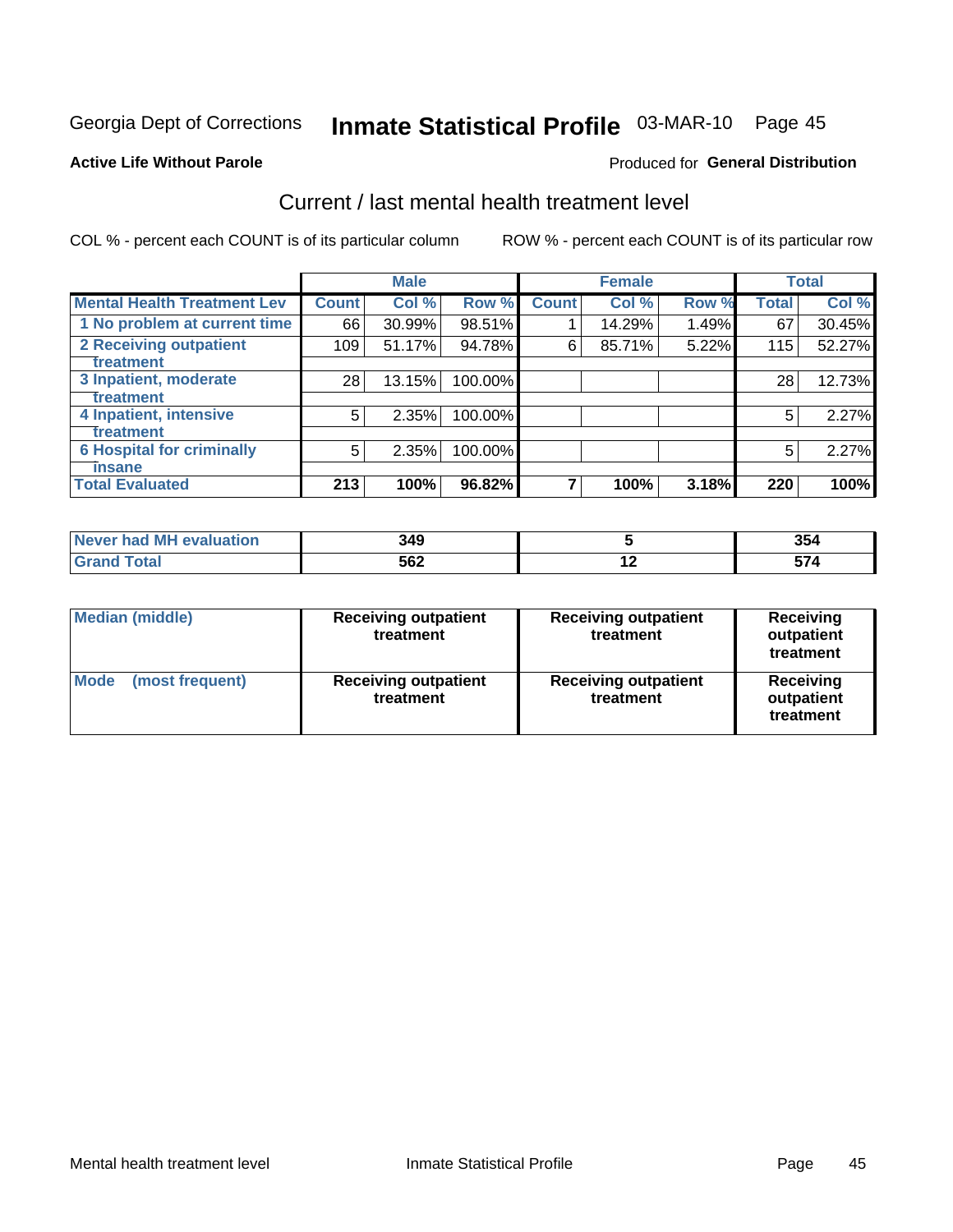#### Inmate Statistical Profile 03-MAR-10 Page 46

#### **Active Life Without Parole**

#### Produced for General Distribution

## PULHESDWIT medical scale - 'P' overall condition ('P'hysical)

COL % - percent each COUNT is of its particular column

|                                  |                | <b>Male</b> |             |         | <b>Female</b> |       |              | <b>Total</b> |
|----------------------------------|----------------|-------------|-------------|---------|---------------|-------|--------------|--------------|
| 'P' Overall Condition            | Count l        | Col %       | Row % Count |         | Col %         | Row % | <b>Total</b> | Col %        |
| 1 No medical illness             | 379            | 69.93%      | 98.70%      | 5       | 41.67%        | 1.30% | 384          | 69.31%       |
| 2 Well-controlled chronic        | 130            | 23.99%      | 94.89%      |         | 58.33%        | 5.11% | 137          | 24.73%       |
| <b>illness</b>                   |                |             |             |         |               |       |              |              |
| 3 Poorly-controlled chronic      | 31             | 5.72%       | 100.00%     |         |               |       | 31           | 5.60%        |
| <b>illness</b>                   |                |             |             |         |               |       |              |              |
| 4 Significant problems requiring | 2 <sub>1</sub> | $0.37\%$    | 100.00%     |         |               |       | 2            | 0.36%        |
| special housing                  |                |             |             |         |               |       |              |              |
| <b>Total Reported</b>            | 542            | 100%        | 97.83%      | $12 \,$ | 100%          | 2.17% | 554          | 100%         |

|       | n,<br>Zv<br>__ |                          | - -<br>ZU |
|-------|----------------|--------------------------|-----------|
| _____ | 562<br>ິບບ∠    | $\overline{\phantom{0}}$ | --        |

| <b>Mode</b> | (most frequent) | 1 No medical illness | 2 Well-controlled chronic<br>illness | 1 No medical<br>illness |
|-------------|-----------------|----------------------|--------------------------------------|-------------------------|
|-------------|-----------------|----------------------|--------------------------------------|-------------------------|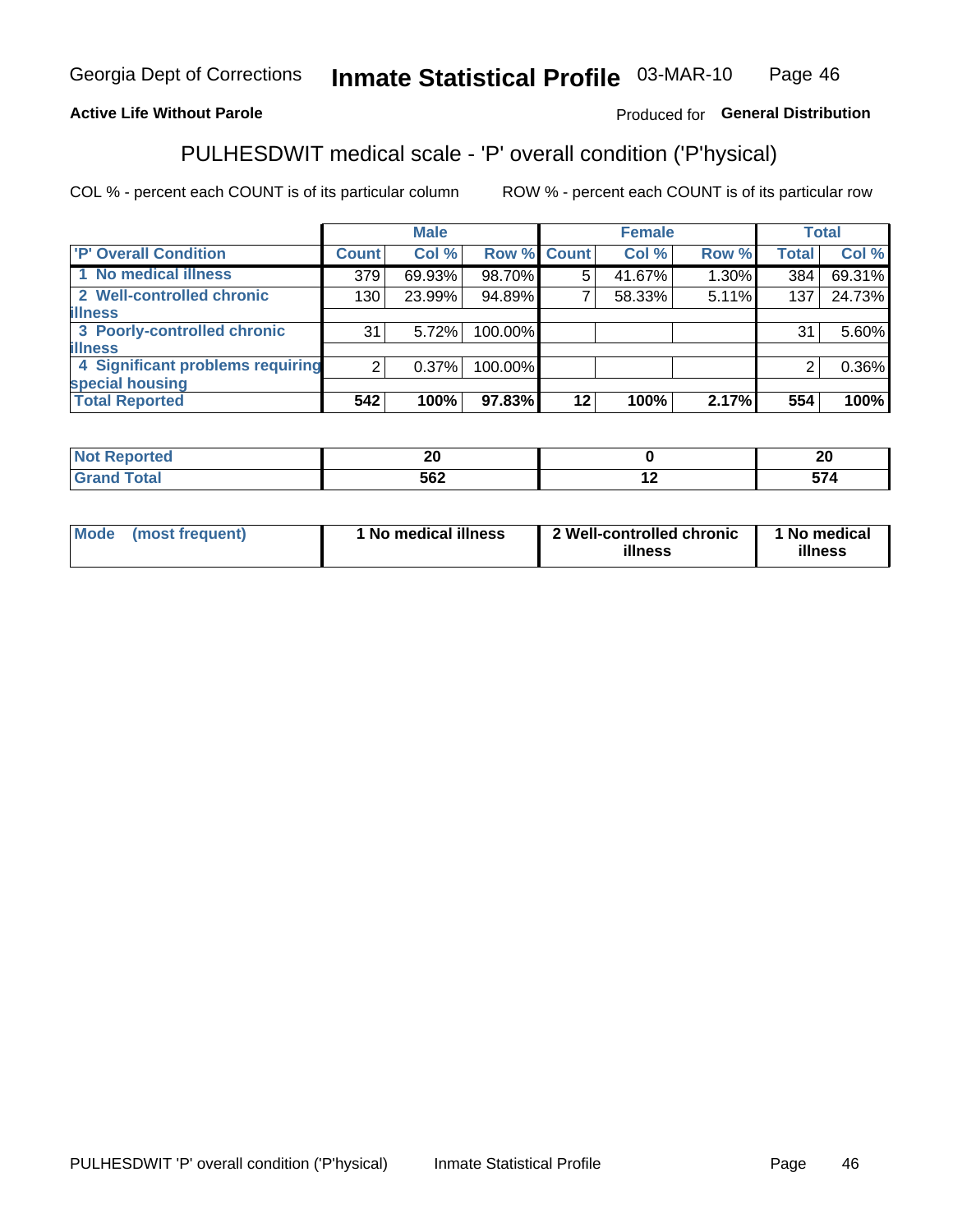#### **Active Life Without Parole**

### Produced for General Distribution

# PULHESDWIT medical scale - 'U' upper body

COL % - percent each COUNT is of its particular column

|                              |                | <b>Male</b> |         |              | <b>Female</b> |       |              | <b>Total</b> |
|------------------------------|----------------|-------------|---------|--------------|---------------|-------|--------------|--------------|
| <b>'U' Upper Body</b>        | <b>Count</b>   | Col %       | Row %   | <b>Count</b> | Col %         | Row % | <b>Total</b> | Col %        |
| 1 Upper bones, joints,       | 517            | 95.39%      | 97.92%  | 11           | 91.67%        | 2.08% | 528          | 95.31%       |
| muscles all OK               |                |             |         |              |               |       |              |              |
| 2 One or both arms minimally | 20             | 3.69%       | 95.24%  |              | 8.33%         | 4.76% | 21           | 3.79%        |
| <b>limited</b>               |                |             |         |              |               |       |              |              |
| 3 One or both arms           | 3              | 0.55%       | 100.00% |              |               |       | 3            | 0.54%        |
| <b>moderately limited</b>    |                |             |         |              |               |       |              |              |
| 4 One arm disabled,          | $\overline{2}$ | 0.37%       | 100.00% |              |               |       | 2            | 0.36%        |
| paralyzed, or amputated      |                |             |         |              |               |       |              |              |
| <b>Total Reported</b>        | 542            | 100%        | 97.83%  | $12 \,$      | 100%          | 2.17% | 554          | 100%         |

| <b>Not Reported</b>      | Zu  |     | n,<br>ZУ |
|--------------------------|-----|-----|----------|
| <b>Total</b><br>ا الله ا | 562 | . . | --       |

| Mode | (most frequent) | 1 Upper bones, joints,<br>muscles all OK | 1 Upper bones, joints,<br>muscles all OK | 1 Upper bones,<br>ljoints, muscles all<br>OK |
|------|-----------------|------------------------------------------|------------------------------------------|----------------------------------------------|
|------|-----------------|------------------------------------------|------------------------------------------|----------------------------------------------|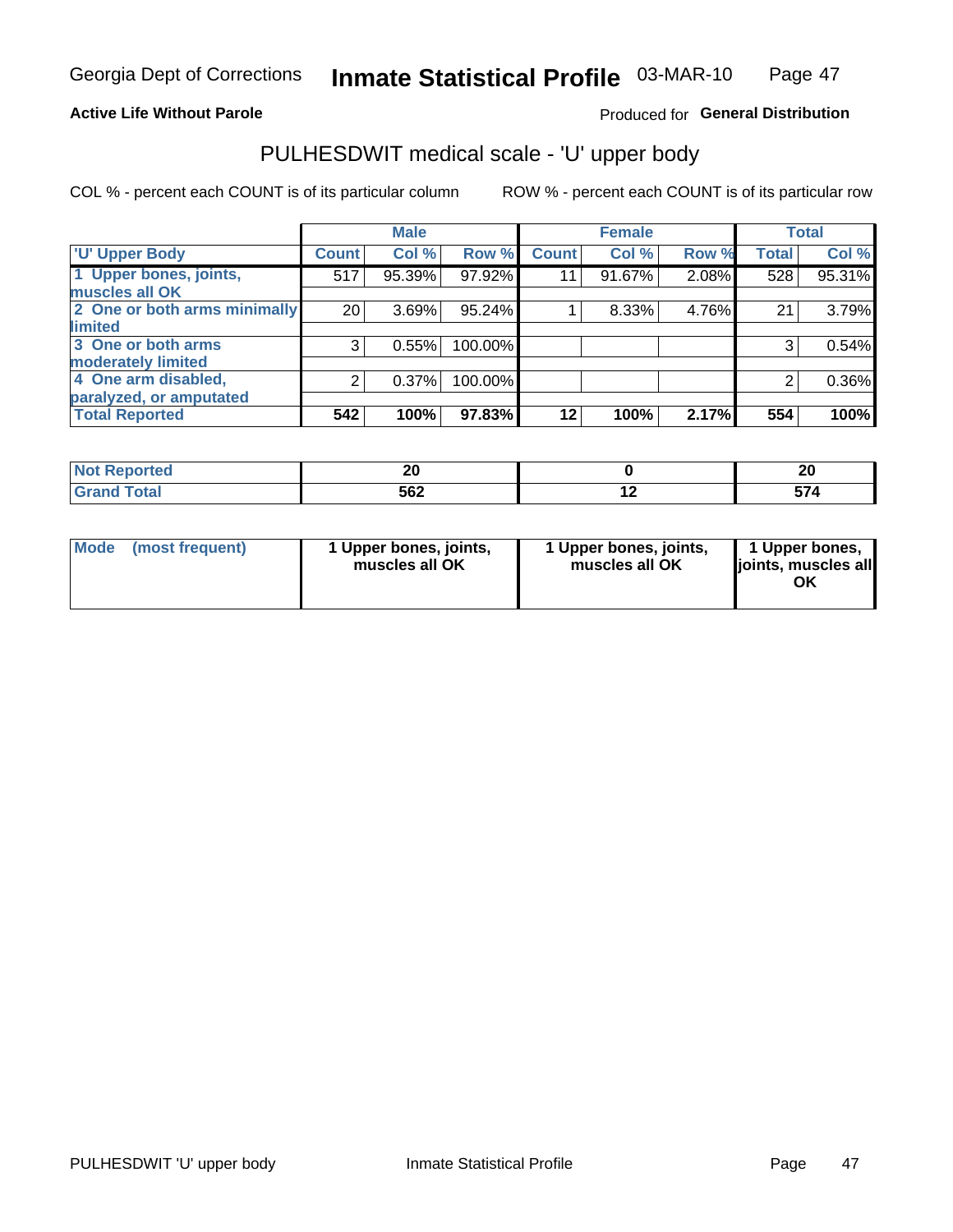#### **Active Life Without Parole**

### Produced for General Distribution

### PULHESDWIT medical scale - 'L' lower body

COL % - percent each COUNT is of its particular column

|                                |                | <b>Male</b> |         |              | <b>Female</b> |       |              | <b>Total</b> |
|--------------------------------|----------------|-------------|---------|--------------|---------------|-------|--------------|--------------|
| 'L' Lower Body                 | <b>Count</b>   | Col %       | Row %   | <b>Count</b> | Col %         | Row % | <b>Total</b> | Col %        |
| 1 Lower bones, joints,         | 463            | 85.42%      | 97.89%  | 10           | 83.33%        | 2.11% | 473          | 85.38%       |
| muscles all OK                 |                |             |         |              |               |       |              |              |
| 2 One or both legs minimally   | 66             | 12.18%      | 97.06%  | 2            | 16.67%        | 2.94% | 68           | 12.27%       |
| limited                        |                |             |         |              |               |       |              |              |
| 3 One or both legs             | 11             | 2.03%       | 100.00% |              |               |       | 11           | 1.99%        |
| moderately limited             |                |             |         |              |               |       |              |              |
| 4 One leg disabled, paralyzed, | $\overline{2}$ | 0.37%       | 100.00% |              |               |       | 2            | 0.36%        |
| or amputated                   |                |             |         |              |               |       |              |              |
| <b>Total Reported</b>          | 542            | 100%        | 97.83%  | $12 \,$      | 100%          | 2.17% | 554          | 100%         |

| <b>Not Reported</b>      | n,  | n,<br>44 |
|--------------------------|-----|----------|
| <b>Total</b><br>ا الله ا | 562 | . . T    |

| Mode | (most frequent) | 1 Lower bones, joints,<br>muscles all OK | 1 Lower bones, joints,<br>muscles all OK | 1 Lower bones,<br>ljoints, muscles all<br>ΟK |
|------|-----------------|------------------------------------------|------------------------------------------|----------------------------------------------|
|------|-----------------|------------------------------------------|------------------------------------------|----------------------------------------------|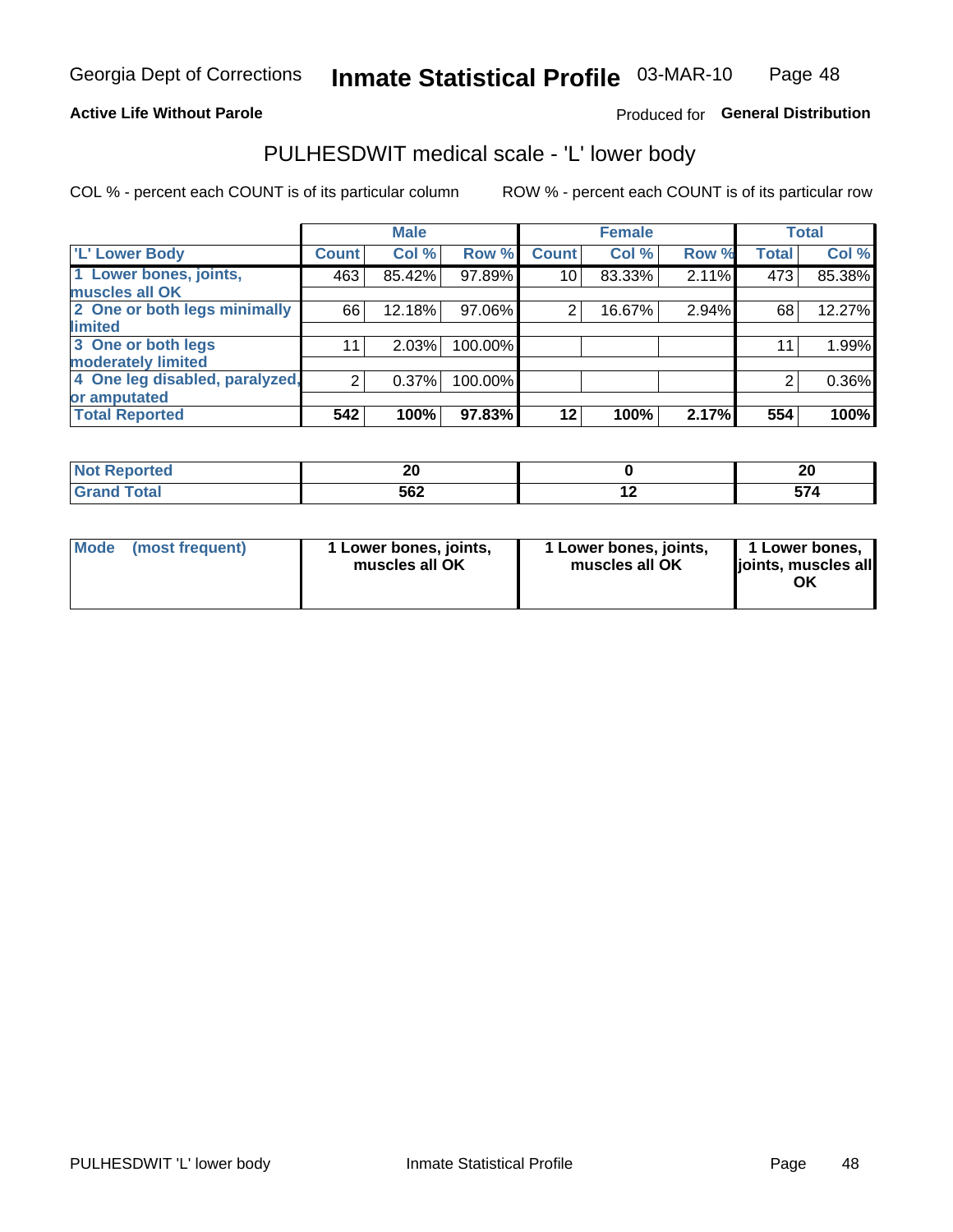**Active Life Without Parole** 

Produced for General Distribution

### PULHESDWIT medical scale - 'H' hearing

COL % - percent each COUNT is of its particular column

|                                |              | <b>Male</b> |                    |                 | <b>Female</b> |          | Total        |        |
|--------------------------------|--------------|-------------|--------------------|-----------------|---------------|----------|--------------|--------|
| <b>H' Hearing</b>              | <b>Count</b> | Col %       | <b>Row % Count</b> |                 | Col%          | Row %    | <b>Total</b> | Col %  |
| 1 Normal hearing both ears     | 531          | 98.15%      | 97.79%             | 12 <sup>2</sup> | 100.00%       | $2.21\%$ | 543          | 98.19% |
| 2 Some loss in one ear with    | 9            | 1.66%       | 100.00%            |                 |               |          | 9            | 1.63%  |
| other OK, or mild loss in both |              |             |                    |                 |               |          |              |        |
| 4 Severe loss in both ears     |              | 0.18%       | 100.00%            |                 |               |          |              | 0.18%  |
| <b>Total Reported</b>          | 541          | 100%        | 97.83%             | 12              | 100%          | 2.17%    | 553          | 100%   |

| тео    |                   | $ -$ |
|--------|-------------------|------|
| $\sim$ | <b>FCO</b><br>◞◡▴ | E7.  |

| Mode (most frequent) | 1 Normal hearing both ears 11 Normal hearing both ears 1 Normal hearing |           |
|----------------------|-------------------------------------------------------------------------|-----------|
|                      |                                                                         | both ears |
|                      |                                                                         |           |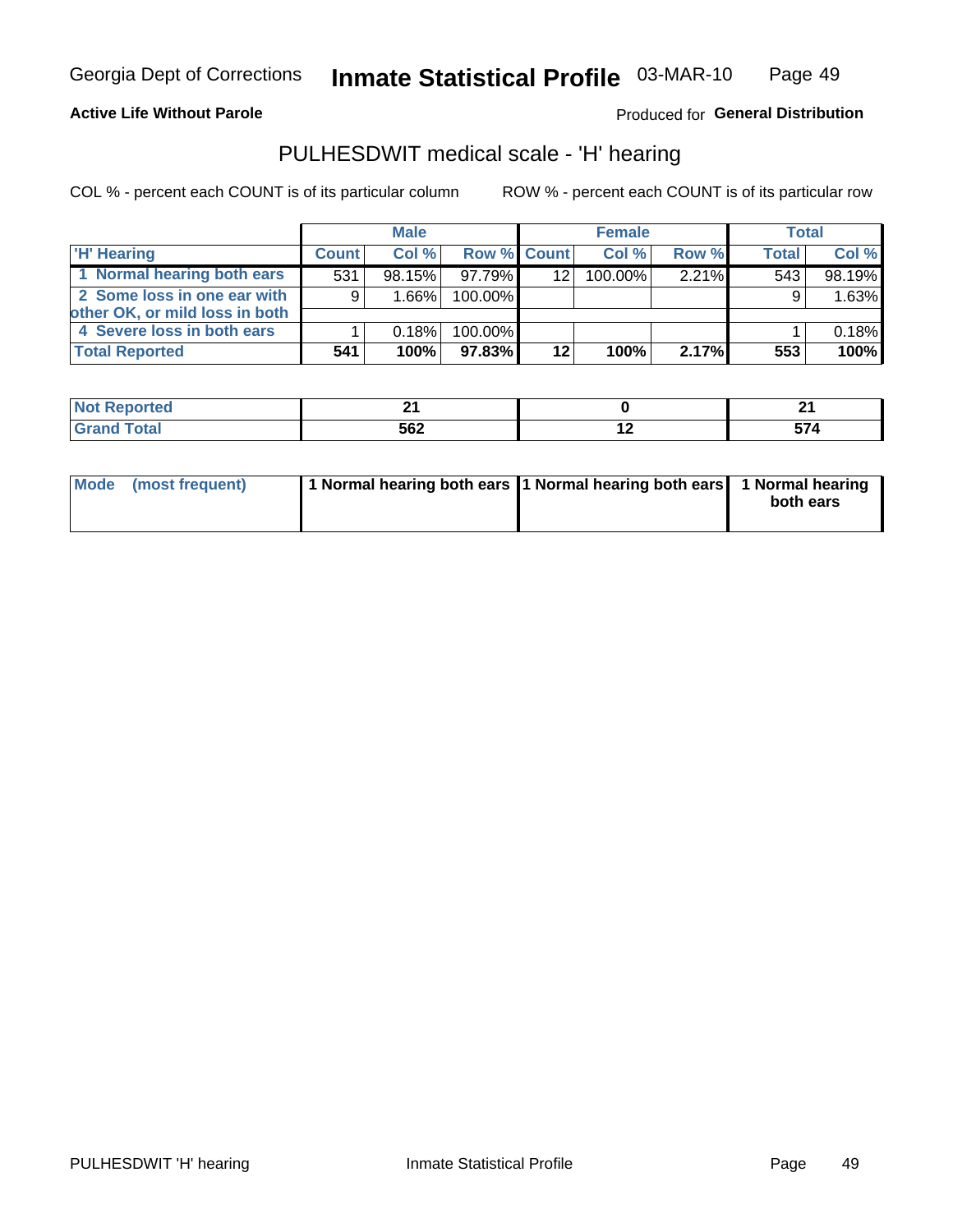#### **Active Life Without Parole**

#### Produced for General Distribution

### PULHESDWIT medical scale - 'E' vision

COL % - percent each COUNT is of its particular column

ROW % - percent each COUNT is of its particular row

|                                |              | <b>Male</b> |         |             | <b>Female</b> |       |              | <b>Total</b> |
|--------------------------------|--------------|-------------|---------|-------------|---------------|-------|--------------|--------------|
| <b>E' Vision</b>               | <b>Count</b> | Col %       |         | Row % Count | Col %         | Row % | <b>Total</b> | Col %        |
| 1 Correctable to 20/40 in both | 414          | 81.02%      | 97.87%  | 9           | 75.00%        | 2.13% | 423          | 80.88%       |
| eyes                           |              |             |         |             |               |       |              |              |
| 2 Correctable to 20/70 in one  | 86           | 16.83%      | 96.63%  | 3           | 25.00%        | 3.37% | 89           | 17.02%       |
| eye, may be blind in other     |              |             |         |             |               |       |              |              |
| 3 Correctable to 20/200 in one | 10           | $1.96\%$    | 100.00% |             |               |       | 10           | 1.91%        |
| eye, may be blind in other     |              |             |         |             |               |       |              |              |
| 4 One eye not correctable to   |              | 0.20%       | 100.00% |             |               |       |              | 0.19%        |
| 20/200, other may be blind     |              |             |         |             |               |       |              |              |
| <b>Total Reported</b>          | 511          | 100%        | 97.71%  | 12          | 100%          | 2.29% | 523          | 100%         |

| prted<br><b>NOT REPO</b><br>. <b>.</b> |     |     |            |
|----------------------------------------|-----|-----|------------|
| <b>Total</b>                           | 562 | . . | --<br>- 71 |

| Mode (most frequent) | <sup>1</sup> Correctable to 20/40 in both 1 Correctable to 20/40 in 1 Correctable to<br>eves | both eyes | 20/40 in both eyes |
|----------------------|----------------------------------------------------------------------------------------------|-----------|--------------------|
|                      |                                                                                              |           |                    |

50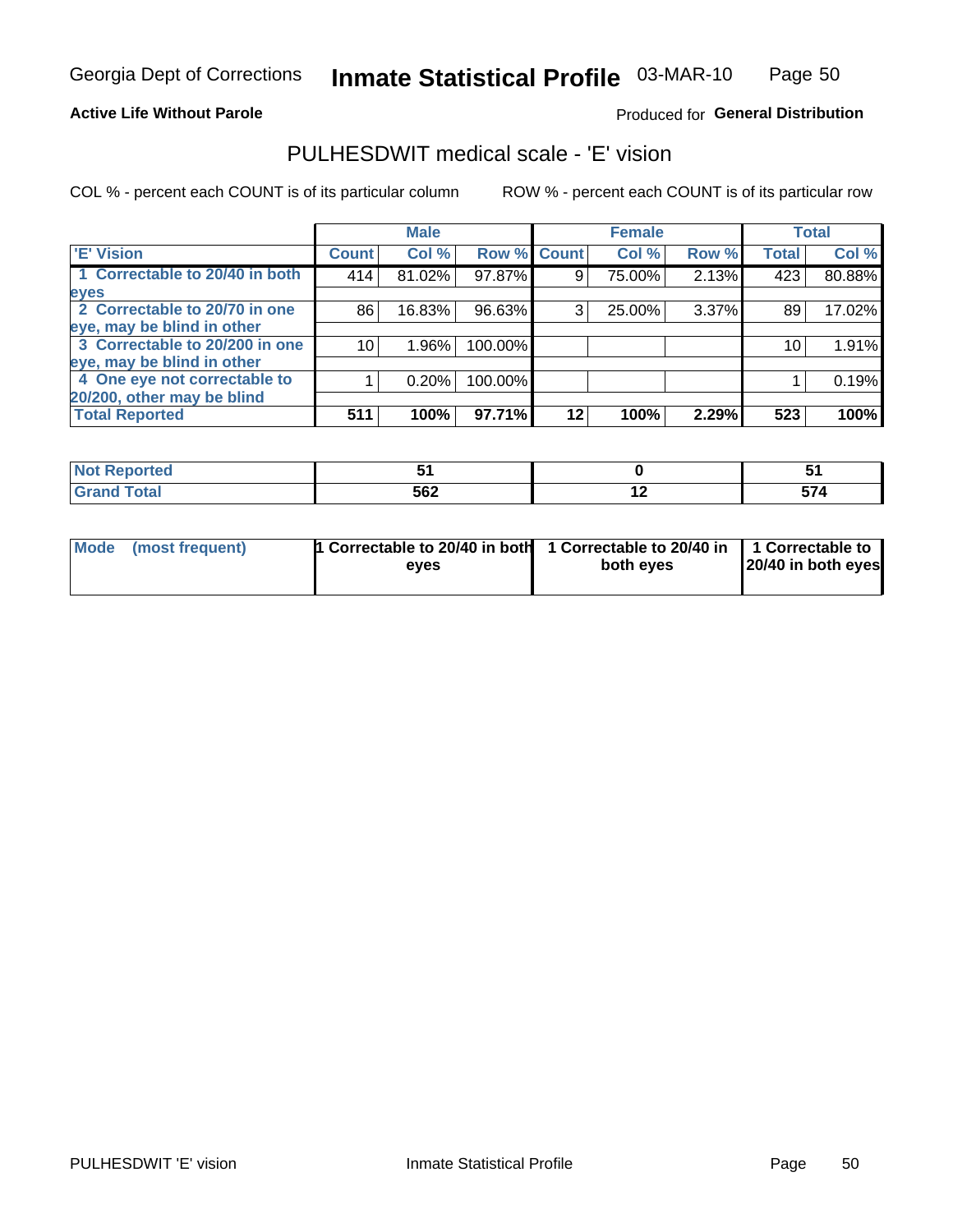#### **Active Life Without Parole**

### Produced for General Distribution

## PULHESDWIT medical scale - 'S' pSychiatric

COL % - percent each COUNT is of its particular column

|                                        |              | <b>Male</b> |         |             | <b>Female</b> |       |              | <b>Total</b> |
|----------------------------------------|--------------|-------------|---------|-------------|---------------|-------|--------------|--------------|
| 'S' pSychiatric                        | <b>Count</b> | Col %       |         | Row % Count | Col %         | Row % | <b>Total</b> | Col %        |
| 1 No impairment or disorders           | 437          | 84.69%      | 98.87%  | 5           | 55.56%        | 1.13% | 442          | 84.19%       |
| 2 Stable, or in remission, or          | 52           | 10.08%      | 92.86%  | 4           | 44.44%        | 7.14% | 56           | 10.67%       |
| mild impairment or retardation         |              |             |         |             |               |       |              |              |
| 3 Requires moderate inpatient          | 23           | 4.46%       | 100.00% |             |               |       | 23           | 4.38%        |
| treatment                              |              |             |         |             |               |       |              |              |
| 4 Requires intensive inpatient         | 3            | 0.58%       | 100.00% |             |               |       | 3            | 0.57%        |
| <b>treatment</b>                       |              |             |         |             |               |       |              |              |
| <b>5 Requires Crisis Stabilization</b> |              | 0.19%       | 100.00% |             |               |       |              | 0.19%        |
| Unit (CSU) inpatient care              |              |             |         |             |               |       |              |              |
| <b>Total Reported</b>                  | 516          | 100%        | 98.29%  | 9           | 100%          | 1.71% | 525          | 100%         |

| <b>Not Reported</b>                    | 4t  |    | 49       |
|----------------------------------------|-----|----|----------|
| <b>Total</b><br><b>CHA</b><br>ا الله ا | 562 | -- | --<br>יי |

| Mode | (most frequent) | 1 No impairment or disorders | 1 No impairment or<br>disorders | 1 No impairment or<br>disorders |
|------|-----------------|------------------------------|---------------------------------|---------------------------------|
|------|-----------------|------------------------------|---------------------------------|---------------------------------|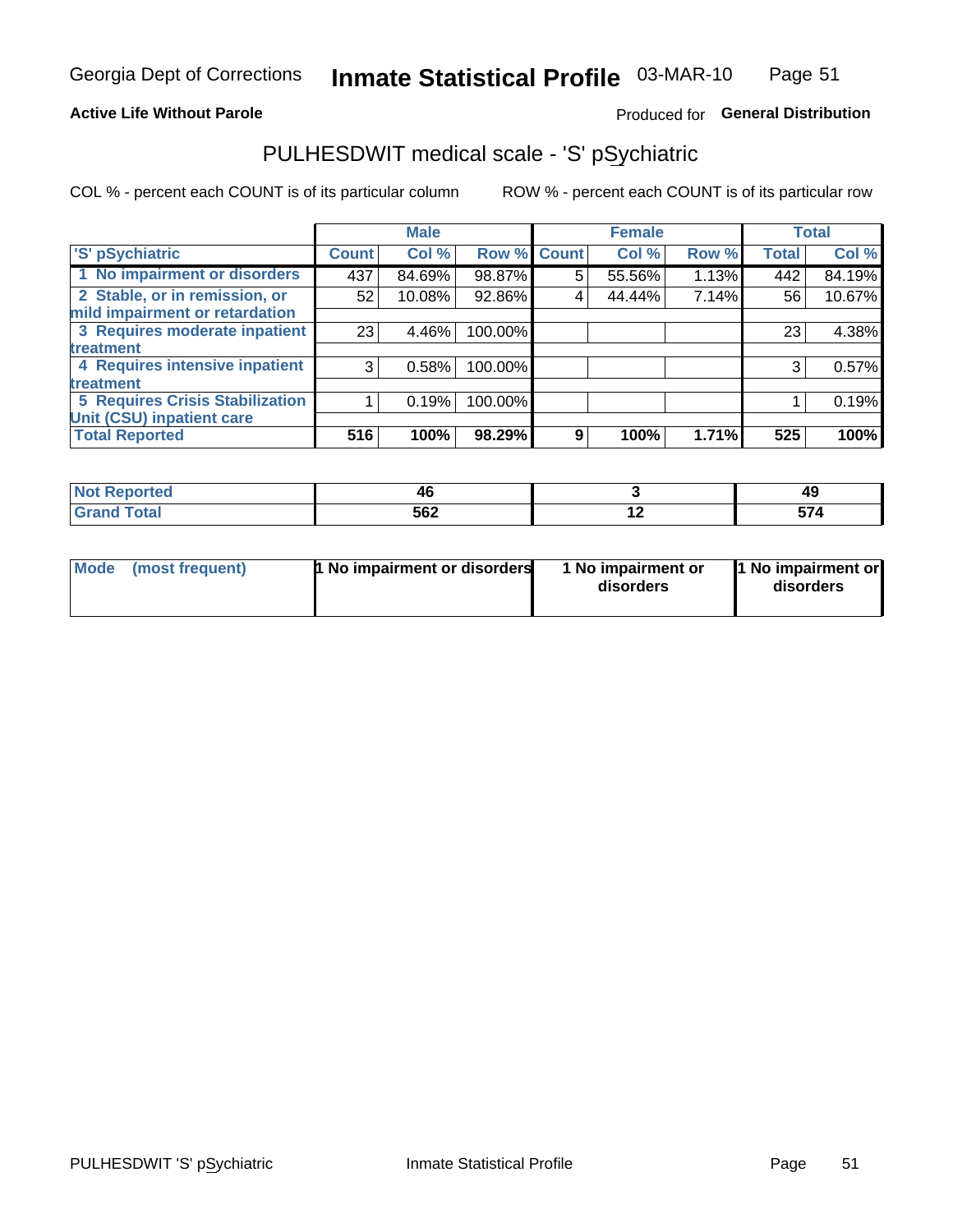#### **Active Life Without Parole**

#### Produced for General Distribution

## PULHESDWIT medical scale - 'D' dental

COL % - percent each COUNT is of its particular column

|                                 |              | <b>Male</b> |             |   | <b>Female</b> |       |              | <b>Total</b> |
|---------------------------------|--------------|-------------|-------------|---|---------------|-------|--------------|--------------|
| <b>D'</b> Dental                | <b>Count</b> | Col %       | Row % Count |   | Col %         | Row % | <b>Total</b> | Col %        |
| 1 Minimal routine dental health | 354          | 69.28%      | 98.33%      | 6 | 66.67%        | 1.67% | 360          | 69.23%       |
| <b>needs</b>                    |              |             |             |   |               |       |              |              |
| 2 Moderate cavities and/or gum  | 124          | 24.27%      | 97.64%      | 3 | 33.33%        | 2.36% | 127          | 24.42%       |
| disease                         |              |             |             |   |               |       |              |              |
| 3 Extensive gum disease         | 32           | $6.26\%$    | 100.00%     |   |               |       | 32           | 6.15%        |
| and/or widespread decay         |              |             |             |   |               |       |              |              |
| 4 Urgent need for dental        |              | 0.20%       | 100.00%     |   |               |       |              | 0.19%        |
| <b>services</b>                 |              |             |             |   |               |       |              |              |
| <b>Total Reported</b>           | 511          | 100%        | 98.27%      | 9 | 100%          | 1.73% | 520          | 100%         |

| and a st<br>orted<br><b>NOT REPO</b><br>$\sim$ . The set of $\sim$ |     |     | ວເ                  |
|--------------------------------------------------------------------|-----|-----|---------------------|
| <b>Total</b>                                                       | 562 | . . | -- -<br><u>JI 7</u> |

| <b>Mode</b> | (most frequent) | <b>Minimal routine dental</b><br>health needs | 1 Minimal routine dental<br>health needs | <b>11 Minimal routine I</b><br>dental health<br>needs |
|-------------|-----------------|-----------------------------------------------|------------------------------------------|-------------------------------------------------------|
|-------------|-----------------|-----------------------------------------------|------------------------------------------|-------------------------------------------------------|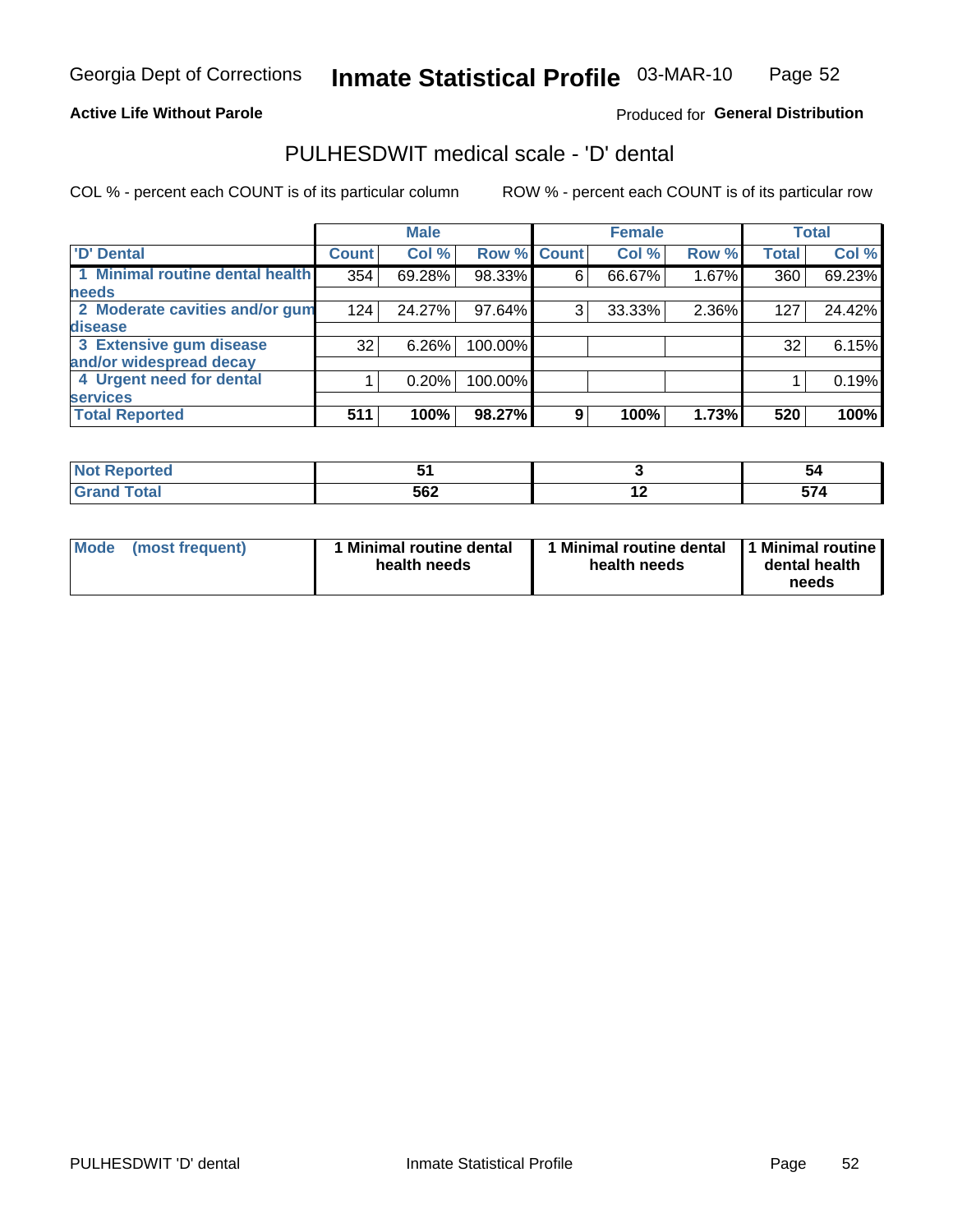#### **Active Life Without Parole**

### Produced for General Distribution

### PULHESDWIT medical scale - 'W' work ability

COL % - percent each COUNT is of its particular column

|                                 |              | <b>Male</b> |         |             | <b>Female</b> |       |              | <b>Total</b> |
|---------------------------------|--------------|-------------|---------|-------------|---------------|-------|--------------|--------------|
| <b>W' work ability</b>          | <b>Count</b> | Col %       |         | Row % Count | Col %         | Row % | <b>Total</b> | Col %        |
| 1 Unrestricted work or activity | 418          | 77.26%      | 97.89%  | 9           | 75.00%        | 2.11% | 427          | 77.22%       |
| 2 Minor restrictions on type of | 100          | 18.48%      | 97.09%  | 3           | 25.00%        | 2.91% | 103          | 18.63%       |
| <b>work</b>                     |              |             |         |             |               |       |              |              |
| 3 Moderate restrictions on type | 15           | 2.77%       | 100.00% |             |               |       | 15           | 2.71%        |
| lof work                        |              |             |         |             |               |       |              |              |
| 4 Major restrictions on type of |              | 1.29%       | 100.00% |             |               |       |              | 1.27%        |
| <b>work</b>                     |              |             |         |             |               |       |              |              |
| 5 Cannot work under any         |              | 0.18%       | 100.00% |             |               |       |              | 0.18%        |
| <b>circumstances</b>            |              |             |         |             |               |       |              |              |
| <b>Total Reported</b>           | 541          | 100%        | 97.83%  | 12          | 100%          | 2.17% | 553          | 100.0%       |

| <b>Not Reported</b> | --<br>$ -$ |     | . .<br>$ -$ |
|---------------------|------------|-----|-------------|
| <b>Total</b>        | 562        | . . | --          |

| Mode (most frequent) | 1 Unrestricted work or | 1 Unrestricted work or | 1 Unrestricted   |
|----------------------|------------------------|------------------------|------------------|
|                      | activity               | activity               | work or activity |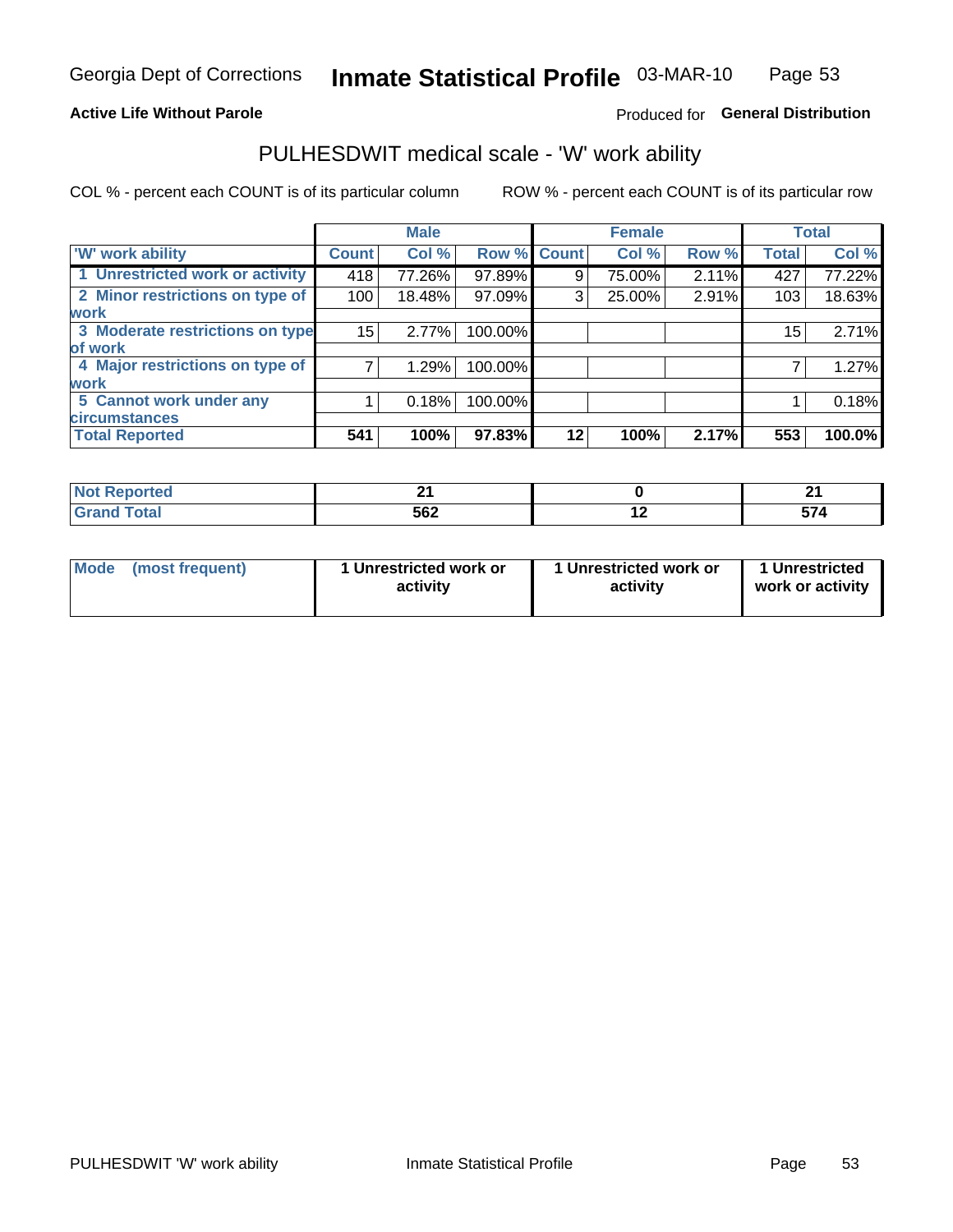#### **Active Life Without Parole**

#### Produced for General Distribution

## PULHESDWIT medical scale - 'I' impairment

COL % - percent each COUNT is of its particular column ROW % - percent each COUNT is of its particular row

|                           |              | <b>Male</b> |             |                 | <b>Female</b> |       |              | <b>Total</b> |
|---------------------------|--------------|-------------|-------------|-----------------|---------------|-------|--------------|--------------|
| <b>T' Impairment</b>      | <b>Count</b> | Col %       | Row % Count |                 | Col %         | Row % | <b>Total</b> | Col %        |
| 1 No impairments or       | 532          | 98.15%      | 97.79%      | 12 <sup>°</sup> | 100.00%       | 2.21% | 544          | 98.19%       |
| <b>disabilities</b>       |              |             |             |                 |               |       |              |              |
| 2 Wheelchair-bound but    | 8            | 1.48%       | 100.00%     |                 |               |       |              | 1.44%        |
| otherwise OK              |              |             |             |                 |               |       |              |              |
| 4 Needs moderate Assisted |              | 0.18%       | 100.00%     |                 |               |       |              | 0.18%        |
| Living (level II)         |              |             |             |                 |               |       |              |              |
| 5 Needs maximal Assisted  |              | 0.18%       | 100.00%     |                 |               |       |              | 0.18%        |
| <b>Living (level III)</b> |              |             |             |                 |               |       |              |              |
| <b>Total Reported</b>     | 542          | 100%        | 97.83%      | $12 \,$         | 100%          | 2.17% | 554          | 100%         |

| <b>eported</b> | nr.<br>Δu |     | 20  |
|----------------|-----------|-----|-----|
| Total          | 562       | . . | --- |

| Mode | (most frequent) | 1 No impairments or<br>disabilities | 1 No impairments or<br>disabilities | 1 No impairments  <br>or disabilities |
|------|-----------------|-------------------------------------|-------------------------------------|---------------------------------------|
|------|-----------------|-------------------------------------|-------------------------------------|---------------------------------------|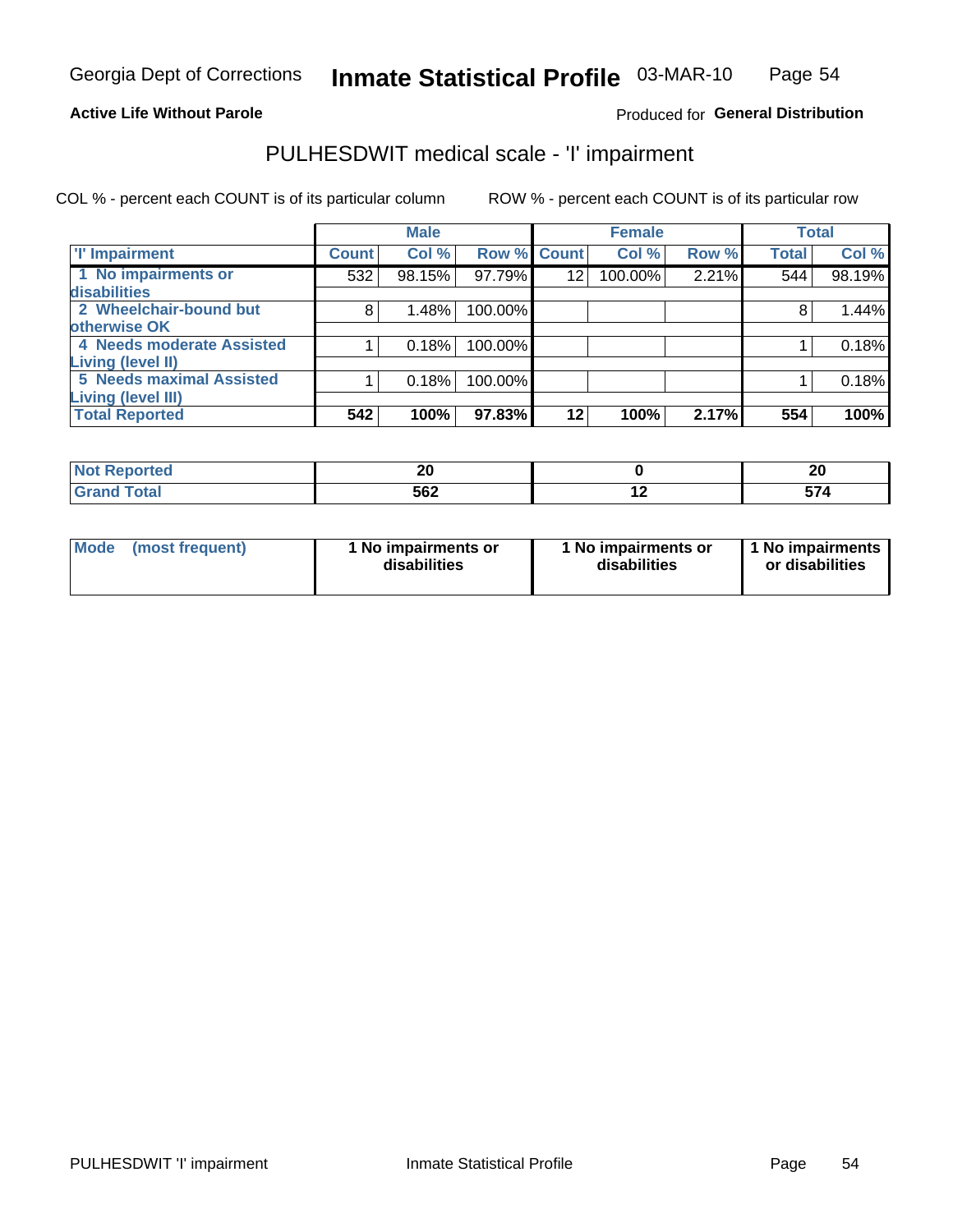#### **Active Life Without Parole**

#### Produced fo General Distribution

### PULHESDWIT medical scale - 'T' transportability

COL % - percent each COUNT is of its particular column

|                                                          |              | <b>Male</b> |         |             | <b>Female</b> |       |              | <b>Total</b> |
|----------------------------------------------------------|--------------|-------------|---------|-------------|---------------|-------|--------------|--------------|
| <b>T' Transportability</b>                               | <b>Count</b> | Col %       |         | Row % Count | Col %         | Row % | <b>Total</b> | Col %        |
| 1 Can be transported in any<br>ordinary approved vehicle | 540          | 99.08%      | 98.00%  | 11          | 100.00%       | 2.00% | 551          | 99.10%       |
| 2 Wheelchair-bound, not                                  | 3            | 0.55%       | 100.00% |             |               |       |              | 0.54%        |
| needing special vehicle                                  |              |             |         |             |               |       |              |              |
| 3 Wheelchair-bound, requires                             |              | 0.18%       | 100.00% |             |               |       |              | 0.18%        |
| special vehicle                                          |              |             |         |             |               |       |              |              |
| 5 Requires ambulance                                     |              | 0.18%       | 100.00% |             |               |       |              | 0.18%        |
| transport                                                |              |             |         |             |               |       |              |              |
| <b>Total Reported</b>                                    | 545          | 100%        | 98.02%  | 11          | 100%          | 1.98% | 556          | 100%         |

| NI (<br>oortea | $\sim$ |                          | 16     |
|----------------|--------|--------------------------|--------|
| υιαι<br>___    | 562    | $\overline{\phantom{0}}$ | $-  -$ |

| <b>Mode</b> | (most frequent) | 11 Can be transported in any 1 Can be transported in any<br>ordinary approved vehicle   ordinary approved vehicle   transported in any |  | 1 Can be<br>ordinary approved<br>vehicle |
|-------------|-----------------|----------------------------------------------------------------------------------------------------------------------------------------|--|------------------------------------------|
|-------------|-----------------|----------------------------------------------------------------------------------------------------------------------------------------|--|------------------------------------------|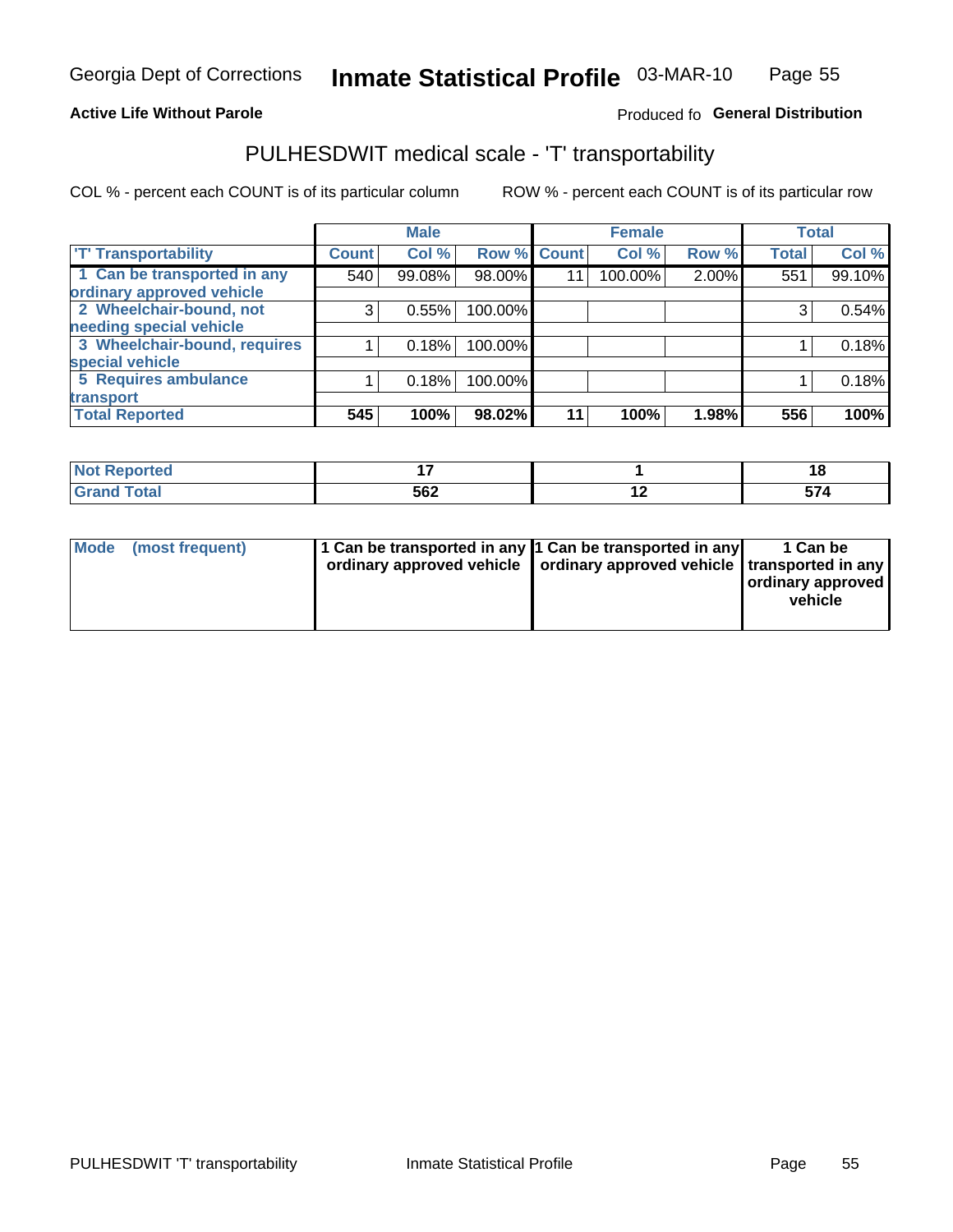#### **Active Life Without Parole**

#### Produced for General Distribution

### Criminality in family, self-reported

COL % - percent each COUNT is of its particular column

|                              |              | <b>Male</b> |           |                 | <b>Female</b> |          |       | Total  |
|------------------------------|--------------|-------------|-----------|-----------------|---------------|----------|-------|--------|
| <b>Criminality In Family</b> | <b>Count</b> | Col%        | Row %     | <b>Count</b>    | Col%          | Row %    | Total | Col %  |
| Yes, criminality in family   | 159          | 29.50%      | 96.95%    | 5               | 50.00%        | $3.05\%$ | 164   | 29.87% |
| No criminality in family     | 380          | 70.50%      | 98.70%    | 5               | $50.00\%$     | $1.30\%$ | 385   | 70.13% |
| <b>Total Reported</b>        | 539'         | 100%        | $98.18\%$ | 10 <sup>1</sup> | 100%          | $1.82\%$ | 549   | 100%   |

| <b>REPROGRES</b>                             | $\overline{\phantom{a}}$<br>∼∽<br>$\overline{\phantom{0}}$ |                          | or.<br>ZJ            |
|----------------------------------------------|------------------------------------------------------------|--------------------------|----------------------|
| `nfail<br>$\sim$ $\sim$ $\sim$ $\sim$ $\sim$ | 562                                                        | $\overline{\phantom{0}}$ | <b>THE 4</b><br>$ -$ |

| Mode (most frequent) |  | No criminality in family | Yes, criminality in family | No criminality in<br>family |
|----------------------|--|--------------------------|----------------------------|-----------------------------|
|----------------------|--|--------------------------|----------------------------|-----------------------------|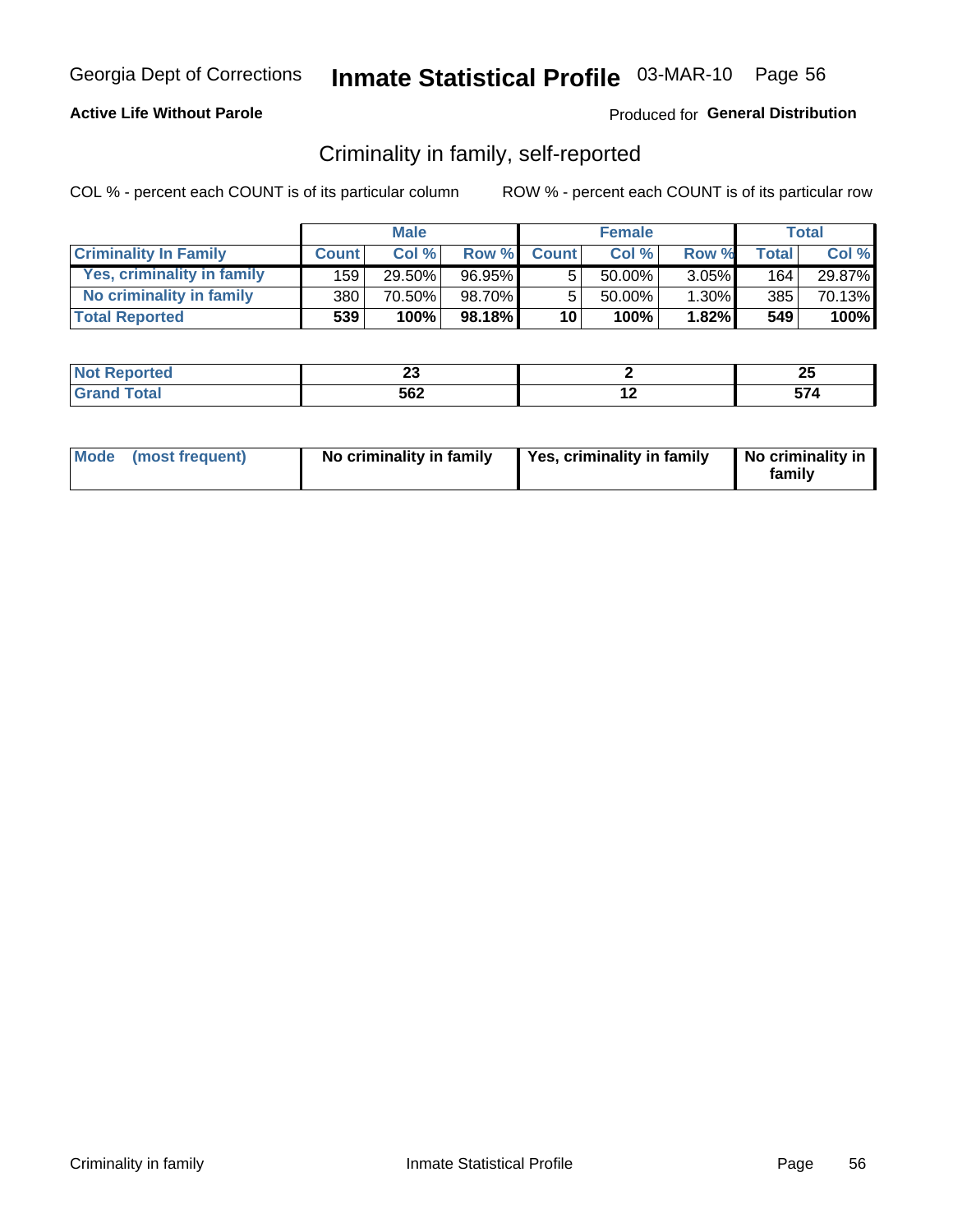#### **Active Life Without Parole**

#### Produced for General Distribution

### Alcoholism in family, self-reported

COL % - percent each COUNT is of its particular column

|                             |                  | <b>Male</b> |        |                 | <b>Female</b> |          |              | Total   |
|-----------------------------|------------------|-------------|--------|-----------------|---------------|----------|--------------|---------|
| <b>Alcoholism In Family</b> | <b>Count</b>     | Col%        | Row %  | <b>Count</b>    | Col %         | Row %    | <b>Total</b> | Col %   |
| Yes, alcoholism in family   | 108 <sub>1</sub> | $20.04\%$   | 97.30% | $\mathbf{r}$    | $30.00\%$     | $2.70\%$ | 111          | 20.22%  |
| No alcoholism in family     | 431              | 79.96%      | 98.40% |                 | 70.00%        | $1.60\%$ | 438          | 79.78%  |
| <b>Total Reported</b>       | 539              | 100%        | 98.18% | 10 <sub>1</sub> | 100%          | $1.82\%$ | 549          | $100\%$ |

| المنتبط المتعبد<br>≺eportea | w   |     | - -<br>w |
|-----------------------------|-----|-----|----------|
| <b>otal</b>                 | 562 | . . |          |

|  | Mode (most frequent) | No alcoholism in family | No alcoholism in family | No alcoholism in<br>family |
|--|----------------------|-------------------------|-------------------------|----------------------------|
|--|----------------------|-------------------------|-------------------------|----------------------------|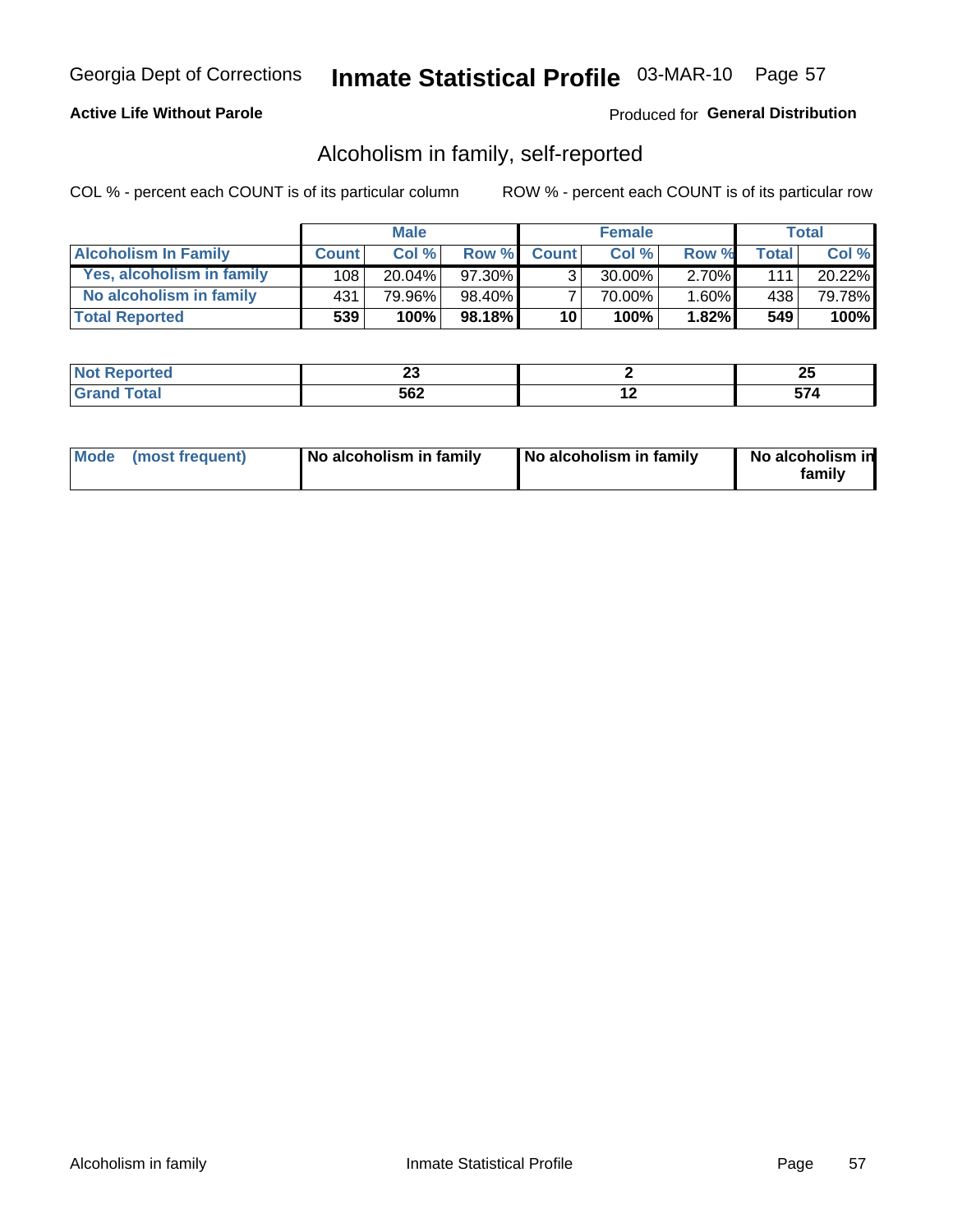#### **Active Life Without Parole**

### Produced for General Distribution

### Drug abuse in family, self-reported

COL % - percent each COUNT is of its particular column

|                           |              | <b>Male</b> |           |                 | <b>Female</b> |          |       | Total  |
|---------------------------|--------------|-------------|-----------|-----------------|---------------|----------|-------|--------|
| Drug Abuse In Family      | <b>Count</b> | Col%        | Row %     | <b>Count</b>    | Col%          | Row %    | Total | Col %  |
| Yes, drug abuse in family | 63           | 11.69%      | 95.45%    | 3 <sub>1</sub>  | $30.00\%$     | $4.55\%$ | 66    | 12.02% |
| No drug abuse in family   | 476          | 88.31%      | 98.55%    |                 | 70.00%        | $1.45\%$ | 483   | 87.98% |
| <b>Total Reported</b>     | 539          | 100%        | $98.18\%$ | 10 <sup>1</sup> | 100%          | 1.82%    | 549   | 100%   |

| <b><i><u>Stands</u></i></b><br>' N∩⊦<br>τeα | ~<br>⊷<br>$\sim$ | $\overline{\phantom{a}}$ |
|---------------------------------------------|------------------|--------------------------|
| $\sim$                                      | にたつ<br>◡◡▵       |                          |

|  | Mode (most frequent) | No drug abuse in family | No drug abuse in family | No drug abuse in<br>family |
|--|----------------------|-------------------------|-------------------------|----------------------------|
|--|----------------------|-------------------------|-------------------------|----------------------------|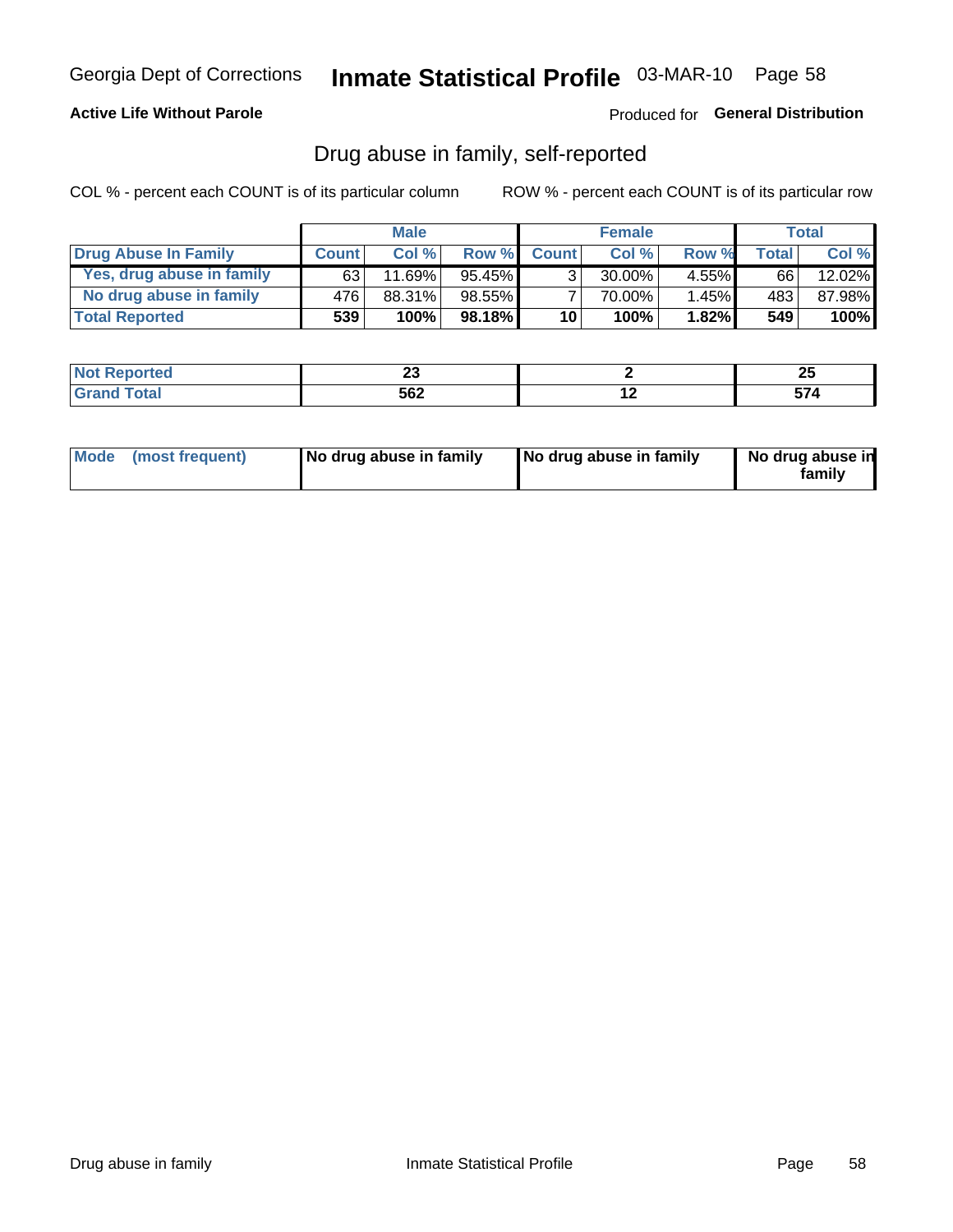#### **Active Life Without Parole**

#### Produced for General Distribution

### Subjected to frequent beatings, self-reported

COL % - percent each COUNT is of its particular column

|                                   |              | <b>Male</b> |        |              | <b>Female</b> |       |       | Total  |
|-----------------------------------|--------------|-------------|--------|--------------|---------------|-------|-------|--------|
| <b>Frequent beatings</b>          | <b>Count</b> | Col %       | Row %  | <b>Count</b> | Col %         | Row % | Total | Col %  |
| <b>Yes, subjected to frequent</b> | 35           | 6.49%       | 97.22% |              | 10.00%        | 2.78% | 36    | 6.56%  |
| <b>beatings</b>                   |              |             |        |              |               |       |       |        |
| Not subjected to frequent         | 504          | 93.51%      | 98.25% | 9            | 90.00%        | 1.75% | 513   | 93.44% |
| <b>beatings</b>                   |              |             |        |              |               |       |       |        |
| <b>Total Reported</b>             | 539          | 100%        | 98.18% | 10           | 100%          | 1.82% | 549   | 100%   |

| <b>Not Reported</b> | $\overline{\phantom{a}}$<br>-- |     | ኅር<br>--    |
|---------------------|--------------------------------|-----|-------------|
| <b>Total</b>        | 562                            | . . | -- 1<br>574 |

| Mode | (most frequent) | Not subjected to frequent<br>beatings | Not subjected to frequent<br>beatings | Not subjected to<br><b>frequent beatings</b> |
|------|-----------------|---------------------------------------|---------------------------------------|----------------------------------------------|
|      |                 |                                       |                                       |                                              |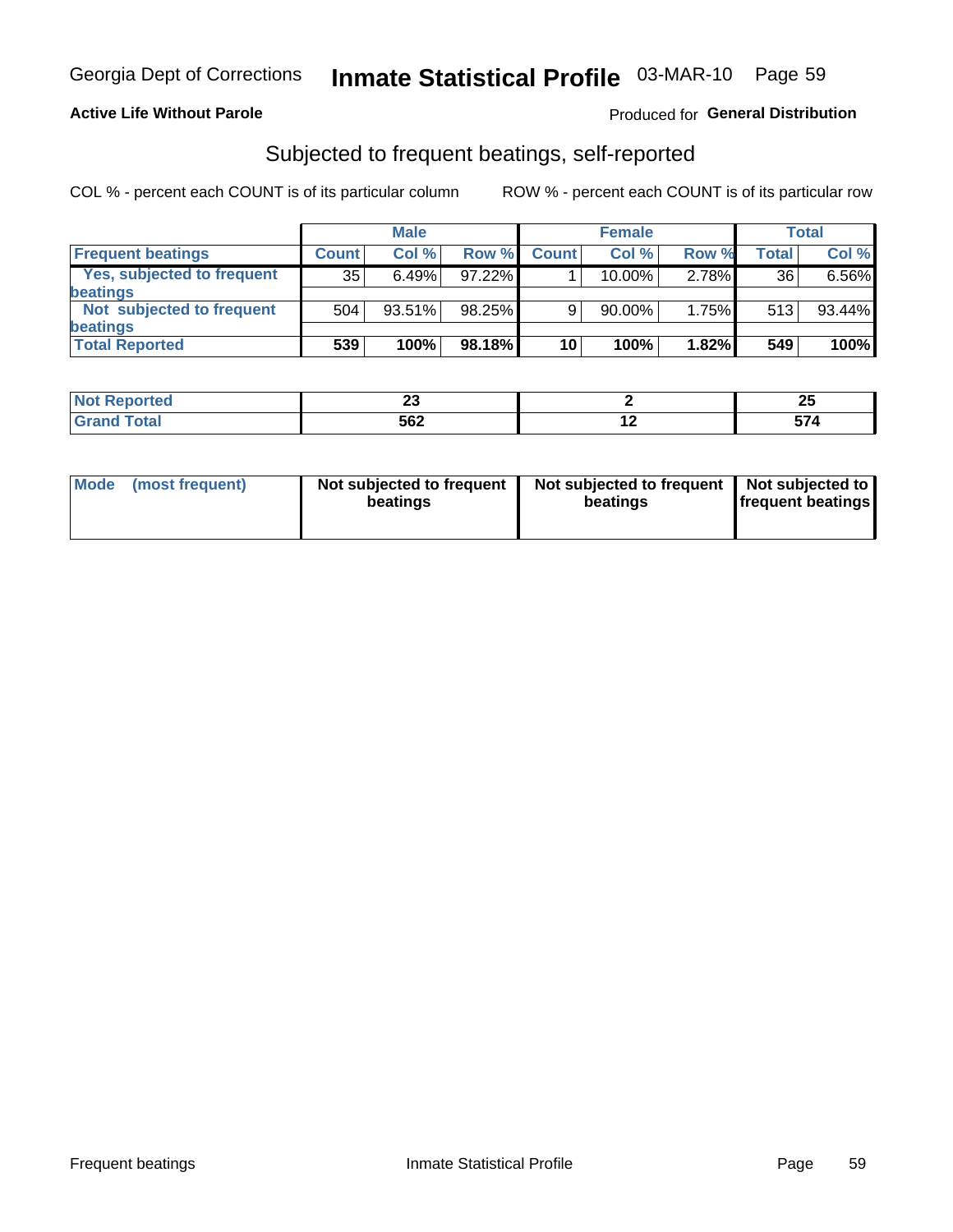#### **Active Life Without Parole**

### **Produced for General Distribution**

### Father absent during inmate's childhood

COL % - percent each COUNT is of its particular column

|                           |              | <b>Male</b> |          |              | <b>Female</b> |          |              | <b>Total</b> |
|---------------------------|--------------|-------------|----------|--------------|---------------|----------|--------------|--------------|
| <b>Father Absent</b>      | <b>Count</b> | Col%        | Row %    | <b>Count</b> | Col%          | Row %    | <b>Total</b> | Col %        |
| Yes, father was absent    | 2681         | 49.72%      | 98.53%   | 4            | 40.00%        | $1.47\%$ | 272          | 49.54%       |
| No, father was not absent | 271          | 50.28%      | 97.83%I  | 6            | 60.00%        | $2.17\%$ | 277          | 50.46%       |
| <b>Total Reported</b>     | 539          | $100\%$     | 98.18% L | 10           | 100%          | $1.82\%$ | 549          | 100%         |

| المنتبط المتعدد | ~~  |     | or.  |
|-----------------|-----|-----|------|
| <b>eported</b>  | --  |     | ZJ   |
| <b>otal</b>     | 562 | . . | -- - |

|  | Mode (most frequent) | No, father was not absent No, father was not absent |  | No, father was not<br>absent |
|--|----------------------|-----------------------------------------------------|--|------------------------------|
|--|----------------------|-----------------------------------------------------|--|------------------------------|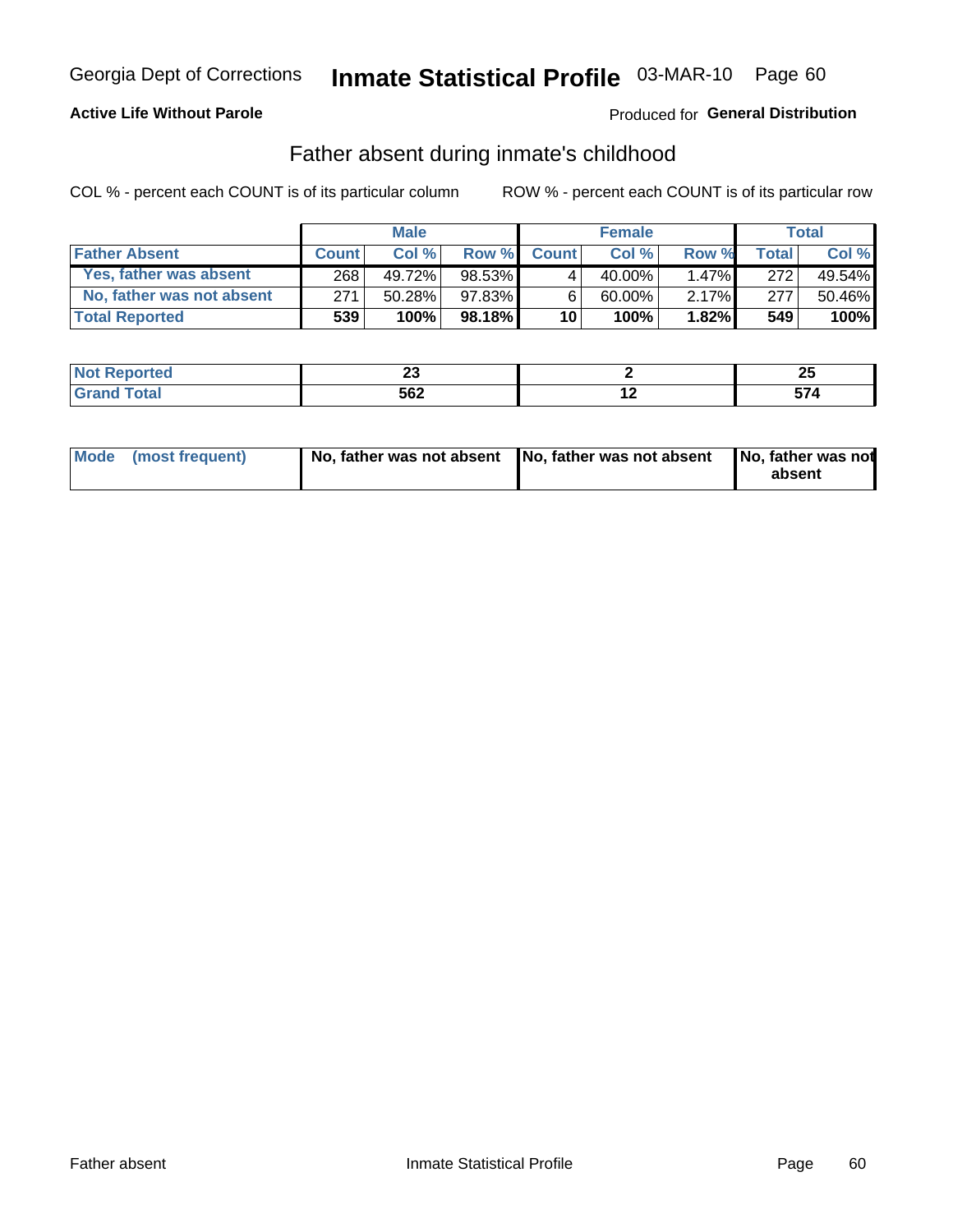#### **Active Life Without Parole**

#### Produced for General Distribution

### Mother absent during inmate's childhood

COL % - percent each COUNT is of its particular column

|                           |              | <b>Male</b> |           |                 | <b>Female</b> |          |              | Total  |
|---------------------------|--------------|-------------|-----------|-----------------|---------------|----------|--------------|--------|
| <b>Mother Absent</b>      | <b>Count</b> | Col%        | Row %     | <b>Count</b>    | Col %         | Row %    | <b>Total</b> | Col %  |
| Yes, mother was absent    | 781          | 14.47%      | $97.50\%$ | 2               | $20.00\%$     | $2.50\%$ | 80           | 14.57% |
| No, mother was not absent | 461          | 85.53%      | 98.29%    | 8               | 80.00%        | 1.71%    | 469          | 85.43% |
| <b>Total Reported</b>     | 539'         | 100%        | 98.18%    | 10 <sup>1</sup> | 100%          | 1.82%    | 549          | 100%   |

| ----<br><b>NOT</b><br>Reported<br>. | w   |     | יי<br>~ |
|-------------------------------------|-----|-----|---------|
| <b>otal</b>                         | 562 | . . | . .     |

| Mode (most frequent) | No, mother was not absent   No, mother was not absent   No, mother was | not absent |
|----------------------|------------------------------------------------------------------------|------------|
|----------------------|------------------------------------------------------------------------|------------|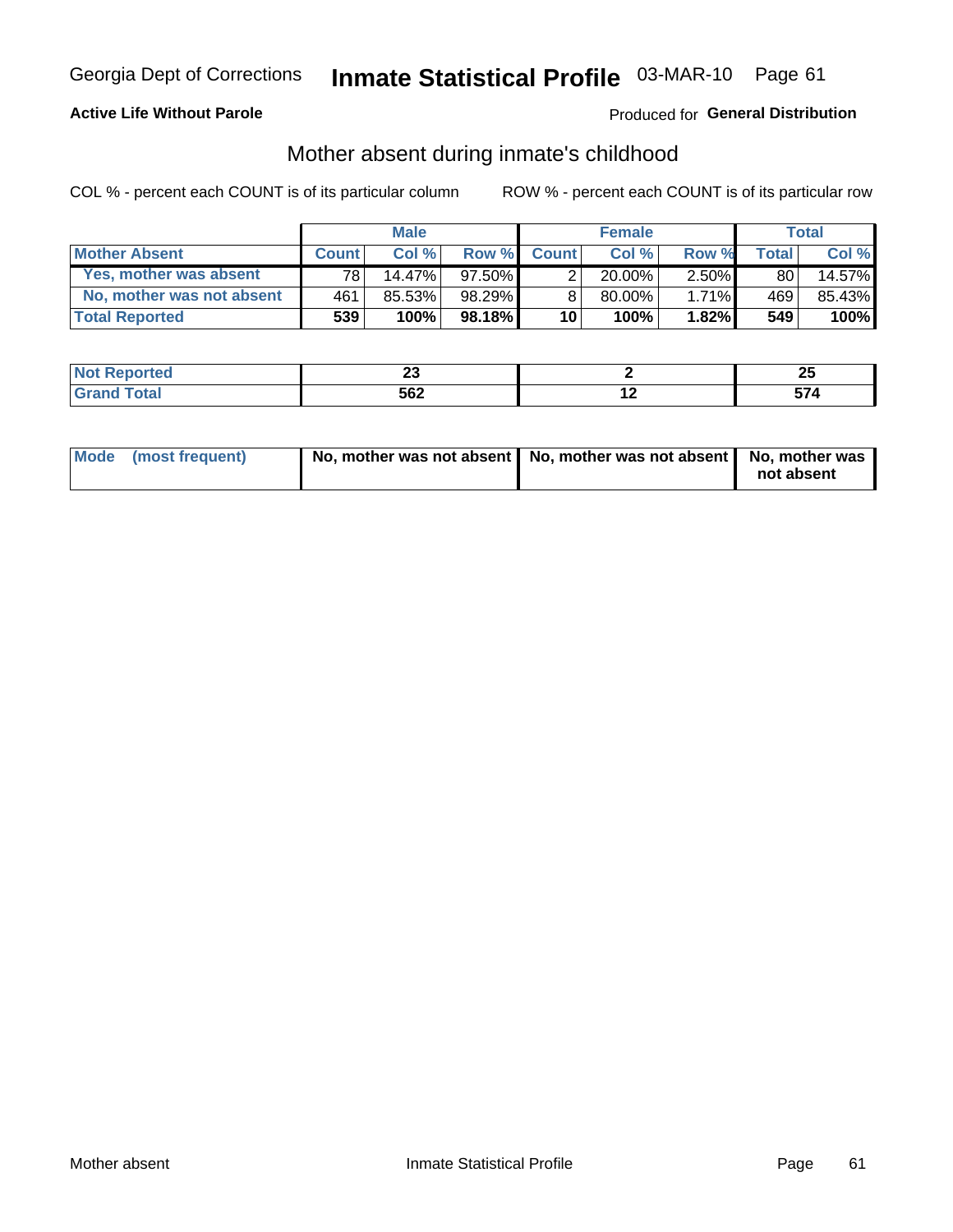#### **Active Life Without Parole**

#### Produced for General Distribution

### Inmate diagnosed as manipulative

COL % - percent each COUNT is of its particular column

|                       | <b>Male</b>      |        |           | <b>Female</b>   |        |       | Total        |        |
|-----------------------|------------------|--------|-----------|-----------------|--------|-------|--------------|--------|
| <b>Manipulative</b>   | <b>Count</b>     | Col %  | Row %     | <b>Count</b>    | Col %  | Row % | <b>Total</b> | Col %  |
| Yes, manipulative     | 128 <sub>1</sub> | 23.84% | 98.46%    | 2               | 20.00% | 1.54% | 130          | 23.77% |
| No, not manipulative  | 409              | 76.16% | $98.08\%$ | 8               | 80.00% | 1.92% | 417          | 76.23% |
| <b>Total Reported</b> | 537              | 100%   | 98.17%    | 10 <sup>1</sup> | 100%   | 1.83% | 547          | 100%   |

| тео                                | --<br>~~  |     | ^¬<br>-- |
|------------------------------------|-----------|-----|----------|
| $\sim$ $\sim$ $\sim$ $\sim$ $\sim$ | ccn<br>סכ | $-$ | $ -$     |

|  | Mode (most frequent) | No, not manipulative | No, not manipulative | No. not<br><b>I</b> manipulative |
|--|----------------------|----------------------|----------------------|----------------------------------|
|--|----------------------|----------------------|----------------------|----------------------------------|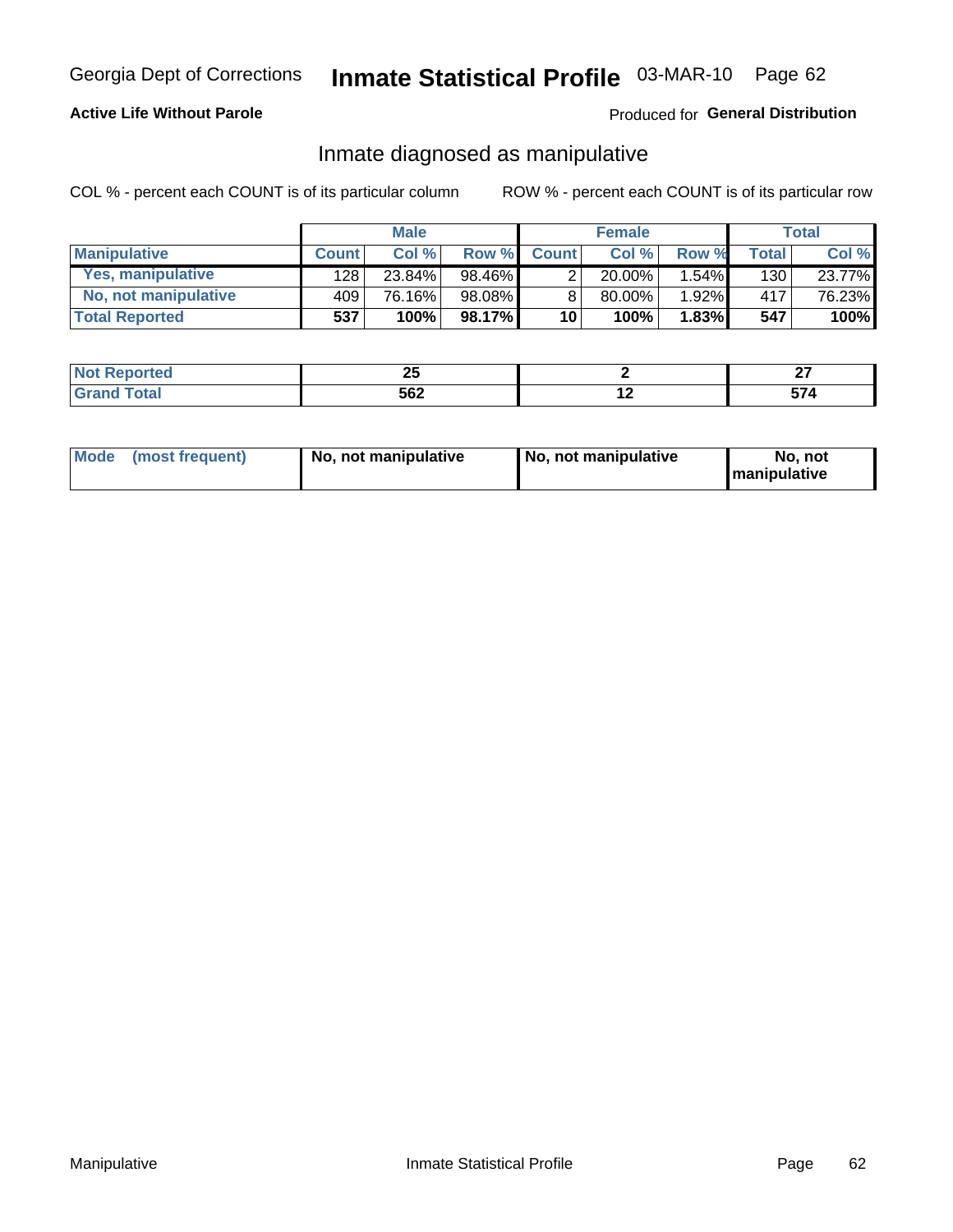## Inmate Statistical Profile 03-MAR-10 Page 63

#### **Active Life Without Parole**

#### Produced for General Distribution

### Inmate diagnosed as assaultive

COL % - percent each COUNT is of its particular column

|                       |              | <b>Male</b> |         |                 | <b>Female</b> |          |       | Total  |
|-----------------------|--------------|-------------|---------|-----------------|---------------|----------|-------|--------|
| <b>Assaultive</b>     | <b>Count</b> | Col %       | Row %   | <b>Count</b>    | Col %         | Row %    | Total | Col %  |
| Yes, assaultive       | 430          | $80.07\%$   | 97.73%  | 10              | $100.00\%$    | 2.27%    | 440   | 80.44% |
| No, not assaultive    | 107          | 19.93%」     | 100.00% |                 |               |          | 107   | 19.56% |
| <b>Total Reported</b> | 537          | 100%        | 98.17%  | 10 <sup>1</sup> | 100%          | $1.83\%$ | 547   | 100%   |

| ----<br><b>NOT</b><br>Reported<br>. | ⊷   |     | ~-<br>--  |
|-------------------------------------|-----|-----|-----------|
| <b>otal</b>                         | 562 | . . | --<br>. . |

| <b>Mode</b><br>(most frequent) | <b>Yes, assaultive</b> | Yes, assaultive | <b>Yes, assaultive</b> |
|--------------------------------|------------------------|-----------------|------------------------|
|--------------------------------|------------------------|-----------------|------------------------|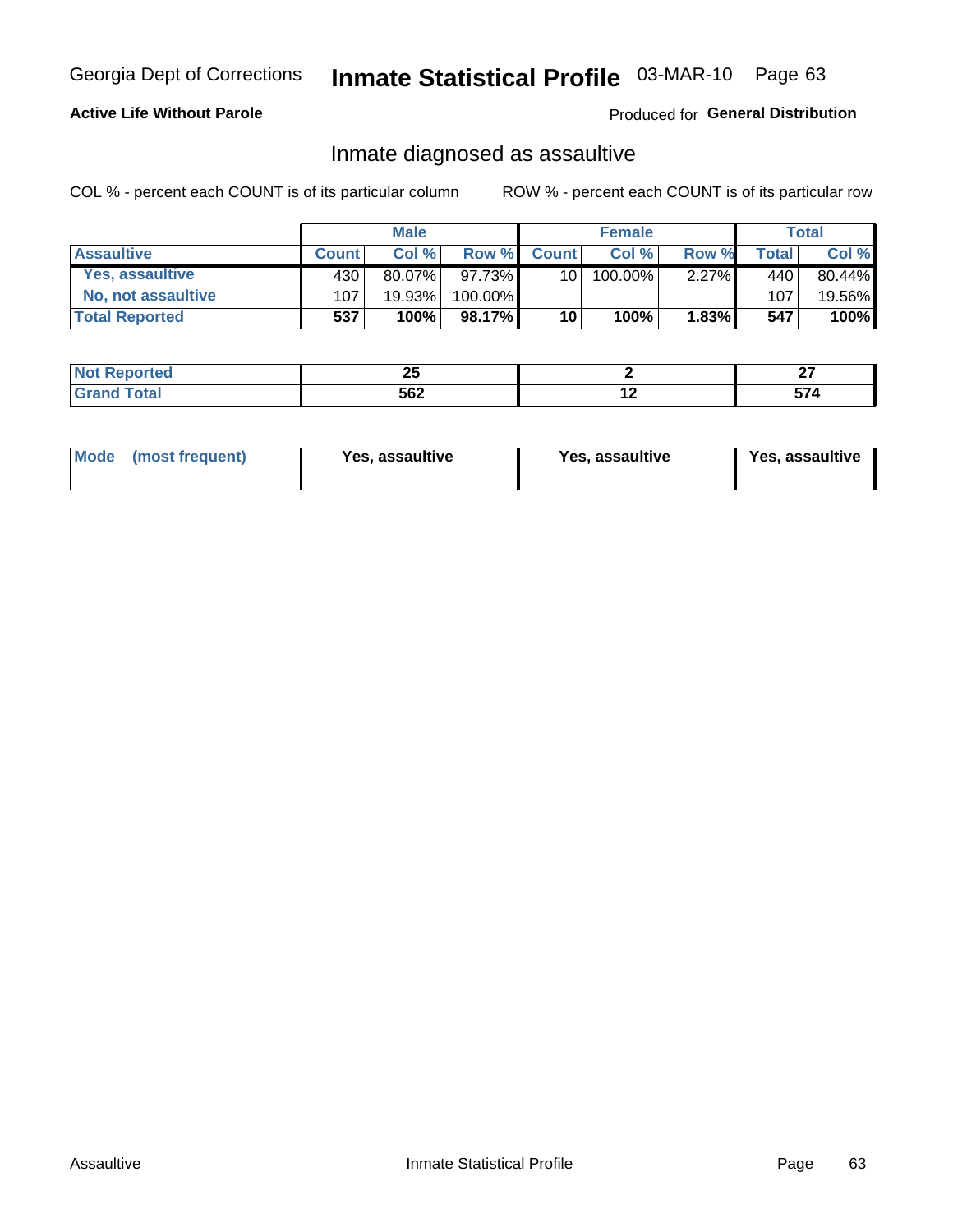## Inmate Statistical Profile 03-MAR-10 Page 64

#### **Active Life Without Parole**

#### **Produced for General Distribution**

### Number of prior Georgia incarcerations

COL % - percent each COUNT is of its particular column

|                                       |                 | <b>Male</b> |                    |         | <b>Female</b> |       |       | <b>Total</b> |
|---------------------------------------|-----------------|-------------|--------------------|---------|---------------|-------|-------|--------------|
| <b>Num of Prior GA Incarcerations</b> | <b>Count</b>    | Col %       | <b>Row % Count</b> |         | Col %         | Row % | Total | Col %        |
|                                       | 262             | 46.62%      | 95.97%             |         | 91.67%        | 4.03% | 273   | 47.56%       |
|                                       | 113             | 20.11%      | 100.00%            |         |               |       | 113   | 19.69%       |
|                                       | 71              | 12.63%      | 100.00%            |         |               |       | 71    | 12.37%       |
|                                       | 55              | 9.79%       | 98.21%             |         | 8.33%         | 1.79% | 56    | 9.76%        |
|                                       | 28              | 4.98%       | 100.00%            |         |               |       | 28    | 4.88%        |
|                                       | 17              | 3.02%       | 100.00%            |         |               |       | 17    | 2.96%        |
| <b>More Than 5</b>                    | 16 <sub>1</sub> | 2.85%       | 100.00%            |         |               |       | 16    | 2.79%        |
| <b>Total Reported</b>                 | 562             | 100%        | 97.91%             | $12 \,$ | 100%          | 2.09% | 574   | 100.0%       |

| Reported<br>NA                |     |      |
|-------------------------------|-----|------|
| <b>Total</b><br>$\bullet$ nan | 562 | -- 1 |

| Mean (average)       | 29. ا | ن 2. | ר - |
|----------------------|-------|------|-----|
| Median (middle)      |       |      |     |
| Mode (most frequent) |       |      |     |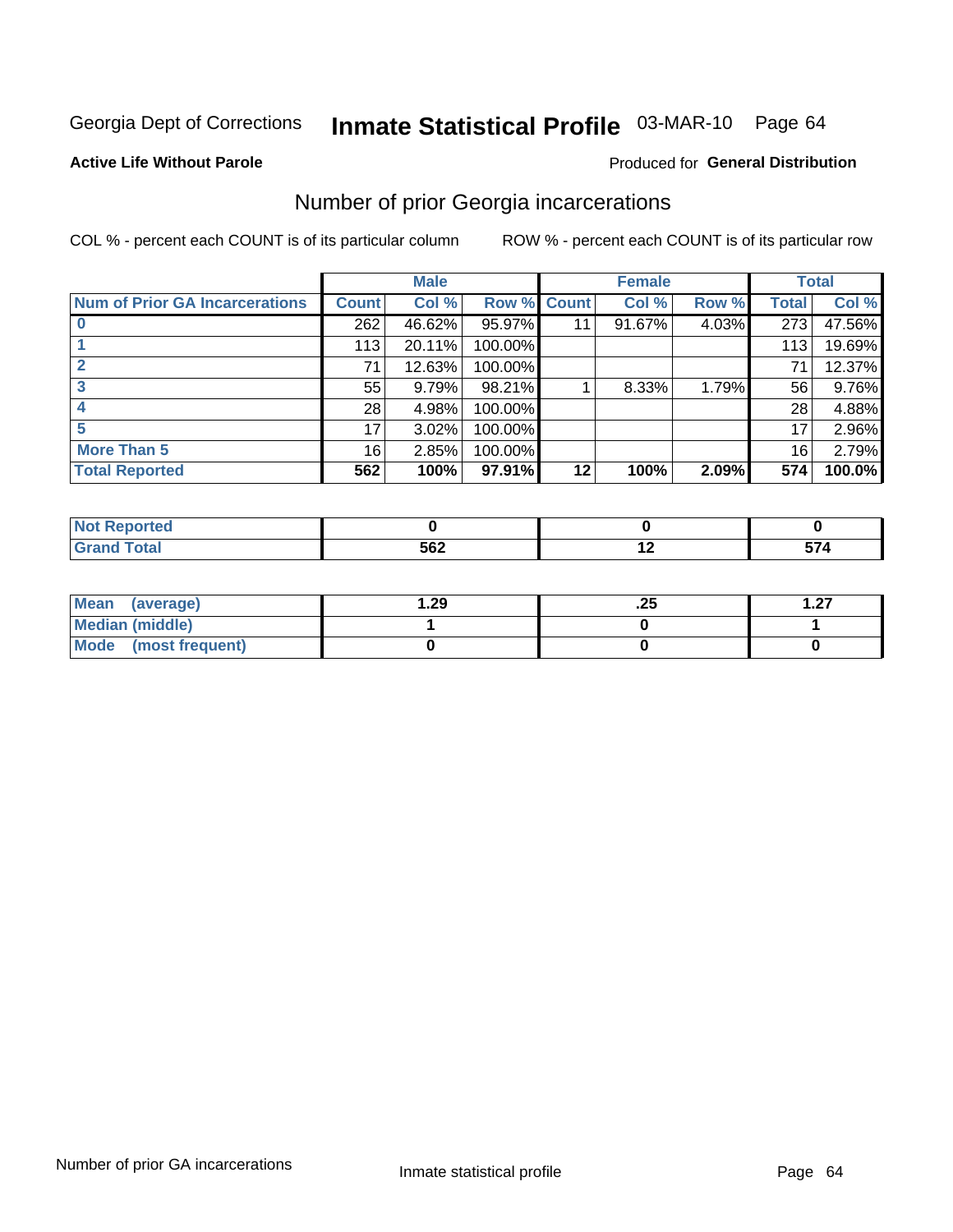## Inmate Statistical Profile 03-MAR-10 Page 65

Produced for General Distribution

**Active Life Without Parole** 

# Prison sentence in years

COL % - percent each COUNT is of its particular column

ROW % - percent each COUNT is of its particular row

|                                 | <b>Male</b> |            |                    | <b>Female</b> |         |          | Total |         |
|---------------------------------|-------------|------------|--------------------|---------------|---------|----------|-------|---------|
| <b>Prison Sentence In Years</b> | Count l     | Col %      | <b>Row % Count</b> |               | Col %   | Row %    | Total | Col %   |
| <b>Life Without Parole</b>      | 562         | $100.00\%$ | 97.91%             |               | 100.00% | $2.09\%$ | 574   | 100.00% |
| <b>Total Reported</b>           | 562         | 100%       | $97.91\%$          | 12            | 100%    | 2.09%    | 574   | 100%    |

| Not Reported |     |     |    |
|--------------|-----|-----|----|
| <b>Fotal</b> | 562 | . . | -- |

#### **Determinate (numeric) sentences only**

|  | <b>Mean</b> | (average) |  |  |  |
|--|-------------|-----------|--|--|--|
|--|-------------|-----------|--|--|--|

All sentences (including determinate), with life, life without parole, and death sentences figured at 45 years

| l Mea<br>апе<br>. | -⊷ |  |
|-------------------|----|--|
|                   |    |  |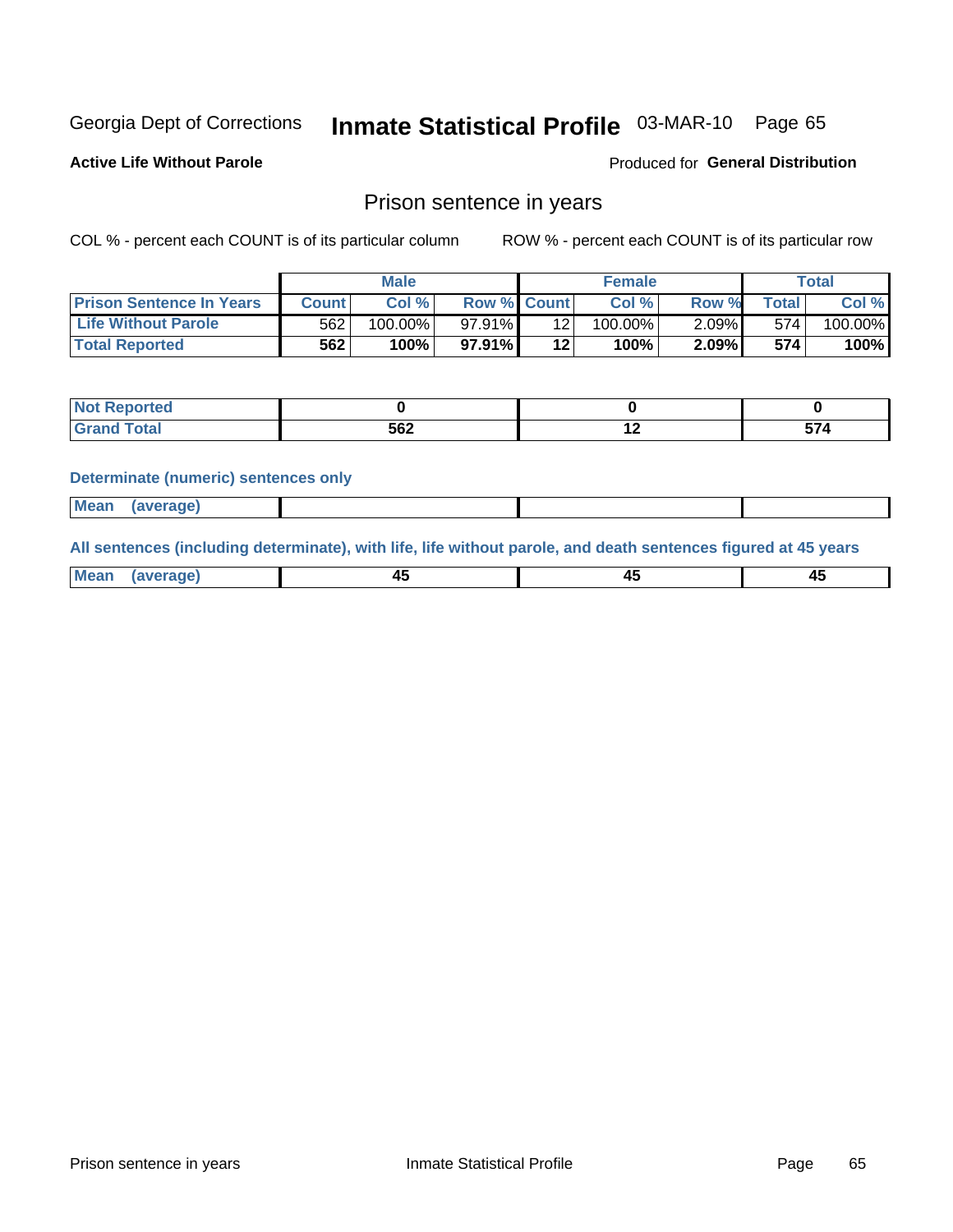#### Georgia Dept of Corrections Inmate Statistical Profile 03-MAR-10 Page 66

#### **Active Life Without Parole**

#### Produced for General Distribution

### Primary offense, broken out into felonies vs misdemeanors

COL % - percent each COUNT is of its particular column

|                                  | <b>Male</b>  |         | <b>Female</b>      |                 |         | Total    |                    |         |
|----------------------------------|--------------|---------|--------------------|-----------------|---------|----------|--------------------|---------|
| <b>Felonies and Misdemeanors</b> | <b>Count</b> | Col%    | <b>Row % Count</b> |                 | Col%    | Row %    | Total <sub>1</sub> | Col %   |
| <b>Felonies</b>                  | 562          | 100.00% | 97.91%             | 12 <sub>1</sub> | 100.00% | $2.09\%$ | 574                | 100.00% |
| <b>Total Reported</b>            | 562          | $100\%$ | $97.91\%$          | 12'             | 100%    | 2.09%    | 574                | 100%    |

| <b>Not Reported</b>          |            |     |     |
|------------------------------|------------|-----|-----|
| <b>c</b> otal<br>Gran<br>uuu | 560<br>JUŁ | 562 | 574 |

| $Mc$<br>equent)<br>нез<br>$\sim$<br>. | onies<br>. | <b>onies</b><br>. |
|---------------------------------------|------------|-------------------|
|---------------------------------------|------------|-------------------|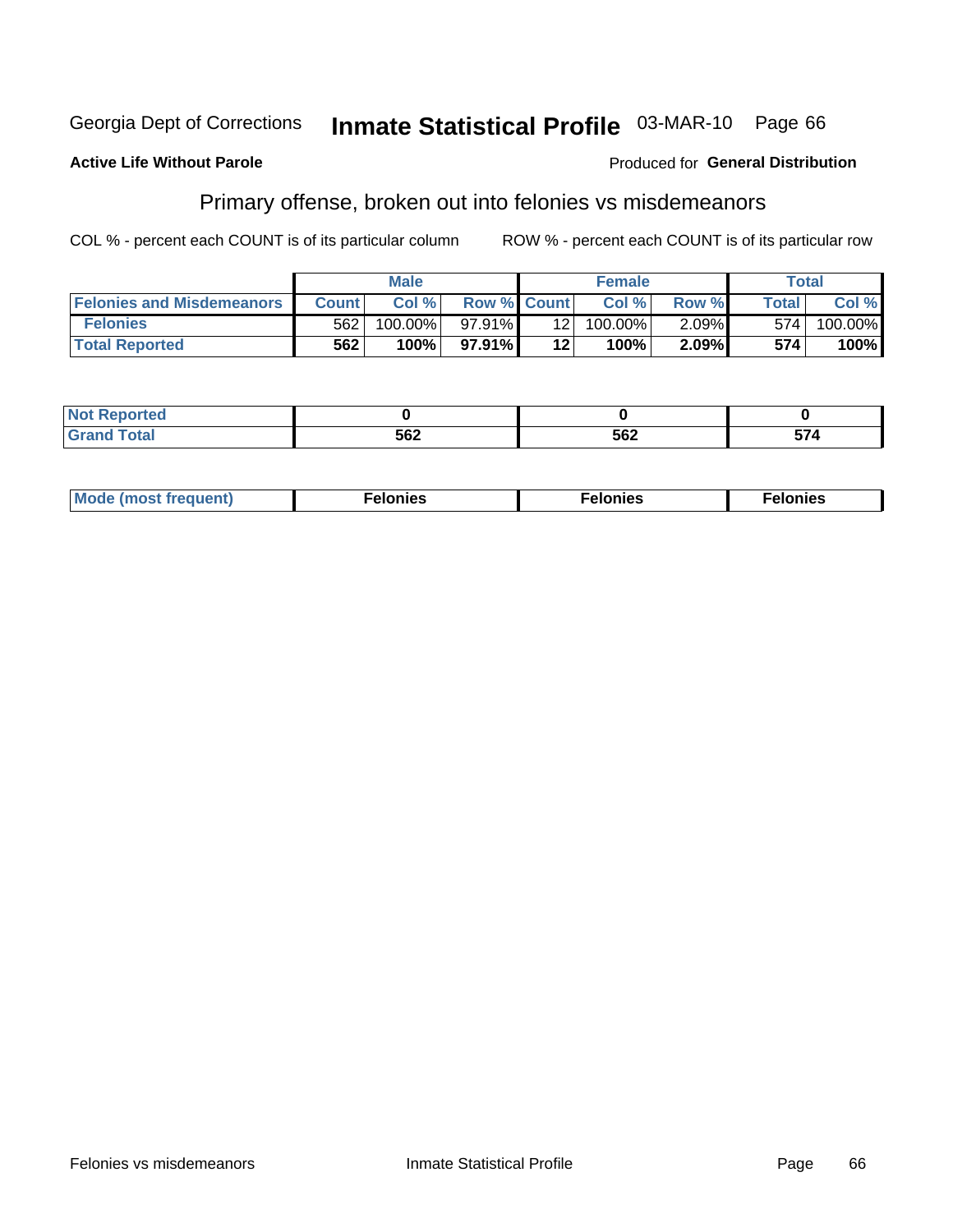# Inmate Statistical Profile 03-MAR-10 Page 67

#### **Active Life Without Parole**

#### Produced for General Distribution

### Primary offense, broken out into six broad crime categories

COL % - percent each COUNT is of its particular column

|                                  | <b>Male</b>     |        | <b>Female</b>      |                 |         | <b>Total</b> |                 |         |
|----------------------------------|-----------------|--------|--------------------|-----------------|---------|--------------|-----------------|---------|
| <b>Crime Categories</b>          | <b>Count</b>    | Col %  | <b>Row % Count</b> |                 | Col %   | Row %        | <b>Total</b>    | Col %   |
| <b>Violent</b>                   | 464             | 82.56% | 97.48%             | 12 <sub>2</sub> | 100.00% | 2.52%        | 476             | 82.93%  |
| <b>Sex Crime</b><br>$\mathbf{2}$ | 83              | 14.77% | 100.00%            |                 | .00%    |              | 83              | 14.46%  |
| 3<br><b>Property</b>             | 2               | .36%   | 100.00%            |                 | .00%    |              |                 | $.35\%$ |
| <b>Drug</b><br>4                 | 12 <sub>2</sub> | 2.14%  | 100.00%            |                 | .00%    |              | 12 <sup>°</sup> | 2.09%   |
| <b>Other</b><br>6                |                 | .18%   | 100.00%            |                 | .00%    |              |                 | .17%    |
| <b>Total Reported</b>            | 562             | 100%   | 97.91%             | 12              | 100%    | 2.09%        | 574             | 100%    |

| <b>Not Reported</b> |     |     |           |
|---------------------|-----|-----|-----------|
| <b>Total</b>        | 562 | . . | --<br>J14 |

| М | ,,, | - -- -<br>וחו | m |
|---|-----|---------------|---|
|   |     |               |   |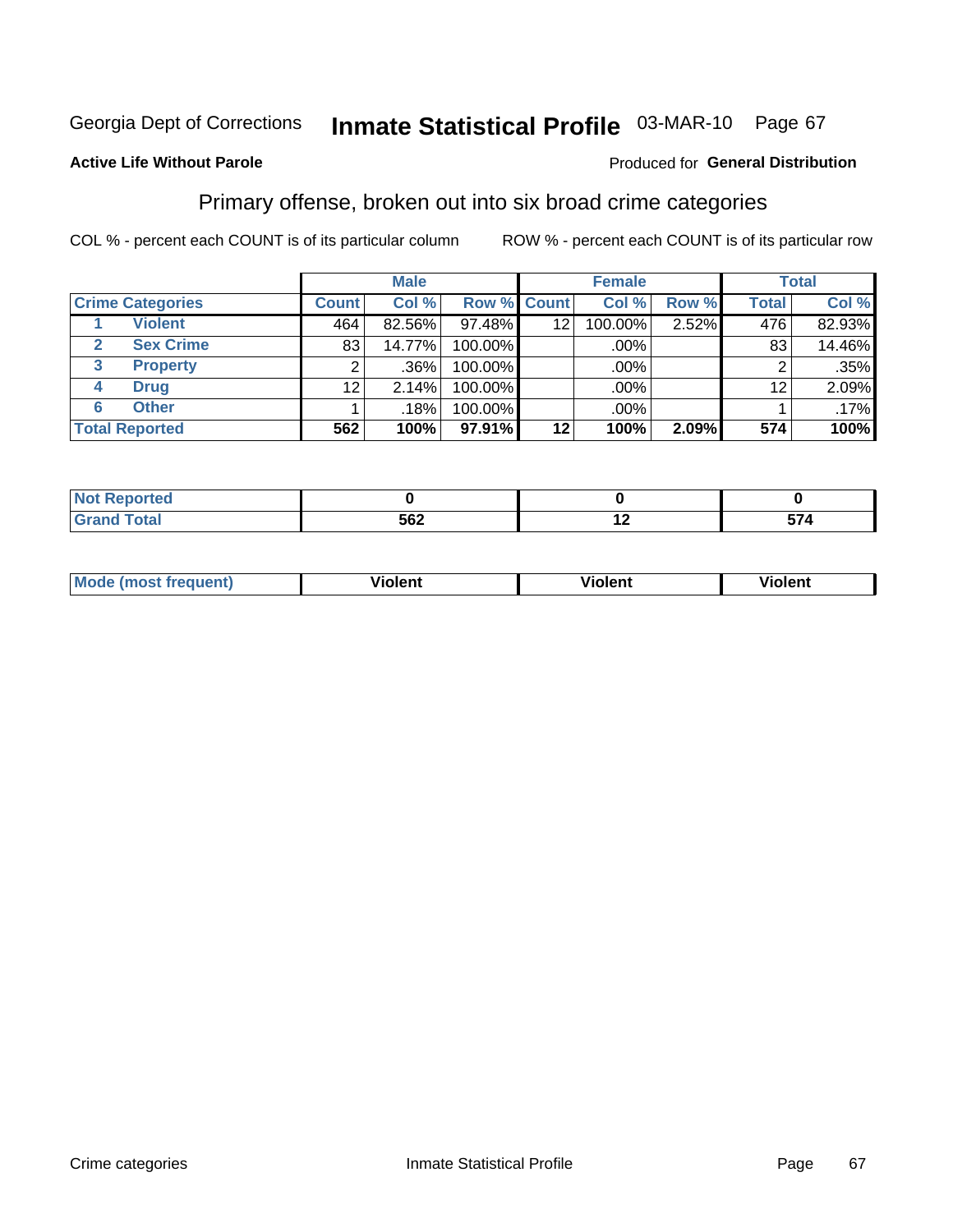# Inmate Statistical Profile 03-MAR-10 Page 68

#### **Active Life Without Parole**

#### Produced for General Distribution

## Primary offense, detailed offense code

COL % - percent each COUNT is of its particular column

|      |                                 |              | <b>Male</b> |         |              | <b>Female</b> |       |                  | <b>Total</b> |
|------|---------------------------------|--------------|-------------|---------|--------------|---------------|-------|------------------|--------------|
|      | <b>Primary Offense</b>          | <b>Count</b> | Col %       | Row %   | <b>Count</b> | Col %         | Row % | <b>Total</b>     | Col %        |
| 1101 | <b>Murder</b>                   | 316          | 56.23%      | 96.64%  | 11           | 91.67%        | 3.36% | 327              | 56.97%       |
| 1302 | <b>Aggrav Assault</b>           |              | .18%        | 100.00% |              |               |       |                  | .17%         |
| 1311 | <b>Kidnapping</b>               | 63           | 11.21%      | 100.00% |              |               |       | 63               | 10.98%       |
| 1601 | <b>Burglary</b>                 | 2            | .36%        | 100.00% |              |               |       | $\overline{2}$   | .35%         |
| 1902 | <b>Armed Robbery</b>            | 83           | 14.77%      | 98.81%  | 1            | 8.33%         | 1.19% | 84               | 14.63%       |
| 1911 | <b>Hijacking Motor Vehicle</b>  |              | .18%        | 100.00% |              |               |       | 1                | .17%         |
| 2001 | Rape                            | 57           | 10.14%      | 100.00% |              |               |       | 57               | 9.93%        |
| 2003 | <b>Aggrav Sodomy</b>            | 5            | .89%        | 100.00% |              |               |       | 5                | .87%         |
| 2009 | <b>Aggrav Sexual Battery</b>    | 5            | .89%        | 100.00% |              |               |       | 5                | .87%         |
| 2019 | <b>Child Molestation</b>        | 3            | .53%        | 100.00% |              |               |       | 3                | .52%         |
| 2021 | <b>Aggrav Child Molestation</b> | 13           | 2.31%       | 100.00% |              |               |       | 13               | 2.26%        |
| 2912 | <b>Poss Of Certain</b>          |              | .18%        | 100.00% |              |               |       | 1                | .17%         |
|      | <b>Weapons</b>                  |              |             |         |              |               |       |                  |              |
| 4012 | <b>Viol Ga Cntrl Sbst Act</b>   |              | .18%        | 100.00% |              |               |       | 1                | .17%         |
| 4018 | <b>S/D Cont Sub School</b>      |              | .18%        | 100.00% |              |               |       | 1                | .17%         |
| 4021 | <b>S/D Cocaine</b>              | 3            | .53%        | 100.00% |              |               |       | 3                | .52%         |
| 4022 | <b>Poss Of Cocaine</b>          | 3            | .53%        | 100.00% |              |               |       | 3                | .52%         |
| 4050 | <b>Poss W Int Dist Cocaine</b>  |              | .18%        | 100.00% |              |               |       | $\mathbf 1$      | .17%         |
| 4103 | <b>Traf Cocaine 401+ Gm</b>     | 2            | .36%        | 100.00% |              |               |       | $\overline{2}$   | .35%         |
| 4134 | <b>Att/Consprcy Commt</b>       |              | .18%        | 100.00% |              |               |       |                  | .17%         |
|      | C/S/Of                          |              |             |         |              |               |       |                  |              |
|      | <b>Total Rported</b>            | 562          | 100%        | 97.91%  | 12           | 100%          | 2.09% | $\overline{574}$ | 100%         |

| orted |     |   |   |
|-------|-----|---|---|
| Total | 562 | . | ∼ |

| Mode (most frequent) | 1101 Murder | 1101 Murder | 1101 Murder |
|----------------------|-------------|-------------|-------------|
|                      |             |             |             |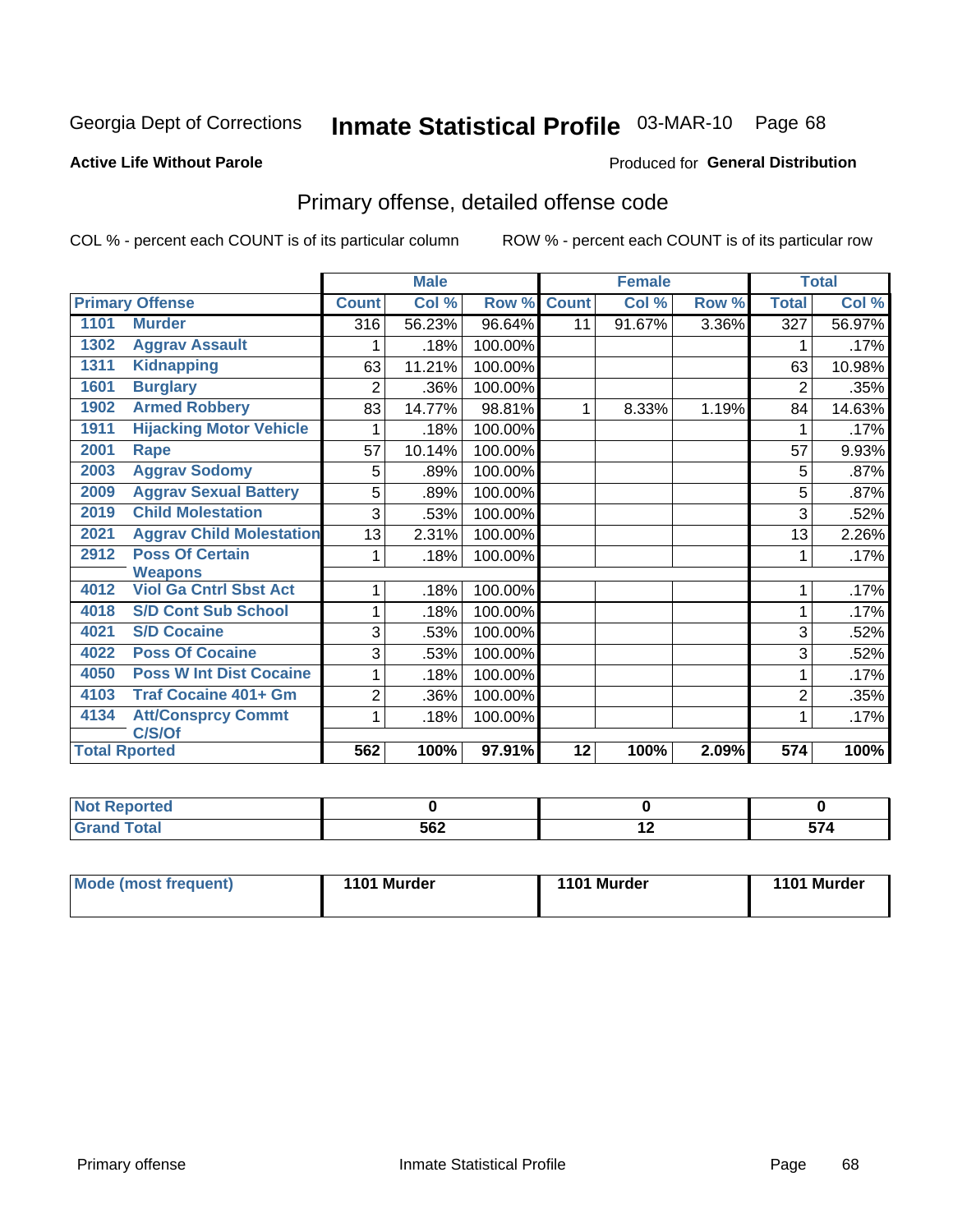# Inmate Statistical Profile 03-MAR-10 Page 69

#### **Active Life Without Parole**

#### Produced for General Distribution

## County of conviction of primary offense

COL % - percent each COUNT is of its particular column

|                         |                             |                         | <b>Male</b> |         |                | <b>Female</b> |        |                | <b>Total</b> |
|-------------------------|-----------------------------|-------------------------|-------------|---------|----------------|---------------|--------|----------------|--------------|
|                         | <b>County of Conviction</b> | <b>Count</b>            | Col %       | Row %   | <b>Count</b>   | Col %         | Row %  | <b>Total</b>   | Col %        |
| 1                       | <b>Appling</b>              | 1                       | .18%        | 100.00% |                |               |        | 1              | .17%         |
| $\overline{2}$          | <b>Atkinson</b>             | 1                       | .18%        | 100.00% |                |               |        | $\mathbf{1}$   | .17%         |
| $\overline{\mathbf{3}}$ | <b>Bacon</b>                | $\overline{c}$          | .36%        | 100.00% |                |               |        | $\overline{2}$ | .35%         |
| 5                       | <b>Baldwin</b>              | 5                       | .89%        | 100.00% |                |               |        | 5              | .87%         |
| $\overline{\mathbf{6}}$ | <b>Banks</b>                | 1                       | .18%        | 100.00% |                |               |        | $\mathbf 1$    | .17%         |
| $\overline{\mathbf{7}}$ | <b>Barrow</b>               | 3                       | .53%        | 100.00% |                |               |        | 3              | .52%         |
| $\overline{\mathbf{8}}$ | <b>Bartow</b>               | 3                       | .53%        | 100.00% |                |               |        | 3              | .52%         |
| $\overline{9}$          | <b>Ben Hill</b>             | 4                       | .71%        | 100.00% |                |               |        | 4              | .70%         |
| 10                      | <b>Berrien</b>              | 1                       | .18%        | 100.00% |                |               |        | $\mathbf 1$    | .17%         |
| $\overline{11}$         | <b>Bibb</b>                 | 16                      | 2.85%       | 100.00% |                |               |        | 16             | 2.79%        |
| $\overline{12}$         | <b>Bleckley</b>             | $\mathbf 1$             | .18%        | 100.00% |                |               |        | $\mathbf 1$    | .17%         |
| 13                      | <b>Brantley</b>             | 1                       | .18%        | 100.00% |                |               |        | $\mathbf 1$    | .17%         |
| $\overline{14}$         | <b>Brooks</b>               | 1                       | .18%        | 100.00% |                |               |        | $\mathbf{1}$   | .17%         |
| 16                      | <b>Bulloch</b>              | 3                       | .53%        | 75.00%  | 1              | 8.33%         | 25.00% | 4              | .70%         |
| $\overline{17}$         | <b>Burke</b>                | $\,6$                   | 1.07%       | 100.00% |                |               |        | 6              | 1.05%        |
| $\overline{18}$         | <b>Butts</b>                | 3                       | .53%        | 100.00% |                |               |        | 3              | .52%         |
| 20                      | <b>Camden</b>               | 3                       | .53%        | 100.00% |                |               |        | 3              | .52%         |
| $\overline{22}$         | <b>Carroll</b>              | $\overline{\mathbf{c}}$ | .36%        | 100.00% |                |               |        | $\overline{c}$ | .35%         |
| 23                      | <b>Catoosa</b>              | $\overline{c}$          | .36%        | 100.00% |                |               |        | $\overline{c}$ | .35%         |
| $\overline{24}$         | <b>Charlton</b>             | 1                       | .18%        | 100.00% |                |               |        | 1              | .17%         |
| 25                      | <b>Chatham</b>              | 24                      | 4.27%       | 100.00% |                |               |        | 24             | 4.18%        |
| $\overline{27}$         | <b>Chattooga</b>            | 1                       | .18%        | 100.00% |                |               |        | $\mathbf{1}$   | .17%         |
| 28                      | <b>Cherokee</b>             | 3                       | .53%        | 100.00% |                |               |        | 3              | .52%         |
| 29                      | <b>Clarke</b>               | 12                      | 2.14%       | 100.00% |                |               |        | 12             | 2.09%        |
| $\overline{31}$         | <b>Clayton</b>              | 18                      | 3.20%       | 100.00% |                |               |        | 18             | 3.14%        |
| 33                      | <b>Cobb</b>                 | 17                      | 3.02%       | 89.47%  | $\overline{2}$ | 16.67%        | 10.53% | 19             | 3.31%        |
| 34                      | <b>Coffee</b>               | 4                       | .71%        | 100.00% |                |               |        | 4              | .70%         |
| 35                      | <b>Colquitt</b>             | 4                       | .71%        | 100.00% |                |               |        | 4              | .70%         |
| 36                      | <b>Columbia</b>             | 5                       | .89%        | 100.00% |                |               |        | 5              | .87%         |
| 37                      | <b>Cook</b>                 | 3                       | .53%        | 100.00% |                |               |        | 3              | .52%         |
| 38                      | <b>Coweta</b>               | $\overline{3}$          | .53%        | 100.00% |                |               |        | 3              | .52%         |
| 40                      | <b>Crisp</b>                | 2                       | .36%        | 100.00% |                |               |        | 2              | $.35\%$      |
| 41                      | <b>Dade</b>                 | 1                       | .18%        | 100.00% |                |               |        | $\mathbf{1}$   | .17%         |
| 43                      | <b>Decatur</b>              | $\overline{2}$          | .36%        | 100.00% |                |               |        | $\overline{2}$ | .35%         |
| 44                      | <b>Dekalb</b>               | 42                      | 7.47%       | 97.67%  | 1              | 8.33%         | 2.33%  | 43             | 7.49%        |
| 45                      | <b>Dodge</b>                | 1                       | .18%        | 100.00% |                |               |        | 1              | .17%         |
| 46                      | <b>Dooly</b>                | $\boldsymbol{2}$        | .36%        | 100.00% |                |               |        | $\overline{2}$ | .35%         |
| 47                      | <b>Dougherty</b>            | 21                      | 3.74%       | 100.00% |                |               |        | 21             | 3.66%        |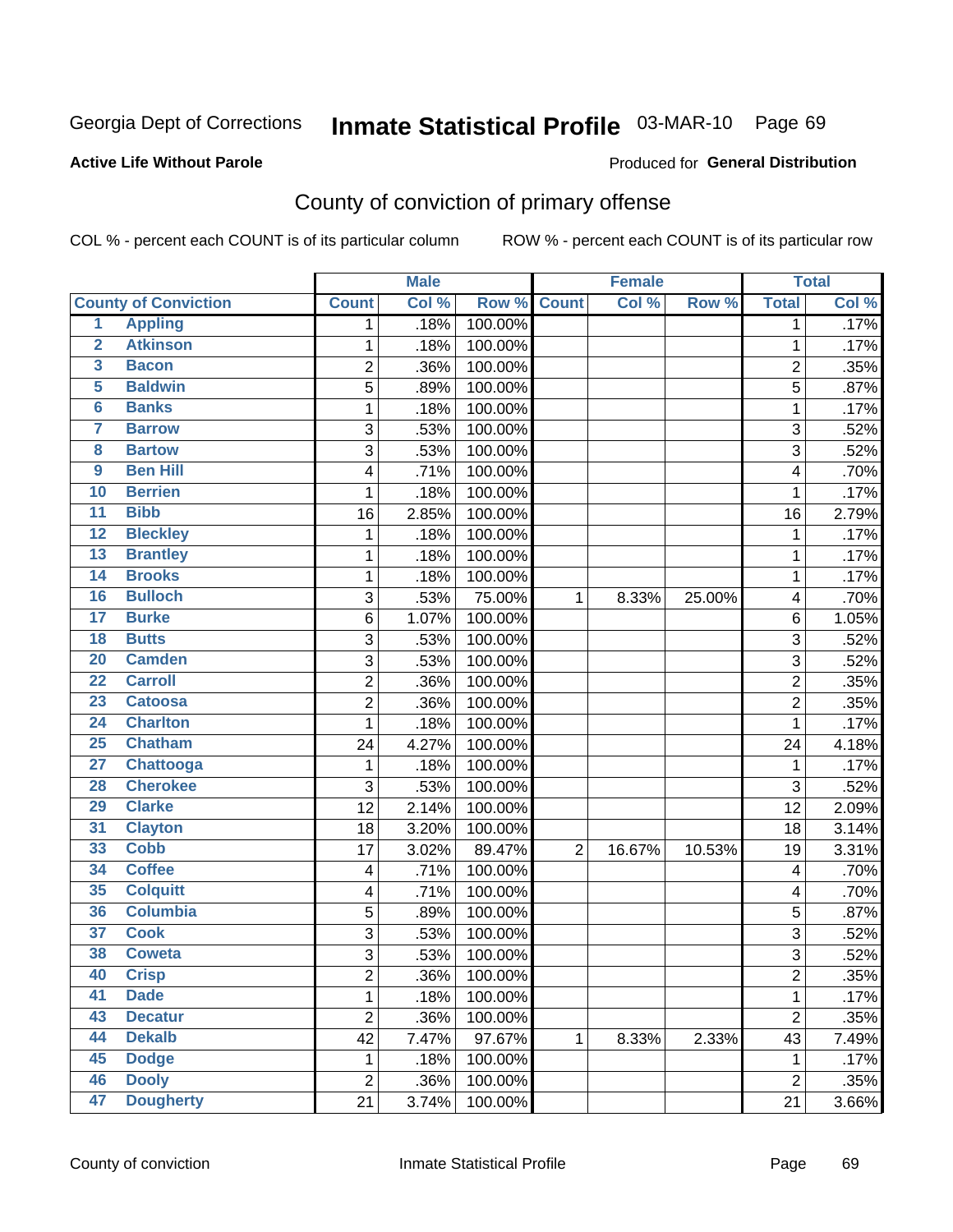# Inmate Statistical Profile 03-MAR-10 Page 70

#### **Active Life Without Parole**

#### Produced for General Distribution

## County of conviction of primary offense

COL % - percent each COUNT is of its particular column

|                 |                             |                           | <b>Male</b> |         |              | <b>Female</b> |        |                | <b>Total</b> |
|-----------------|-----------------------------|---------------------------|-------------|---------|--------------|---------------|--------|----------------|--------------|
|                 | <b>County of Conviction</b> | <b>Count</b>              | Col %       | Row %   | <b>Count</b> | Col %         | Row %  | <b>Total</b>   | Col%         |
| 48              | <b>Douglas</b>              | $\overline{15}$           | 2.67%       | 93.75%  | 1            | 8.33%         | 6.25%  | 16             | 2.79%        |
| 49              | <b>Early</b>                | 1                         | .18%        | 100.00% |              |               |        | $\mathbf{1}$   | .17%         |
| $\overline{51}$ | <b>Effingham</b>            | 3                         | .53%        | 100.00% |              |               |        | 3              | .52%         |
| 52              | <b>Elbert</b>               | $\overline{2}$            | .36%        | 100.00% |              |               |        | $\overline{2}$ | .35%         |
| 53              | <b>Emanuel</b>              | 2                         | .36%        | 100.00% |              |               |        | 2              | .35%         |
| 56              | <b>Fayette</b>              | $\sqrt{3}$                | .53%        | 100.00% |              |               |        | 3              | .52%         |
| 57              | <b>Floyd</b>                | $\overline{7}$            | 1.25%       | 100.00% |              |               |        | $\overline{7}$ | 1.22%        |
| 58              | <b>Forsyth</b>              | $\overline{2}$            | .36%        | 100.00% |              |               |        | $\overline{2}$ | .35%         |
| 59              | <b>Franklin</b>             | $\overline{2}$            | .36%        | 100.00% |              |               |        | $\overline{2}$ | .35%         |
| 60              | <b>Fulton</b>               | 60                        | 10.68%      | 100.00% |              |               |        | 60             | 10.45%       |
| 61              | <b>Gilmer</b>               | 1                         | .18%        | 100.00% |              |               |        | 1              | .17%         |
| 63              | <b>Glynn</b>                | 16                        | 2.85%       | 100.00% |              |               |        | 16             | 2.79%        |
| 66              | <b>Greene</b>               | 1                         | .18%        | 100.00% |              |               |        | $\mathbf 1$    | .17%         |
| 67              | <b>Gwinnett</b>             | 7                         | 1.25%       | 87.50%  | 1            | 8.33%         | 12.50% | 8              | 1.39%        |
| 68              | <b>Habersham</b>            | 3                         | .53%        | 100.00% |              |               |        | 3              | .52%         |
| 69              | <b>Hall</b>                 | 11                        | 1.96%       | 100.00% |              |               |        | 11             | 1.92%        |
| $\overline{71}$ | <b>Haralson</b>             | $\overline{2}$            | .36%        | 100.00% |              |               |        | $\overline{2}$ | .35%         |
| $\overline{72}$ | <b>Harris</b>               | 1                         | .18%        | 100.00% |              |               |        | 1              | .17%         |
| $\overline{73}$ | <b>Hart</b>                 | $\overline{\mathbf{4}}$   | .71%        | 100.00% |              |               |        | 4              | .70%         |
| 75              | <b>Henry</b>                | 10                        | 1.78%       | 100.00% |              |               |        | 10             | 1.74%        |
| 76              | <b>Houston</b>              | 8                         | 1.42%       | 100.00% |              |               |        | 8              | 1.39%        |
| $\overline{77}$ | <b>Irwin</b>                | 1                         | .18%        | 100.00% |              |               |        | $\mathbf{1}$   | .17%         |
| 78              | <b>Jackson</b>              | 10                        | 1.78%       | 100.00% |              |               |        | 10             | 1.74%        |
| 79              | <b>Jasper</b>               | 1                         | .18%        | 100.00% |              |               |        | 1              | .17%         |
| 80              | <b>Jeff Davis</b>           | 1                         | .18%        | 100.00% |              |               |        | 1              | .17%         |
| $\overline{81}$ | <b>Jefferson</b>            | 1                         | .18%        | 100.00% |              |               |        | 1              | .17%         |
| 82              | <b>Jenkins</b>              | 1                         | .18%        | 100.00% |              |               |        | $\mathbf 1$    | .17%         |
| 84              | <b>Jones</b>                | 1                         | .18%        | 100.00% |              |               |        | 1              | .17%         |
| 87              | <b>Laurens</b>              | $\ensuremath{\mathsf{3}}$ | .53%        | 100.00% |              |               |        | 3              | .52%         |
| 88              | Lee                         | $\overline{2}$            | .36%        | 100.00% |              |               |        | $\overline{2}$ | .35%         |
| 89              | <b>Liberty</b>              | $\overline{5}$            | .89%        | 100.00% |              |               |        | 5              | .87%         |
| 91              | Long                        | 3                         | .53%        | 100.00% |              |               |        | 3              | .52%         |
| 92              | <b>Lowndes</b>              | $\overline{5}$            | .89%        | 100.00% |              |               |        | 5              | .87%         |
| 95              | <b>Madison</b>              | 1                         | .18%        | 100.00% |              |               |        | 1              | .17%         |
| 96              | <b>Marion</b>               | 1                         | .18%        | 100.00% |              |               |        | 1              | .17%         |
| 97              | <b>Mcduffie</b>             | 1                         | .18%        | 100.00% |              |               |        | 1              | .17%         |
| 98              | <b>Mcintosh</b>             | 1                         | .18%        | 100.00% |              |               |        | $\mathbf{1}$   | .17%         |
| 100             | <b>Miller</b>               | $\mathbf 1$               | .18%        | 100.00% |              |               |        | 1              | .17%         |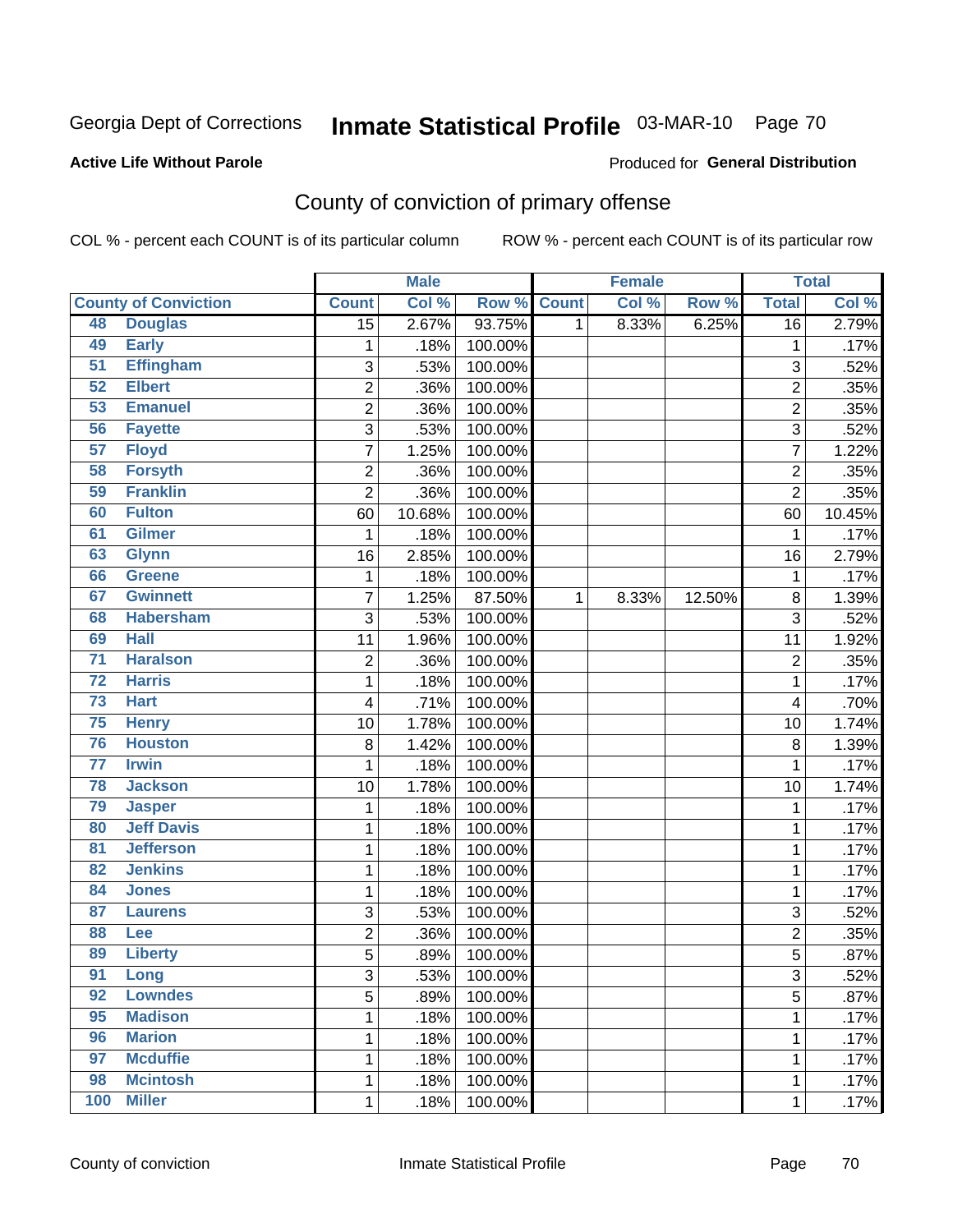# Inmate Statistical Profile 03-MAR-10 Page 71

#### **Active Life Without Parole**

#### Produced for General Distribution

## County of conviction of primary offense

COL % - percent each COUNT is of its particular column

|                                     |                           | <b>Male</b> |         |                 | <b>Female</b> |        |                  | <b>Total</b> |
|-------------------------------------|---------------------------|-------------|---------|-----------------|---------------|--------|------------------|--------------|
| <b>County of Conviction</b>         | <b>Count</b>              | Col %       | Row %   | <b>Count</b>    | Col %         | Row %  | <b>Total</b>     | Col %        |
| 102 Monroe                          | $\overline{3}$            | .53%        | 100.00% |                 |               |        | $\overline{3}$   | .52%         |
| 106<br><b>Muscogee</b>              | 18                        | 3.20%       | 94.74%  | 1               | 8.33%         | 5.26%  | 19               | 3.31%        |
| 107<br><b>Newton</b>                | 4                         | .71%        | 80.00%  | $\mathbf{1}$    | 8.33%         | 20.00% | 5                | .87%         |
| <b>Oglethorpe</b><br>109            | $\mathbf 1$               | .18%        | 100.00% |                 |               |        | $\mathbf 1$      | .17%         |
| <b>Paulding</b><br>110              | $\overline{2}$            | .36%        | 100.00% |                 |               |        | $\overline{2}$   | .35%         |
| 113<br><b>Pierce</b>                | $\overline{\overline{3}}$ | .53%        | 100.00% |                 |               |        | $\overline{3}$   | .52%         |
| <b>Pike</b><br>114                  | $\overline{3}$            | .53%        | 75.00%  | 1               | 8.33%         | 25.00% | 4                | .70%         |
| 115<br><b>Polk</b>                  | $\overline{2}$            | .36%        | 100.00% |                 |               |        | $\overline{2}$   | .35%         |
| 116<br><b>Pulaski</b>               | $\mathbf{1}$              | .18%        | 100.00% |                 |               |        | $\mathbf 1$      | .17%         |
| 117<br><b>Putnam</b>                | 5                         | .89%        | 100.00% |                 |               |        | 5                | .87%         |
| 119<br><b>Rabun</b>                 | $\mathbf{1}$              | .18%        | 100.00% |                 |               |        | $\mathbf{1}$     | .17%         |
| 120<br><b>Randolph</b>              | $\mathbf{1}$              | .18%        | 100.00% |                 |               |        | $\mathbf{1}$     | .17%         |
| <b>Richmond</b><br>121              | 24                        | 4.27%       | 96.00%  | $\mathbf{1}$    | 8.33%         | 4.00%  | 25               | 4.36%        |
| 122<br><b>Rockdale</b>              | $\overline{\mathbf{4}}$   | .71%        | 100.00% |                 |               |        | 4                | .70%         |
| 126<br><b>Spalding</b>              | 6                         | 1.07%       | 100.00% |                 |               |        | 6                | 1.05%        |
| <b>Stephens</b><br>127              | $\overline{2}$            | .36%        | 100.00% |                 |               |        | $\overline{2}$   | .35%         |
| 129<br><b>Sumter</b>                | $\mathbf{1}$              | .18%        | 100.00% |                 |               |        | $\mathbf{1}$     | .17%         |
| <b>Tattnall</b><br>$\overline{132}$ | $\mathbf{1}$              | .18%        | 100.00% |                 |               |        | $\mathbf{1}$     | .17%         |
| <b>Terrell</b><br>135               | $\mathbf{1}$              | .18%        | 100.00% |                 |               |        | $\mathbf{1}$     | .17%         |
| 136<br><b>Thomas</b>                | 4                         | .71%        | 100.00% |                 |               |        | 4                | .70%         |
| <b>Tift</b><br>$\overline{137}$     | 6                         | 1.07%       | 100.00% |                 |               |        | 6                | 1.05%        |
| <b>Toombs</b><br>138                | 7                         | 1.25%       | 100.00% |                 |               |        | $\overline{7}$   | 1.22%        |
| 139<br><b>Towns</b>                 | $\mathbf{1}$              | .18%        | 100.00% |                 |               |        | $\mathbf{1}$     | .17%         |
| <b>Troup</b><br>141                 | $\mathbf{1}$              | .18%        | 100.00% |                 |               |        | $\mathbf{1}$     | .17%         |
| 142<br><b>Turner</b>                | $\mathbf{1}$              | .18%        | 100.00% |                 |               |        | $\mathbf{1}$     | .17%         |
| <b>Union</b><br>144                 | $\overline{2}$            | .36%        | 100.00% |                 |               |        | $\overline{2}$   | .35%         |
| 145<br><b>Upson</b>                 | $\overline{2}$            | .36%        | 100.00% |                 |               |        | $\overline{2}$   | .35%         |
| <b>Walker</b><br>146                | 3                         | .53%        | 75.00%  | 1               | 8.33%         | 25.00% | 4                | .70%         |
| 147<br><b>Walton</b>                | 5                         | .89%        | 100.00% |                 |               |        | 5                | .87%         |
| <b>Ware</b><br>148                  | 10                        | 1.78%       | 100.00% |                 |               |        | 10               | 1.74%        |
| 150<br><b>Washington</b>            | 3                         | .53%        | 100.00% |                 |               |        | 3                | .52%         |
| 151<br><b>Wayne</b>                 | $\overline{c}$            | .36%        | 66.67%  | 1               | 8.33%         | 33.33% | 3                | .52%         |
| <b>Whitfield</b><br>155             | 6                         | 1.07%       | 100.00% |                 |               |        | 6                | 1.05%        |
| 157<br><b>Wilkes</b>                | $\mathbf 1$               | .18%        | 100.00% |                 |               |        | $\mathbf{1}$     | .17%         |
| <b>Total Rported</b>                | 562                       | 100%        | 97.91%  | $\overline{12}$ | 100%          | 2.09%  | $\overline{574}$ | 100%         |

| . | <b>Reported</b><br>Not. |  |  |  |
|---|-------------------------|--|--|--|
|---|-------------------------|--|--|--|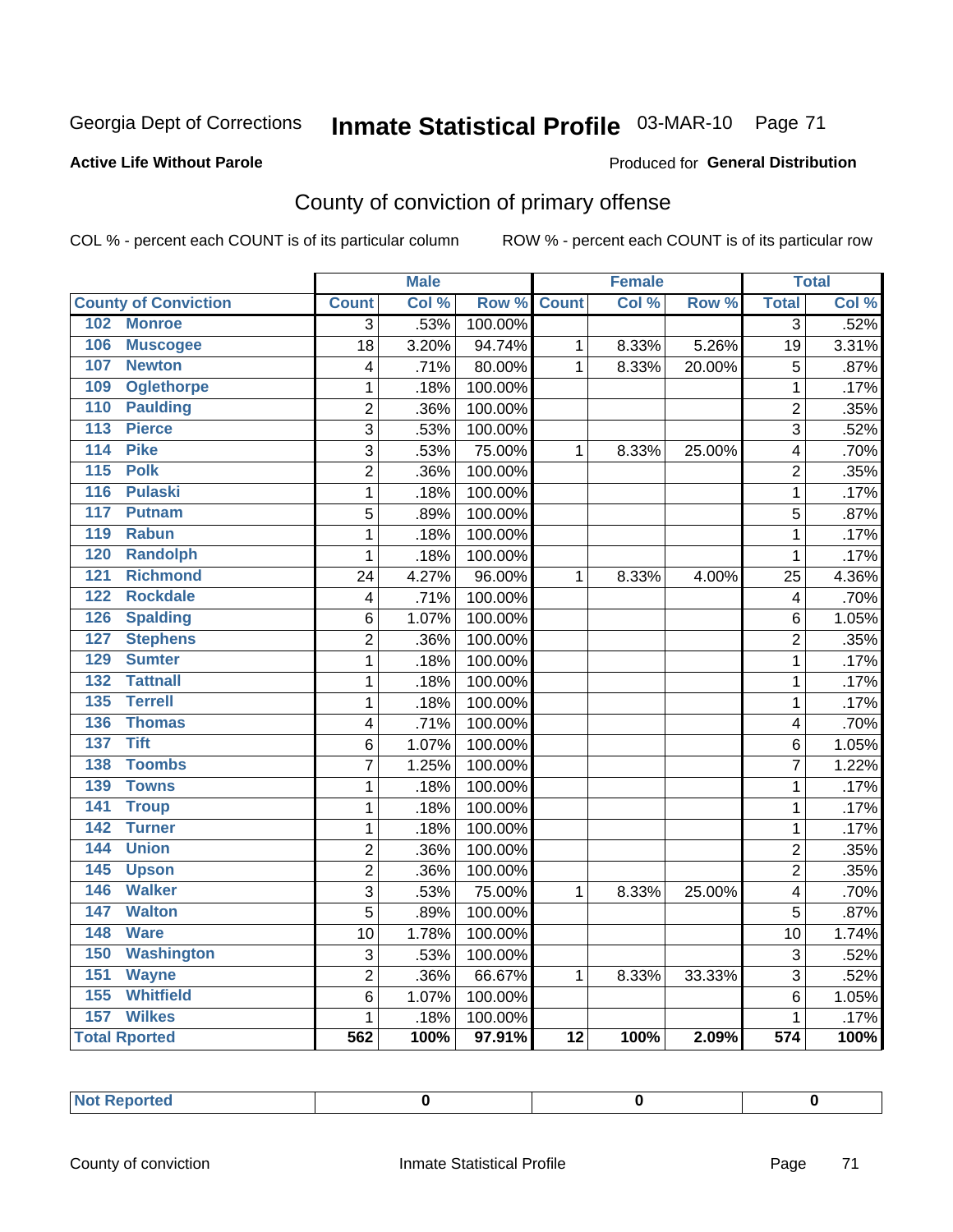# Inmate Statistical Profile 03-MAR-10 Page 72

#### **Active Life Without Parole**

#### **Produced for General Distribution**

## County of conviction of primary offense

COL % - percent each COUNT is of its particular column

|                    | <b>Male</b> | Female | <b>Total</b> |
|--------------------|-------------|--------|--------------|
| <b>Grand Total</b> | 562         | 14     | E74<br>J14   |
|                    |             |        |              |

| Mc | ----<br>untoi | ;obb<br>- - - - | د م ۱۰ |
|----|---------------|-----------------|--------|
|----|---------------|-----------------|--------|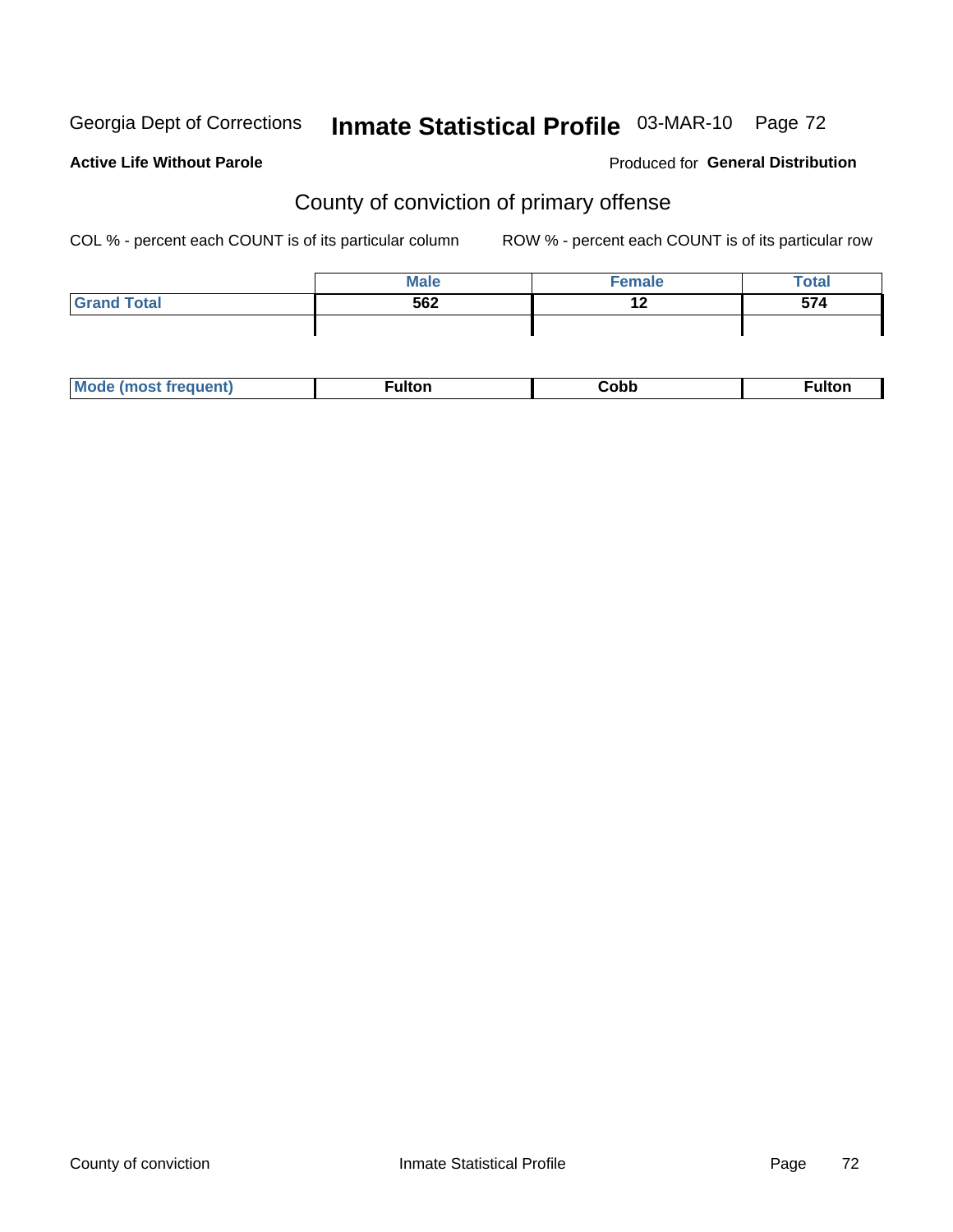Georgia Dept of Corrections

# Inmate Statistical Profile 03-MAR-10 Page 76

### **Active Life Without Parole**

### **Produced for General Distribution**

# Circuit of conviction of primary offense

COL % - percent each COUNT is of its particular column

|                         |                                 | <b>Male</b>    |        | <b>Female</b> |                |        | <b>Total</b> |                 |                     |
|-------------------------|---------------------------------|----------------|--------|---------------|----------------|--------|--------------|-----------------|---------------------|
|                         | <b>Circuit of Conviction</b>    | <b>Count</b>   | Col %  | Row %         | <b>Count</b>   | Col %  | Row %        | <b>Total</b>    | Col %               |
| 1                       | <b>Alapaha Circuit</b>          | 5              | .89%   | 100.00%       |                |        |              | $\overline{5}$  | .87%                |
| $\overline{2}$          | <b>Alcovy Circuit</b>           | 9              | 1.60%  | 90.00%        | 1              | 8.33%  | 10.00%       | 10              | 1.74%               |
| $\overline{\mathbf{3}}$ | <b>Atlanta Circuit</b>          | 60             | 10.68% | 100.00%       |                |        |              | 60              | 10.45%              |
| 4                       | <b>Atlantic Circuit</b>         | 10             | 1.78%  | 100.00%       |                |        |              | 10              | 1.74%               |
| $\overline{5}$          | <b>Augusta Circuit</b>          | 35             | 6.23%  | 97.22%        | 1              | 8.33%  | 2.78%        | 36              | 6.27%               |
| $\overline{6}$          | <b>Blue Ridge Circuit</b>       | $\sqrt{3}$     | .53%   | 100.00%       |                |        |              | $\mathfrak{S}$  | .52%                |
| 7                       | <b>Brunswick Circuit</b>        | 23             | 4.09%  | 95.83%        | 1              | 8.33%  | 4.17%        | 24              | 4.18%               |
| 8                       | <b>Chattahoochee Circuit</b>    | 20             | 3.56%  | 95.24%        | 1              | 8.33%  | 4.76%        | 21              | 3.66%               |
| $\overline{9}$          | <b>Cherokee Circuit</b>         | 3              | .53%   | 100.00%       |                |        |              | $\mathfrak{S}$  | .52%                |
| 10                      | <b>Clayton Circuit</b>          | 18             | 3.20%  | 100.00%       |                |        |              | 18              | 3.14%               |
| $\overline{11}$         | <b>Cobb Circuit</b>             | 17             | 3.02%  | 89.47%        | $\overline{2}$ | 16.67% | 10.53%       | 19              | 3.31%               |
| 12                      | <b>Conasauga Circuit</b>        | 6              | 1.07%  | 100.00%       |                |        |              | $\,6$           | 1.05%               |
| $\overline{13}$         | <b>Cordele Circuit</b>          | 8              | 1.42%  | 100.00%       |                |        |              | $\,8\,$         | 1.39%               |
| $\overline{14}$         | <b>Coweta Circuit</b>           | 6              | 1.07%  | 100.00%       |                |        |              | $\,6$           | 1.05%               |
| 15                      | <b>Dougherty Circuit</b>        | 21             | 3.74%  | 100.00%       |                |        |              | 21              | 3.66%               |
| 16                      | <b>Dublin Circuit</b>           | 3              | .53%   | 100.00%       |                |        |              | 3               | .52%                |
| $\overline{17}$         | <b>Eastern Circuit</b>          | 24             | 4.27%  | 100.00%       |                |        |              | 24              | 4.18%               |
| 18                      | <b>Flint Circuit</b>            | 10             | 1.78%  | 100.00%       |                |        |              | 10              | 1.74%               |
| 19                      | <b>Griffin Circuit</b>          | 14             | 2.49%  | 93.33%        | 1              | 8.33%  | 6.67%        | 15              | 2.61%               |
| 20                      | <b>Gwinnett Circuit</b>         | 7              | 1.25%  | 87.50%        | 1              | 8.33%  | 12.50%       | $\bf 8$         | 1.39%               |
| $\overline{21}$         | <b>Houston Circuit</b>          | 8              | 1.42%  | 100.00%       |                |        |              | $\,8\,$         | 1.39%               |
| $\overline{22}$         | <b>Lookout Mountain Circuit</b> | $\overline{7}$ | 1.25%  | 87.50%        | $\mathbf{1}$   | 8.33%  | 12.50%       | 8               | 1.39%               |
| 23                      | <b>Macon Circuit</b>            | 16             | 2.85%  | 100.00%       |                |        |              | 16              | 2.79%               |
| $\overline{24}$         | <b>Middle Circuit</b>           | 13             | 2.31%  | 100.00%       |                |        |              | 13              | 2.26%               |
| $\overline{25}$         | <b>Mountain Circuit</b>         | 6              | 1.07%  | 100.00%       |                |        |              | $6\phantom{1}6$ | 1.05%               |
| 26                      | <b>Northeastern Circuit</b>     | 11             | 1.96%  | 100.00%       |                |        |              | 11              | 1.92%               |
| $\overline{27}$         | <b>Northern Circuit</b>         | 10             | 1.78%  | 100.00%       |                |        |              | 10              | 1.74%               |
| 28                      | <b>Ocmulgee Circuit</b>         | 13             | 2.31%  | 100.00%       |                |        |              | 13              | 2.26%               |
| 29                      | <b>Oconee Circuit</b>           | 3              | .53%   | 100.00%       |                |        |              | $\mathbf{3}$    | .52%                |
| 30                      | <b>Ogeechee Circuit</b>         | 7              | 1.25%  | 87.50%        | 1              | 8.33%  | 12.50%       | $\bf 8$         | 1.39%               |
| $\overline{31}$         | <b>Pataula Circuit</b>          | 4              | .71%   | 100.00%       |                |        |              | 4               | .70%                |
| 32                      | <b>Piedmont Circuit</b>         | 14             | 2.49%  | 100.00%       |                |        |              | 14              | 2.44%               |
| 33                      | <b>Rome Circuit</b>             | $\overline{7}$ | 1.25%  | 100.00%       |                |        |              | $\overline{7}$  | $\overline{1.22\%}$ |
| 34                      | <b>South Georgia Circuit</b>    | $\overline{2}$ | .36%   | 100.00%       |                |        |              | $\overline{2}$  | .35%                |
| 35                      | <b>Southern Circuit</b>         | 14             | 2.49%  | 100.00%       |                |        |              | 14              | 2.44%               |
| 36                      | <b>Southwestern Circuit</b>     | 3              | .53%   | 100.00%       |                |        |              | 3               | .52%                |
| 37                      | <b>Stone Mountain Circuit</b>   | 42             | 7.47%  | 97.67%        | 1              | 8.33%  | 2.33%        | 43              | 7.49%               |
| 38                      | <b>Tallapoosa Circuit</b>       | 4 <sup>1</sup> | .71%   | 100.00%       |                |        |              | $\overline{4}$  | .70%                |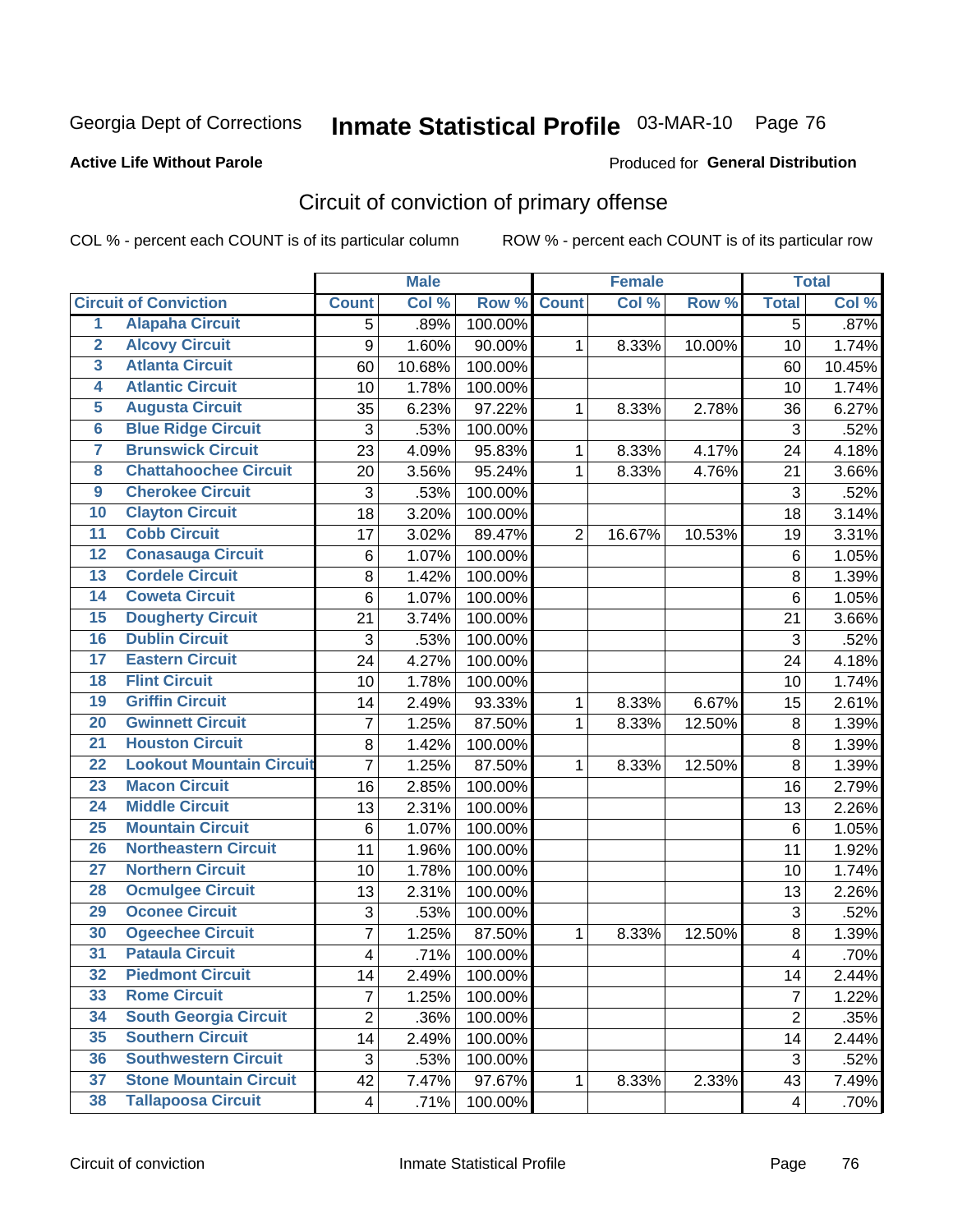Georgia Dept of Corrections

# Inmate Statistical Profile 03-MAR-10 Page 77

**Active Life Without Parole** 

#### Produced for General Distribution

# Circuit of conviction of primary offense

COL % - percent each COUNT is of its particular column

|                      |                              |              | <b>Male</b> |         |              | <b>Female</b> |       |                | <b>Total</b> |
|----------------------|------------------------------|--------------|-------------|---------|--------------|---------------|-------|----------------|--------------|
|                      | <b>Circuit of Conviction</b> | <b>Count</b> | Col %       | Row %   | <b>Count</b> | Col %         | Row % | <b>Total</b>   | Col %        |
| 39                   | <b>Tifton Circuit</b>        | 8            | 1.42%       | 100.00% |              |               |       | 8              | 1.39%        |
| 40                   | <b>Toombs Circuit</b>        | 2            | .36%        | 100.00% |              |               |       | 2              | .35%         |
| 41                   | <b>Waycross Circuit</b>      | 21           | 3.74%       | 100.00% |              |               |       | 21             | 3.66%        |
| 42                   | <b>Western Circuit</b>       | 12           | 2.14%       | 100.00% |              |               |       | 12             | 2.09%        |
| 43                   | <b>Rockdale Circuit</b>      | 4            | .71%        | 100.00% |              |               |       | 4              | .70%         |
| 44                   | <b>Douglas Circuit</b>       | 15           | 2.67%       | 93.75%  |              | 8.33%         | 6.25% | 16             | 2.79%        |
| 45                   | <b>Appalachian Circuit</b>   |              | .18%        | 100.00% |              |               |       |                | .17%         |
| 46                   | <b>Enotah Circuit</b>        | 3            | .53%        | 100.00% |              |               |       | 3              | .52%         |
| 47                   | <b>Bell-Forsyth Circuit</b>  | 2            | .36%        | 100.00% |              |               |       | $\overline{2}$ | .35%         |
| 48                   | <b>Towaliga Circuit</b>      | 6            | 1.07%       | 100.00% |              |               |       | 6              | 1.05%        |
| 49                   | <b>Paulding Circuit</b>      | 2            | .36%        | 100.00% |              |               |       | 2              | .35%         |
| <b>Total Rported</b> |                              | 562          | 100%        | 97.91%  | 12           | 100%          | 2.09% | 574            | 100%         |

| eported<br>N     |     |     |      |
|------------------|-----|-----|------|
| <b>Total</b>     | 562 | . . | -- - |
| $\mathbf{v}$ and |     |     | JI.  |

| M | . | -----<br>oг | ----<br>пLс |
|---|---|-------------|-------------|
|   |   | <b>OUNN</b> |             |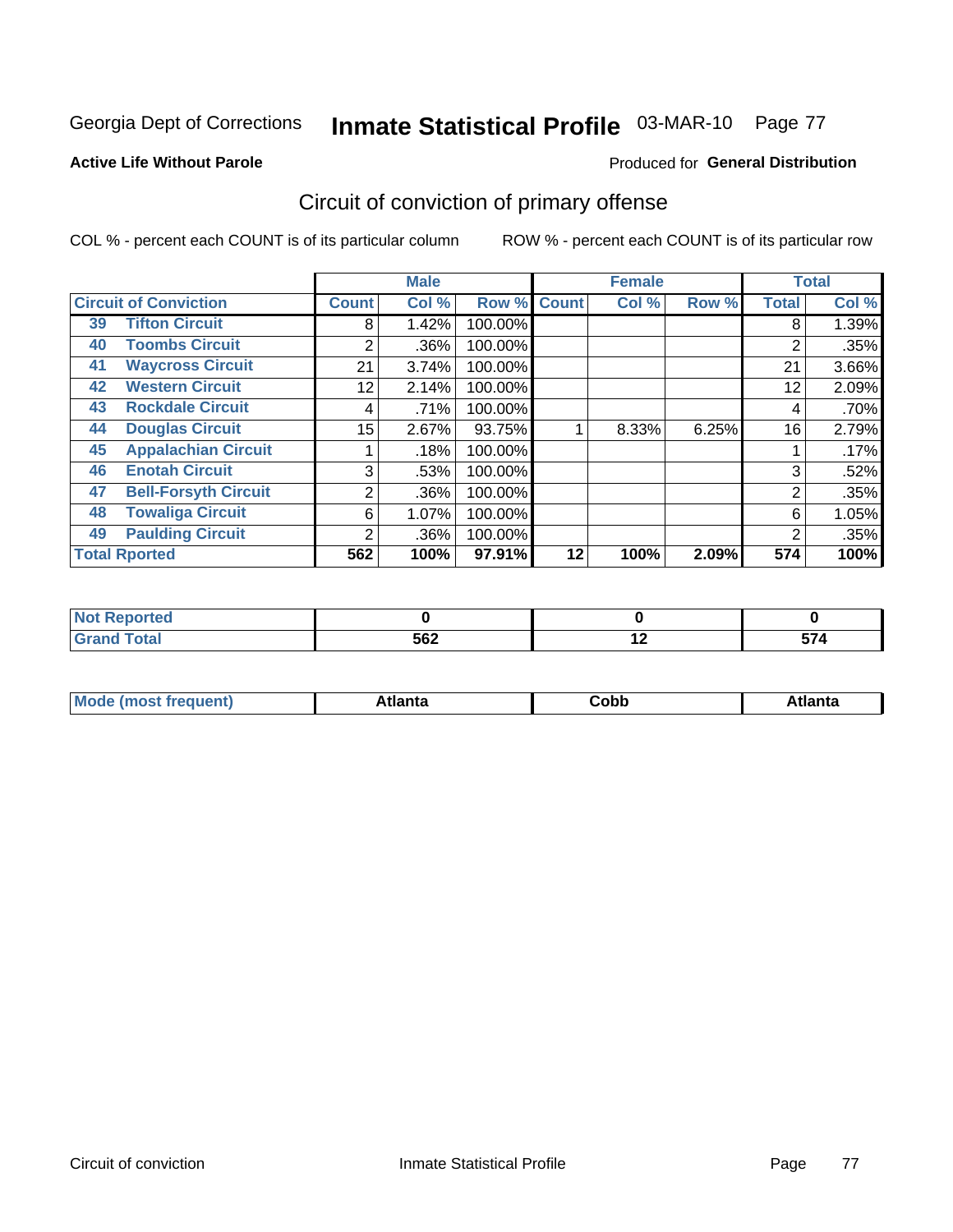### **Active Life Without Parole**

### Produced for General Distribution

## Years served (jail + prison) in this incarceration

COL % - percent each COUNT is of its particular column

|                       | <b>Male</b>  |       | <b>Female</b> |                         |        | <b>Total</b> |                  |       |
|-----------------------|--------------|-------|---------------|-------------------------|--------|--------------|------------------|-------|
| <b>Years Served</b>   | <b>Count</b> | Col % | Row %         | <b>Count</b>            | Col %  | Row %        | <b>Total</b>     | Col % |
| Less than one year    | 28           | 4.98% | 93.33%        | $\overline{2}$          | 16.67% | 6.67%        | 30               | 5.23% |
| 1 to 1.99 years       | 16           | 2.85% | 100.00%       |                         |        |              | 16               | 2.79% |
| 2 to 2.99 years       | 25           | 4.45% | 96.15%        | 1                       | 8.33%  | 3.85%        | 26               | 4.53% |
| 3 to 3.99 years       | 16           | 2.85% | 94.12%        | $\mathbf{1}$            | 8.33%  | 5.88%        | 17               | 2.96% |
| 4 to 4.99 years       | 22           | 3.91% | 95.65%        | $\mathbf{1}$            | 8.33%  | 4.35%        | 23               | 4.01% |
| 5 to 5.99 years       | 36           | 6.41% | 100.00%       |                         |        |              | 36               | 6.27% |
| 6 to 6.99 years       | 24           | 4.27% | 96.00%        | 1                       | 8.33%  | 4.00%        | 25               | 4.36% |
| 7 to 7.99 years       | 45           | 8.01% | 91.84%        | $\overline{\mathbf{4}}$ | 33.33% | 8.16%        | 49               | 8.54% |
| 8 to 8.99 years       | 40           | 7.12% | 100.00%       |                         |        |              | 40               | 6.97% |
| 9 to 9.99 years       | 45           | 8.01% | 100.00%       |                         |        |              | 45               | 7.84% |
| 10 to 10.99 years     | 41           | 7.30% | 100.00%       |                         |        |              | 41               | 7.14% |
| 11 to 11.99 years     | 34           | 6.05% | 97.14%        | 1                       | 8.33%  | 2.86%        | 35               | 6.10% |
| 12 to 12.99 years     | 49           | 8.72% | 98.00%        | 1                       | 8.33%  | 2.00%        | 50               | 8.71% |
| 13 to 13.99 years     | 44           | 7.83% | 100.00%       |                         |        |              | 44               | 7.67% |
| 14 to 14.99 years     | 29           | 5.16% | 100.00%       |                         |        |              | 29               | 5.05% |
| 15 to 15.99 years     | 22           | 3.91% | 100.00%       |                         |        |              | 22               | 3.83% |
| 16 to 16.99 years     | 19           | 3.38% | 100.00%       |                         |        |              | 19               | 3.31% |
| 17 to 17.99 years     | 5            | 0.89% | 100.00%       |                         |        |              | 5                | 0.87% |
| 18 to 18.99 years     | 6            | 1.07% | 100.00%       |                         |        |              | $6\phantom{1}$   | 1.05% |
| 19 to 19.99 years     | 1            | 0.18% | 100.00%       |                         |        |              | $\mathbf{1}$     | 0.17% |
| 20 to 20.99 years     | 3            | 0.53% | 100.00%       |                         |        |              | $\overline{3}$   | 0.52% |
| 21 to 21.99 years     | 3            | 0.53% | 100.00%       |                         |        |              | 3                | 0.52% |
| 22 to 22.99 years     | 1            | 0.18% | 100.00%       |                         |        |              | $\mathbf{1}$     | 0.17% |
| 23 to 23.99 years     | 2            | 0.36% | 100.00%       |                         |        |              | $\overline{2}$   | 0.35% |
| 26 to 26.99 years     | 1            | 0.18% | 100.00%       |                         |        |              | $\mathbf 1$      | 0.17% |
| 29 to 29.99 years     | 1            | 0.18% | 100.00%       |                         |        |              | 1                | 0.17% |
| Thirty + years        | 4            | 0.71% | 100.00%       |                         |        |              | 4                | 0.70% |
| <b>Total Reported</b> | 562          | 100%  | 97.91%        | $\overline{12}$         | 100%   | 2.09%        | $\overline{574}$ | 100%  |

| --     |     |     |    |
|--------|-----|-----|----|
| ______ | 562 | . . | -- |

| Mean<br>(average)    | 9.65              | 6.01              | 9.57                |
|----------------------|-------------------|-------------------|---------------------|
| Median (middle)      | 9.665             | 6.915             | 9.565               |
| Mode (most frequent) | 13 to 13.99 years | 11 to 11.99 years | $13$ to 13.99 years |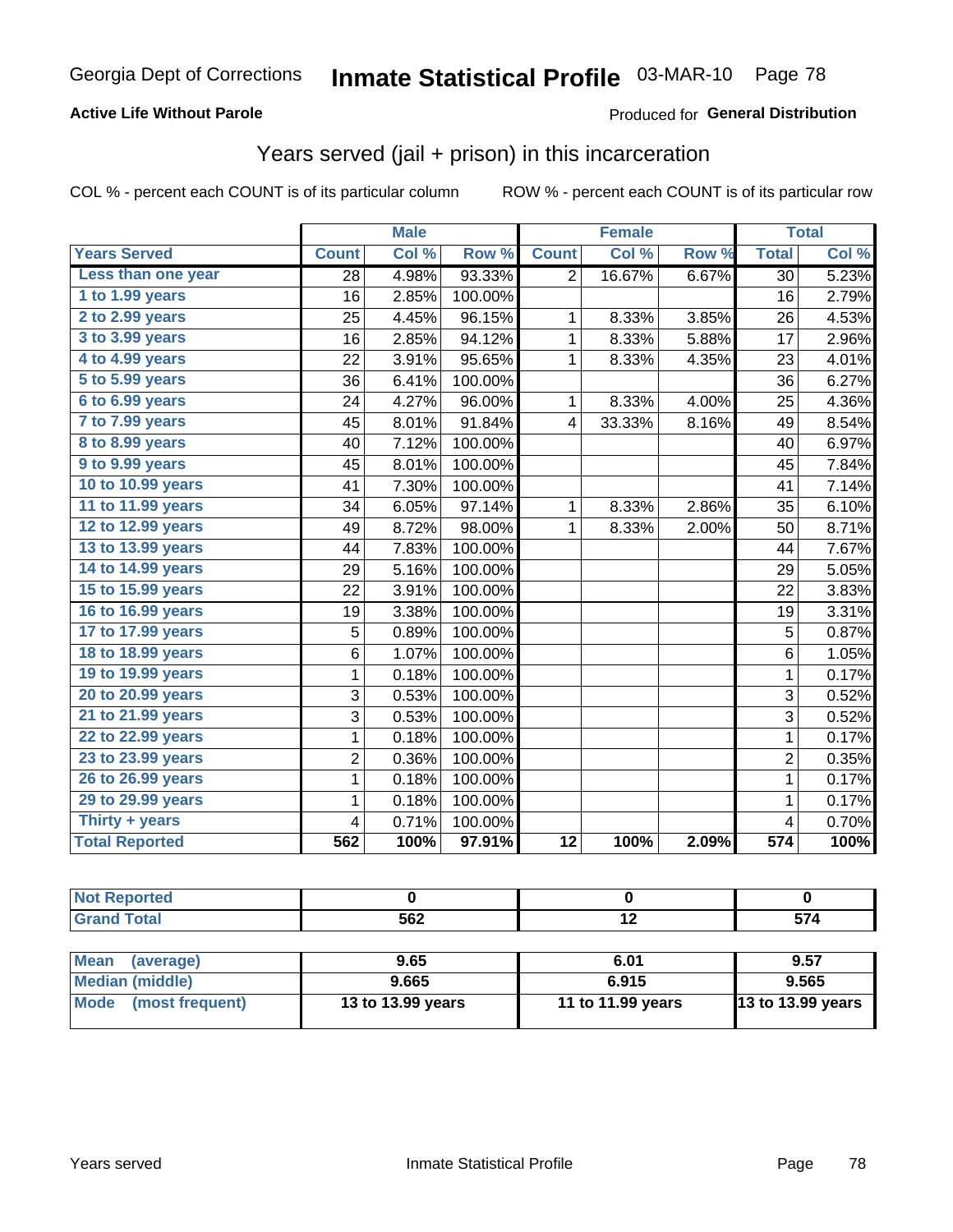Georgia Dept of Corrections

# Inmate Statistical Profile 03-MAR-10 Page 79

### **Active Life Without Parole**

Produced for General Distribution

### Results of most recent HIV tests

COL % - percent each COUNT is of its particular column

|                         | <b>Male</b>  |          | <b>Female</b> |              |           | Total    |       |        |
|-------------------------|--------------|----------|---------------|--------------|-----------|----------|-------|--------|
| <b>HIV Test Results</b> | <b>Count</b> | Col %    | Row %I        | <b>Count</b> | Col %     | Row %    | Total | Col %  |
| <b>Positive</b>         |              | $0.90\%$ | 83.33%        |              | $8.33\%$  | 16.67%   |       | 1.05%  |
| <b>Negative</b>         | 553          | 99.10%   | 98.05%        | 11           | $91.67\%$ | 1.95%    | 564   | 98.95% |
| <b>Total Reported</b>   | 558          | 100%     | 97.89%        | $12 \,$      | 100%      | $2.11\%$ | 570   | 100%   |

| Not .<br>: Reported |     |     |             |
|---------------------|-----|-----|-------------|
| <b>otal</b>         | 562 | . . | $- -$ .<br> |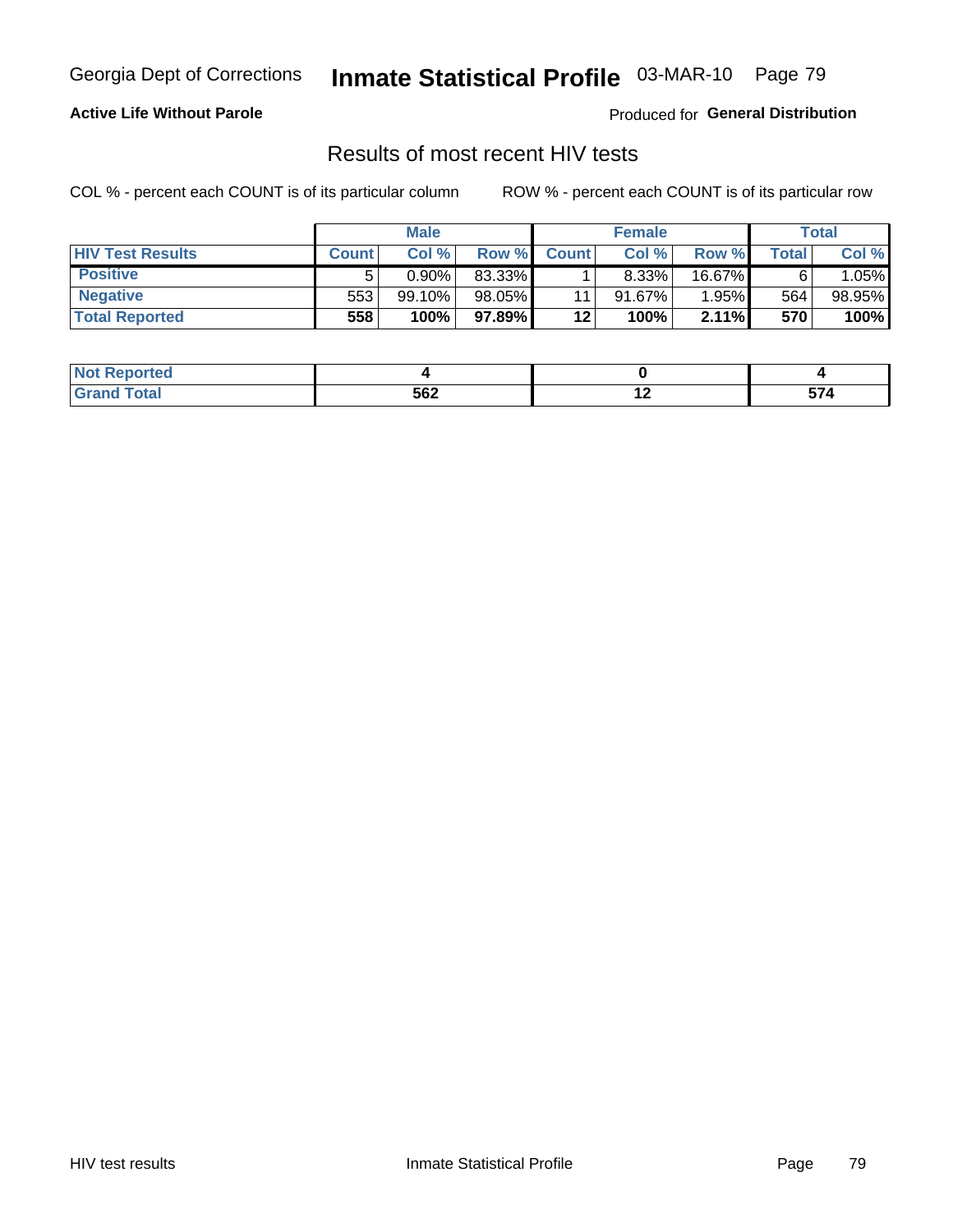### **Active Life Without Parole**

#### Produced for General Distribution

### Results of most recent tuberculosis test

COL % - percent each COUNT is of its particular column

|                                  | <b>Male</b>  |        | <b>Female</b> |              |         | <b>Total</b> |       |        |
|----------------------------------|--------------|--------|---------------|--------------|---------|--------------|-------|--------|
| <b>Tuberculosis Test Results</b> | <b>Count</b> | Col%   | Row %I        | <b>Count</b> | Col %   | Row %        | Total | Col %  |
| <b>Positive on current test</b>  | 138          | 24.64% | 100.00%       |              |         |              | 138   | 24.13% |
| <b>Positive on previous test</b> |              | 1.25%  | 100.00%       |              |         |              |       | 1.22%  |
| <b>Negative</b>                  | 415          | 74.11% | $97.19\%$     | 12           | 100.00% | $2.81\%$     | 427   | 74.65% |
| <b>Total Reported</b>            | 560          | 100%   | 97.90% I      | 12           | 100%    | 2.10%        | 572   | 100%   |

| <b>Not Reported</b> |     |     |    |
|---------------------|-----|-----|----|
| <b>Total</b>        | 562 | . . | -- |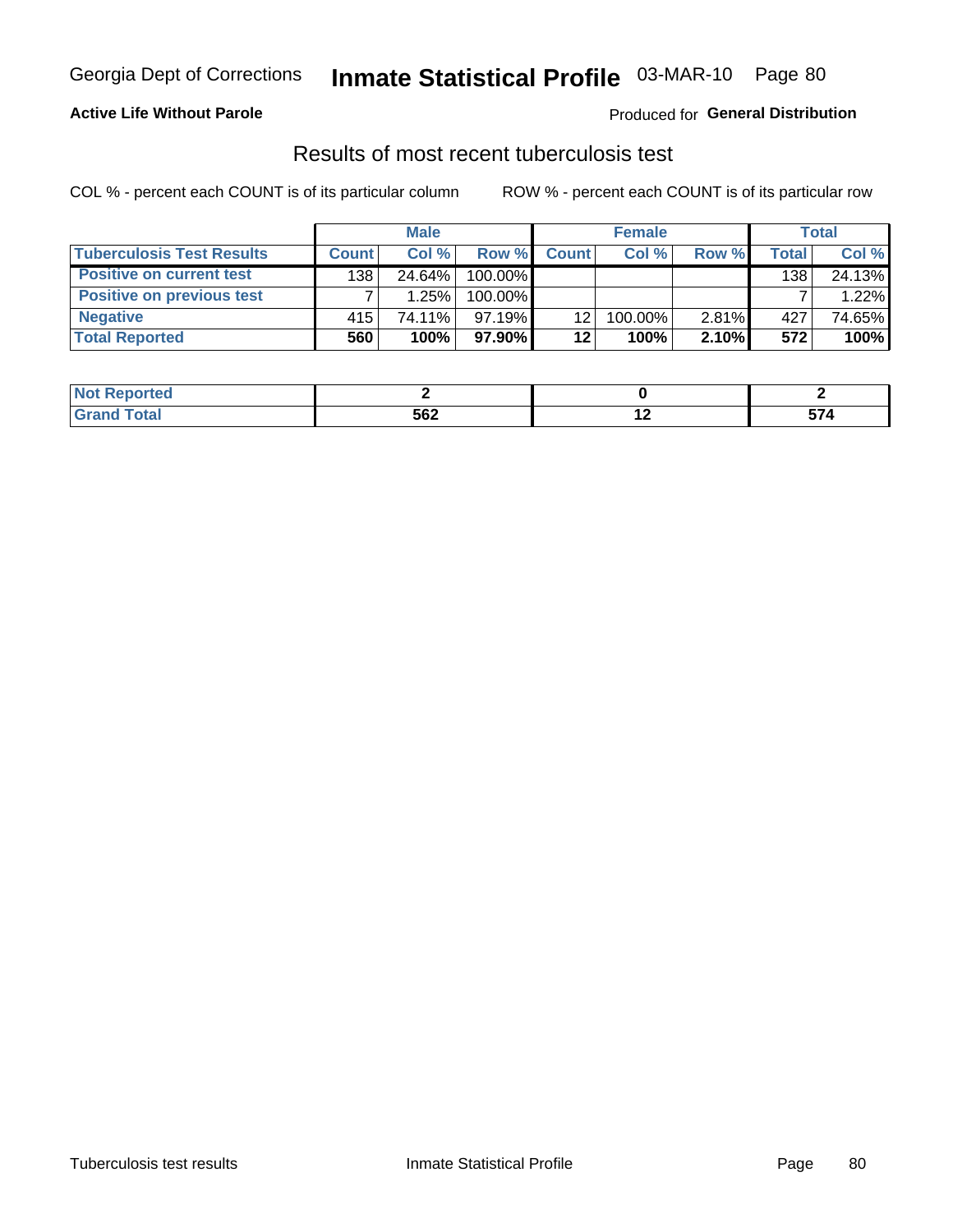### **Active Life Without Parole**

**Produced for General Distribution** 

### Results of most recent syphilis test

COL % - percent each COUNT is of its particular column

|                                 | <b>Male</b>  |           | <b>Female</b> |              |           | Total    |       |        |
|---------------------------------|--------------|-----------|---------------|--------------|-----------|----------|-------|--------|
| <b>Syphilis Test Results</b>    | <b>Count</b> | Col%      | Row %         | <b>Count</b> | Col %     | Row %I   | Total | Col %  |
| <b>Positive on current test</b> | 16           | $2.90\%$  | $94.12\%$     |              | $8.33\%$  | 5.88%    | 17    | 3.02%  |
| <b>Negative</b>                 | 535          | $97.10\%$ | $97.99\%$     |              | $91.67\%$ | $2.01\%$ | 546   | 96.98% |
| <b>Total Reported</b>           | 551          | 100%      | 97.87%I       | $12 \,$      | 100%      | 2.13%    | 563   | 100%   |

| <b>Not Reported</b> |     |    |                             |
|---------------------|-----|----|-----------------------------|
| <b>Fotal</b>        | 562 | -- | --<br><u>. J.</u><br>$\sim$ |